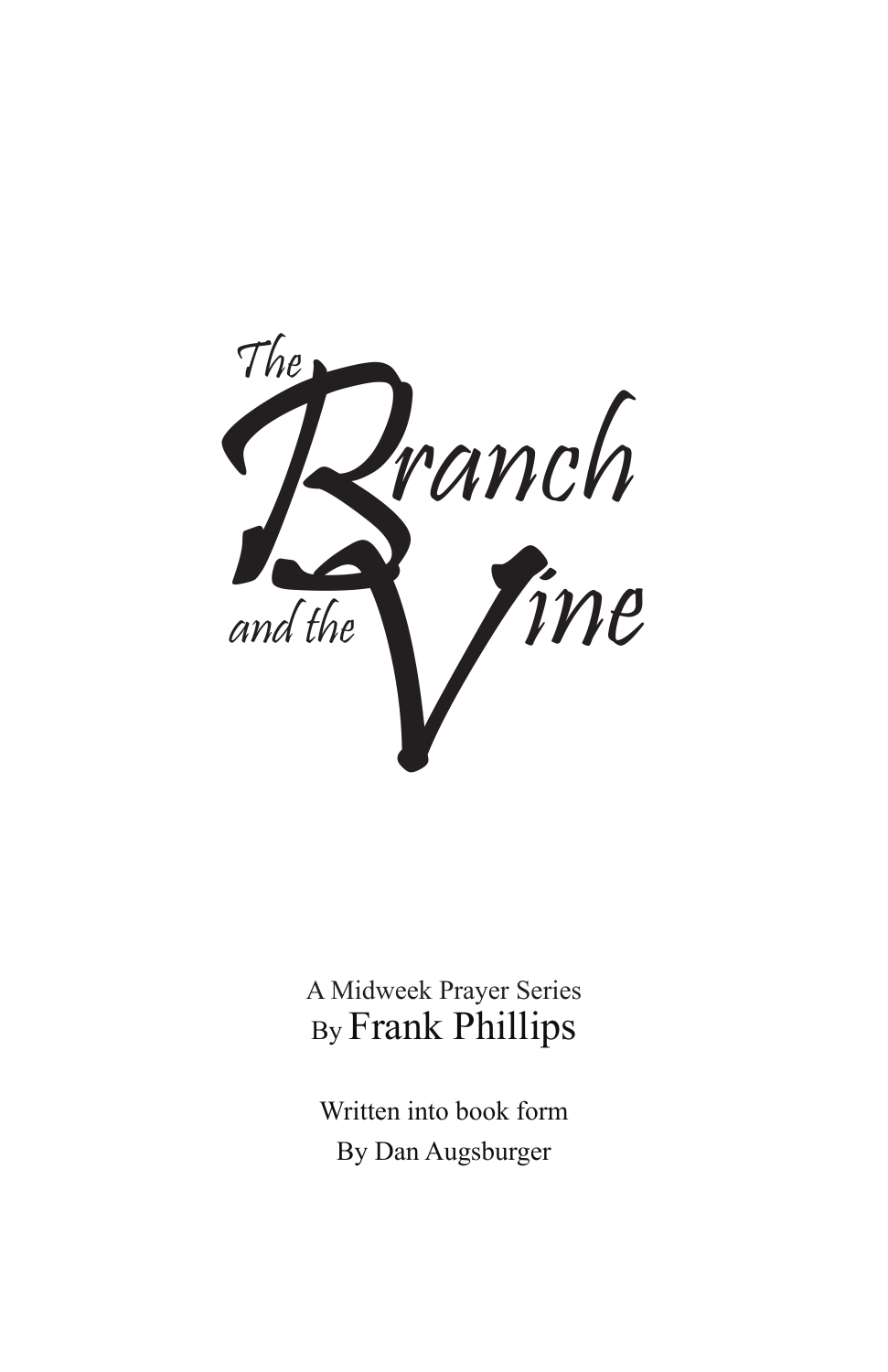This book is not for sale.

 It was paid for at the cross! In light of the lateness of the hour and the urgency of the message contained, we are attempting to distribute this book as broadly and as quickly as we possibly can. If you have been blessed by what you have read, we pray that you will share the book with someone else, and we will happily supply additional copies. Donations to support this effort are gratefully accepted should the Lord put a burden on your heart for such a donation. They are also tax deductible.

> "Freely have ye received; freely give." "It is in giving that we receive."

Copyright 2009 by Dan Augsburger ISBN: 0-982597-20-7 Edited by Dan Augsburger - Contact information on preface page. Layout and Design: Margie Mitchell/Son Praises Graphic Design Cover Design: Margie Mitchell/Son Praises Graphic Design

All Bible texts are taken from the King James Version unless otherwise specified.

To order, read, or listen for free to this and other sermons CDs, Books, and handouts from the work of Frank Philipps on the internet at: www.JustifiedWalk.com

> Write: Justified Walk Ministries, PO Box 233 Berrien Springs, MI 49103-0233

Call: (269)471-9224 E-mail: justifiedwalk@justifiedwalk.com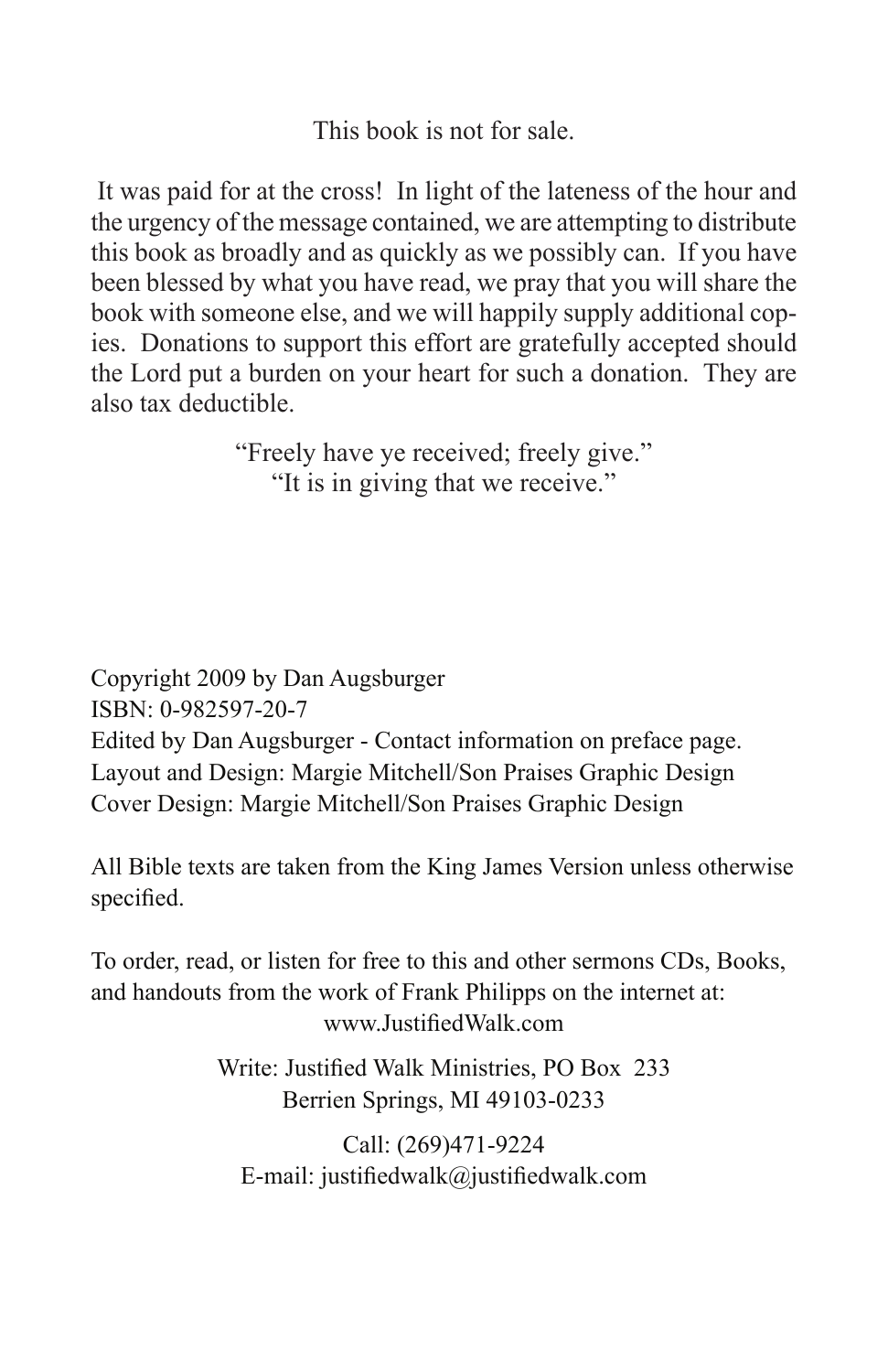# Table of Contents

| Chapter 1 | Abiding and Dependency                       |    |
|-----------|----------------------------------------------|----|
| Chapter 2 | Abiding and Pruning                          | 18 |
| Chapter 3 | Abiding and Daily Living                     | 33 |
| Chapter 4 | Abiding "As I"                               | 47 |
| Chapter 5 | Abiding and Reflecting<br>Christ's Character | 63 |
| Chapter 6 | Abiding and Unlimited Joy                    | 81 |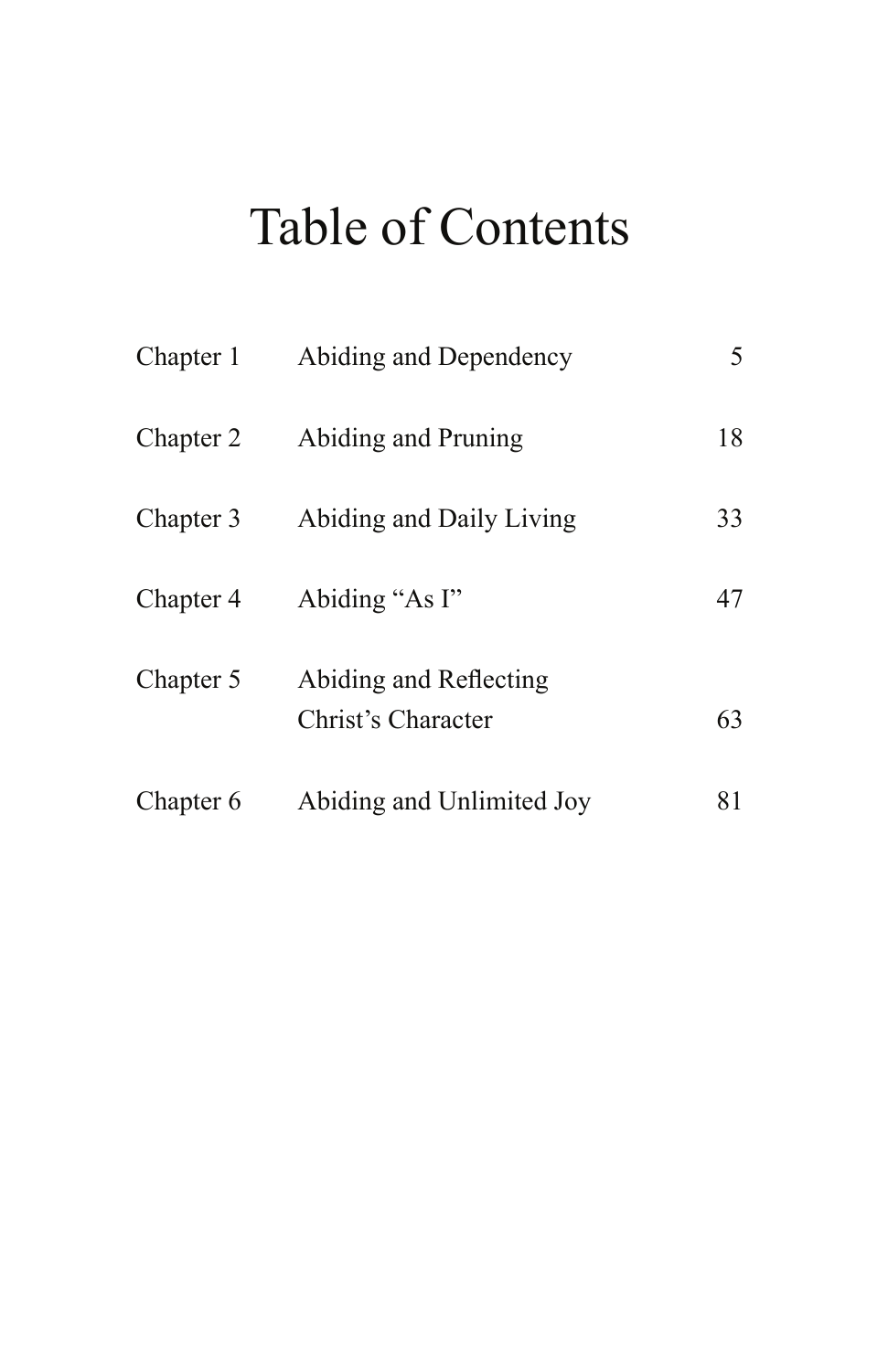# PREFACE

The preparation of Elder Frank Philips' prayer meeting series on the Branch and the Vine into book form has been a labor of friendship and love, the outcome of thirty years of thinking about what he shared in a seminar back in 1978, and the letters, additional audio series, and other resources received after that series.

He was a real Christian who practiced what he espoused. The principles taught have already changed the lives of thousands of people, and it is expected that God will use this book to change countless more lives.

Elder Philips never saw any of his books published and mourned the fact that more people were not interested in the life-changing messages of dying to self and receiving Jesus as an indwelling Savior. He would be surprised to learn that his books now span the globe. He would also be pleased to find large crowds of people who testify to the goodness and transforming power of God in their lives as a result.

In preparing this book we sought to make sure the book continued to be Elder Philip's seminar and reflecting his thoughts, neither adding to what he said, nor taking away from what he said, nor even making explanatory notes, preferring that readers seek to understand for themselves. I pray that some day when Elder Philips learns about this book he will feel the "keep it the same" agenda was achieved.

This book is accordingly sent out with the prayer that God will continue the good work that was begun with His Robe Or Mine, and that many lives will be further changed as a result.

Many individuals have contributed to making this book possible, including Elder Philips' daughter Alice, John Hinkle and those who work with him at Justified Walk Ministries, and countless volunteers.

You are welcome to make copies of this edition of the book for study purposes and to share with others, as long as the book is identically reproduced, that copies are provided without cost or donation of ANY amount without added shipping and handling fee, and in lots of less than 1,000. Though permission is given to make copies, the text is copyrighted and all rights are retained.

Dan Augsburger

 path2prayer.com - Website: www.path2prayer.com Phone: 269-471-5760 Other helpful links: JustifedWalk.com - thecrucifiedwalk.com - bibleinfo.com beyondpatmos.org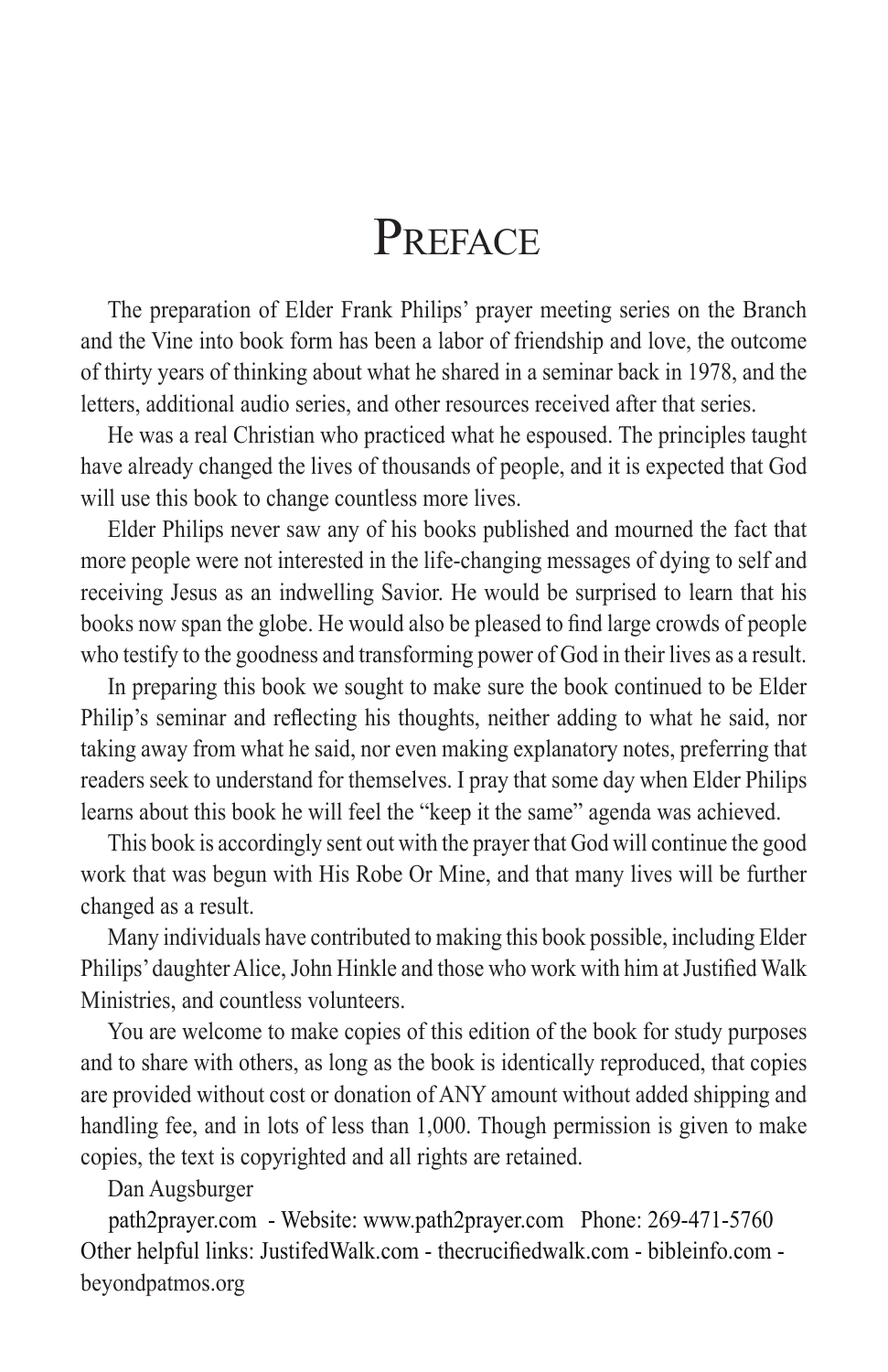CHAPTER 1

# Abiding and Dependency

It's a little difficult to explain how ministers of the Gospel decide what message God would have them share. And I can assure you that during the past few weeks since we concluded the last series of Wednesday night meetings, I have been praying and searching and asking the Lord to lead us to the message we need to understand more than anything else.

#### **The Most Important Truths**

During the past three weeks as I have been earnestly asking the Lord to lead me to the right message, over and over I have been drawn back to Christ's message to His disciples on that last Thursday night. In John 14, 15, 16, and 17 you find enough to preach about from now till we get into the Kingdom of Heaven, and there is no end to it. My mind would constantly go back to the thought: If you only had two or three hours to give the message that you wanted to give, what message would it be? Would you waste time in useless prittle-prattle? Obviously not! Every word, every thought, would be vitally important. And so, in coming back to these chapters, my mind was directed particularly to the fact that in John 15:1-8 the Lord Jesus attempted to use an illustration—not a parable, not a story—an illustration to teach in a nutshell the most important truths that God has ever given mankind.

The truths given in these eight verses are so clearly illustrated that it is absolutely impossible to misunderstand them. You either have to completely ignore this illustration or believe it. There is no other way around it. You can't possibly misunderstand it. You can ignore it, pick up other verses of Scripture along the way and come up with other conclusions, but you cannot possibly misunderstand this illustration. In spite of this fact, we find ourselves pushing it to the side and picking up other verses of Scripture that will substantiate, or at least attempt to substantiate, our preconceived opinions.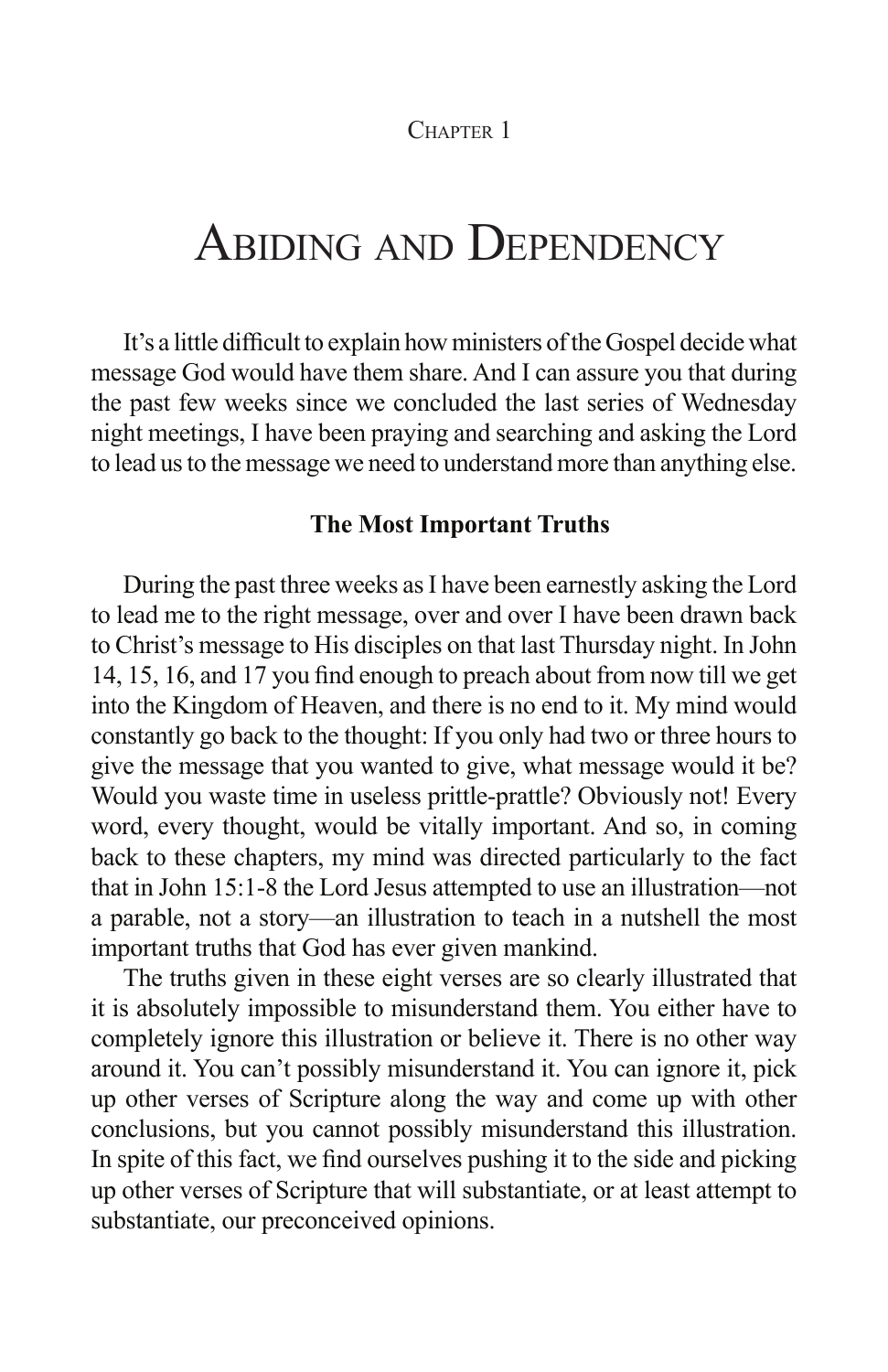These eight verses of Scripture are going to be the foundation of our studies for the next couple of weeks. Here Jesus said:

*"I am the True Vine and My Father is the Husbandman. Every branch in Me that beareth not fruit He taketh away; and every branch that beareth fruit He purgeth it, that it may bring forth more fruit. Now ye are clean through the word which I have spoken unto you. Abide in Me, and I in you. As the branch cannot bear fruit of itself, except it abide in the vine; no more can ye, except ye abide in Me. I am the Vine, ye are the branches: He that abideth in Me, and I in him, the same bringeth forth much fruit: for without Me ye can do nothing. If a man abide not in Me, he is cast forth as a branch, and is withered; and men gather them, and cast them into the fire, and they are burned. If ye abide in Me, and My words abide in you, ye shall ask what ye will, and it shall be done unto you. Herein is My Father glorified, that ye bear much fruit; so shall ye be My disciples" (John 15:1-8).*

In these verses of Scripture there is very interesting material that could keep us studying for a long time. Outstanding truths brought to light include, a Vine, a Husbandman, branches, fruit, abiding, and discipleship.

Notice also that the illustrations Jesus gave were always clear and to the point. Sometimes the parables are a bit difficult to understand for example, the parable that Jesus gave of the rich man and Lazarus. In some parables the exact message being communicated is hard to pinpoint. But the illustrations that Jesus used were clear and simple. For example, when He was out in the field and said, "Consider the lilies of the field, how they grow; they neither toil nor spin," it was impossible to miss the point!

But sometimes truths spoken in such clear terms, with such simple language, become difficult to understand because of the challenge of practically applying them in general, or applying them to a particular set of circumstances. This is where the difficulty emerges. If we are having difficulty in practically applying a truth, we backpedal, saying, "Well maybe He didn't mean this," and seek to justify our actions by attempting to water down the simplicity of the truth.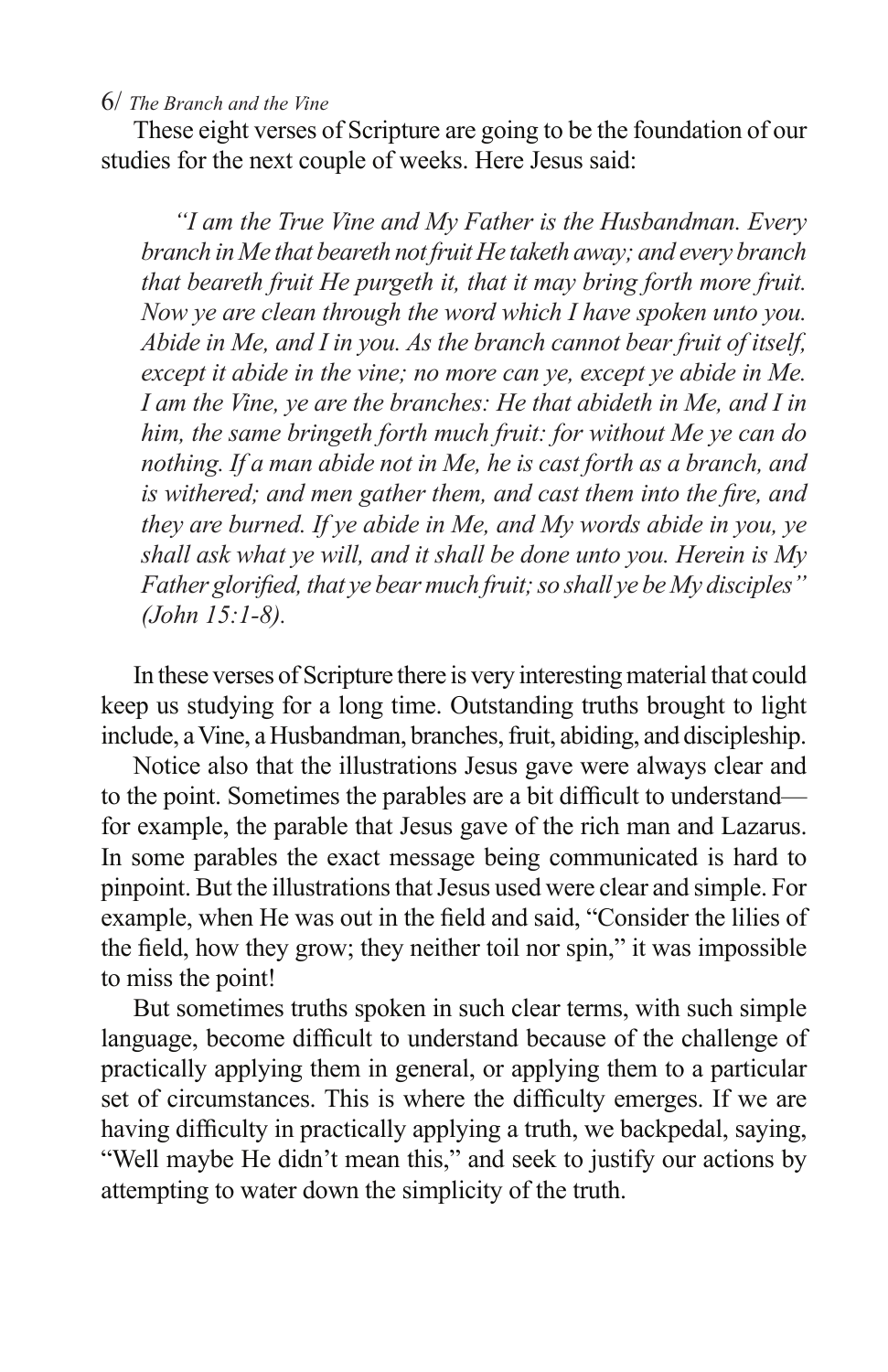#### **Abiding: The Main Topic**

When I ask a group of people, "What is the main topic of these first eight verses?" various suggestions are made. I hear about implied promises, the Vine, abiding, producing fruit, what the illustration teaches about having a relationship with Christ, our inability to do anything on our own, discipleship, and the possibility of having false vines since there is a True Vine. Eventually one comes to the conclusion, however, that the main topic is *abiding*!—what it means to actually abide in Christ.

What about this business of "abiding"? How many times have you said, "How is this 'abiding in Christ' accomplished? How do I actually abide in Christ every day of my life? How do I continue abiding?" Understanding how to abide becomes a major question, because if we don't understand how abiding is initiated, how can we understand how abiding continues?

Turn with me to 2 Corinthians 1:21, 22. Paul said, "Now He which stablisheth us with you in Christ . . ." What did he say? . . . He which stablisheth us with you in Christ, and hath anointed us, is . . . who? "God"! God does this; God places us in Christ. He not only places us in Christ, but then He actually follows through.

Now notice verse 22: "Who hath also sealed us, and given the earnest of the Spirit in our hearts." God puts us into Christ, anoints us in Christ, and then tells us that instead of our doing this, it is the Holy Spirit who is doing it. The Holy Spirit puts us in Christ, keeps us in Christ, and then seals us.

What about this sealing? When anything is sealed, it is sealed because there is an essential time element. Isn't that true? When you seal a jar of fruit there is a time element that you are concerned about, for it will spoil if you don't seal it. When you have a document notarized and sealed, it is because there is a time element involved. You know about it at that moment, but you want somebody else, at some future time, to also know about it being a fact. So there is always a time element involved.

## **Abiding: A Continuing Process**

Let's get to purging. Instead of answering what purging is, for the time being let us limit our understanding of purging as being a continuing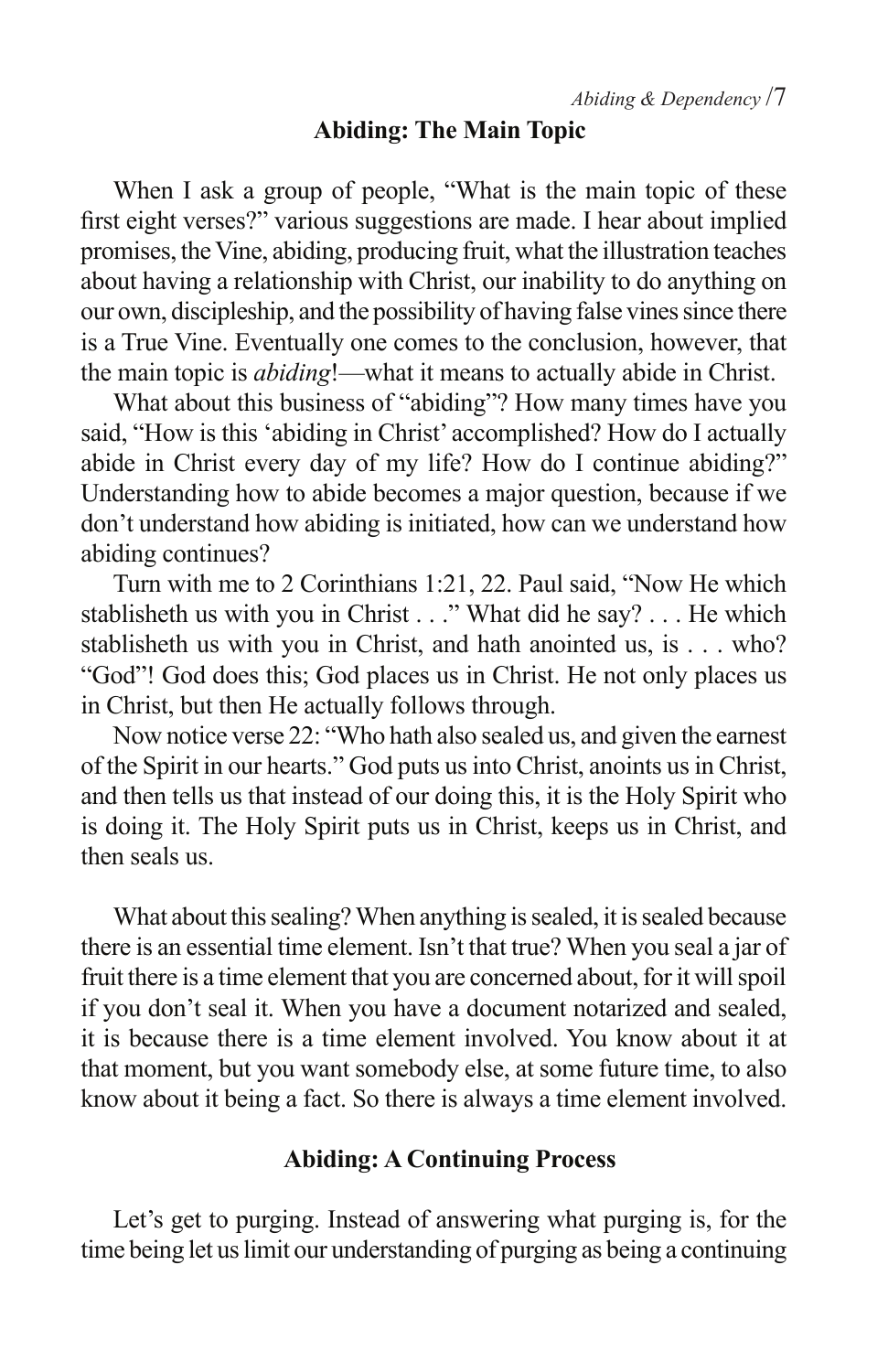process. Purging is not an *after* kind of thing; it is a *while* thing. Purging takes place *while* other things are going on. Here is the actual process: The purpose of a branch is to bear *fruit*; purging makes it bear *more fruit*; more purging makes it bear *much fruit*. So you go from fruit, to more fruit, to much fruit, and Jesus said that His plan for you and for me is to bear much fruit. So a lot of purging is going to take place along the way. This is absolutely a fact, because when the Gardener—the Husbandman—sees the branch and recognizes that it needs a little pruning here and there, He goes ahead with the pruning whether the branch likes it or not.

## **Abiding: An Anointing**

Now turn with me to another verse of Scripture that will carry this thought a step further. Now remember, ". . . He which stablisheth us with you in Christ, and hath anointed us, is God; Who hath also sealed us, and given us the earnest of the Spirit in our hearts" (2 Corinthians 1:21, 22). So not only are we established and anointed in Christ, but God also seals and grants the Holy Spirit to dwell in our hearts.

Now turn to 1 John 2:27, 28. "But the anointing which ye have received of Him abideth in you . . ." Notice the anointing is there again, "But the anointing which ye have received of Him" . . .—Of whom? God! John says this anointing is of God. "But the anointing which ye have received of Him abideth in you, and ye need not that any man teach you." Isn't that interesting? "Ye need not that any man teach you." Why? Because the Holy Spirit will.

The person who is honestly and consistently abiding in Christ will be constantly receiving his instructions from the Holy Spirit—he is constantly being taught! It isn't a matter of some man coming along and teaching; rather it is a matter of receiving instruction from the Holy Spirit. Now notice, "But as the same anointing teacheth you of all things, and is truth, and is no lie, and even as it hath taught you, ye shall abide in . . . whom? "Him." "Ye shall abide in Him!" Now verse 28: "And now, little children, abide in Him; that, when He shall appear, we may have confidence, and not be ashamed before Him at His coming." Jesus said, "Abide in Me." Can you see that there is much solemn truth involved in this abiding business?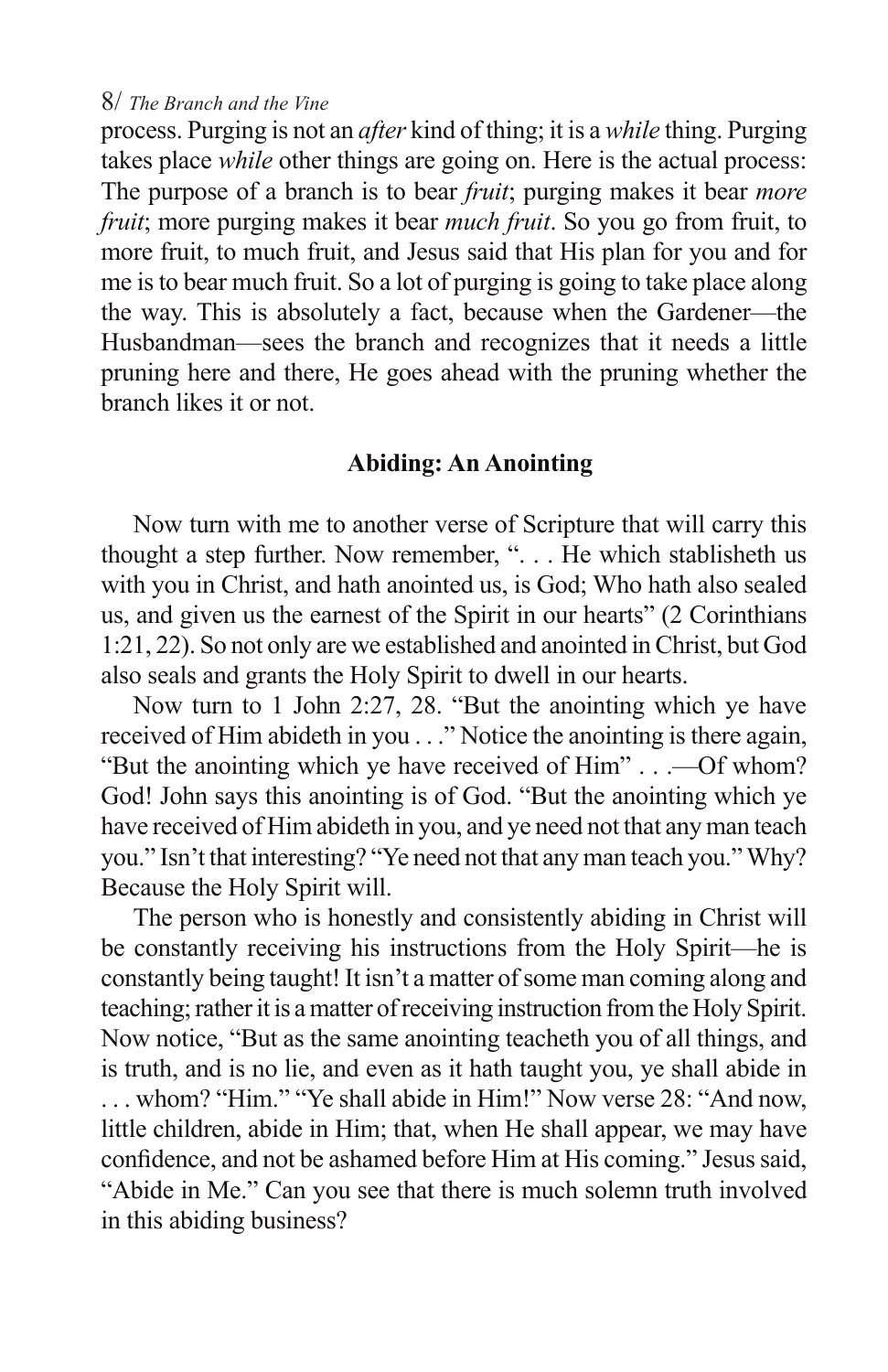What does this abiding do for us? Why does God want us to abide in Christ? Why is this whole thing given to us? 1 John 2:6 says, "He that saith he abideth in Him ought himself also so to walk, even as He walked." Abiding enables a person to "walk, even as He walked."

Keeping this in mind, let's return to John 15:5, where John is quoting the words of Jesus when He said "I am the Vine; ye are the branches: He that abideth in Me, and I in him, the same bringeth forth much fruit: for without Me ye can do nothing!" We already touched on the fact that the branch has only one purpose: bearing fruit! The branch is the portion of the vine that bears the fruit—the illustration is absolutely crystal clear. Yet we need to establish a bit more of a foundation about what is accomplished before we get into the profound yet simple truths of the illustration.

# **Abiding and Fruit-bearing**

Now what does this abiding do so far as fruit-bearing is concerned? Well, we go back to 1 John 3:6, where it says, "Whosoever abideth in Him sinneth not"! What do you think of that? That's beyond your comprehension and mine, isn't it? "Whosoever abideth in Him sinneth not"! Now tell me, Why is this a fact, and how is this a fact? Is this about pardon? Is this about believing in it? Well, how much can the branch do that abides in the vine? It can do nothing! The branch that abides in the vine can do nothing! How much? Nothing! All it can do is abide; that's all it does. It is true that it receives its strength from the vine, but does it say, "Well, now, I'd like to have five gallons of sap today"? Or does it say, "I only need a quart today!"? Does it? No! What does the branch do? Nothing! It receives exactly what the vine gives it!

Now the word "abiding" implies something very important for us to understand. What is implied when the word "abiding" is used in the Scriptures? What is implied when the word "abide" is used as a command? The point is this: There would be no need to give the counsel—the command—to abide if it were not the natural thing to do the opposite! Isn't that true? The natural thing is to not abide. We get the information; we gather the facts and then go our way with a big smile on our face. Isn't that what we do; get the inspiration, then leave the Source? That's the natural thing to do. Jesus said "Abide." This abiding, then, is the essential thing, the absolutely essential thing, for living the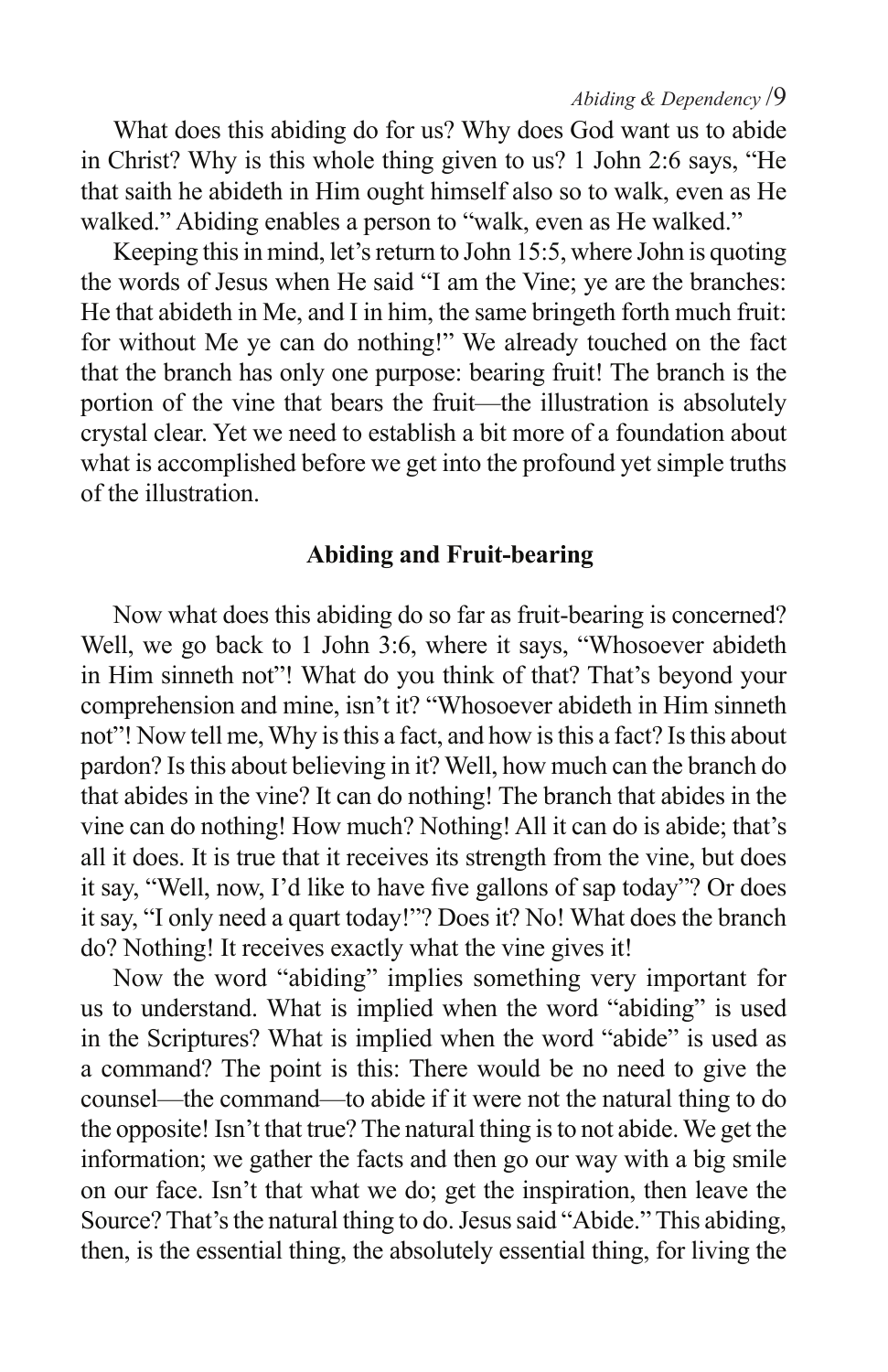Christian life. Abiding is the one thing that we must absolutely do to live the victorious life; there is no way around it.

Now immediately somebody says, "But tell me, how?" Notice page 69 of *Steps to Christ*: "Do you ask, 'How am I to abide in Christ?'" Have you ever asked that? Absolutely! "In the same way as you received Him at first. 'As ye have therefore received Christ Jesus the Lord, so walk ye in Him.'" (Col. 2:6) So, if we abide in Christ, the ability to walk even as He walked is ours. Isn't that right? Of course it is. That's why 1 John 2:6 says that the ability to walk only comes as we abide.

## **Abiding: Constantly Accepting**

Now the author says quoting Paul, "As ye have therefore received Christ, so walk. . . ." There's nothing different about abiding than actually receiving Him. Just as you *accepted* Christ initially, abiding in Him is *constantly accepting*! And when we accepted Christ in the very first place, self was simply—to the very best of our knowledge at least—set aside, and we accepted Him in His full Person to the point that He actually revealed Himself to us.

The problem, you see, is that as we go along in life, He reveals Himself in greater measure, and therefore there are greater demands on our lives because we are actually supposed to be able to abide and conform to His pattern. And that's exactly what the branch does. The branch does nothing but bear the leaves, which enable the chemical processes to take place, taking the sap from the vine and producing fruit. But the branch doesn't put any effort into it. It doesn't because it was made to bear fruit! You and I were made to bear fruit for God; to reflect His image—that's what He made us for from the very beginning. Now notice, this is only possible in an effortless —and I mean exactly that—in an effortless manner! The problem is that abiding, and fruitbearing, and works, get all mixed up in our thinking.

#### **Abiding: Giving and Taking**

The author goes on to say quoting Paul, "As ye have therefore received Christ Jesus the Lord, so walk ye in Him." "The just shall live by faith." "You gave yourself to God, to be His wholly, to serve and obey Him, and you took Christ as your Saviour."1 And there's not a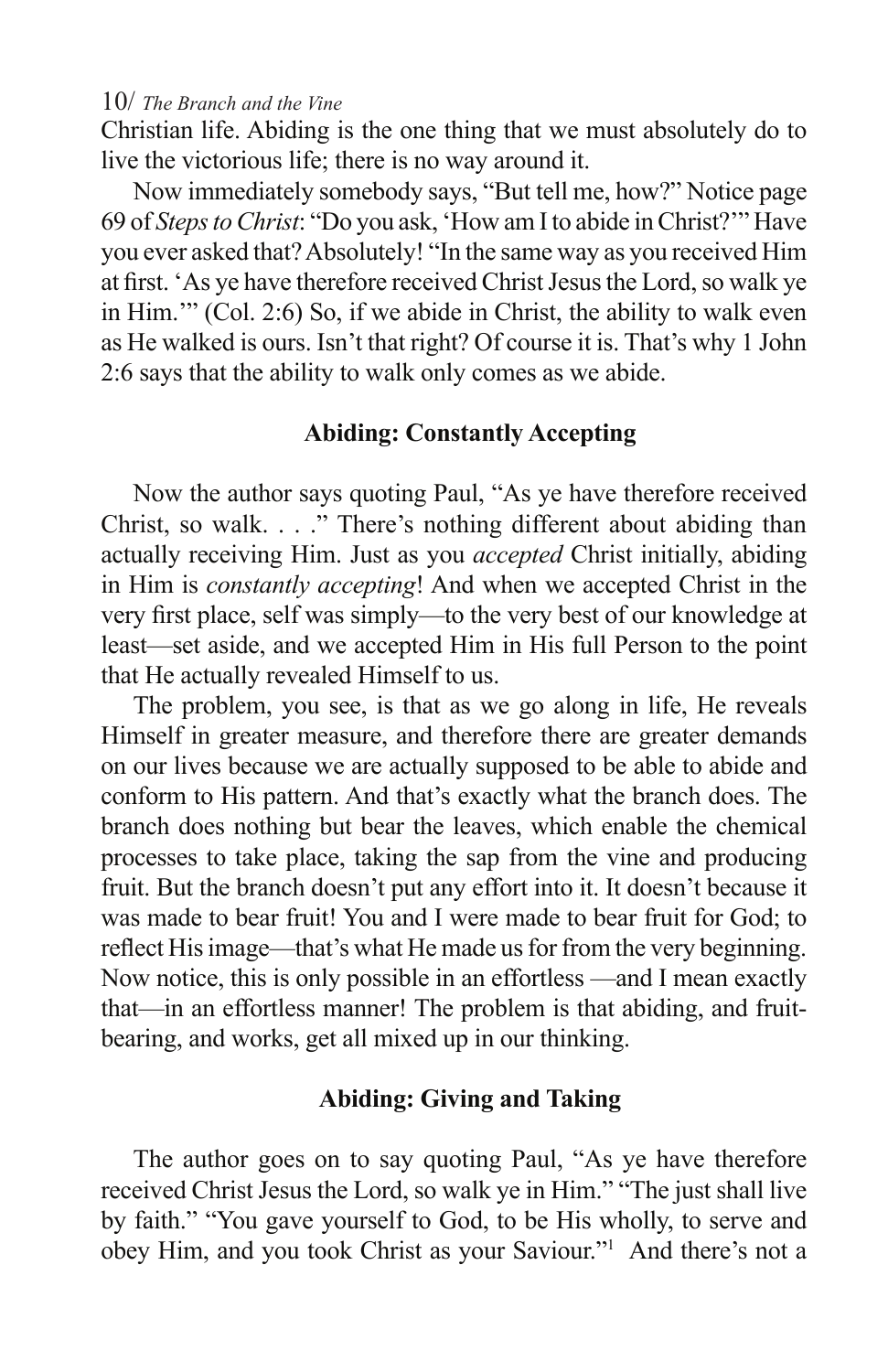*Abiding & Dependency* /11

person taking in these words that hasn't done that, I believe. "You could not yourself atone for your sins or change your heart; but having given yourself to God, you believe that He for Christ's sake did all this for you."

I know you believe this; there is no question about this in your mind. "By *faith* you became Christ's, and by faith you are to grow up in Him—by giving and taking." By what? "By giving and taking." Is that what the branch does? Yes. What does the branch take? It takes the sap from the Vine; it also takes the sunshine from the same Source—from God. It's constantly taking. And then what does it do in turn? "By giving *and* taking." Now notice. "You are to *give* all,—your heart, your will, your service,—give yourself to Him to obey all His requirements; *and*  you must *take* all."

But notice, the *Vine* determines the amount! And just the amount the Vine is ready to give, is the amount we are to take. Why? Because that's the amount the Vine knows we need in order to bear the particular kind of fruit we're supposed to bear.

Now notice: " . . . and you must *take* all,—Christ, the fullness of all blessing, to abide in your heart, to be your Strength, your Righteousness, your everlasting Helper,—to give you power to obey."2

Now if we abide, we are to walk even as He walked. But we are not to walk in our own strength. We are to walk in His strength because He abides and He gives us the power to actually walk even as He walked. It isn't something that we can do by effort—not in any sense of the word.

Abiding is without question the most difficult state of the Christian life. It is not difficult for me to surrender my life to Christ. It is not difficult for me to accept Christ. But to abide is very difficult.

Now can you think of any reasons why this is so? Probably one of the greatest reasons is that most of us try to make this a mental act. But notice, while the surrender that comes when I first accept Christ is a mental process, for God appeals to my thinking mind and I accept Him mentally, abiding goes deeper and affects one of the most difficult parts of our living. Did you ever have to wait for your wife while she was shopping? It was difficult to "abide" while she was shopping, wasn't it? You stood there gritting your teeth and saying, "Why is it taking her so long to buy a pair of shoes?" And this can be just as hard for a lady as a man. She says, "Why does it take you so long to shave, anyway?"

Waiting for the Lord, letting something rest with Him is also a very, very difficult thing. Why? Because it touches the emotional part of our being, not just the intellect. It would help if we could honestly say while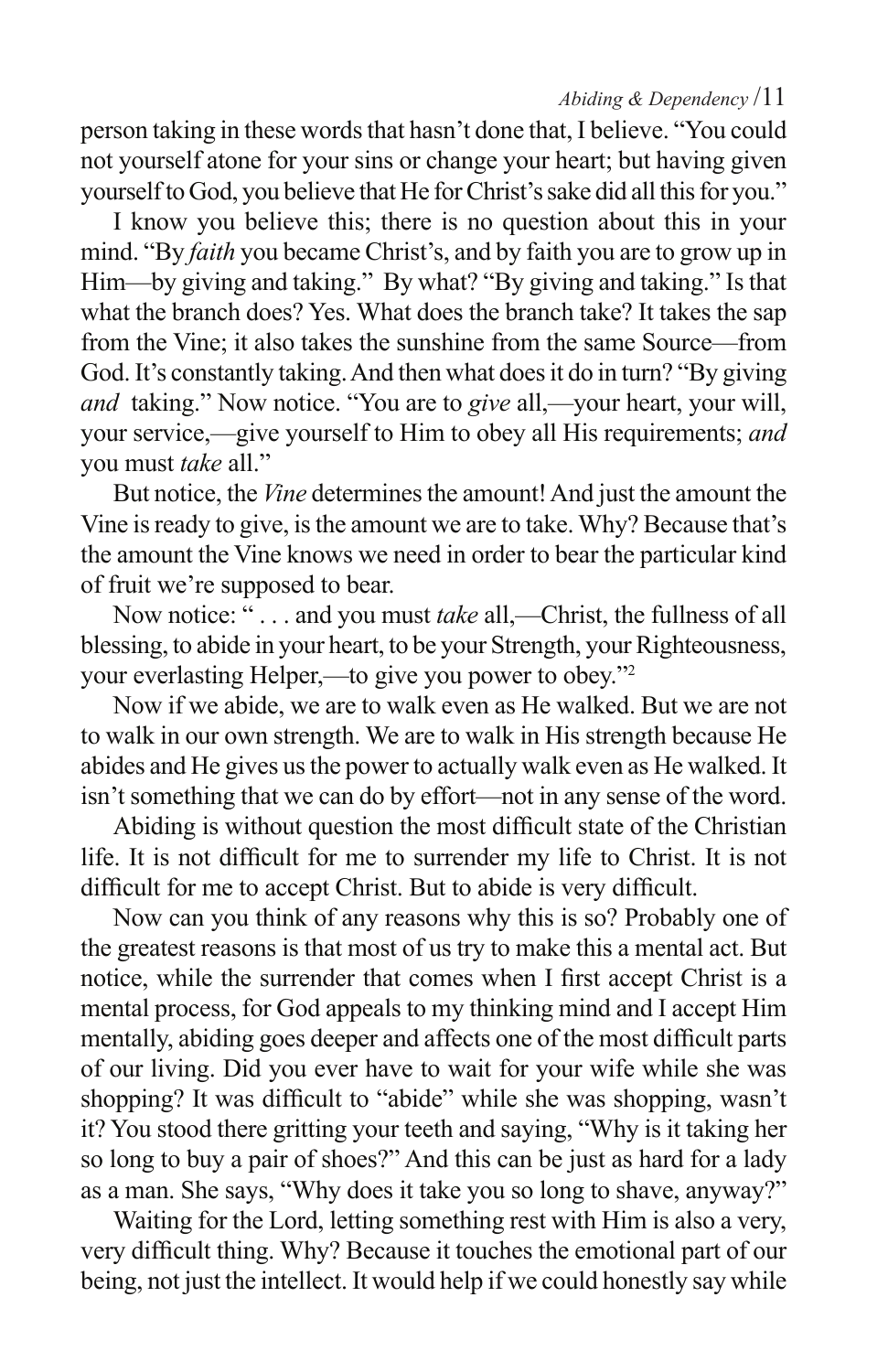waiting, "Of course I would want to be particular, too, if I were in there buying a pair of shoes." But we don't respond like that; we simply feel hurt in our emotions and get all tense. You see, the real problem is that abiding touches the feelings.

# **Abiding and the Spirit's Fruit**

How, then, does the branch produce perfect fruit? What is our work? It is always—and I emphasize this again—it's always to abide and let the Vine do the work. Now this is absolutely difficult for us to understand. If we abide and let God do the work, then it is done right, and we become channels through whom He can flow. If we put ourselves into it, we mess things up; and we've been messing things up for 6,000 years, which is why it is taking us so long.

We're talking about fruit-bearing, but what kind of fruit are we talking about? Fruit-bearing is actually a matter of bearing the fruit of the Spirit described in the book of Galatians: love, joy, peace, long-suffering, gentleness, goodness, faith, meekness, and temperance.

# **Lack of Abiding and Withered Branches**

Staying with the illustration, Jesus said, "I am the True Vine, you are the branches, and My Father is the Husbandman." We must constantly keep these three elements in mind; if we forget, we will get completely lost. Now remember, this is the simplest type of illustration; you could not find any simpler illustration than the branch and the Vine. John 15: 6 tells us, "If a man abide not in Me, he is cast forth as a branch, and is withered; and men gather them, and cast them into the fire, and they are burned." The branch that is not an abiding branch is only fit to be burned; it is worthless—totally and completely worthless!

Now someone asks, How do you correlate being worthless with the fact that if you don't abide, you do other works? Remember, you are dealing with the fruit of the Spirit, which is an unnatural thing. The natural thing is to do what Satan naturally does in us. So, we are either bearing the fruit Satan gives us or bearing the fruit God gives us.

Now turn with me to Galatians 5:17. We find there the contrast between the fruit and the works that we have been talking about. In this verse the matter of "works" comes up. It says in Galatians 5:17: "For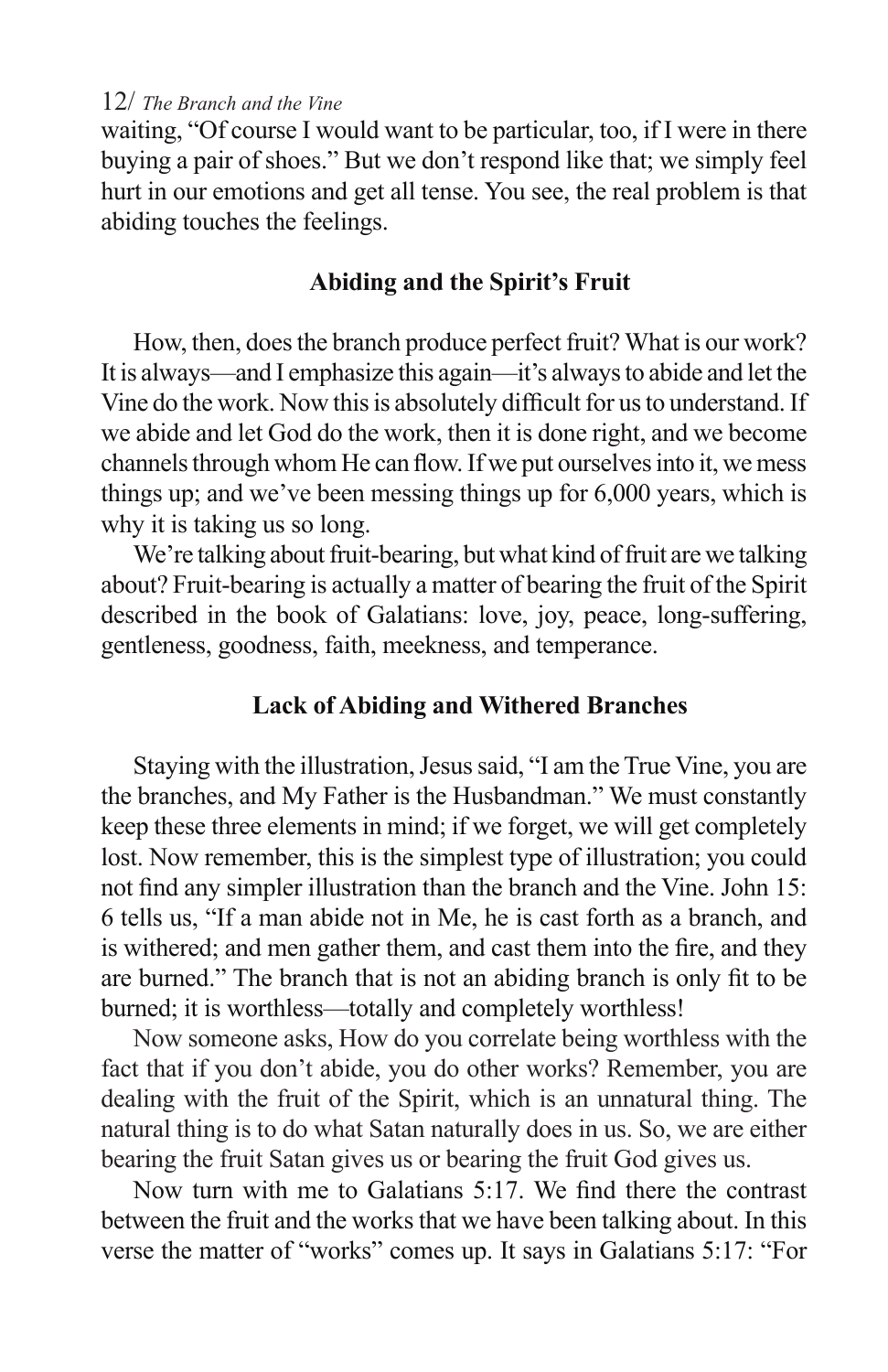the flesh lusteth against the Spirit, and the Spirit against the flesh: and these are contrary the one to the other: so that ye cannot do the things that ye would." It's entirely impossible! There's only one way it can be done, and that is to rest, completely abiding in Christ.

# **Abiding and the Fruit-bearing Environment**

Now notice verses 19-21. "Now the works of the flesh are manifest, which are these; Adultery, fornication, uncleanness, lasciviousness, idolatry, witchcraft, hatred, variance, emulations, wrath, strife, seditions, heresies, envyings, murders, drunkenness, revelings, and such like: of the which I tell you before, as I have also told you in times past, that they which do such things shall not inherit the Kingdom of God." These are the natural things to do, and there are many variations. But the thing we want to establish is the need for the branch and the Vine to be tied together very, very closely. But what is it that most often separates the Vine from the branch? Is it self? Neglect? Pruning? Sin? What comes between the Vine and the branch? Would you be surprised if I told you the thing that really comes between the Vine and the branch is fruit? Yes, fruit, the very thing the branch is intended for, comes between the Vine and the branch. And God ordained that the branch would only bear fruit, and made the branch for that purpose. But the very thing God intended is the very thing that separates the Vine from the branch.

The problem, you see, is that we are branches. Did you ever hear a branch saying, "I'd like to bear apples this time, even though I'm a peach tree"? "I think I want to bear apricots this time"? Or, being realistic, somebody says, "Well, so far as this business of fruit-bearing goes, it's OK, but you don't understand my situation. If you had to live where I live, with whom I live, you would understand why I can't bear fruit in this situation!" Did you ever hear anyone say, "You simply can't bear fruit in this situation"? Listen, what branch, even though it were in the middle of an orchard, would say, "Look, I could bear fruit if I were out in the open fields somewhere."

The need is to learn how to successfully bear fruit in whatever environment we find ourselves. Imagine a branch being completely separated—divided—from the Vine. Why? Because the branch comes to a point where it says, "I can't bear fruit in my situation." Many individuals I have talked with say, "Well, if you had to work where I work, you would understand why I can't bear fruit." I've heard them say,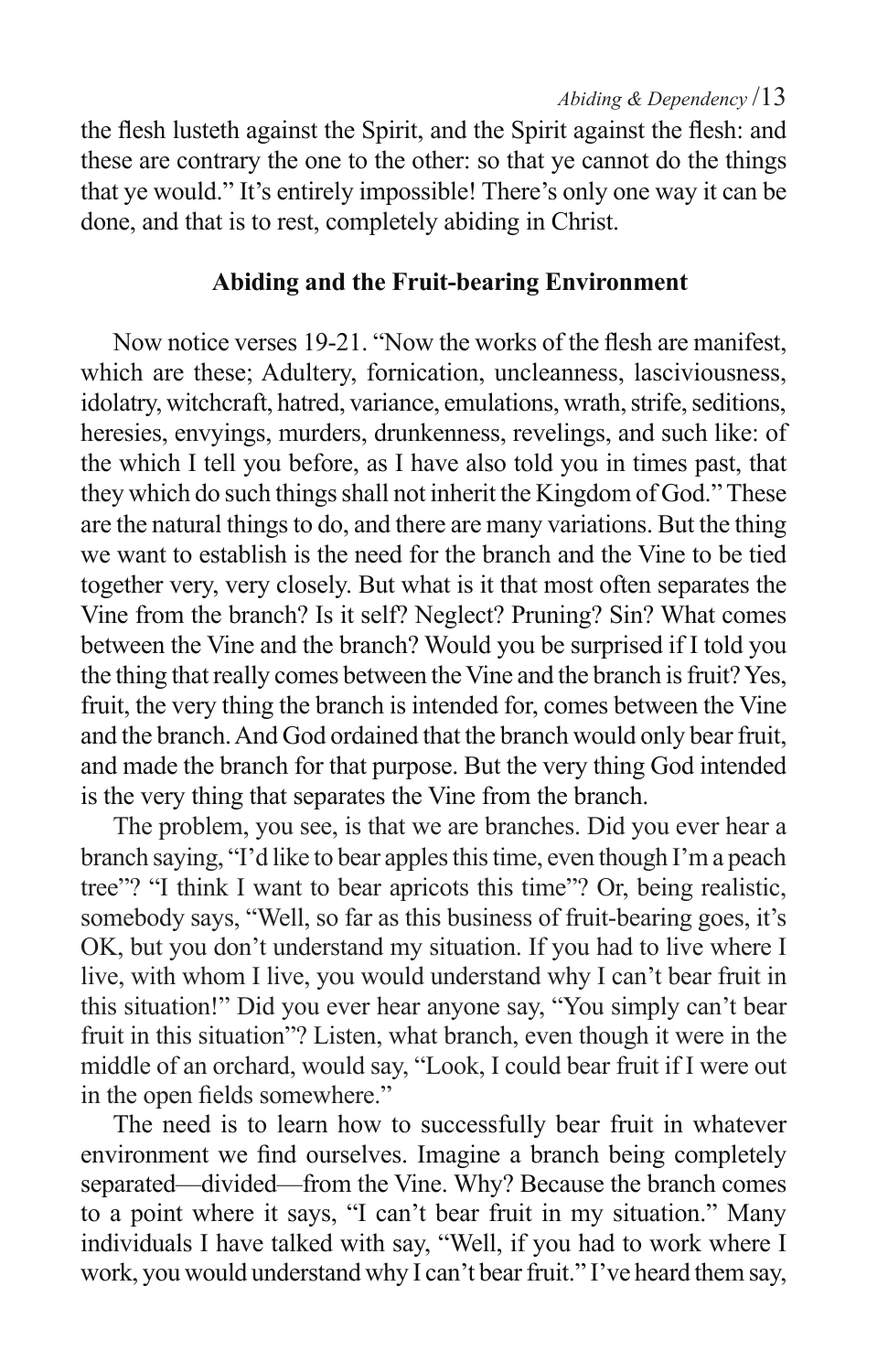"You are a preacher, and you go around talking to people that are very, very easy to work with. So it's easy for you to bear fruit. But if you had to work with the kind of people I have to work with—cursing, swearing, you know, all the things that go on—you would have a difficult time too." Or, "If you had a family like I have, the kids would tear you apart. Day after day they are into all kinds of mischief. Just imagine if you had to put up with that kind of thing." But *the environment the branch finds itself in has absolutely nothing to do with fruit-bearing*—it has nothing to do with it at all. An apple tree will still be an apple tree even if it is in the middle of quince trees. It doesn't have to conform and say, "I'd better work at being a quince this time"; it doesn't have to. But we do? Finding ourselves in a difficult environment, we feel compelled to conform. So we come up with excuses for not bearing fruit; but they are only excuses.

# **Abiding, Trials, and Fruit-bearing**

The branch only does what comes naturally. Do blossoms put any effort into pollinating? No, they wait for the God of Heaven to also take care of the pollinating. There's not any effort. They simply bear the blossoms, and the pollination takes place through God's working upon that flower—through His Own way, whether it means the pollination being carried by bees, the wind, or something else. The plant still grows perfectly normal, and doesn't put any effort into the process. We must accept God's simple lesson, and get over the notion that environment affects our ability to bear fruit.

One person asked, "What if wind, a storm, cold, or some other abnormal situation comes along? How would that affect fruit-bearing?" Fruit-bearing would undoubtedly be affected to some degree, but I don't exactly know how to relate to that, nor do I think we have to factor in all the abnormalities in order to use it as a practical illustration, because the illustration is still true: God is still responsible for the fruit-bearing!

Please also note that the abiding here is more than sitting down and doing nothing physiologically. Don't get the idea that you can only sit in a pew at church, and then go home and sit in a rocker before the fireplace.

Waiting—abiding, trusting—is a condition of the emotions. Intellectually I accept Christ, but to abide there is all about the emotions—which is where the real problem actually takes place.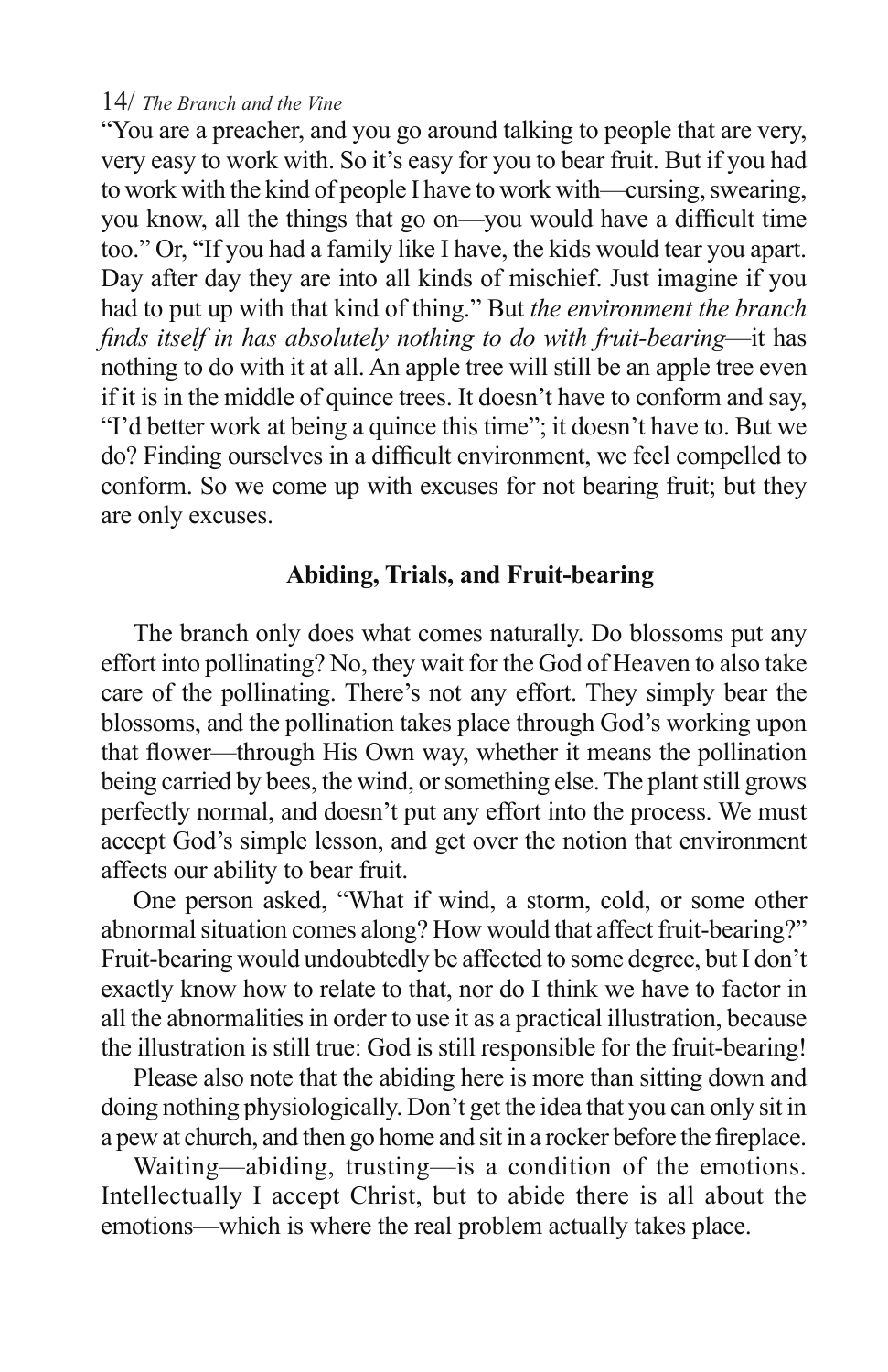The Lord doesn't prune until there is fruit. Let me repeat that: The Lord doesn't prune until there is fruit! If He were to start pruning before there were any fruit, it would hurt. And we might react and say, "I'm through with this!" But when there is fruit, He prunes, and then there is more fruit. And then He prunes more. I can hear someone saying, "But that's not what I wanted. I don't want any more of this stuff that hurts!" But God keeps pruning, and finally there is much fruit. And all of it comes while I am abiding. So the individual who abides is not only abiding in moments of ease, but also abiding through trials and perplexities.

So we come back to the same thing: Our environment has nothing to do with our fruit-bearing or with our abiding. We abide simply and completely and wholly *in spite* of the environment. We get back to this fact repeatedly, because we make so many excuses for lack of fruit on account of the environment we live in or because of the particular situations we find ourselves in. Even in the case of tornado-like trials, God takes responsibility for the perplexities and trials that seem to come from outside factors. We come up with these excuses for not bearing fruit. And remember, when we talk of bearing fruit we are talking about the fruit of the Spirit: love, joy and peace, etc. (Galatians 5:22, 23), and therefore are coming up with excuses for not bearing the character of Christ; excuses for why you don't see Christ's character in my life, and excuses for why I don't see His character in your life.

# **Abiding and Total Dependence**

We have a tendency to come up with these varied excuses because we misunderstand the basis of fruit-bearing, thinking we are responsible for developing the fruit. So we say to ourselves, "I am going to work on patience as a fruit." "I'm going to work on love." "I'm going to love this person even if it kills me." Can you develop these fruits? It's ridiculous! Yet the Devil convinces us of this, and we become determined to do it. How many times have I talked with husbands and wives who say, "Well, I'm going to love her even if it's the last thing I ever do!" And that is totally ridiculous.

But what happens if we are abiding in the Vine? Love just comes out. If we take all, we will give all. If we give all, we'll have to take it—you can't do it without Him. No matter how much determination you muster on your own, it will still be utterly impossible to develop these fruits. What is a severed branch fit for? Burning, and it is good for nothing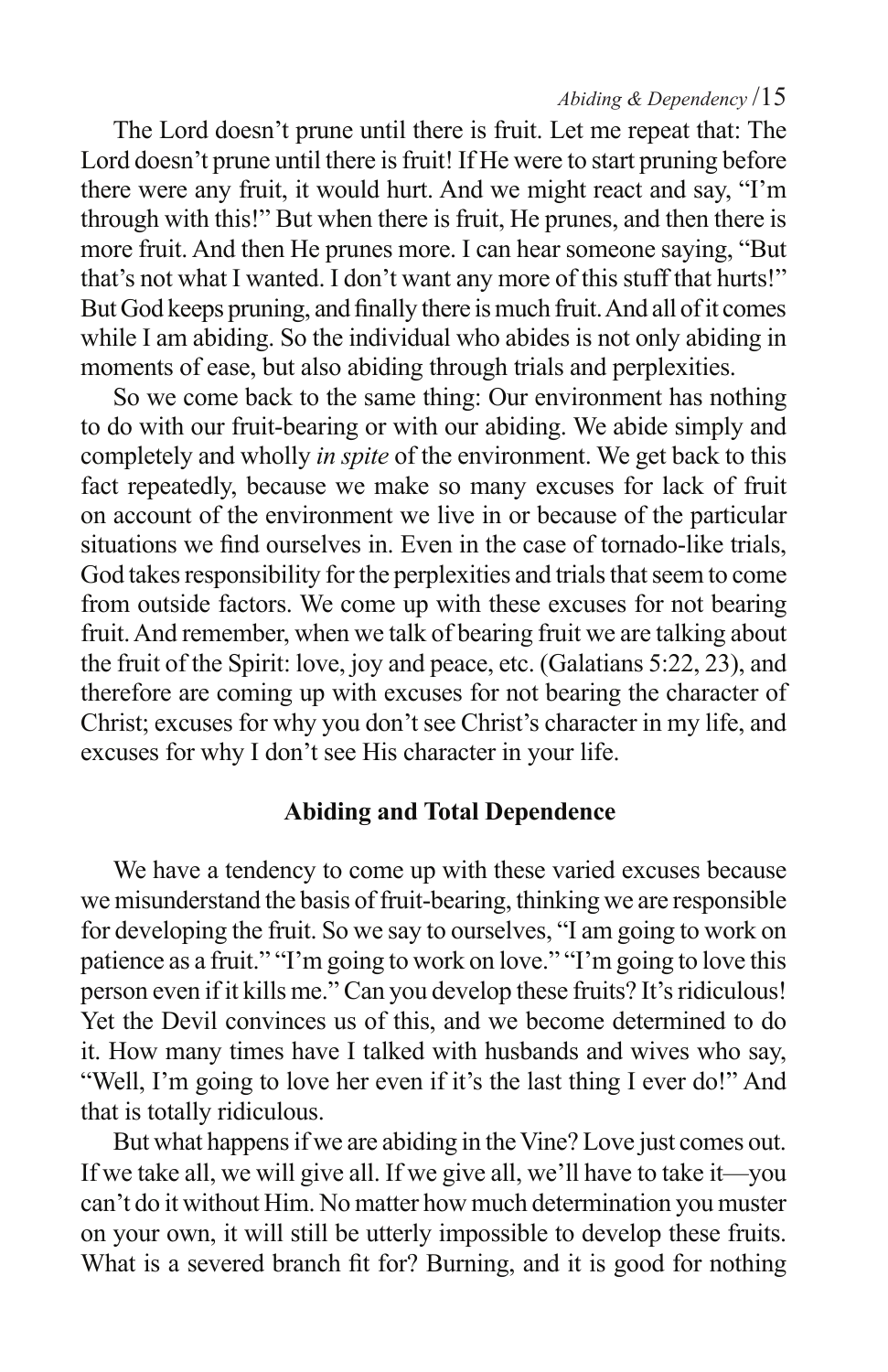else. The branch lasts a minute, generates a little heat, and then it will be gone—that's the end of it, and that's exactly what Jesus intended to communicate. This illustration is so completely true and so completely simple that it's very, very difficult for us to believe it.

So the very things I want you to remember and put down in your notes from these verses of Scripture is the lesson of the branch's total and absolute dependence. The branch cannot live, it cannot exist, it cannot produce, it cannot do anything without abiding in the Vine. And it must continually abide, 24 hours a day, 365 days out of the year. It isn't a matter of abiding only on Sabbath or at the midweek service; it means abiding every day, it means abiding continually! And if the branch abides in the Vine, it cannot help but bear the fruit! That's right, it can't help but bear the fruit, for it has to; it's the natural thing and it can't help but do so. This is what righteousness by faith is really all about.

Notes:

<sup>1</sup> Ellen G. White, *Steps to Christ* (Mountain View, CA.: Pacific Press Publishing Association, 1956), p. 69.

2 Ibid., p. 70.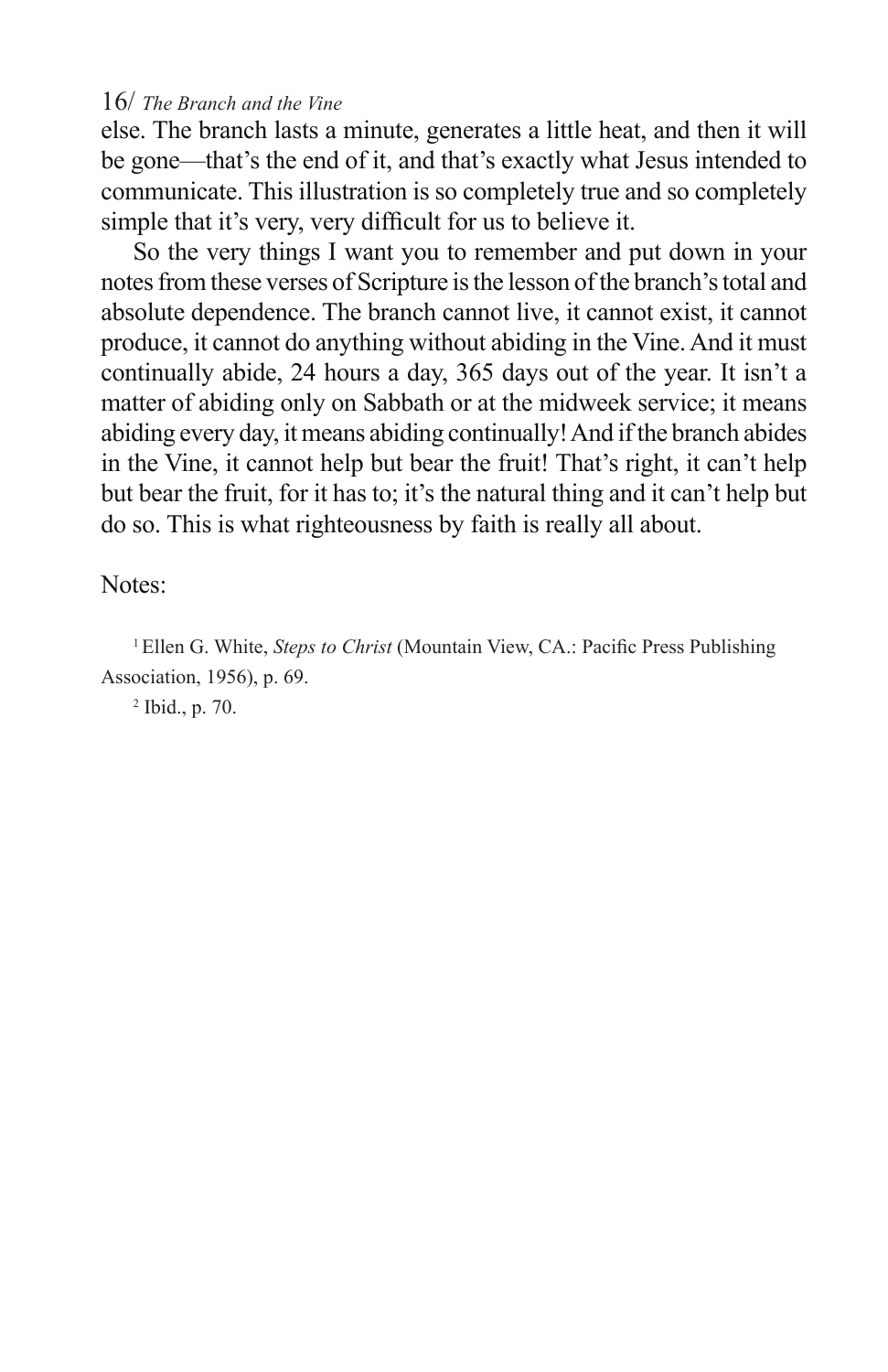Study Questions:

1. What is the main theme of John 15:1-8? (7)

2. What is the purpose of purging and how does it take place? (8)

3. How much can the branch do? (9)

4. What does it mean for the branch to "give and take," and what does this mean on a practical basis for the Christian? (10,11)

5. What gets between the Vine and the branch? (13)

6. To what degree does environment affect the branch's ability to bear fruit? (15)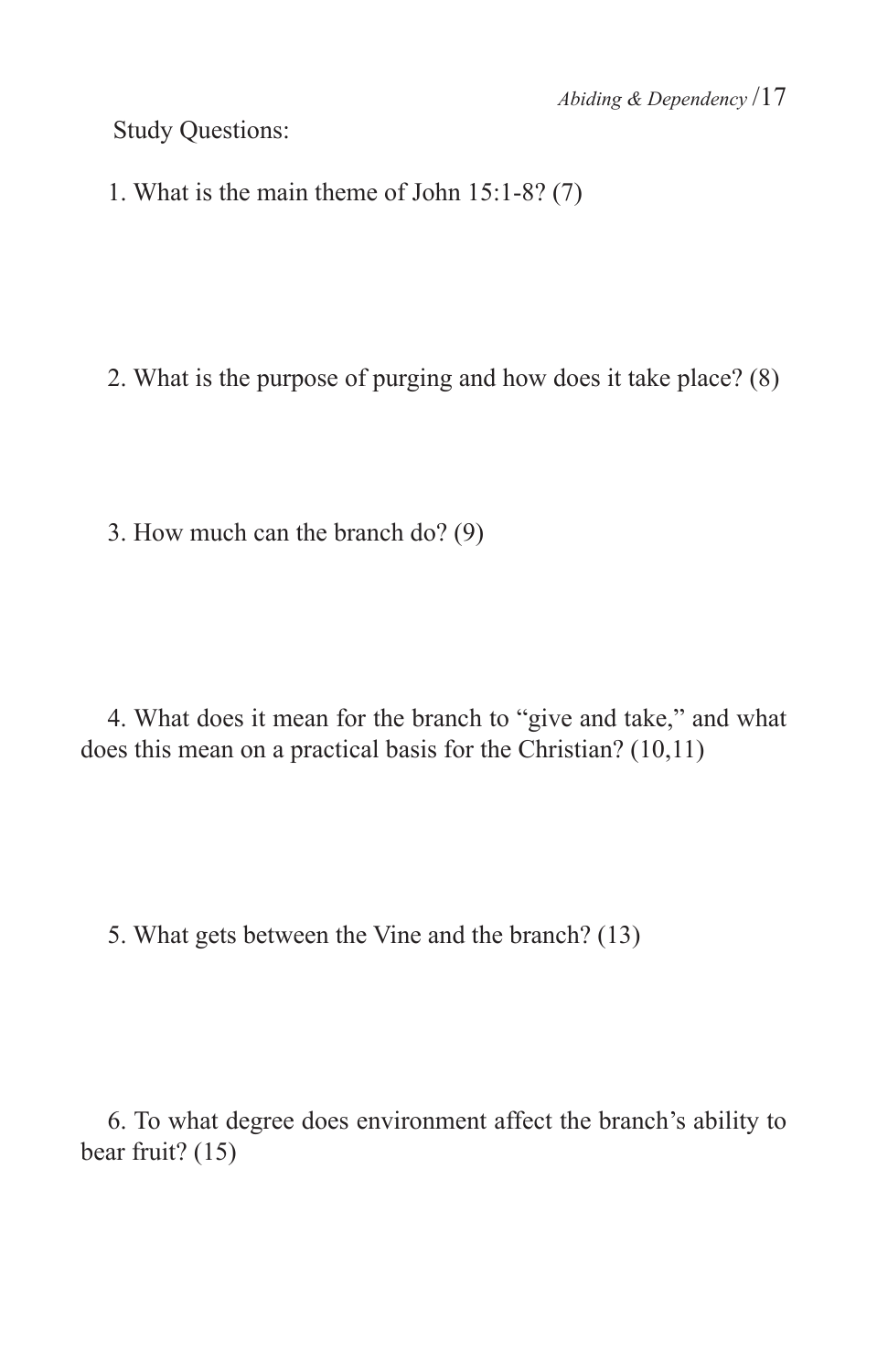7. What is the purpose of the branch, and how is that purpose achieved? (16)

8. What are some of the excuses made for not bearing fruit? (15)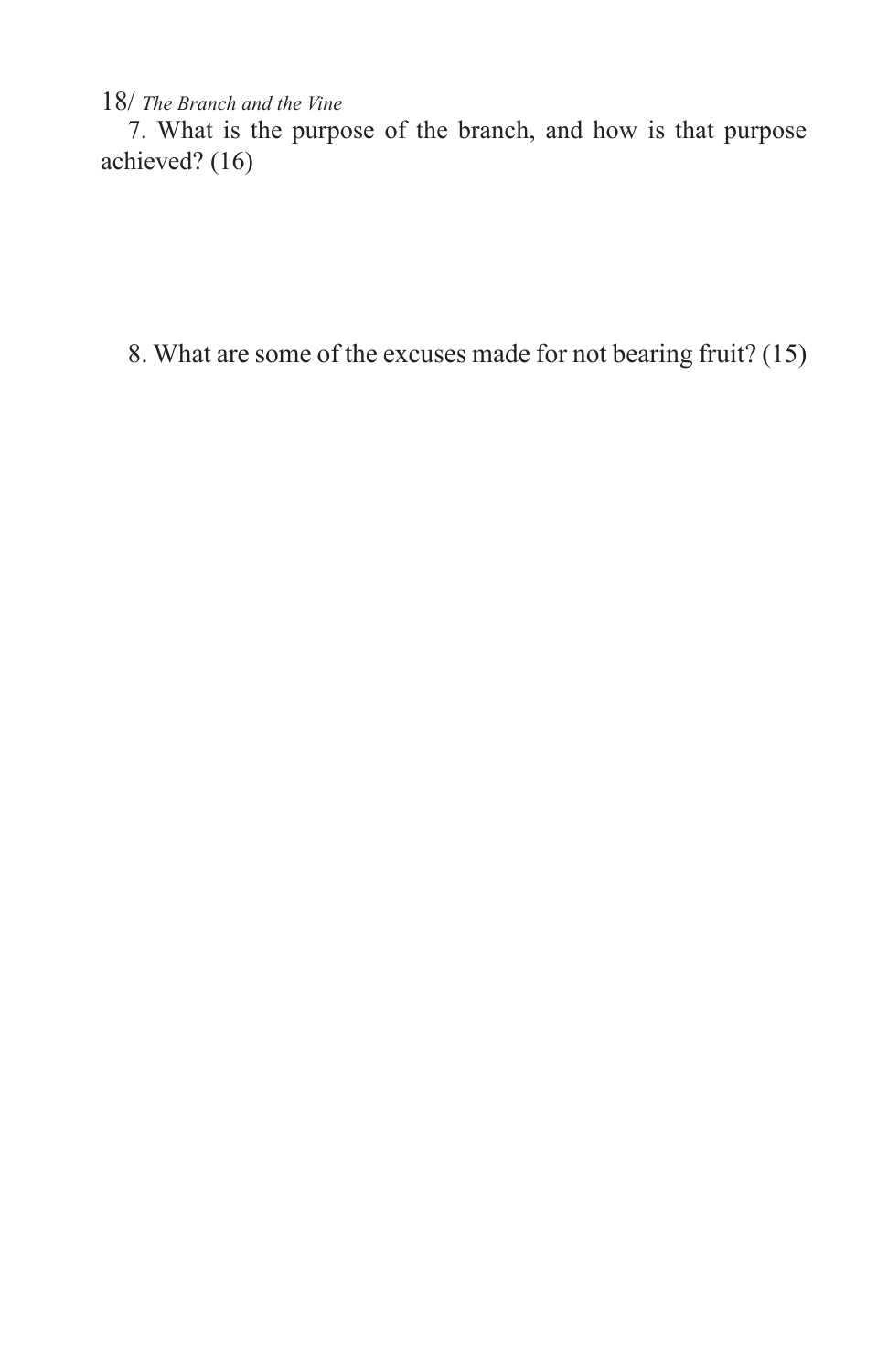#### CHAPTER<sub>2</sub>

# Abiding and Pruning

*"I am the True Vine and My Father is the Husbandman. Every branch in Me that beareth not fruit He taketh away; and every branch that beareth fruit He purgeth it, that it may bring forth more fruit. Now ye are clean through the word which I have spoken unto you. Abide in Me, and I in you. As the branch cannot bear fruit of itself, except it abide in the vine; no more can ye, except ye abide in Me. I am the Vine, ye are the branches: He that abideth in Me, and I in him, the same bringeth forth much fruit: for without Me ye can do nothing. If a man abide not in Me, he is cast forth as a branch, and is withered; and men gather them, and cast them into the fire, and they are burned. If ye abide in Me, and My words abide in you, ye shall ask what ye will, and it shall be done unto you. Herein is My Father glorified, that ye bear much fruit; so shall ye be My disciples" (John 15:1-8).*

Jesus spoke these words after having celebrated the Passover and inaugurating the first Lord's Supper with His disciples. Jesus had conversed with the disciples following the meal, but eventually brought the conversation to a close and led them out into the night and proceeded towards the Garden of Gethsemane. Along the way He came to a beautiful grapevine.

A vine held great significance for the disciples, for the Jewish people had always seen themselves as the vine. Jesus wanted to correct this misconception, and so, as He stood before that moonlight-bathed vine with its clusters of grapes hanging upon it. He said, "I am the True Vine." The disciples thought they were the vine, but Jesus, using an illustration from nature as He had done on so many occasions, asserted that He was actually the True Vine and His Father was the Husbandman. "Every branch in Me that beareth not fruit He taketh away" (John 15:2).

The last time we considered this subject, we discussed the purpose of the branch, discovering that the branch's one purpose is bearing fruit. The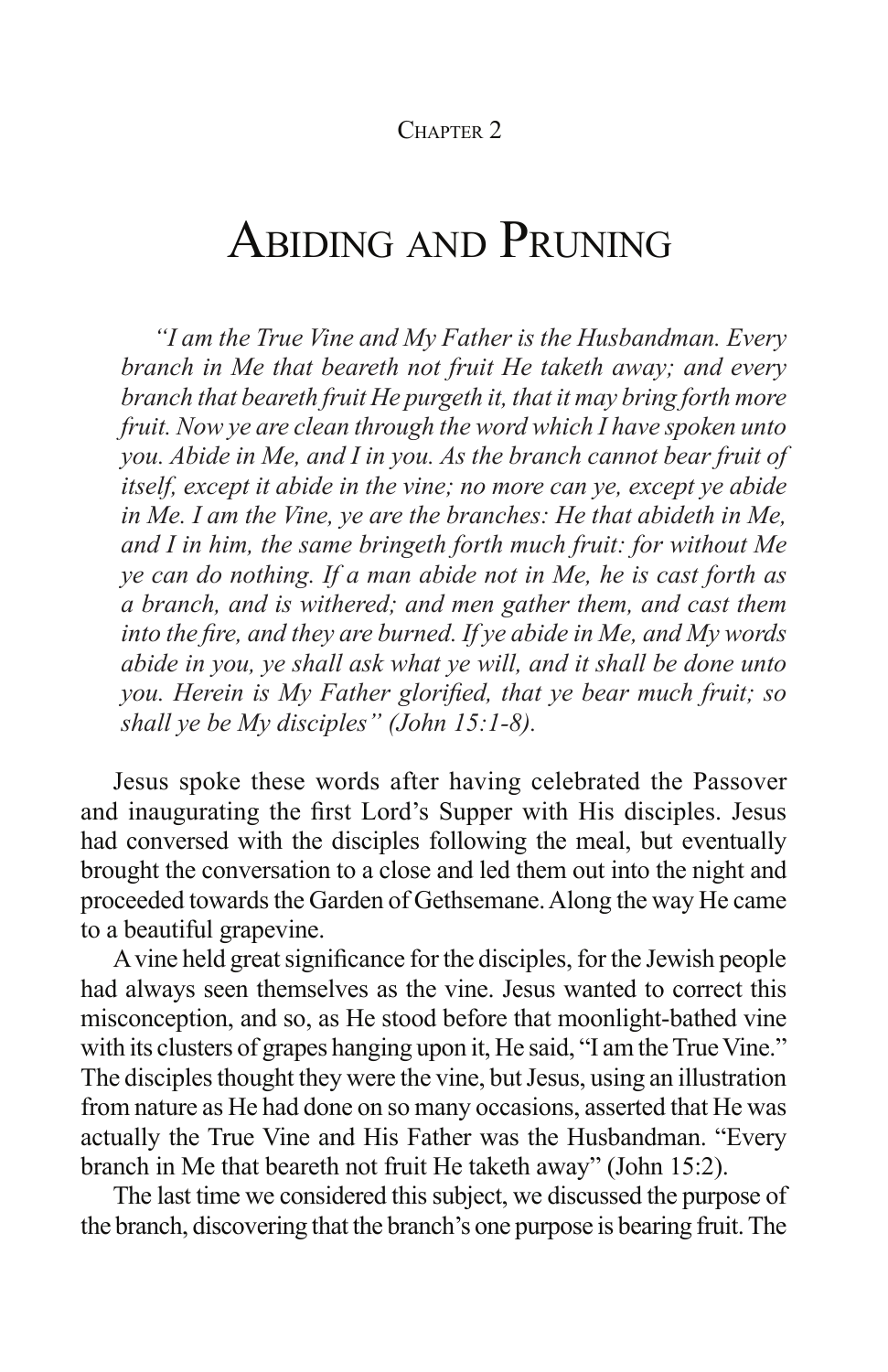vine supports the branch in this matter, and the branch is there as a vehicle through which the fruit is borne. Fruit-bearing is the branch's purpose!

We also discussed that it is in the area of fruit-bearing that problems exist, and that the only way the branch can bear fruit is by abiding in the vine. The branch cannot bear fruit by making any effort. The branch naturally bears the fruit as long as it does one thing: abides in the vine. It doesn't have to expend energy and effort, saying, "Well, I think I ought to have a cluster of grapes at this point." Nor does it say such a thing at some later point. It just naturally bears the fruit.

The vine does all the work. The vine sends the root and tendrils out, perhaps sending them hundreds of feet. The fine little rootlets seek nourishment and moisture in the soil, return that nourishment, convert it into rich sap, and send it up the vine to the branch. What does the branch do with the sap then? It carries the sap further. The branch is still only a vehicle, because the sap flows out into the branch and into the leaves. The leaves receive the life-giving sunshine, and the rays of light initiate a chemical process in the plant. None of this depends on the branch other than its function as the vehicle by which the sap flows. There are tremendous lessons here that need to be learned.

Now the real test of any branch is bearing fruit. If the branch fails to bear fruit, it is fit for nothing, and the Scripture says, "He taketh it away." This is interesting because in verse 2 it says, "Every branch in Me that beareth not fruit He taketh away." Did you ever wonder why the "He" is there? Who is the "He"? The Husbandman. Who is the Husbandman? The Father. God is the Husbandman, and He takes the unprofitable branch away. That should put us in our place, since a lot of us would like to do the pruning and chopping.

When you compare this with the counsel Jesus gave in Matthew 7:15, 16, and 20, you begin to get a pretty clear picture of what our role should be and what should result so far as fruit is concerned. Notice verses 15 and 16: "Beware of false prophets, who come to you in sheep's clothing, but inwardly they are ravening wolves. Ye shall know them by their fruits." Verse 20 says, "Wherefore by their fruits ye shall know them." What do we do when we recognize the fruit? We tend to make ourselves husbandmen and do the dividing ourselves! We have always had the tendency to ask, "Lord shall we take out the weeds?" Notice how Jesus responded in His day: "Let them grow until the harvest." Who then must do the dividing, the separating, and the weeding? Only the Husbandman, because weeding is God's business, not ours, and I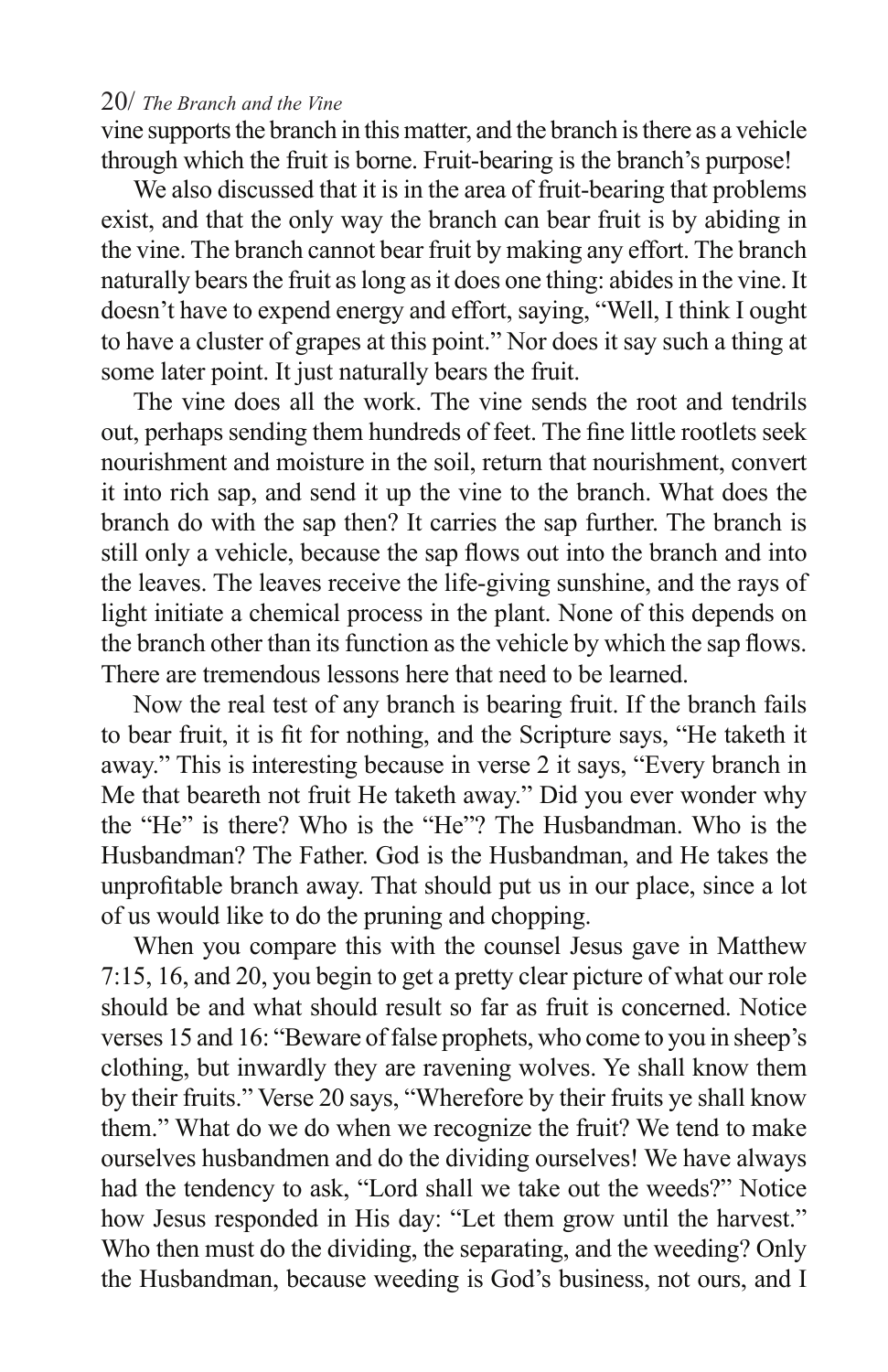*Abiding & Pruning* /21

praise His name for that. And, you know, even though fruit isn't all that easy to detect by human vision—which is why it isn't safe for humans to do the weeding—God still says we will know them by their fruits.

Accordingly, when prophets claim to be something, we can "know them by their fruits." Why? Because we can always check the fruit by the Word. Through God's Word we can detect the presence of fruit. But when we have recognized fruit, all we have done—and we must remember this—is increased our knowledge. But even then, it is not for us to pass judgment, for judgment is left entirely to God. But God has given us a way to detect the presence of fruit. So, "by their fruits" is the guideline we have been given. Reading further, it says, "Every branch that beareth not fruit He taketh away."

# **A Single Purpose**

Andrew Murray,3 states in his book, *The Mystery of the True Vine*:

*"Let us specially beware of one great mistake. Many Christians think their own salvation is the first thing; their temporal life and prosperity, with the care of their family the second; and what of time and interest is left may be devoted to fruit-bearing, to the saving of men. No wonder that in most cases very little time or interest can be found. No, Christian, the one object with which you have been made a member of God's body is that the Head may have you carry out His saving work. The one object God had in making you a branch is that Christ may through you bring life to men. Your personal salvation, your business and care for your family, are entirely subordinate to this."4*

I am sure you didn't get this. Let me repeat part of it, "The one object God had in making you a branch is that Christ may through you bring life to men." God says, "I am the Vine, ye are the branches," and His one object for you is to make you a branch through which life can be imparted to men. Through what? The fruit! The fruit is what nourishes anyone who comes to the vine. Isn't that true? And if we are the branches, we are to bear fruit and thus supply the food through which the world is to know the Lord Jesus.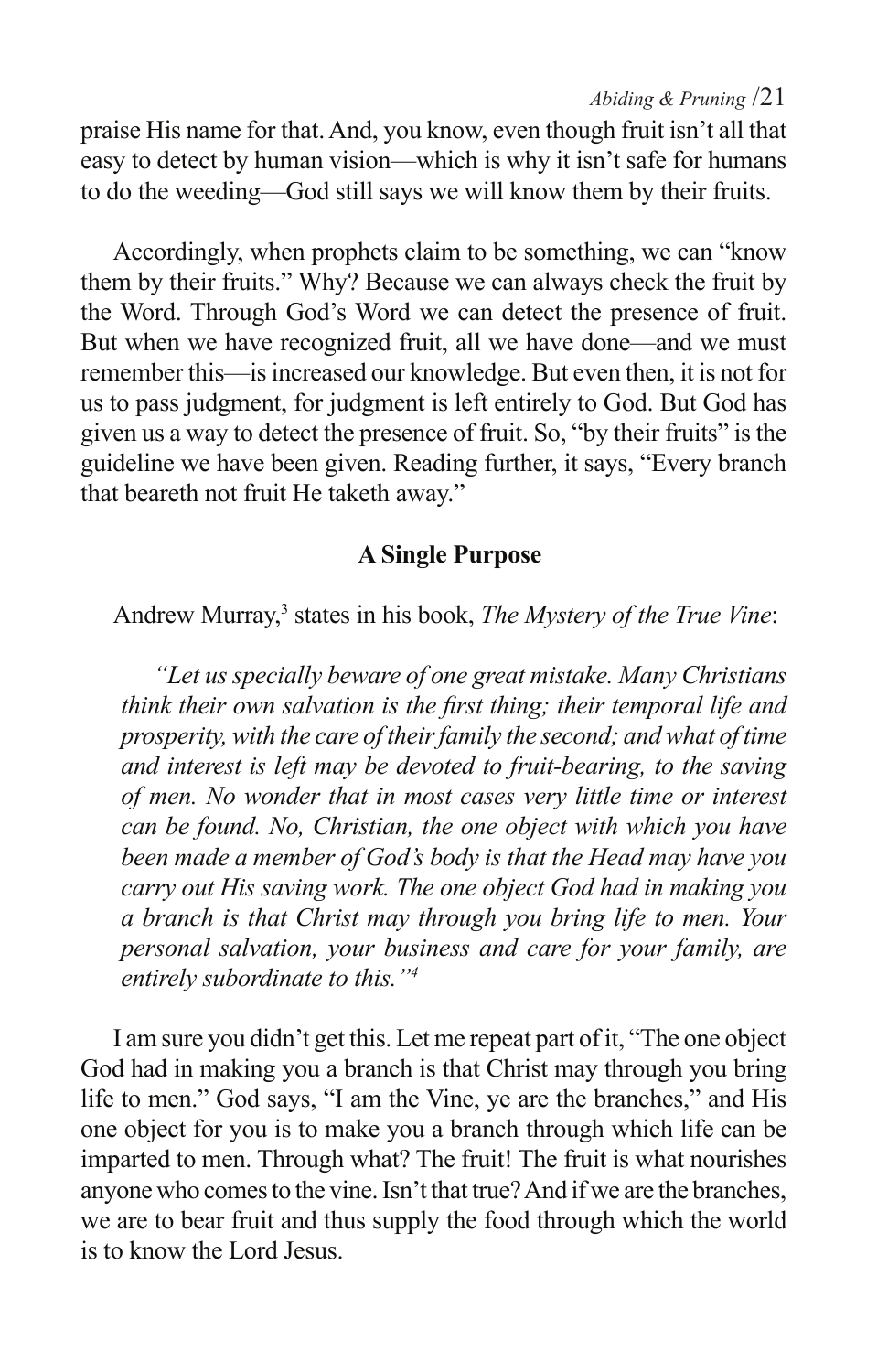"The one object God (has) in making you a branch is that Christ may through you bring life to men." Might this be the reason we read that God is waiting for His people to perfectly reflect His image? Why? Because men and women can only feed on what they really see, and are only attracted to come to Christ on the basis of what they see as well. "The one object God (has) in making you a branch is that Christ may through you bring life to men. Your personal salvation . . ."—this is where we fall off the track—"Your personal salvation, your business and care for your family, are entirely subordinate to this one thing."

That's a broad statement. It is so easy for me to first care for myself, my family, and children. Taking care of my family causes me to feel like I have accomplished something noble and good, because any man who looks after his family is thought of as a very fine person—and that is great and there's nothing wrong with that. But our first and primary purpose for existence is not caring for our families. What is our first and primary purpose? Bearing fruit.

You see, our first obligation to God is fruit-bearing, not our salvation. If my relationship with God is wholly about salvation, then my relationship with Him is selfish. But if I have a relationship with God in order to abide in the Vine and am a faithful, fruit-bearing branch, then I am fulfilling the purpose for which God created me, as expressed in John 15:5: "I am the Vine, ye are the branches." It doesn't mean the family will be ignored, however, for the family will be cared for, and will be the first to benefit from this abiding.

Now notice that your first aim in life, your first aim every day, should be to know how Christ desires to carry out His purposes in you—that's the very first aim. Did you ever read that Christ's first work every morning was seeking direction from His Heavenly Father as to what He was to do that day? Our first work should be the same: receiving our instructions fresh every morning.

#### **Fruitful Branches**

Now notice what Andrew Murray says next:

*"Let us begin to think as God thinks. Let us accept Christ's teaching and respond to it. The one object of my being a branch, the one mark of my being a true branch, the one condition of my*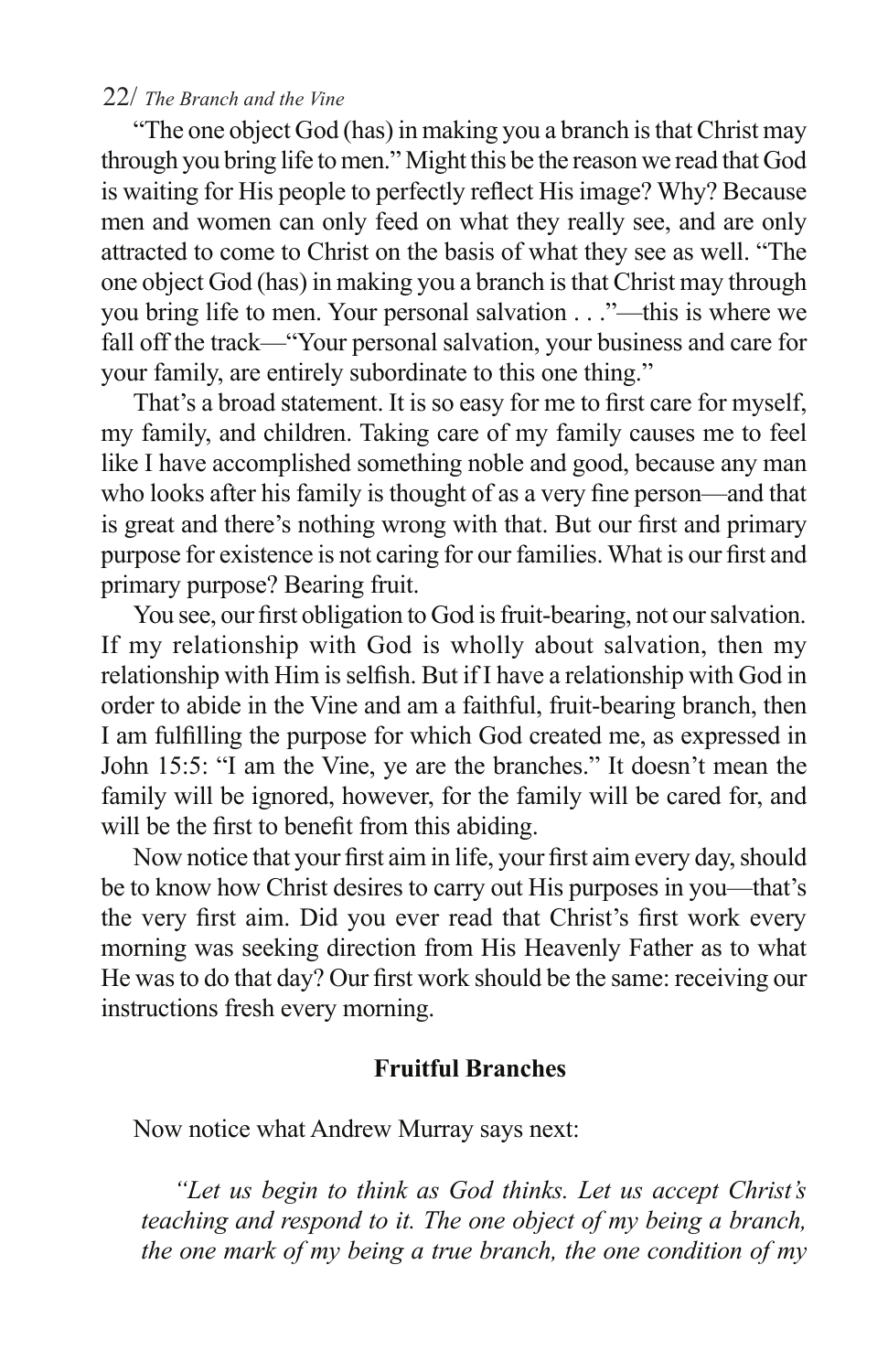*Abiding & Pruning* /23

*abiding and growing strong, is that I bear the fruit of the heavenly Vine for dying men to eat and live. The one thing of which I can have the most perfect assurance is that, with Christ as my Vine, and the Father as my Husbandman, I can indeed be a fruitful branch."*<sup>5</sup>

No one needs to feel they cannot be a fruitful branch. Every person can be a fruitful branch! Jesus says that if a branch is not bearing fruit, The husbandman cuts it off. But the Husbandman cuts it off in His Own time and in His Own way—that's His business, not ours. But every branch that is bearing fruit, He purges it. So the fruit-bearing becomes the real problem in most people's thinking because we are subject to deception and Satan has caused us to misunderstand what fruit-bearing really is. But here Jesus says that every branch that beareth fruit, He purgeth it, that it may bring forth more fruit.

# **A Dangerous Complacency**

Accordingly, the real danger in any Christian life, and I mean the very real and serious danger in any Christian life, is complacency. Do you believe that? Perhaps you ask, "What do you mean using the word complacency?" Revelation 3:14-18 provides the answer in the message to the church in Laodicea. What was the problem there? Lukewarmness. The problem of lukewarmness has faced the church throughout history, but is particularly true of today's church, which also happens to be the last church.

*"And unto the angel of the church of the Laodiceans write; These things saith the Amen, the faithful and True Witness, the Beginning of the creation of God; I know thy works, that thou art neither cold nor hot: I would thou wert cold or hot. So then because thou art lukewarm, and neither cold nor hot, I will spew thee out of My mouth. Because thou sayest, I am rich, and increased with goods, and have need of nothing; and knowest not that thou art wretched, and miserable, and poor, and blind, and naked: I counsel thee to buy of Me gold tried in the fire, that thou mayest be rich; and white raiment, that thou mayest be clothed, and that the shame of thy nakedness do not appear; and anoint thine eyes with eyesalve, that thou mayest see" (Revelation 3:14-18).*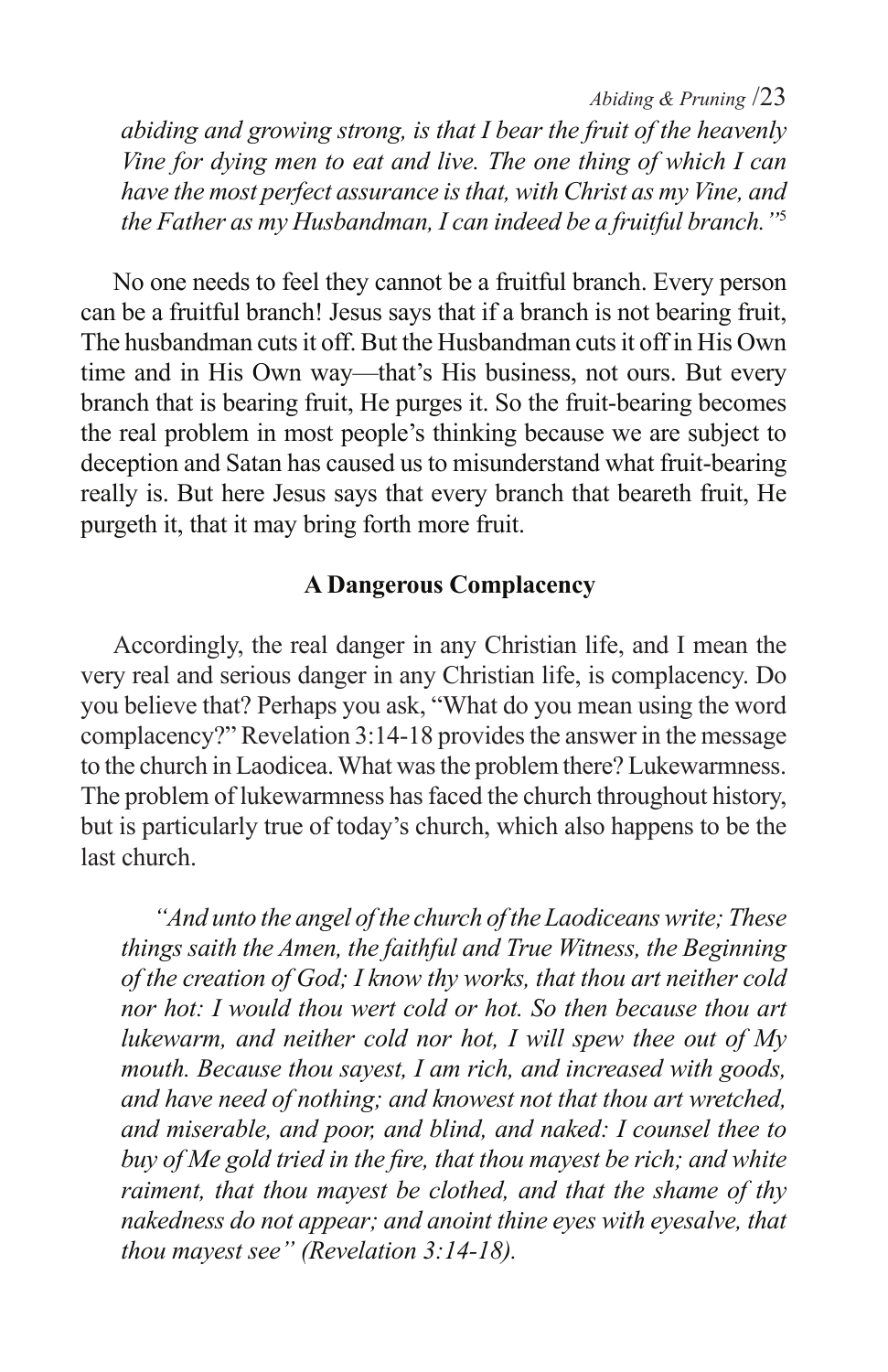.

 The problem that comes to every Christian along the way is not a *lack* of fruit-bearing. Rather, when he finds himself feeling that he has borne a little fruit, felt a little of the love of God and the joy of salvation, has enjoyed a little experience and is feeling elevated about the whole thing, he settles down and *remembers that experience* the rest of his life. He lives on it, and talks about it, but doesn't go any further. And he accordingly misses the "more fruit" element of being the branch. But the capacity of the branch is tremendous, and the Husbandman comes along and begins to prune the branch in order to produce more fruit.

### Pruning and Fruit-bearing

So, what is it that produces "more fruit"? And who is it that produces "more fruit"? The pruning or purging process is intended to do one thing: draw us into a closer relationship to God, that we might be a more efficient vehicle through which the fruit is revealed—that's the purpose.

The thing we need to settle, then, is who does this pruning, and how does the pruning process really take place?

Notice the following quotation that speaks of our possible union with Christ, which in the parable is described as the relationship between the branch and the Vine.

*"A union with Christ by living faith is enduring; every other union must perish. Christ first chose us, paying an infinite price for our redemption; and the true believer chooses Christ as first, and last, and best in everything. But this union costs us something. It is a relation of utter dependence, to be entered into by a proud being."6*

We have to stop right here. "It is a relationship of utter dependence, to be entered into by a proud being." How is pride affected? We are proud! We all have proud, egocentric natures, and the only way we can be free from this pride is to recognize the purpose of the branch. There is only one source of strength for the branch. What is that source? The Vine. The Vine is our Source of strength, our only Source of strength. But do we look to the Source? No! We look everywhere else. We go to Aunt Jenny and we go to Uncle Tom. We go everywhere. We read everything. We try anything and everything to find this strength, except going to the Vine to find it. Why? Because we don't like the Vine's solution: drinking deeper of the blood of Jesus Christ.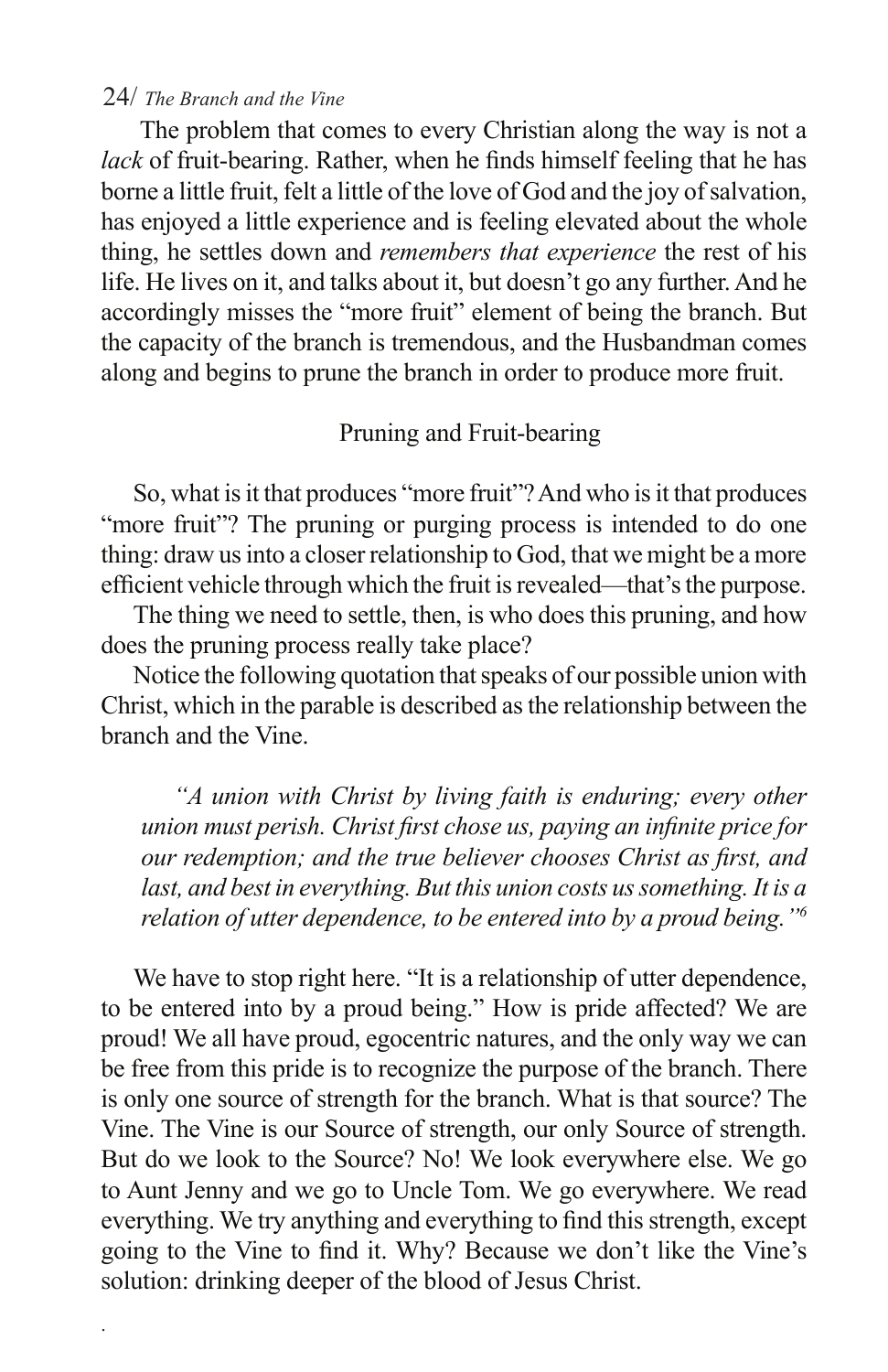The branch doesn't support the Vine, does it? Absolutely not! The branch continually receives from the vine—that's the branch's purpose, and it is simply the vehicle. Our relationship with God is to function the same way. That's why God said, ". . . to be entered into by a proud being." Why? Because it is a humbling process. It is humbling to realize we can do nothing by ourselves; it is humbling to realize that a branch cut off from the Vine is only fit to be gathered and burned, according to verse six.

Now we read, "All who form this union must feel their need of the atoning blood of Christ."*<sup>7</sup>* That's the lifeblood. The branch must feel its need of the life-giving flow of sap, which is the atoning blood of Christ. If the death, burial, and resurrection of Christ are not a reality to you and me, if the atonement paid on Calvary's cross is not a reality; if these are not real and central points in our thinking, our religion is vain, and we are tied to the wrong vine. Remember, Christ is the Vine, and when we receive strength from the Vine, we receive it from Christ.

Notice as well that Christ received the wound by which we have been grafted in. Paul speaks of the grafting process in Romans 11:17, where he speaks of our having been grafted into the Vine. Now before a graft can be made in any plant, what has to happen to the plant? It has to be wounded. A cut has to be made that severely wounds the stalk, and this cut opens the wound into which the graft is inserted. Thus, the graft obtains its life as a result of the wound.

The strength of your life and mine comes from the atonement—it comes from no other place. Hiding in the atonement is His power. It isn't because Jesus Christ was the Creator, as great and marvelous as that was; nor is it because He demonstrated miraculous power in calling forth the dead, which was also wonderful and thrilling. The one thing that gives me life is that Jesus as God was willing to die—was wounded—enabling me to be grafted in and to receive life. In spite of that, we go along complacently thinking that life comes as a result of doing something good. That's ridiculous! The only source of life is to be found in partaking of that sap, which is none other than the blood of Jesus Christ. There is no other source of life! If we don't receive it there, we simply don't have it.

Reading on, "They must have a change of heart." <sup>8</sup> Who? The branch. The branch, which was cut off from its own stock and put into the True Vine to receive the new heart, is going to receive a new source of life and will have a new kind of fruit as it draws nourishment from the Vine.

. .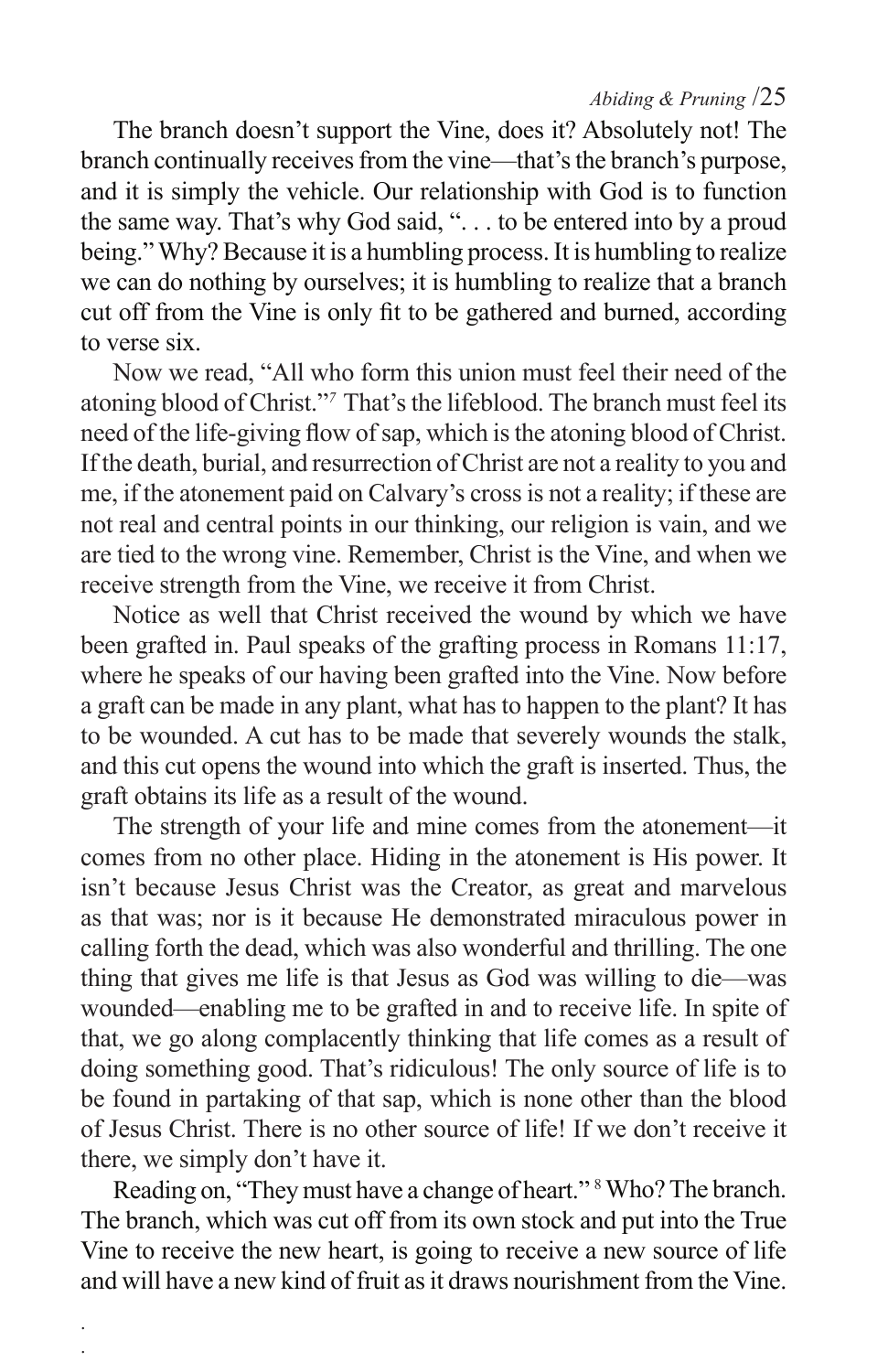.

The branch is going to have a new kind of experience—termed a new heart—because the heart of Jesus Christ is now supplying the life flow to that branch.

# **Pruning and Submission**

Next, our passage says, "They must submit their own will to the will of God."<sup>9</sup> Here is where troubles begin. "They must submit their own will to the will of God. There will be a struggle with outward and internal obstacles. There must be a painful work of detachment as well as a work of attachment." What must we be detached from? Pride—that's the very first thing you see. Remember, we read about this relationship as being, "entered into by a proud being," and so we're cut off from that old source of pride, cut off from the stalk from which pride grew. And to pride, we can add, "selfishness, vanity, worldliness—sin in all its forms—must be overcome. . . . "<sup>10</sup>

There is only one way to overcome all of this, and that is to be cut off from it. You must cut off the life source of pride, selfishness, and sin in all of its forms—which is actually the world. So we must be cut off from our love of the world. That's why the Bible says that if we love the world, the love of the Father is not in us. So we cannot compromise. We cannot bring the world and the Lord Jesus Christ together; we cannot blend them, for they are diametrically opposed. Any person who thinks the world can be held with one hand and the Lord Jesus Christ with the other hand, is fooling themselves and attempting an utter impossibility.

Reading further, "Pride, selfishness, vanity, worldliness—sin in all its forms—must be overcome, if we would enter into a union with Christ. The reason why many find the Christian life so deplorably hard, why they are so fickle . . ."—what does the word fickle mean? Changeable, unstable, saying one thing but doing another—"The reason . . ."—I like statements that get right to the "this is it" nitty-gritty—"The reason why many find the Christian life so deplorably hard, why they are so fickle, so variable, is that they try to attach themselves to Christ without first detaching themselves from their cherished idols."11

# **The Branch's Helplessness**

The problem here is manifested in the first part of the sentence, where it speaks of our attempt to attach ourselves to Christ. When the branch is attached to the Vine, who does the attaching? The Husbandman. The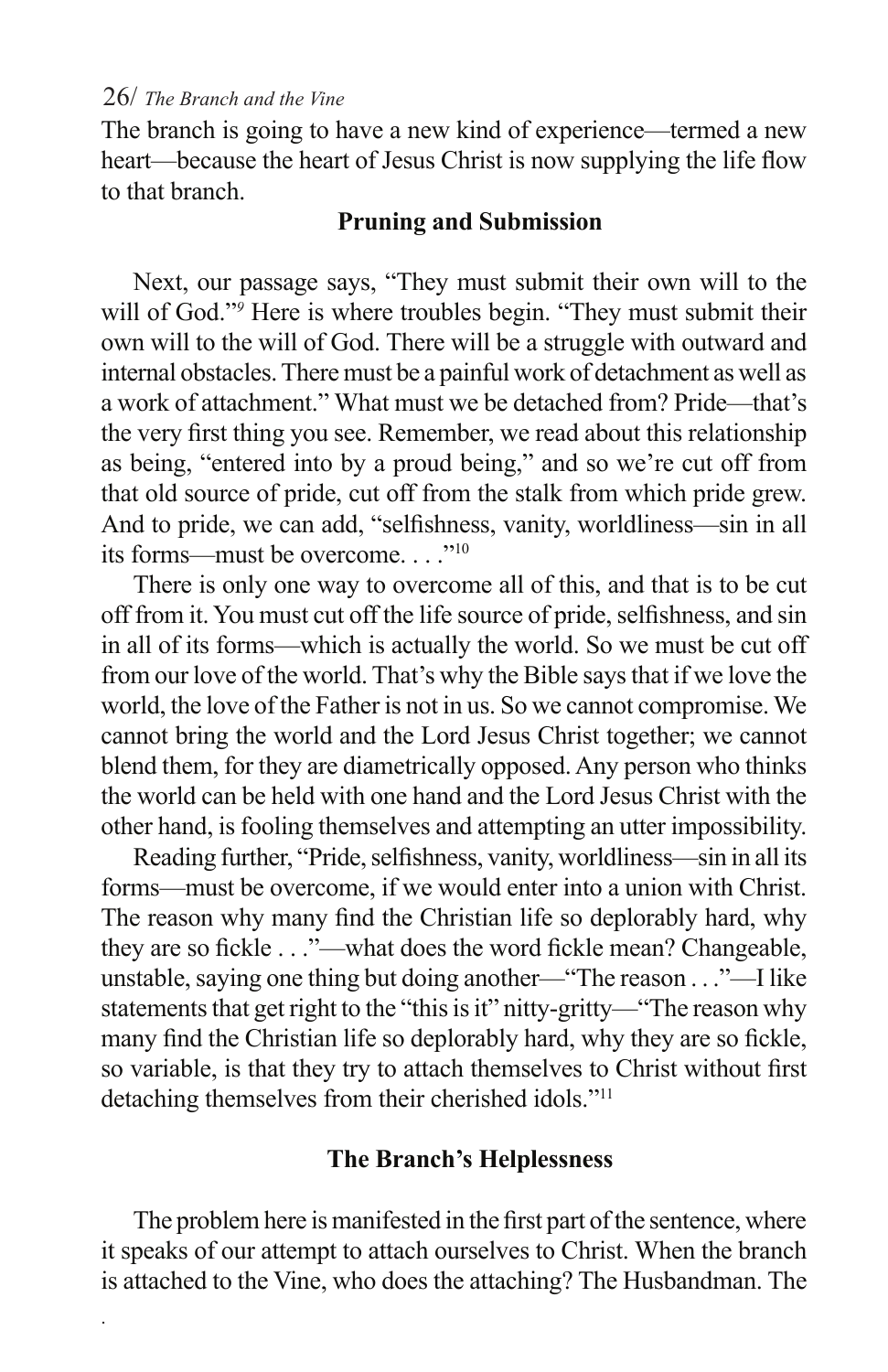*Abiding & Pruning* /27

problem comes when I think I can attach myself to the Lord Jesus Christ and I want to do it my own way. And of course when I attach myself to the Vine my own way, I certainly don't take the difficult, painstaking way of going through the grafting process. Why? Because not only does the parent stalk have to be wounded, but if I'm going to be grafted in, I have to be severely pruned—wounded—too.

They don't take a gigantic branch which has borne all kinds of fruit and just graft it in. No, they prune that branch down; they trim it, cut it and fit it into the wound; then they bind it into the wound of the parent stalk. As a result, the branch begins to receive entirely new nourishment. Now if I did this myself, I would say, "Lord, let's just You and I walk together. I'll need Your help a little along the way. I really am sincere and I think I can make it, but I will probably need Your help a little bit." Unfortunately, this is the Christian philosophy of many, many people. "Just stay close by, Lord, because whenever I stumble and get into difficulty I'll need Your help.

Jesus said, "Without Me ye can do nothing." And so, as Jesus was talking to His disciples that last evening, He was trying to help them understand their helplessness. Do you understand your helplessness? Do you? This is *the* important question, and many do sense it, since they talk to me about their helplessness. We must all feel our utter dependence upon God. What does the word "utter" mean? Extreme; it means our extreme dependence upon God.

#### **Unconditional Surrender**

Notice this statement, "Until the heart is surrendered unconditionally to God, the human agent is not abiding in the True Vine . . ."12 Let me repeat that, "Until the heart is surrendered unconditionally . . ." What does it mean to surrender unconditionally? It means to surrender without any reservations. "Until the heart is surrendered unconditionally to God, the human agent is not abiding in the True Vine, and cannot flourish in the Vine and bear rich clusters of fruit." There is only one way the human agent can do this, and that is by unconditionally surrendering to the Vine.

Let's think about this process for a moment. The fruit-bearing branch first receives purging. What is purging? It is when the branch is pruned. What do you think God uses for His pruning or purging process? Some people suggest that God uses trials. If that is the case, it would seem that some people are not being pruned very much. Some might suggest that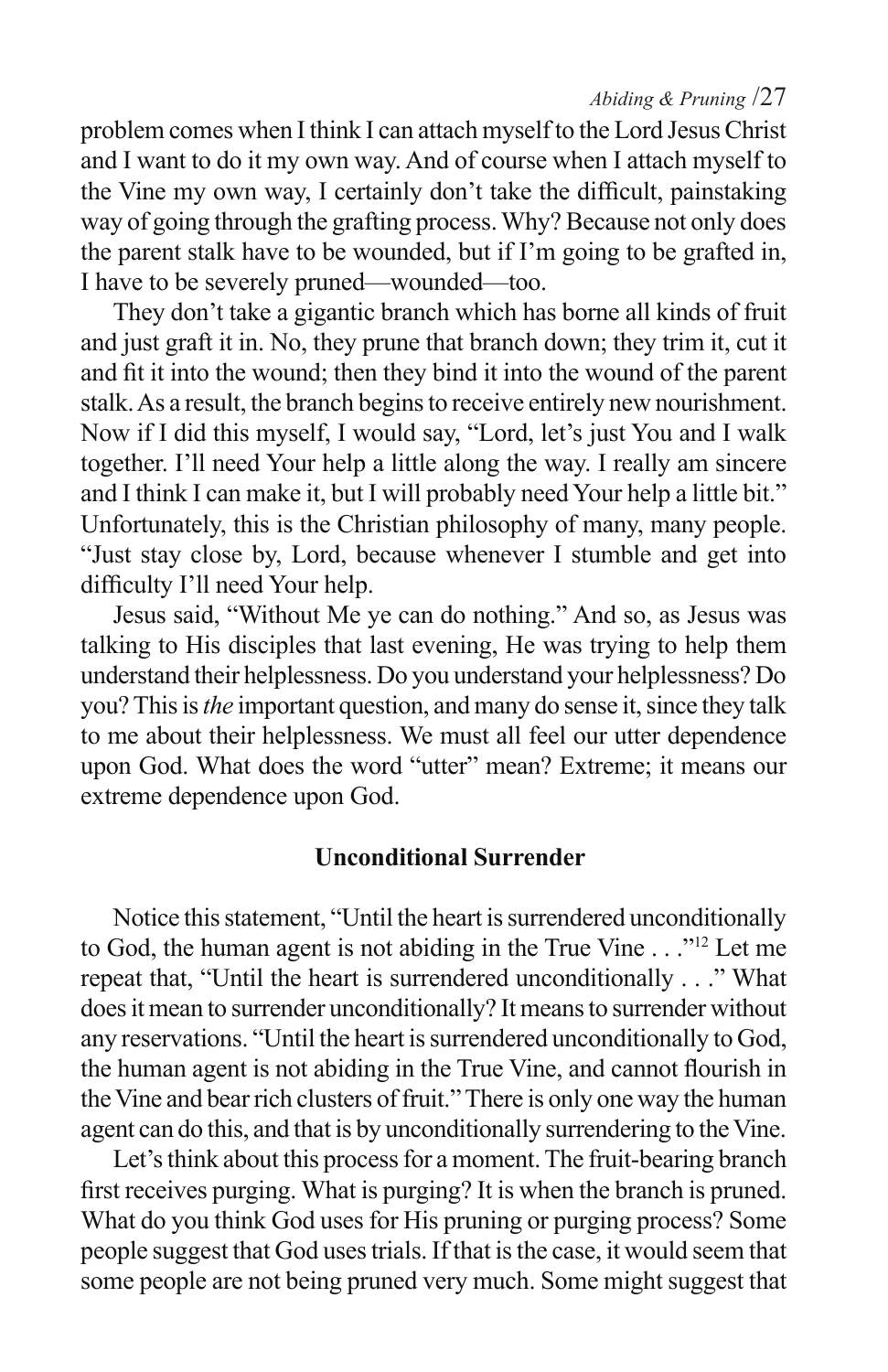the "easy road" is indicative of the pruning process or the lack thereof in the lives of some individuals.

# **Pruning and God's Word**

It is interesting that many Christians believe God uses the trials and tribulations that are allowed to come our way in the course of the pruning process. Being perfectly honest, most of us would agree. It may surprise you, then, to know that John 15:3 suggests something quite different. Before Jesus told His disciples about the necessity of abiding, He said, "Now ye are clean through the word which I have spoken unto you." I am completely convinced that the Word of God, and the Word of God *alone*, is the knife that does the pruning—I am absolutely satisfied with this.

We may have trials and tribulations along the way, but these don't really bother us. *The thing that bothers us about trials and tribulations is the solution the Word gives for them*. Do you believe that? Are you following me? You see, problems come our way, we search for the solution in the Word of God, and find a clear solution. Generally that solution is "believe on Me," "abide in Me," "trust Me." We don't like that solution because it's much easier to get along with ourselves if we do something. But where is our only source of strength? The Bible and what it reveals about Jesus Christ! This is the source of strength, but we look for it everywhere else. We go to Aunt Jenny and Uncle Tom. We go everywhere, we read everything, we try every possibility, to get this strength, except receiving it from the Vine. Why? Because we don't like the Vine's solution: drink deeper of the blood of Jesus Christ.

The Bible reveals only one thing: Jesus Christ, and Him crucified. From Genesis to Revelation one story is repeated over and over again in multitudinous ways, and that is the life and vicarious death of Jesus Christ for you and me—that's the only story told in the Bible, and that story forms your life and mine. But it's not appealing because the branch cannot do anything except simply appreciate it, rest in it and trust completely in it—that's all, and it's not very thrilling or glamorous; and it's not something you beat drums over. You simply rest and believe in it.

# **Pruning and Feelings**

Jesus knew how important understanding this would be, and gave the disciples this insight just before they entered into the most catastrophic experience they could possibly enter into. Just a few hours later they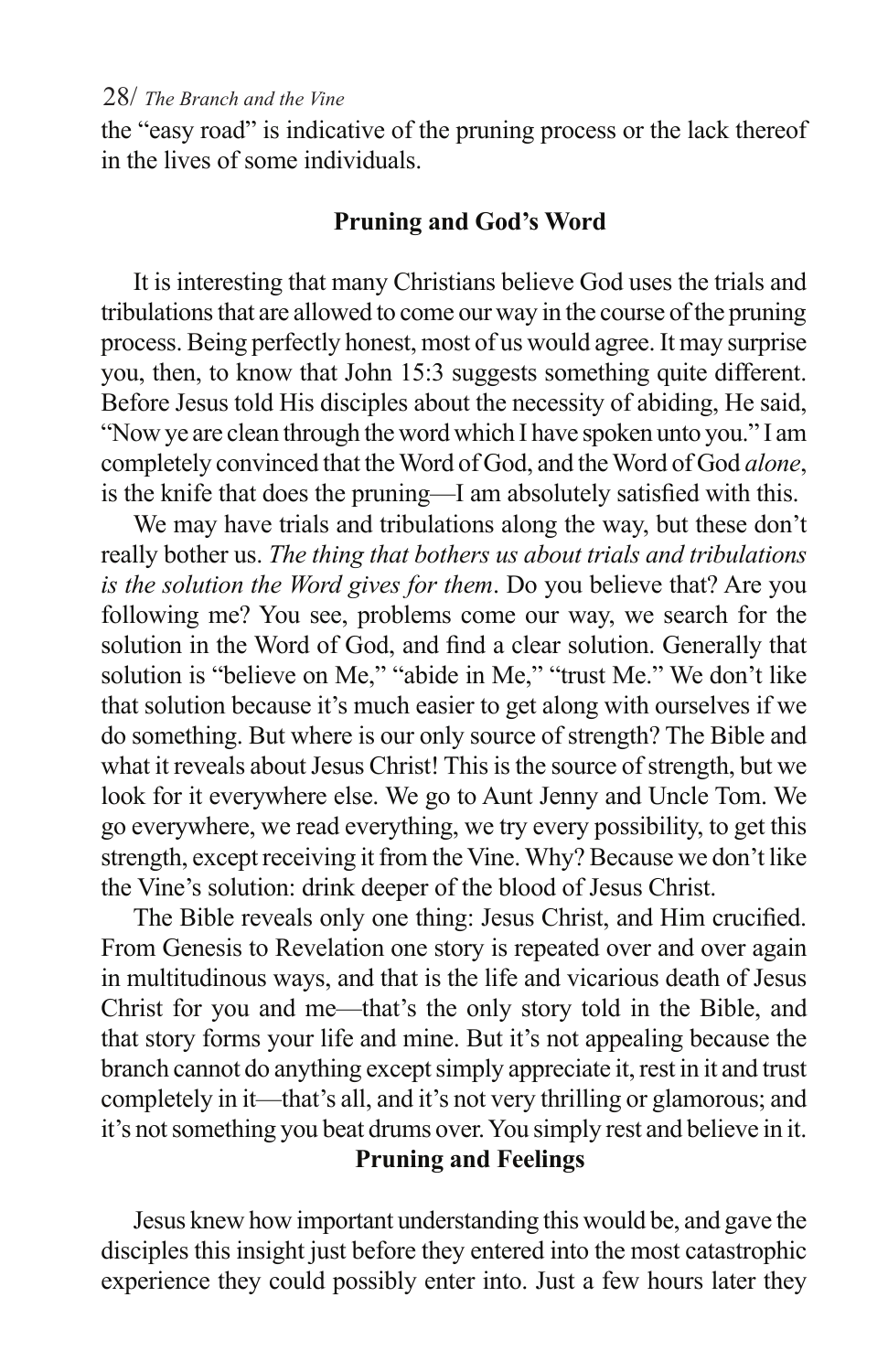*Abiding & Pruning* /29

would face the most depressing and awful event of their lives. Just a few hours from then Jesus would die, and they would be hanging their heads and saying, "We trusted that it had been He that would have delivered Israel." And Jesus warned, unless you are abiding in the Vine when this happens, your feelings will overcome you. If, however, you drink deeply of the blood of Jesus Christ the Vine, your feelings will be overcome; you won't be subject to them.

It is tragic that we find it so hard to learn that instead of our feelings governing us, we are to govern our feelings. Why? Because it is only when we no longer abide in Christ that our feelings can really touch us. And I don't care whether it's you or anyone else, anytime my feelings are hurt—and my feelings are just like yours—anytime my feelings are hurt or affected in any way, it is because I am not receiving my joy and strength—that which is the fruit of the Spirit—from the Vine. I am instead trying to receive them from an outside source. If I receive them from Christ, does it matter what happens to me? If He is the Source of my joy and strength, does it matter what happens to me from the outside? That's why Paul wrote so eloquently, "Though I have gone through shipwreck, starvation . . ." and ended the whole thing mentioning, "the care of the churches," none of these things bothers me (2 Corinthians 11:25-28). Not one of these experiences bothered Paul because he had found the Source of his life. That Source has to be the Vine, and that's what we're talking about.

If we learn to abide in the Vine, the stormy tempests that come along won't buffet us, regardless of their source. But tell me: When did you last find yourself depressed on account of your feelings? When did you last find yourself motivated by feelings? When did you last find yourself doing something because you *felt* a particular way? We are such slaves to feelings, and Satan takes advantage of them to get at us. And there is no way to get rid of them except by abiding in the Vine—that's the only way. Abiding in the Vine, feelings depart.

Jesus said, "Now ye are clean through the word" (John 15:3). If you get the full meaning of this, you will find Jesus was really saying, "Now ye are clean through belief in the word which I have spoken unto you." The disciples didn't believe it at that moment, but a few hours later, they began to see. And a few days later, they saw even more! Things looked different, and they realized Jesus knew what He had been talking about. And these men who had been struggling with the vacillating feelings that we've been studying about, became strong and stalwart; in fact, as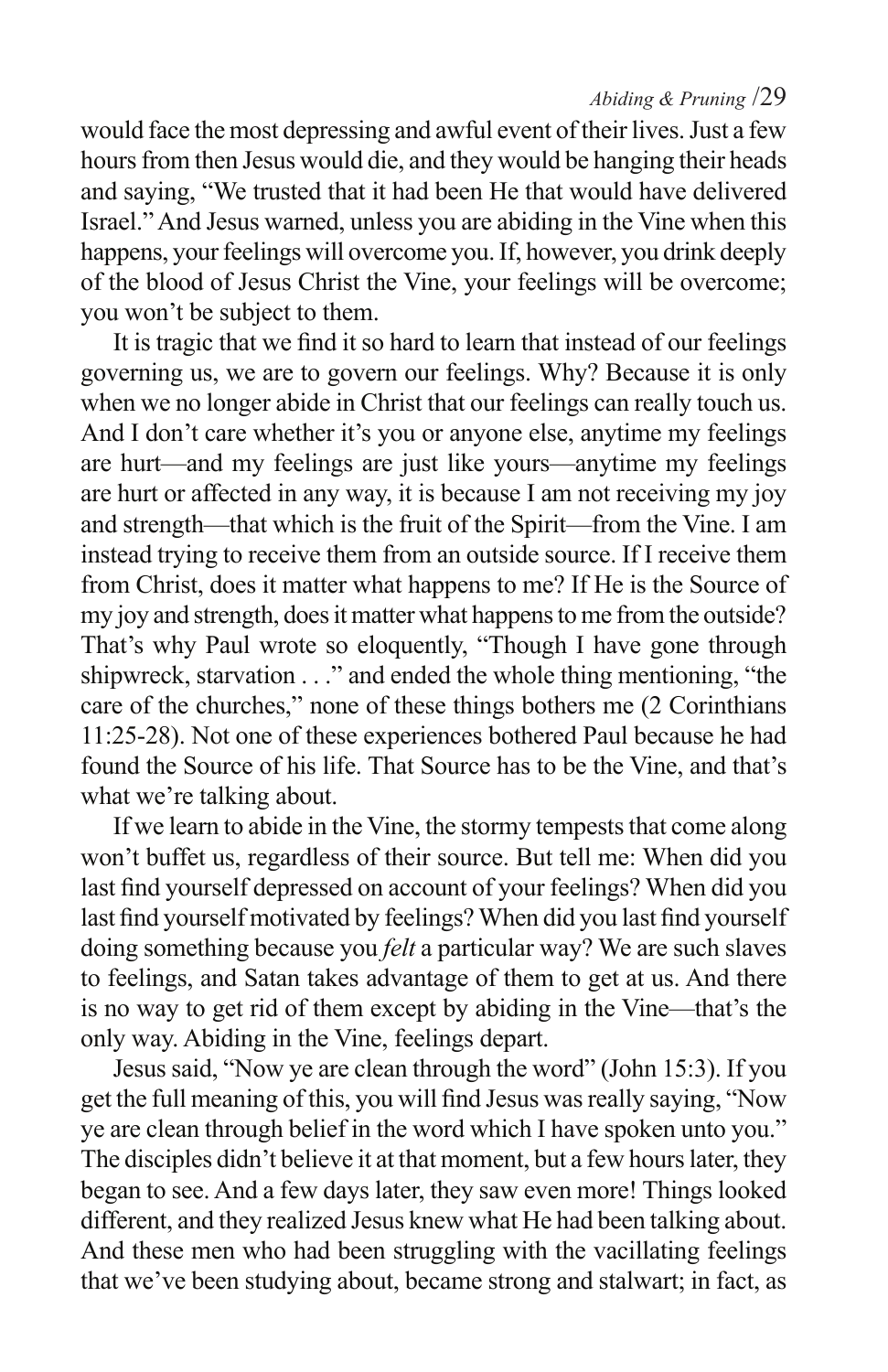strong as can be. Peter, who vacillated between being hot one minute and cold the next, became a stalwart for God. Why? Because he learned to abide in the Lord; because he learned to wait on the Lord; because he learned to trust in the Lord; because he learned to believe on the Lord.

May God bless you as you learn to abide in the Vine.

# **Notes:**

<sup>3</sup> Andrew Murray wrote some very interesting and worthwhile material. Among his books are *The Mystery of the True Vine* and *Abiding in Christ*.

4 Andrew Murray, *The Mystery of the True Vine* (London: Nisbet, 1898), p. 33.

5 Ibid.

6 Ellen G. White, *Messages to Young People* (Nashville, TN: Southern Publishing Association, 1930), p. 118

7 Ibid.

8 Ibid.

<sup>9</sup> Ibid.

 $10$  Ibid.

 $11$  Ibid.

12 Ellen G. White, *Sons and Daughters of God* (Hagerstown, MD: Review and Herald, 1955), p. 288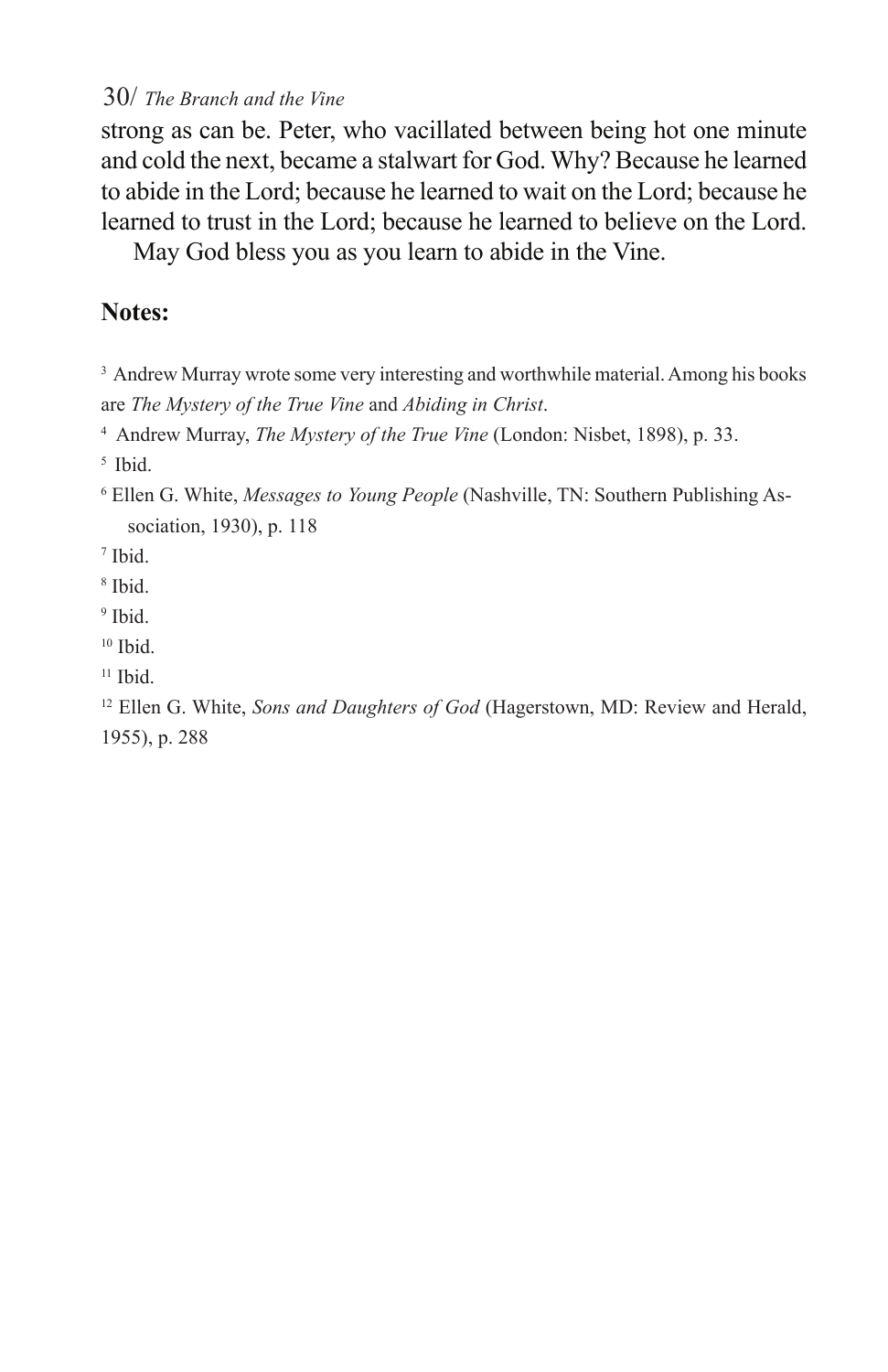Study Questions:

1. What is the one object for which God made us branches? (22)

2. In what way is complacency dangerous in the Christian life? (23-24)

3. What is the purpose of pruning and what does the pruning? (24,28)

4. What kind of surrender is necessary to abide in the Vine? (27)

5. What is the solution to the "feeling" problem? (29)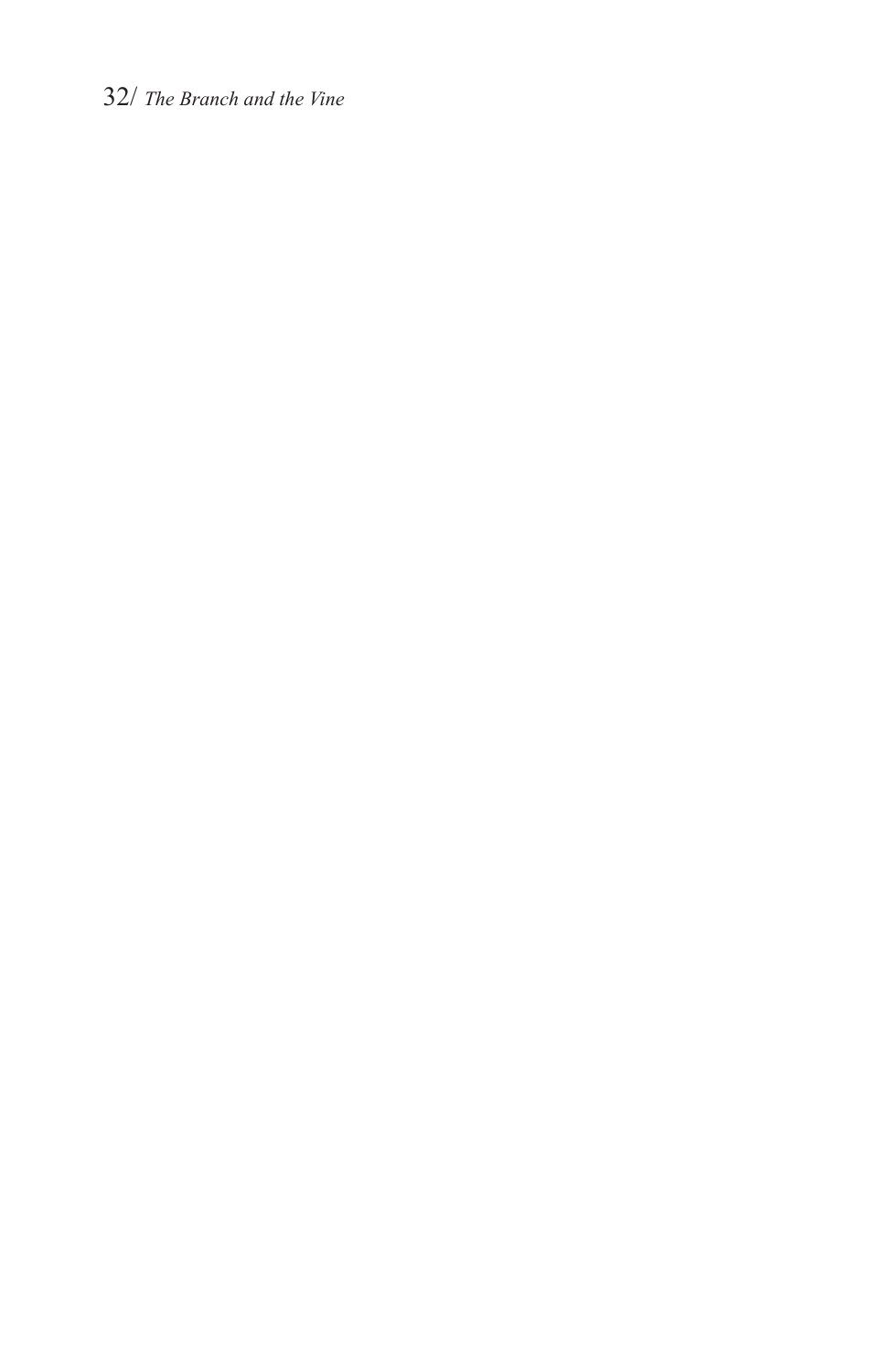#### CHAPTER 3

# ABIDING AND DAILY LIVING

Let's briefly review what we have studied so far.

We have been considering the precious counsel that Jesus gave His disciples just before He went to His death. This was in effect His last will and testament, and He gave it after leaving the upper room and before He entered the Garden of Gethsemane. He couldn't have had much time to talk with them, at most a couple of hours.

Coming upon a beautiful vine that was shimmering in the moonlight, and which the Jews took as an apt symbol of themselves as a people and nation, Jesus surprised the disciples by saying, "I am the True Vine." It must have been hard to hear and shocking that the very Person the Jewish people were rejecting was identifying Himself as the True Vine.

We find the conversation recorded in John 15. Jesus first pointed out that He was the True Vine and His Father was the Husbandman. In verse two, He told the disciples that unfruitful branches would be taken away, but branches bearing fruit would be purged that they might bear more fruit.

In verse three, He revealed that cleansing would come by way of His word: "Ye are clean through the word that I have spoken unto you." In studying this verse, we learned that cleansing only comes through the Word of God. We also learned that the Word revealed from Genesis to Revelation points to one thing, and that is Christ! Jesus said, "You search the Scriptures, for in them ye think ye have eternal life, and they are they which testify of Me" (John 5:39).

Let's read John 15: 4 and 5.

*"Abide in Me, and I in you. As the branch cannot bear fruit of itself except it abide in the vine, no more can ye, except ye abide in Me. I am the Vine, ye are the branches: He that abideth in Me, and I in him, the same bringeth forth much fruit: for without Me ye can do nothing."*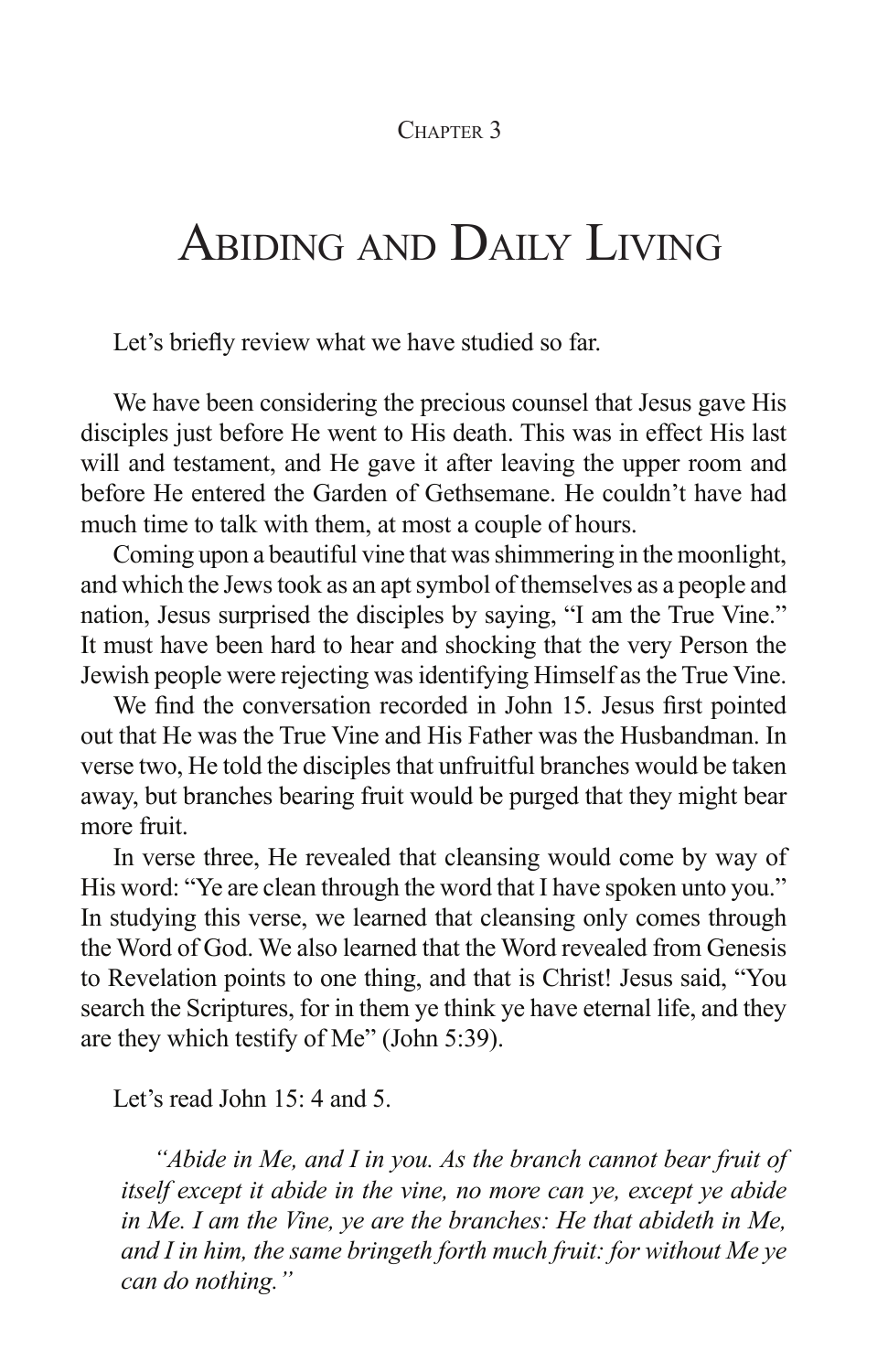To appreciate these verses, we need to review the pruning or purging that is done on a vine. Anyone who has worked in a vineyard knows what I am referring to. We used to have a vineyard, and discovered that going through and pruning all the branches was a big job.

The spiritual pruning we are learning about is also a big job. To really understand, we need to not only know "what" does the pruning, but also "who" does the pruning.

Regarding the "what" does the pruning" question, Jesus was talking about the Word. But accepting that the Word does the pruning isn't easy. Why? Because we are disinclined to accept God's counsel! You see, when the Bible identifies something that needs pruning, we usually argue against it, preferring to rationalize, saying, "I think it is all right for the Smiths, but I'm not sure it is right for the Joneses." Yet, though we prefer to apply the counsel to others, the Bible speaks directly to us for the purpose of bringing conviction and correction, which is precisely what we need.

Pruning makes it possible for us to bear more fruit. The only way to produce more fruit is through the learning process, where the things learned are personally applied. Merely knowing the Scriptures is inadequate and won't help us. The Word only becomes profitable when the learning is applied, and fruit will be borne as a result.

Fruit-bearing isn't about getting lots of people to surrender their lives to the Lord Jesus Christ. No, fruit-bearing is rather what Paul talked about in the book of Galatians when he said the fruit of the Spirit is love, joy, peace, long-suffering, gentleness, goodness, faith, meekness, and temperance (Galatians 5:22). All of these are the fruit—Paul uses the singular form in this instance—of the Spirit, because the Christian life reflects all of them, and it is God's plan that there be abundant fruit.

Understanding that the Word does the cleansing or pruning, we need to also consider "Who" does the pruning that brings about the more abundant fruit?

It is the Vine that causes the fruit to be produced. But though the Vine produces fruit, the branch can't bear anything unless it abides in the Vine and receives its nourishment from the Vine, which results in the branch becoming a channel through which fruit is produced. This has been God's purpose for us from the beginning.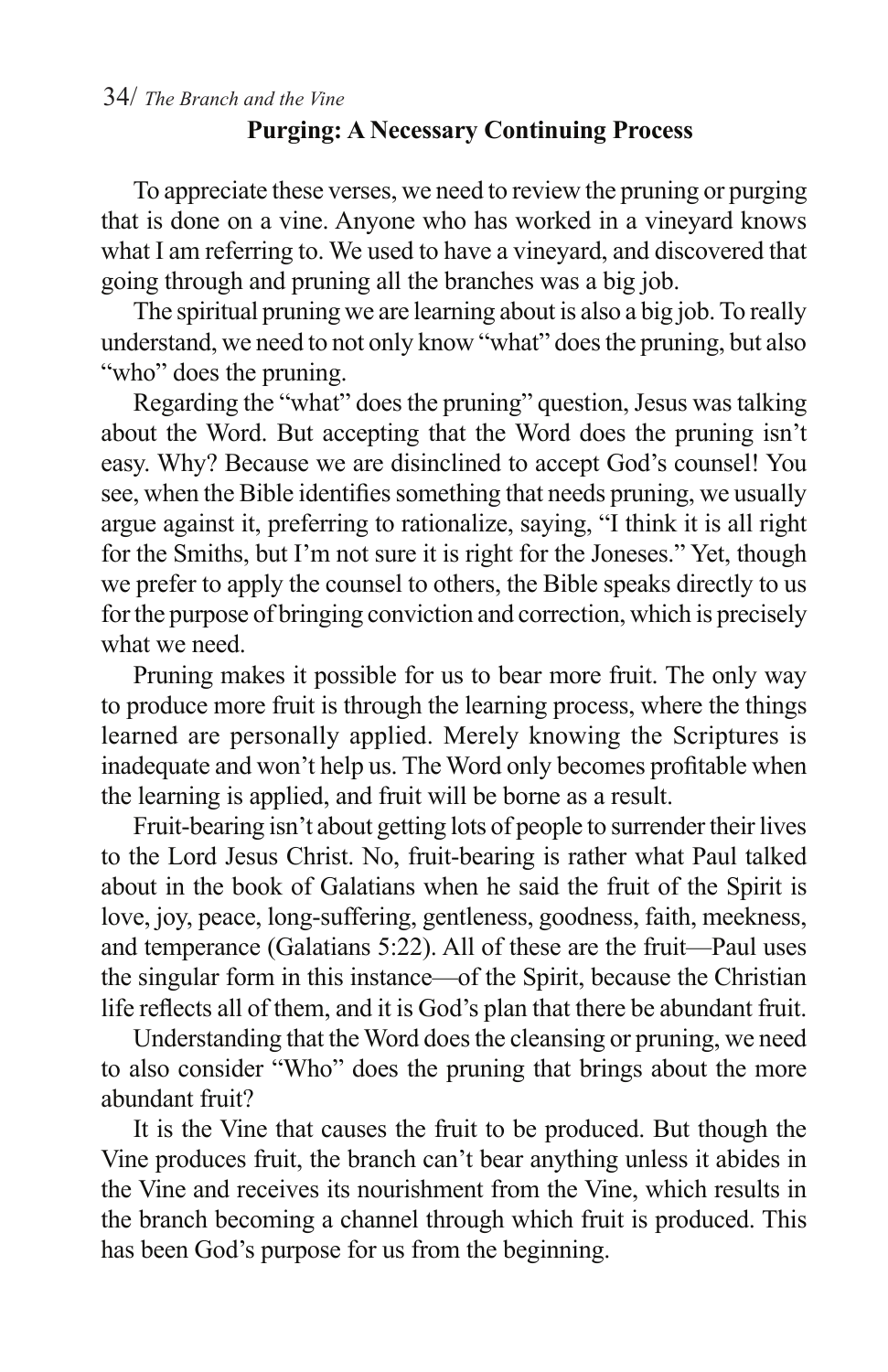# **Reciprocal Abiding**

But there are problems connected with this, for at the same time that it speaks of Christ being the Vine and our needing to abide in the Vine, it also speaks of Christ abiding in the branch, which makes it essential that we keep reading to where it says, "Abide in Me," and then "I abide in you" (John 15:4). It's a two-way street.

Many individuals have attached themselves to the church thinking they have attached themselves to the Lord Jesus Christ. They feel they have obtained the security or insurance they need by attaching themselves to the organization. But this kind of attaching has nothing to do with salvation or genuine security. Security only comes as we not only abide in Him, but as He also abides in us—that's the real source of security!

So while Jesus makes it clear in these verses that He is the One who produces the ever increasing fruit in our lives, while we abide in Him, that fruit is the result of His abiding in us.

# **Fruit-bearing and Commandment-keeping**

How do we compare these verses in John 15 with the verses in Revelation 22:14, where Jesus said, "Blessed are they that do His commandments, that they may have right to the tree of life, and may enter in through the gates into the city"? That's been a strong and encouraging text to many church members, and has buoyed up their spirits for a long time. Modern translations render these words, "Blessed are they that wash their robes;" which is different and doesn't sit well with some people, but is part of the ancient manuscripts; and we need to accept their rendering too—in fact, it is the same thing.

How would you compare and explain these two verses of Scripture? What was being said? Jesus said, "Without Me, ye can do nothing" (John 15: 5). He also said, "Abide in Me, and I in you. As the branch cannot bear fruit of itself, except it abide in the vine; no more can ye, except ye abide in Me" (John 15:4). In Revelation 22:14 we find, "Blessed are they that do His commandments, that they may have right to the tree of life." How do we integrate these two? Are they a paradox? Are they contradictory? Can they be harmonized? How can they be harmonized?

Now in and of ourselves, it is utterly impossible for us to keep the commandments of God; anyone who thinks he can is fooling himself;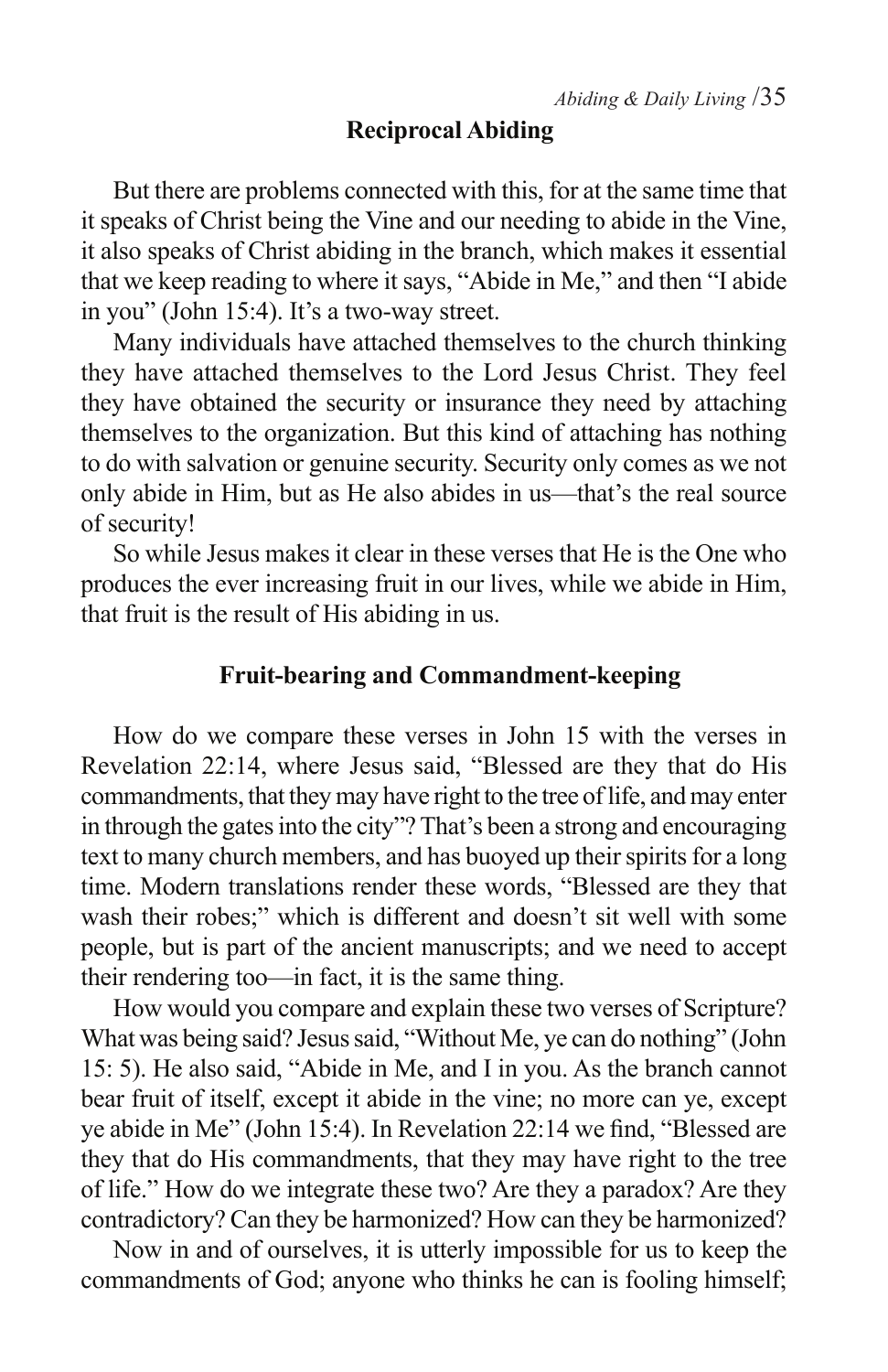and it is ridiculous to try the impossible! The Jews were a good example of this, for at the same time that they were teaching the law they were seeking to kill Him. Though they believed the law that said "Thou shalt not kill," they were still plotting to take His life even at that very moment. Such is the outcome of man's ridiculous reasoning when he tries to carry out divine principles on his own. Divine principles can only be carried out as the Holy Spirit lives and guides and interprets in our experience that which is right and true.

Notice Mark 12:29-31, where it states:

"Jesus answered him, *'The first of all the commandments is, Hear O Israel; The Lord our God is one Lord: and thou shalt love the Lord thy God with all thy heart, and with all thy soul, and with all thy mind, and with all thy strength: this is the first commandment.'"*

Do you see that this is the first commandment of the ten, in expanded form? Being honest, are you able to keep that commandment? Of course not! It is utterly impossible. Only as the Holy Spirit does this in and through you is it possible; you simply can't. But you can choose to do it; you can set your will to do it. That is why the Christian life is lived totally in the "will," and not in the "way." Now that doesn't mean that the "way" does not come into harmony with the "will," but the human does not direct the "way." Rather the human directs the "will," and the "way" becomes directed by the Holy Spirit. But that is precisely where we fall down, for we try to do God's part, and want God to do our part.

# **Putting God in the Driver's Seat**

Our part is to choose to enter God's plan in any and all circumstances. But it is so easy to take ourselves out of God's plan and place ourselves as one person put it—in the driver's seat when any disturbing factors come along. It is interesting that God so easily responds to our desire to take over the wheel again; He doesn't put up a fight. Even though He is "driving" and directing our lives, anytime we want to take over, He simply moves out of the way. Does He say, "No, stop, think about what you are doing. Listen to Me. I'm directing the course and getting along fine. If you take over you're going to end up in the ditch"? No, He simply moves over, allows me to take over the driving, and I eventually find myself in the ditch. And it happens all the time.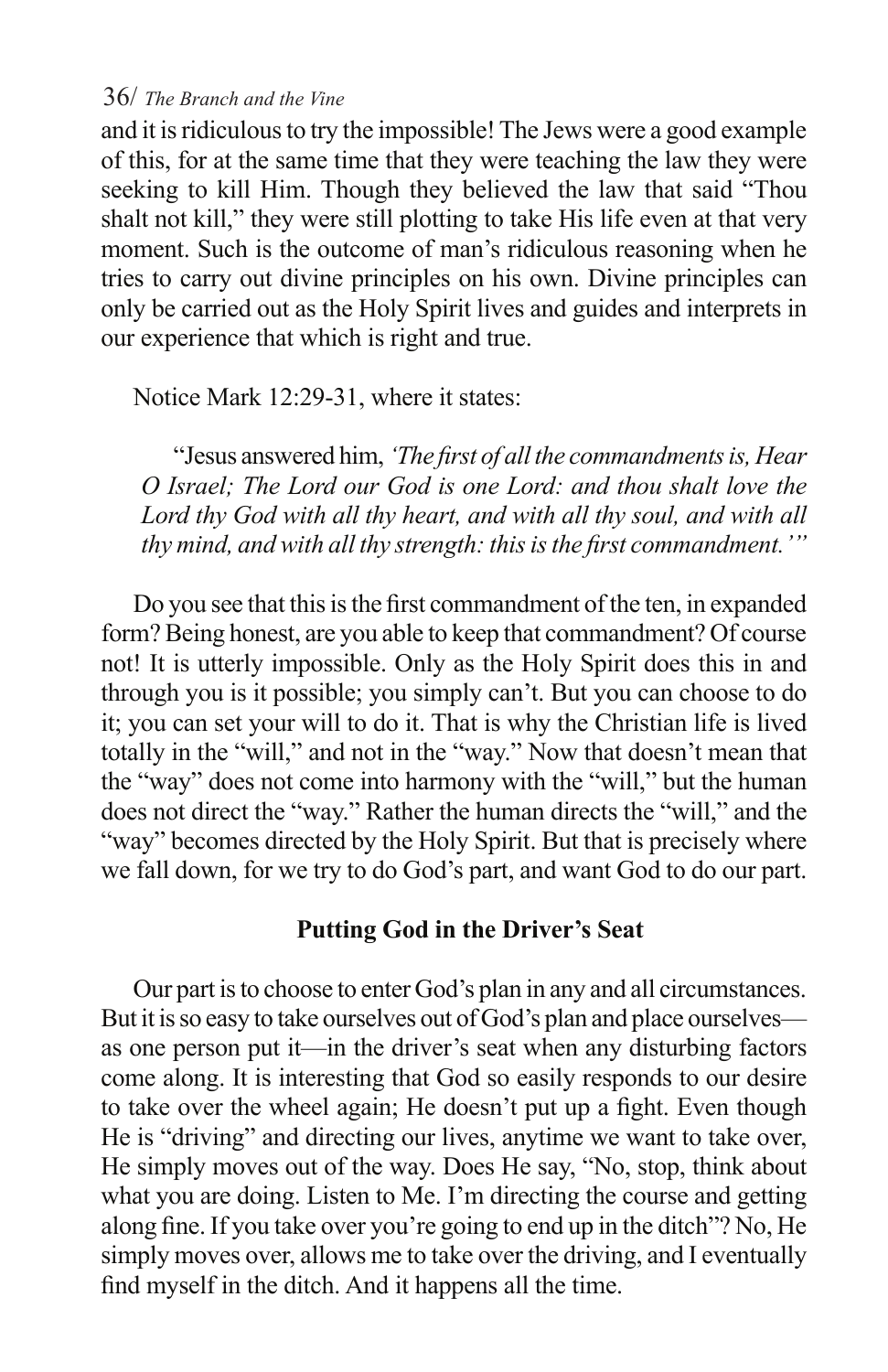Perhaps you have never been in the ditch. If you have, however, it always resulted from your taking over the driver's seat—that's what happens in my life, for whenever I take over, I find myself in the ditch, I end up having to call for service, and the Lord comes and gets me out. That's the routine, and it happens time and time again until we finally recognize our inability to control or guide ourselves.

## **Loving God Supremely Loving Our Neighbor as Ourself**

In John 15:12 Jesus said, "This is My commandment, That ye love one another, as I have loved you." Now what was the first commandment? "Thou shalt love the Lord thy God with all thy heart, with all thy soul, and with all thy mind, and with all thy strength." How much is left? Not much! So the first commandment is "love to God." The second commandment is "Thou shalt love thy neighbor as thyself."

It is utterly impossible to put this second commandment into words, even in the Bible, because though the Bible is composed of divinely inspired human words, they are still inadequate, since they are of human origin and best suited to describe human things. When attempting to grasp the full meaning of the first commandment "Thou shalt love the Lord thy God with all thy heart, with all thy soul, and with all thy mind, and with all thy strength," when we try to comprehend everything that is intended, we acknowledge our human inability to fully understand. So God sent Jesus to this planet to give us a living demonstration of the love that is the outworking of this commandment.

In simple terms Jesus said, "Thou shalt love thy neighbor as thyself." Jesus expressed the same idea with other words when He said, "That ye love one another, as I have loved you" (John 13:34; 15:12). How do I love my neighbor as myself? I love my neighbor as myself in the same way Jesus loved me. Does that make it any easier to understand? If it doesn't, all I have to do is return to the Scriptures and study the life of Christ, for there in His life are exemplified all the teachings of Scripture. Every doctrine, every teaching, every single experience of life, is wrapped up in Christ, and nothing is missing. If I want to find answers for life's problems, I go to the Scriptures. Jesus said, "You search the Scriptures; for in them ye think ye have eternal life: and they are they which testify of Me" (John 5:39).

Jesus' life, Jesus' whole purpose—His work for mankind through the plan of redemption—was exemplified in the Old Testament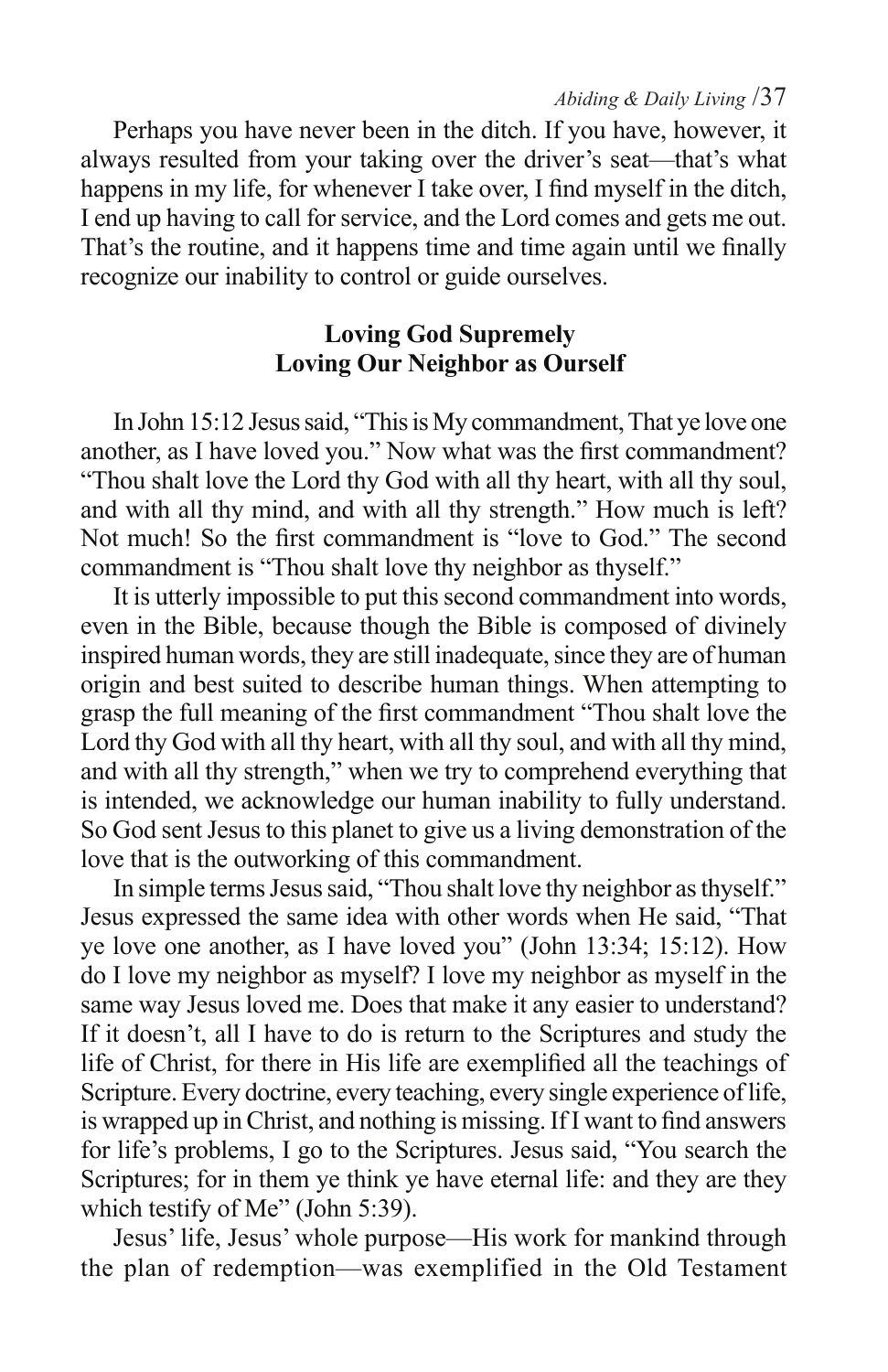shadows of the sacrificial system; it was all there! He was the Lamb; He was the Offering. Every part of that service depicted Christ's life, but very few people understood in His day. In our day, not only can we find this purpose depicted in the shadows of the sacrificial system in the Old Testament, but we can find it also exemplified and lived out in Christ's life.

#### **The Essential Task**

Reading John 15:4, 5 again,

*"Abide in Me, and I in you. As the branch cannot bear fruit of itself, except it abide in the vine, no more can ye, except ye abide in Me. I am the Vine, ye are the branches. He that abideth in Me, and I in him, the same bringeth forth much fruit: for without Me ye can do nothing."*

So what is the real purpose and task of the branch? More times than not, most people will suggest bearing fruit and abiding. Regarding bearing fruit, we tend to think about the end result and the production of fruit. We are so anxious for end results. Few people are naturally patient. Do you know many patient people? I've yet to meet a person who was naturally patient by birth. Genuine human patience is the result of the Lord Jesus coming into the human heart. People can endure things, but to be naturally patient and wait on the Lord is something else!

Most of us want to get in and do things for ourselves, whatever the situation may be; we are not willing to wait for the Lord. The problem that comes with being a branch and bearing fruit, so far as the end result is concerned, is that you can't do anything about it; all you can do is stay hooked to the Vine. What can you do about bearing fruit? Can you get more leaves? Can you produce fruit on your own? Is there anything else you can do? Nothing! You only have one task: Abide!

Abiding, putting yourself *into* God's Vine, is something you can do. You can also move into the driver's seat and take yourself *out of* God's Vine any time you want to, and God won't put up any fuss about it. He doesn't object. He just moves over and lets you see what happens. So you can take yourself out of the Vine anytime you want to, and many of us have been in and out hundreds of times.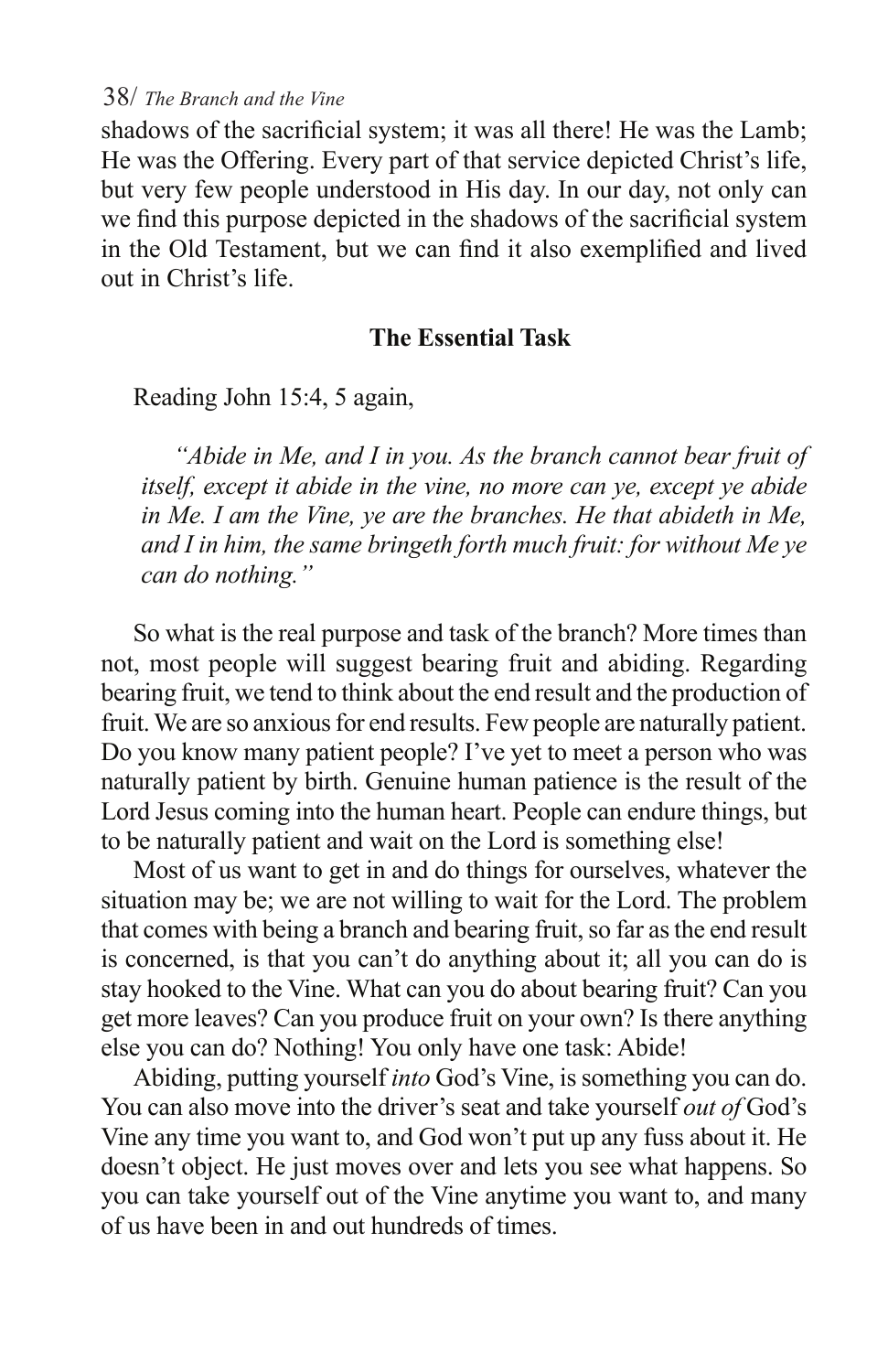#### **Being Cut Off From the Source**

To find the real answer to this abiding and fruit-bearing business, we simply need to look at it from the reverse side and ask, "Which areas is Satan most actively working in?" Does he work on you relative to abiding and keeping yourself in Christ, or does he work on you relative to producing fruit? His goal is to break your contact with God. He knows fruit-bearing will take care of itself. When he gets you to concentrate on the fruit, he is trying to produce a fruit through you that God didn't intend, as well as causing you to also cease abiding in the Vine and abide instead in self. Instead of producing the fruit God wants you to bear, you produce self-righteousness. The only way to produce the fruit of righteousness—what Paul called the fruit of the Spirit—is by abiding in the Vine; otherwise you produce self-righteousness, and none of us is exempt. You may not think so, but it is true nevertheless.

So Satan focuses on the fruit, but his object is to cut us off from the Source. This is clearly portrayed in Scripture, where Jesus spoke of the people who would approach Him at the time of His Second Coming, saying, "Lord, we don't deserve the treatment You're giving us because we were with You all the way. We even performed many miracles in Your power. We cast out devils, we healed the sick, and we performed miracle after miracle in Your name." But the Master's words are going to be, "Depart from me, ye workers of iniquity; I never knew you" (Matthew 7: 22, 23).

### **Abiding, Yet Not Abiding**

Apparently it is possible to abide in the Vine, and yet *not* abide in the Vine, which suggests that we may be using the wrong term and need to establish some definitions.

*"If a man abide not in Me, he is cast forth as a branch, and is withered; and men gather them, and cast them into the fire, and they are burned" John 15:6.*

This verse depicts a time in the future when the bundles—branches that were cut off—will be gathered and burned in the final end. This indicates that it is possible to remain in the Vine and yet not abide.

I went to Webster's dictionary to find the various definitions of "abiding." I was shocked by what I discovered, and wrote down four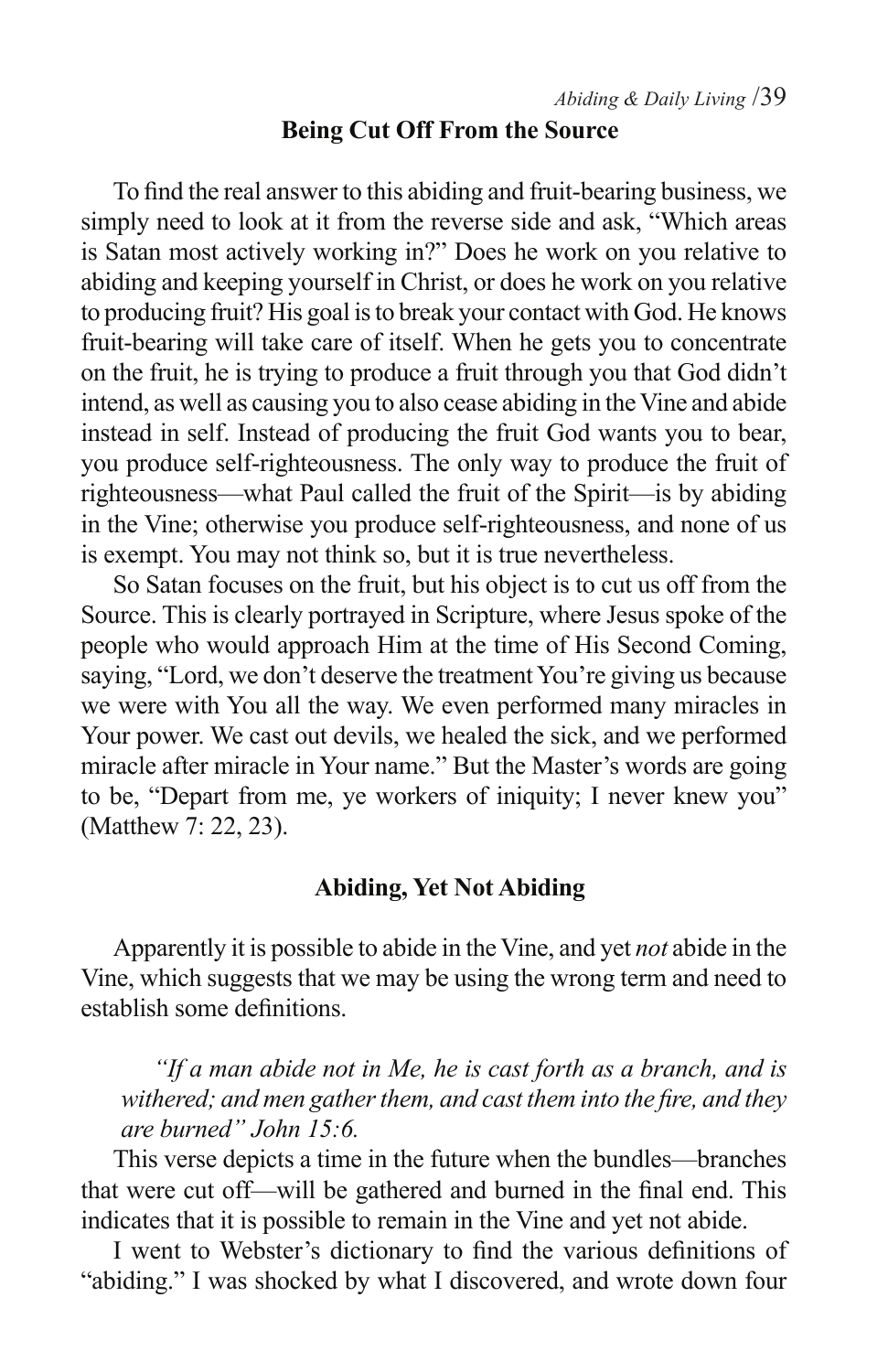different definitions: "to endure without yielding," "to bear patiently," " to accept without objection," and "to remain stable." We could have a good discussion on any of these, but I think we can readily agree that abiding includes the possibility of yeilding while being in the Vine, or fail to endure.

Jesus referred to yielding individuals who are blown about by every wind of doctrine, and yet feel they are connected to the Vine. They think they are abiding; they trust that they are abiding. If this were not possible, we wouldn't have individuals coming and saying, "Lord, You treated me wrong! I was sincere in this, but I was fooled. I couldn't tell I was fooled, but I was. I thought for sure that I was abiding in the Vine." If this matter of "abiding, yet not abiding" were not possible, there wouldn't be the group that comes and says, "Lord, You treated me wrong. I don't deserve this at all. I deserve better treatment because I did all of those things in Your name." So abiding isn't a matter of feelings; it isn't a matter of feeling good, bad, or indifferent.

#### **Abiding and God's Word**

To understand this we need to go back to our discussions of purging. What is it that purges? The Word of God. If my life doesn't harmonize with the Word all the way through, I am fooling myself. We can internally fool ourselves by being overly influenced by positive or negative feelings; in the one case feeling purging is unneccessary, or in the second case feeling the pain and consequences that might come with purging, and therefore have an unpurged and unfruitful branch that may eventually be cut off. But we also recognize that the cutting off doesn't occur until the burning takes place.

If I have accepted the Lord Jesus Christ, my name can be blotted out only when probation's door closes. That will also be the time when the purging takes place. Does God write my name on His list today, only to take it back off tomorrow? Isn't it the same with the "tare"? I am told, "Let both grow together (the wheat and the tare) until the harvest" (Matthew 13:30). When is this? Should I be purging it out now? No! Jesus said to let it grow.

Security doesn't come by way of feelings, nor does it come by way of having my name on the church books. It isn't how I feel that counts; rather it is how the Word has done its work in my life that matters, to what degree I have allowed the Word to do its purging work. It is this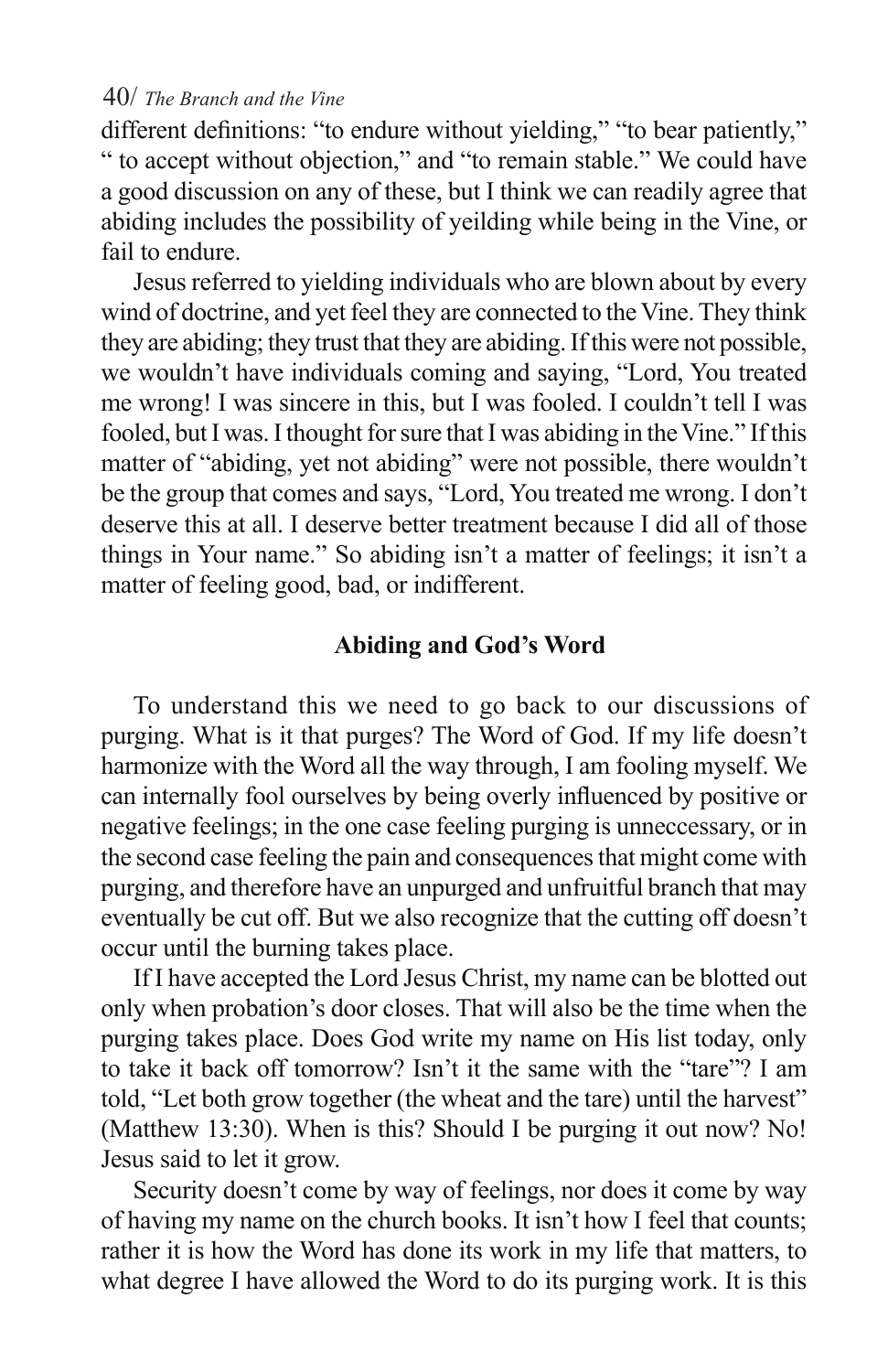that determines whether I am abiding in the Vine or not. The branch that refuses the purging is not going to bear fruit, even though it may bear a little fruit—at least bearing what seems like fruit—on its own. But is it real fruit? No!

## **Transmitting the Character of Christ**

What, then, is the fruit? The fruit is simply the transmission of the character of Jesus Christ to the human body. What we are referring to is sanctification. Justification is the acceptance of God's plan of salvation whereby He atones for me. It is God's gift on Calvary. In accepting this gift, I am justified. But if justification is my title to Heaven, my fitness for Heaven depends on the purging; and the purging is about sanctification, not justification. Justification always comes first; sanctification also begins immediately at the time of justification, but the process lasts a lifetime. How long does purging go on? All the time! What is the purpose of purging? Take us deeper and deeper into the character of Jesus, that His character might be imparted to us. So when Christ takes a look at the branch that is bearing lots of nice fruit, He notices that there is a bit here and there that needs to be trimmed off, and He trims it. It is the ongoing work of sanctification that keeps justifcation current.

We must remember that knowledge of the Scriptures does not build men. The Scriptures only lead men to Jesus, who builds men —that's the purpose of the Scriptures. Prophecy, teachings, beliefs, everything you learn without Jesus is worthless.

The branch doesn't worry about fruit-bearing, does it? But the Devil tries to get you worrying about bearing fruit, and the more you worry about bearing fruit, the less fruit you will bear. Your job and mine as branches is to abide in the Vine. The branch cannot help but bear fruit if it is abiding in the Vine. It will happen!

## **Accepting The Purging**

But the purging only goes on as the branch accepts the purging. If the branch refuses to be purged, there is nothing that can be done to help it. If you will not accept the purging brought about by the Scriptures to correct your life and bring it into harmony with the teachings of those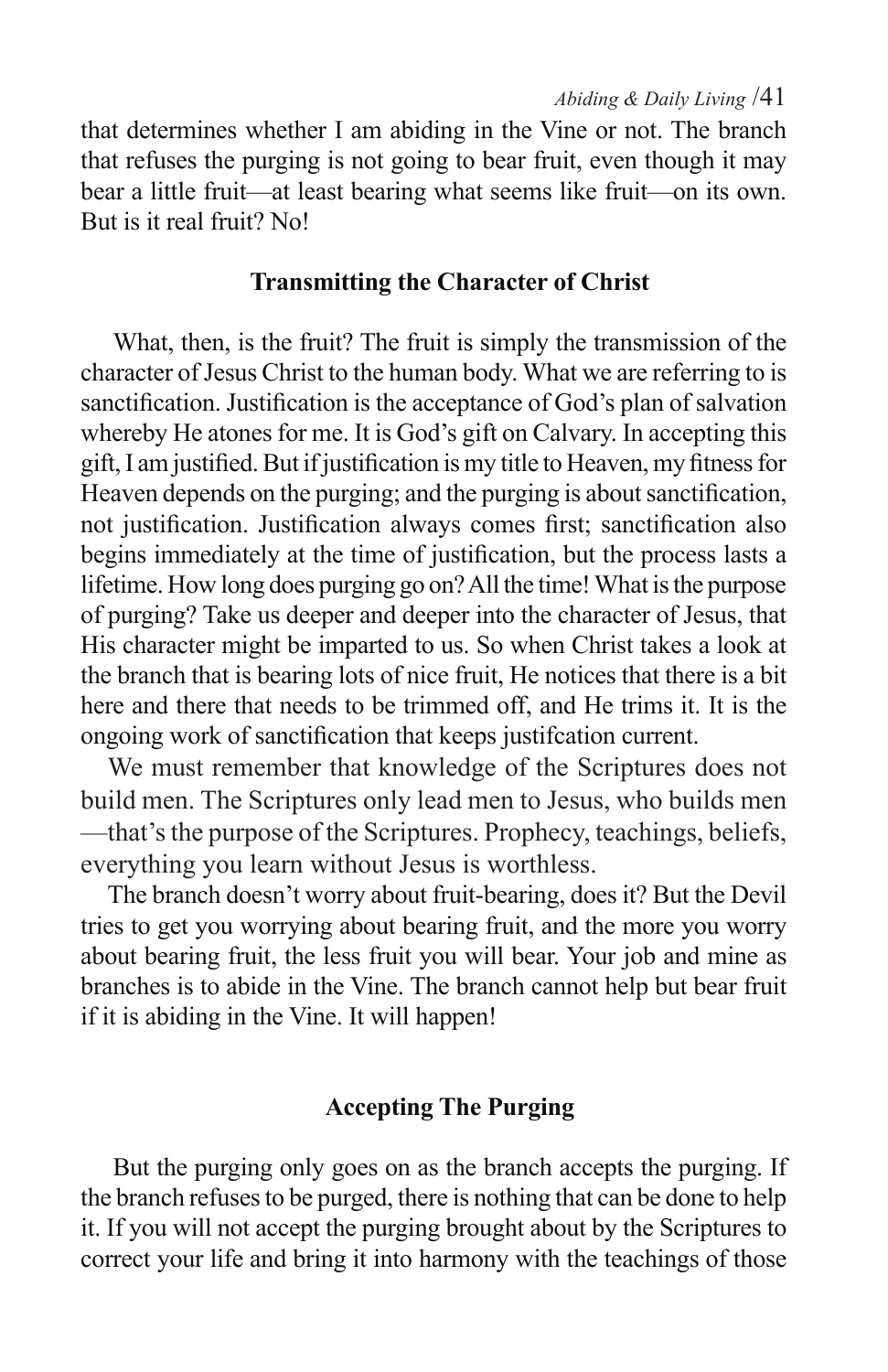Scriptures, there is nothing that can be done. You will be deceived and will continue to be deceived the rest of your life.

Abiding in the Vine does not force the branch to unwillingly bear fruit. The fruit appears because the branch has become a channel, and has subjected itself—we might say permitted itself—to be pruned or purged in order to bear more fruit. Unfortunately, we sometimes create temptations for ourselves and get ahead of the Lord, creating situations and problems God never intended us to face. But if we are abiding in the Vine, we won't have to worry about these problems, since He will solve them through the abiding process in us. I'm not the one making decisions, then, for the purging process works as I permit myself to be subjected to it. That purging process is the Bible cutting out habits from my life and cutting me away from the world. Then it becomes a matter of judging all temptations and activities that Satan brings through the lens of God's Word, and not through my wisdom.

Trusting God through this process becomes a pleasure. Why? Because you will be pleased with the transformation that occurs through the pruning process. It isn't a pleasure if the pruning process isn't taking place.

Finally, do you recall the statement quoted earlier, where it talks about why so many people find the Christian life so deplorably hard?

*"The reason why many find the Christian life so deplorably hard, why they are so fickle, so variable, is, they try to attach themselves to Christ without detaching themselves from . . . cherished idols."13*

This detaching is what makes the difference. If I am not detached, the detaching takes place through the purging or pruning process. And if this pruning process detaches me from the world, then the bearing of the fruit is a joy and a pleasure.

#### **Gladly Accepting**

Now if I find it hard to accept the pruning process, I may have to follow the same course that one person followed when God convicted her that meat was not the best food. Initially she ignored the counsel, and continued eating meat. This went on for quite some time, and in fact God brought the same message to her three or four times. Eventually she was convicted that meat was to be given up and determined to get rid of it from her diet. She decided she was going to stop eating meat come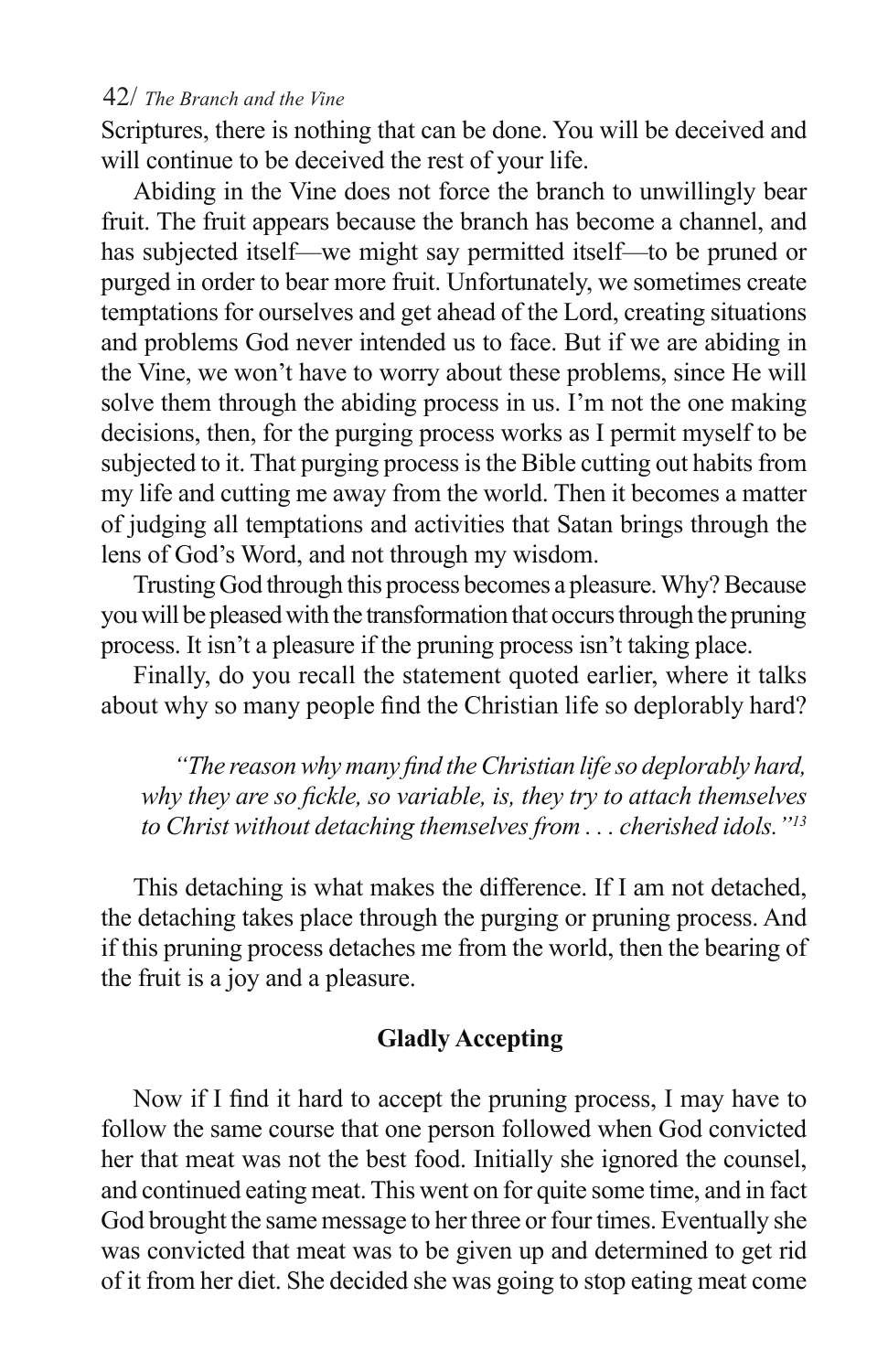what may, and told the cook to only serve vegetables and fruit. Coming to the table for the first time she was repulsed by seeing only vegetables and fruit, and her stomach became upset—so much so that she couldn't eat. So she left the table and went about her business. The next time she came to the table the same thing happened again. Again she was repulsed and her stomach rebelled. "You can wait stomach until you will gladly accept this," she said, and again turned back to other duties. This went on for three days, until she was finally so hungry that she gladly ate the food that was served. So we see that she willingly accepted God's purging in spite of the hardship of temporarily going without food. Not only did she accept the purging, she accepted it joyfully—gladly! It was anything but easy, but it worked, and we can follow this same purging process with any of our besetting habits.

## **Doing My Part**

Notice, however, what normally happens: We come to recognize an evil in our lives, come under conviction about it, and accept God's correcting; but instead of letting God continue dealing with it, we take it back into our own hands to manage, and fall back into temptation again. How did the person respond? "You can wait until you will accept that food gladly;" and victory was eventually gained. When we turn away until it becomes a joy to obey God in whatever area He is bringing conviction, we too will gain the victory.

We find the following instructive quotation in W.W. Prescott's book, *Victory in Christ*14:

> *"For a long time I tried to gain the victory over sin, but I failed. I have since learned the reason. Instead of doing the part which God expects me to do—*which we have learned is abiding in the Vine, to use the imagery and language we have been utilizing in these discussions*—and which I can do, I was trying to do God's part, which He does not expect me to do, and which I cannot do. Primarily, my part is not to win the victory and produce the fruit—but to receive the victory—*receive the Holy Spirit and let Him produce the fruit*—which has already been won for me by Jesus Christ"—*when He took the place of Adam and day by day developed the character which Adam failed to acquire. Jesus won the victory; He won the victory over Satan and sin.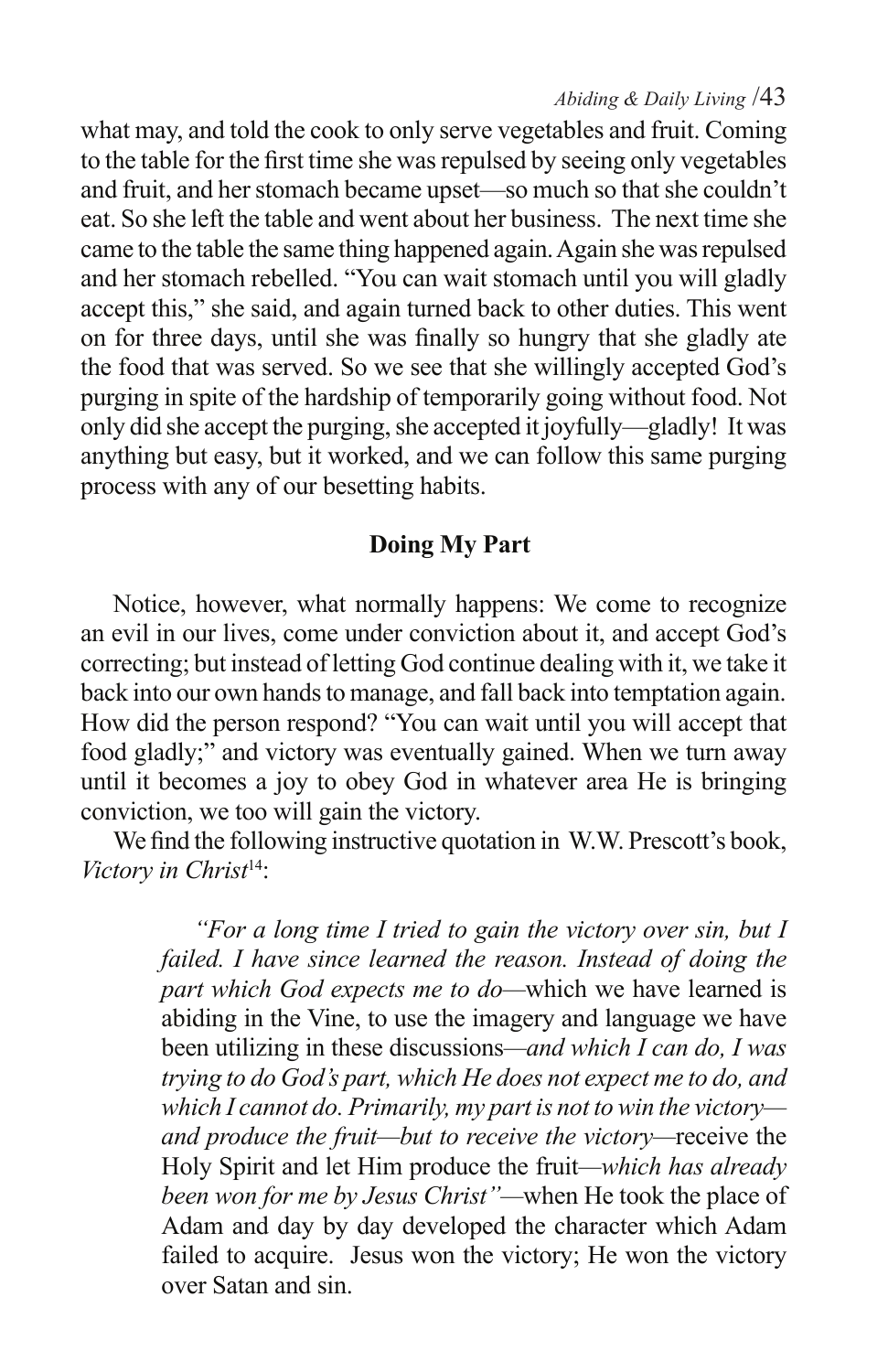Jesus wants to give us His victory, but He's having an awful time getting us to accept it. Why? Because we are unwilling to do our part, which is abiding in Him, and allowing Him to accomplish the pruning, which will result in the development of His character in us. It doesn't sound too difficult, but it is, because as He grafts us into the Vine, and we begin growing, little sprouts have a way of appearing that look suspiciously like the old life. He determines these need to be cut off and proceeds, but we find the cutting exceedingly painful, object to it, which results in His relenting and responding, "I'm not going to continue pruning if you don't allow Me." But the outcome is a turning away, the impeding of His life being lived out in us, and the reemergence of the old life; He can only live in us if we permit Him to!

## **Striving and Bearing Fruit**

"'But,' you will ask, 'does not the Bible speak about soldiers, and warfare, and a fight?' Yes, it certainly does. 'Are we not told that we must strive to enter in?' We surely are. 'Well, what then?' Only this, that we should be sure for what we are fighting, and for what we are to strive,"<sup>15</sup>—which is to abide in the Vine!

We are not to worry about the fruit, which is receiving God's character. When God's people perfectly reflect His character, Jesus will come to claim them as His own. There is only one thing God is waiting for, and that is for the perfection of the fruit which He imparts to the human body, the human mind, and the human person, through the process of sanctification—which is simply the imparting of His character to us. Sanctification is His gift, just as justification is His gift; both are gifts from first to last.

We need to also recognize that hindering factors can prevent us from enjoying these gifts. Did you ever try to give someone something, but were deterred due to some hindering factor? It's the same for God. He can impute His character in the process of justification regardless of your past life as long as you simply say, "Lord I am sorry; please forgive me." He responds, "That's all right," and credits to you His character. But from that moment, He begins literally imparting to us His own character, which isn't an easy thing, and takes a lifetime to complete. Any time I object because the purging/imparting process is too painful, and therefore desire to take the driver's seat, He lets me take over, and I soon find myself in the ditch. "Oops, I goofed again Lord, please take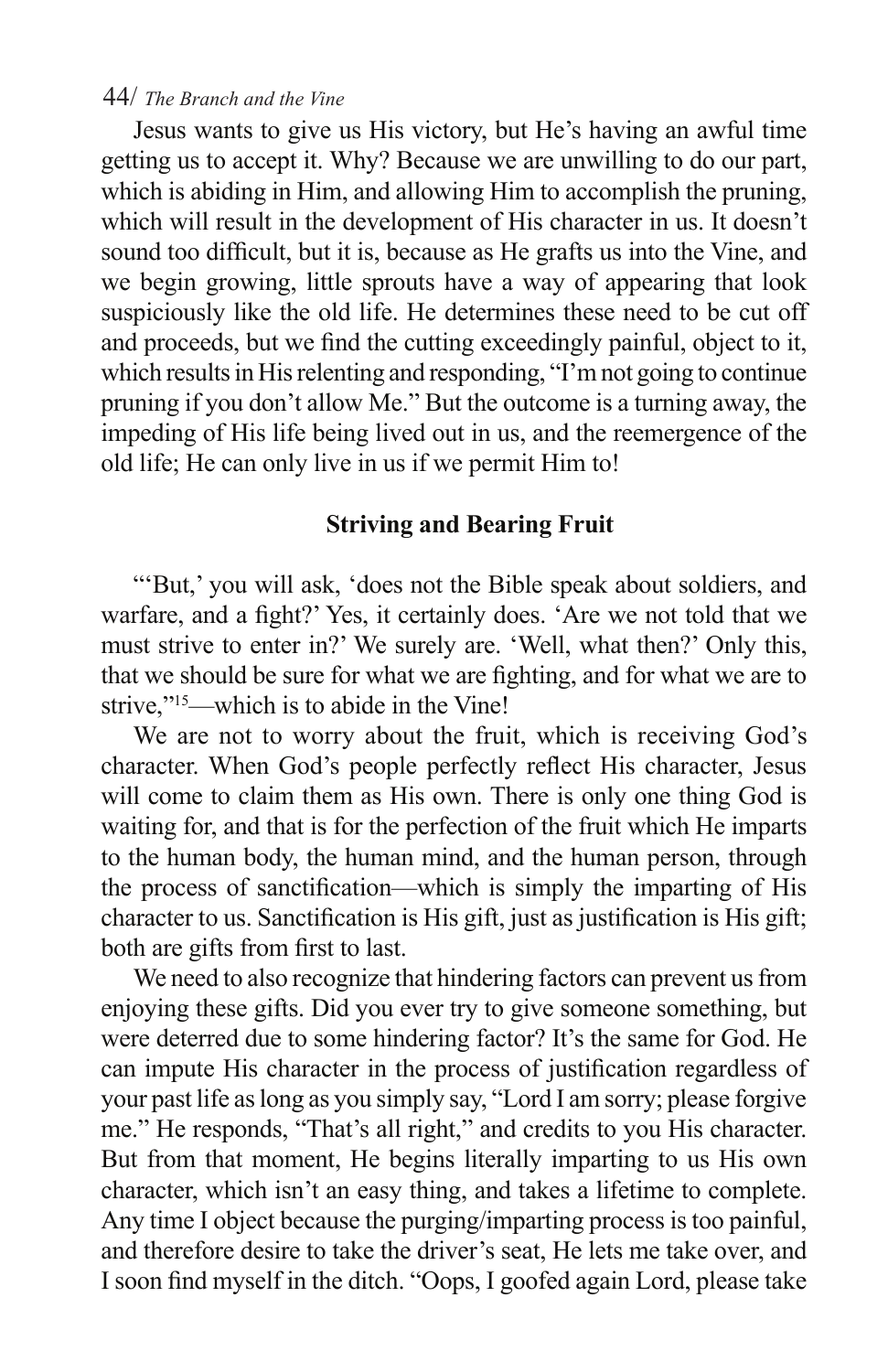over," and He takes over and drives away. But it isn't long before I say, "I think I will take over again—it seems like easy sailing—and I do and soon we find ourselves in the ditch, again! This is the ongoing process which God pursues in His anxious desire to impart to us His character. This process is only possible as we remove the hindrances. God doesn't send trials and temptations, but He *permits* them. Nevertheless, our challenge isn't with the trial or temptation, but with what the Word says about that problem and the means by which God addresses it—that's where we really stumble, that which is the pruning process. God uses any problem—any trial, any temptation, any hardship—the devil confronts us with, to point us to the solution, which is always *Jesus* in one way or the other. But we prefer other answers. In my studies with people I've heard them say, "Don't you have any other answers?" "No, the answer is Jesus." "Don't you know of any other solution?" "No, the solution is Jesus." It is so much easier to accept human solutions to our problems. If I can do something to solve the problem on my own, I will certainly take that route first—which is why the religions of the world are so much more attractive to the human mind.

## **Notes:**

- 13 Ellen G. White, cited in *Messages to Young People, p. 118.*
- 14 W. W. Prescott, *Victory In Christ* (Washington, D.C.: Review & Herald Publishing Association, ), p. 17.

 $15$  Ibid.

Study Questions:

1. How do you think the disciples felt when they heard that their nation wasn't the "True Vine"? In what ways might people be making the same mistake in our day? Is it possible that you are placing more confidence in the church you attend than Jesus?

2. In what way does the Bible do the pruning? (34)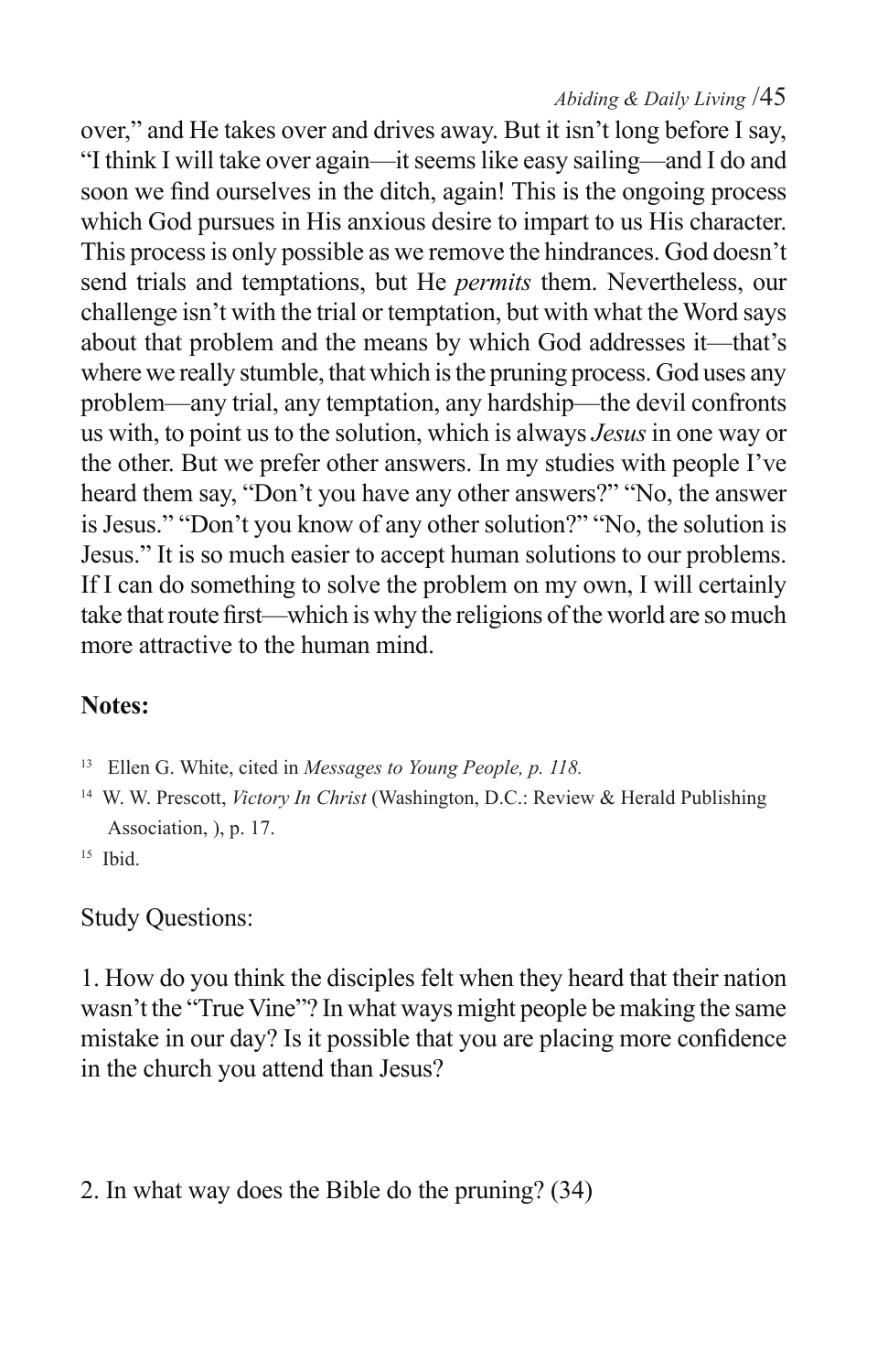3. What does it mean for us to abide in Jesus and for Jesus to abide in us? (35)

4. What does it mean to put God in the driver's seat? How easy is it to take back control? (36,37)

5. What is the essential task of the branch? (38)

6. How is it possible to abide and yet not abide in Jesus? (39)

7. What is the fruit? (41)

- 8. What gets in the way of purging? (41,42)
- 9. Why is detaching necessary? (42)
- 10. Why does Jesus find it hard to give us His victory? (44)

11. What hindering factors may exist in your life that are preventing God from accomplishing His purposes in your life? (45)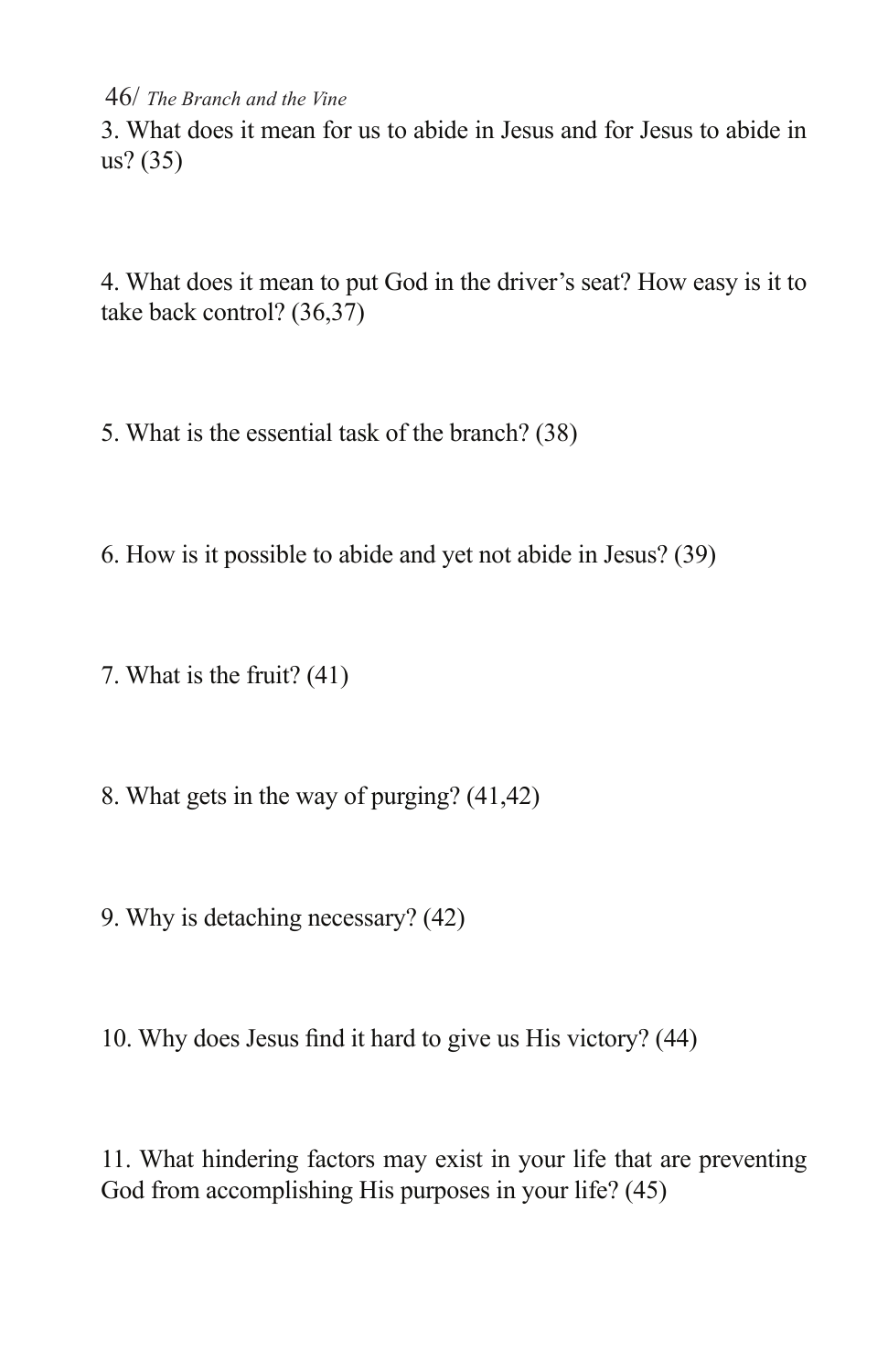Chapter 4

# ABIDING "AS I"

*"I am the True Vine and My Father is the Husbandman. Every branch in Me that beareth not fruit He taketh away; and every branch that beareth fruit He purgeth it, that it may bring forth more fruit. Now ye are clean through the word which I have spoken unto you. Abide in Me, and I in you. As the branch cannot bear fruit of itself, except it abide in the vine; no more can ye, except ye abide in Me. I am the Vine, ye are the branches: He that abideth in Me, and I in him, the same bringeth forth much fruit: for without Me ye can do nothing. If a man abide not in Me, he is cast forth as a branch, and is withered; and men gather them, and cast them into the fire, and they are burned. If ye abide in Me, and My words abide in you, ye shall ask what ye will, and it shall be done unto you. Herein is My Father glorified, that ye bear much fruit; so shall ye be My disciples" (John 15:1-8).*

I hope it doesn't seem repetitious that we keep reading through these verses, for they are vitally important and should be of keen interest to us. Remember as well that this parable comes at the beginning of the final conversation that Jesus had with His disciples, which we find in John 15, 16, and 17. He spoke these words after He left the upper room and headed out into the night. This conversation, His last conversation with the disciples prior to His arrest in the Garden of Gethsemane, couldn't have taken more than two hours, during which He shared some of His most important lessons. Have you ever found yourself similarly needing to give a vast amount of instruction to a loved one? Jesus needed to, and in a very short amount of time, and He tried to pack in as much as possible.

He started with the experience of the vine and the branches. He said, "I am the True Vine, and My Father is the Husbandman" (John 15:1). This was the first time Jesus had ever spoken of this with His disciples, and it came as new information to them, since they were Jews and like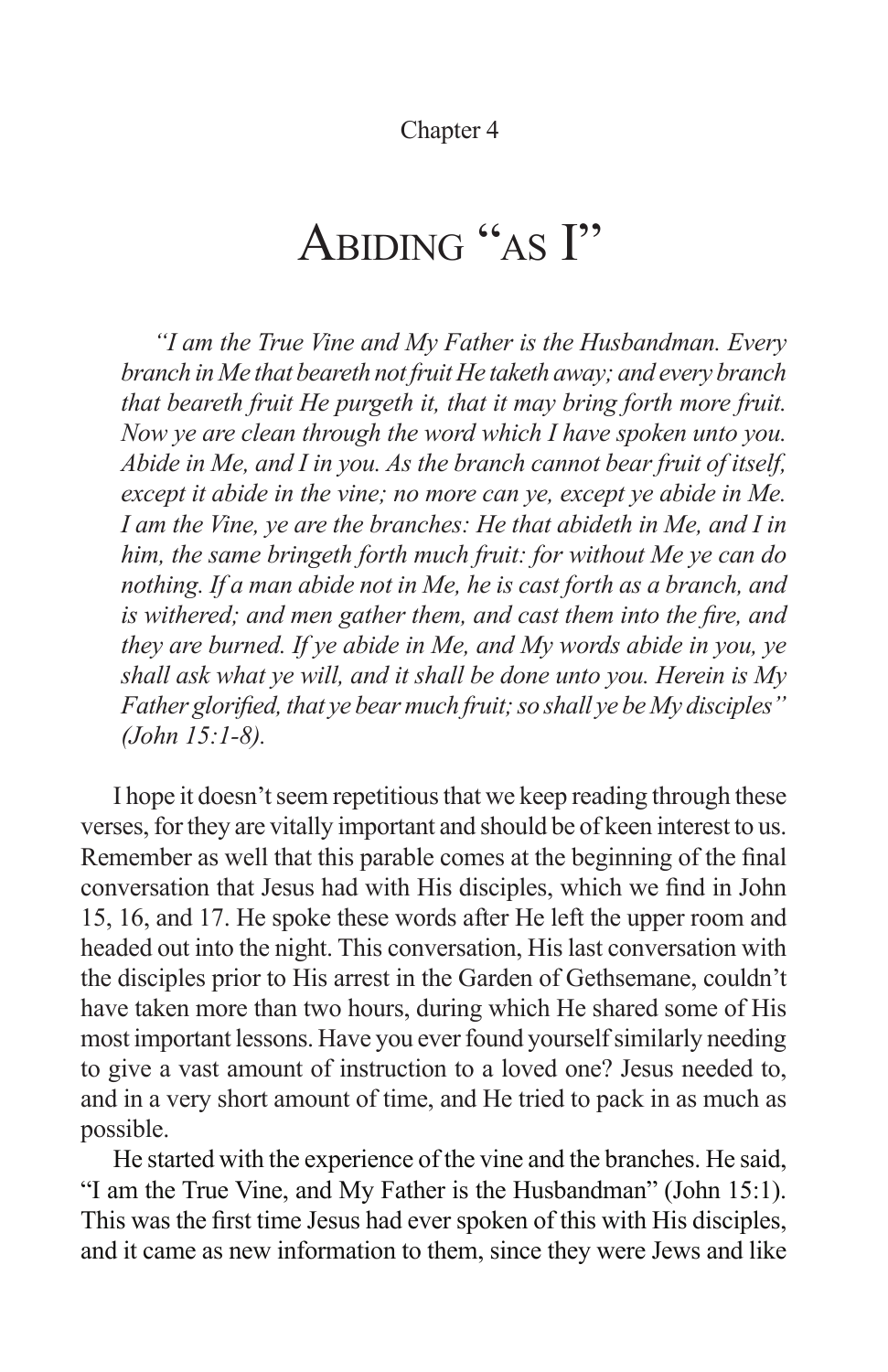all Jews had always looked at the vine as a symbol of themselves. Now Jesus was in effect saying, "That's not correct! 'I am the True Vine, and my Father is the Husbandman. Every branch in Me that beareth not fruit He taketh away: and every branch that beareth fruit He purgeth it, that it may bring forth more fruit'" (John 15:2).

Jesus probably spoke these words at this time for a number of reasons. For one thing, He knew the disciples were going to soon experience important purging, and they didn't even know what needed purging!

Now recall that the agent of purging for the disciples was going to be the Word, and at this point in their spiritual journey, the disciples had not understood the Word—the teachings of their Master, Jesus—nor had the Word accomplished its work yet. There is still the same problem in our day. We have the Scriptures—the Word—but it doesn't do us any good unless we are willing to believe it and allow it to work in us.

The disciples had listened to the Word many times and responded, "That's interesting! That's wonderful!" But they didn't understand the wonderful words they were hearing. We often find ourselves in the same boat. Thousands of people read the Word, believe they will get something from what they are reading, gain a little, but don't understand it at all. The disciples were like this, and Jesus therefore instructed them. As a result, they were going to be able to soon experience the gift of the Holy Spirit, which was to accomplish one thing: dwell on the Word in order to enlighten the disciples, helping them to understand and apply it.

Now He said, "Ye are clean through the word" (John 15:3), and meant they were clean by believing in the lessons that He had spoken to them. The only way to be cleansed is through the Word, which is a spiritual cleansing; that's the only way a human being can be cleansed! Cleansing does not come by way of baptism, for baptism is only an outward symbol.

Then Jesus continued, saying, "Abide in Me, and I in you. As the branch cannot bear fruit of itself, except it abide in the vine; no more can ye, except ye abide in Me. I am the Vine, ye are the branches: He that abideth in Me, and I in him, the same bringeth forth much fruit: for without Me ye can do nothing" (John 15:4, 5).

## **Flawed Mutual Support**

We find a profound lesson in these short verses: no branch can support another branch! Isn't that interesting? Every branch is supposed to bear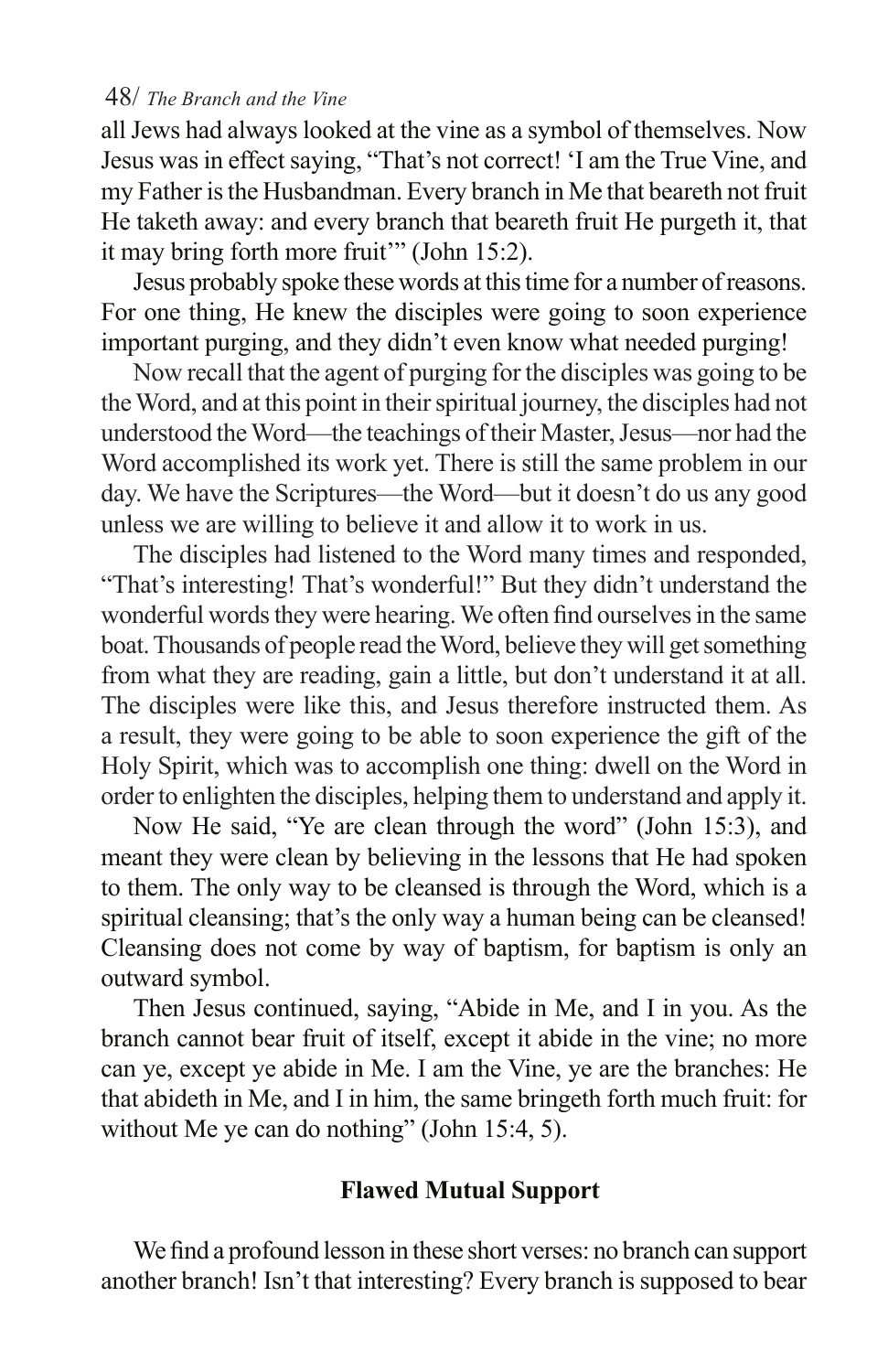its own fruit, and the production of fruit points back to the Source of that fruit and creates a desire in another branch to bear fruit as well. And when the fruit is recognized, and the Source of the fruit is also known, then another branch is grafted in and receives its ability to bear fruit from the same original Source as the other branches, which of course is not from another branch. Branches cannot support each other.

Jesus went on in verse six, "If a man abide not in Me, he is cast forth as a branch, and is withered; and men gather them, and cast them into the fire, and they are burned." We've talked about this verse before, so we won't spend any time discussing it now.

## **Can We Really Ask for Anything?**

In verse seven we find the words that we are going to focus on: "If ye abide in Me, and My words abide in you, ye shall ask what you will, and it shall be done unto you" (John 15:7). These words, "Ye shall ask what you will, and it shall be done unto you," are often quoted and taken completely out of context as a promise that can be claimed to cover a vast number of things.

If we carefully examine this verse, we will find that certain limiting conditions are connected with it. What might these limiting conditions be? The production of fruit? Whether one abides or not? Whether we abide in Him, or He abides in us? These are good responses, but it is important to find the *right* response, since we give so little thought to this promise that is so easily claimed.

It helps to consider the context of this verse—a parable about a Vine, and a branch whose sole purpose is to produce fruit. It also helps to remember that the branch merely functions as a channel through which the Vine produces fruit. Would it be fair to suggest then, that if the branch were to ask for something of the Vine, it would only be asking for one thing: to bear more fruit, which is the only thing a branch could do, and which, accordingly, is all it would be asking? It wouldn't be asking to build a house, or to take a trip, or to do anything else. Would it? The branch would not be concerned about any of these things. It would be saying, "Lord, produce more fruit in me"—that would be its only request.

Do you see how logical this is? Would you agree that it would be foolish to apply this promise to anything and everything that might come into our minds? How foolish we are. We have stretched God's Word and attempted to make it encompass everything. Many a preacher has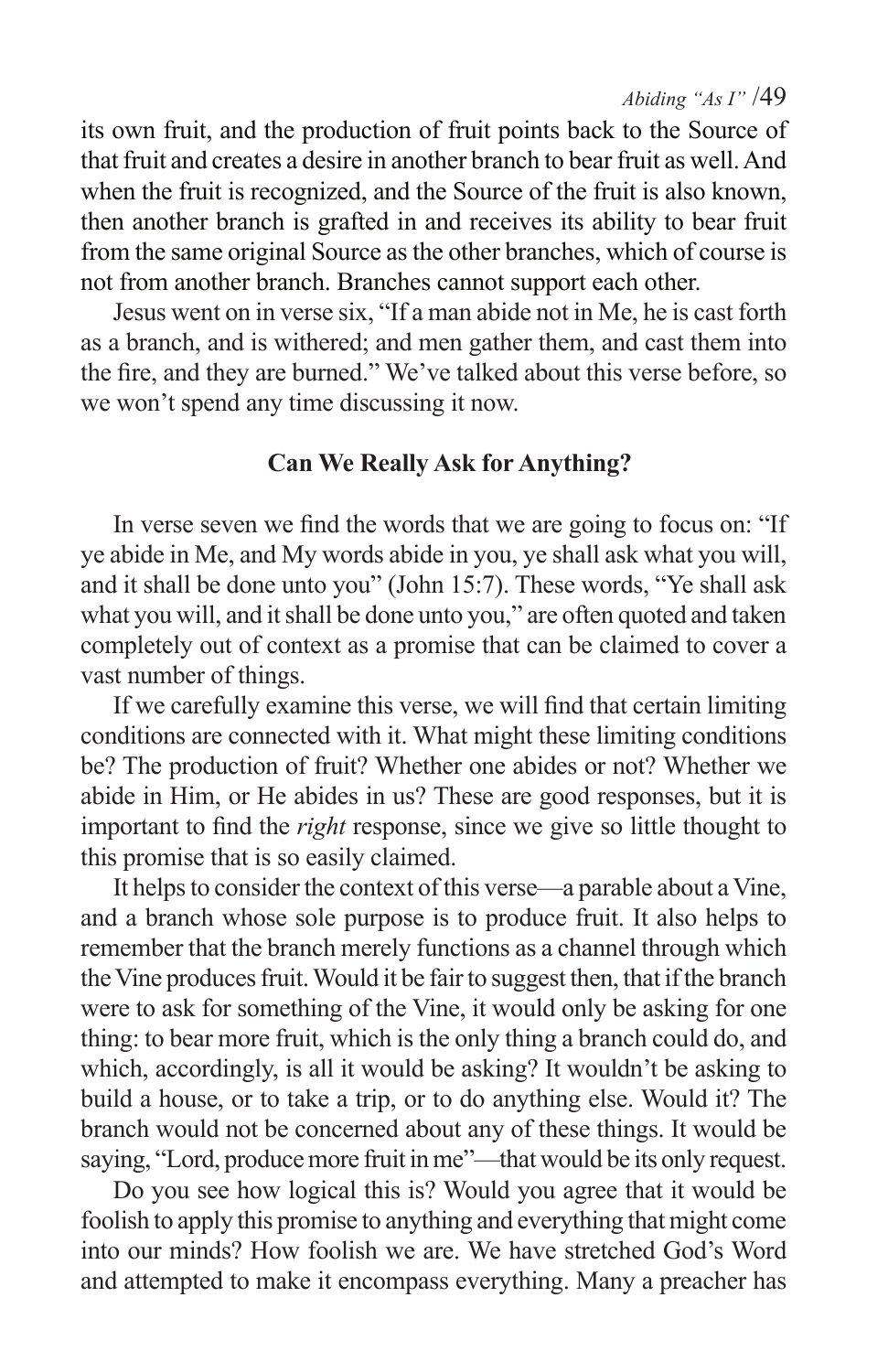quoted this verse and suggested that God will do whatever you ask, as long as you are sincere and ask in the right way. But God isn't in that kind of business, and neither is the branch. The branch is only going to ask for more fruit, and the Husbandman is going to respond by starting the only process that enables the branch to bear more fruit: purging.

## **What Kind of Fruit Are We Asking For?**

Now the only kind of fruit we are asking for is that which will develop God's character in us! We were created for one purpose: to reflect the image of Jesus. We may think a Cadillac parked in the garage will help us reflect His image, but God has a different idea. Would you agree, then, that these verses are not about asking God for things? They are about asking God to use us as branches for what He intended in the first place: to perfectly reflect His image. The Cadillac doesn't keep me from being a branch, but neither does the Cadillac make me a branch or cause me to bear fruit. Character is the fruit that God will grant, as we ask for it and as our minds are open to receive it.

It goes without saying that God does not force His character upon anyone, even though we were expressly created to bear the perfect image of Jesus. Bearing the image is very possible, but doing so necessitates a willingness to be purged. In order to bear fruit, God sends us back to the Word that it might have its perfect work in us. That means we do more than just read the Word and then forget about what we have perused. No, we endure the purging as it cuts! The Bible describes the Word as being sharper than any two-edged sword and speaks of it dividing asunder. And that's what it does—it separates and divides—it separates us from the world and the things of the world, and changes our interest in the world. That Word also puts the desire in our hearts to make God first. Jesus said, "Seek ye first the Kingdom of God, and His righteousness," (Matthew 6:33) something that is only possible as God dwells in us.

## **Fruit-bearing, Glorifying God, and Discipleship**

 *"If ye abide in Me, and My words abide in you, ye shall ask what you will, and it shall be done unto you. Herein is My Father glorified. . . ." (John 15:7, 8, first part).*

This is interesting because verse eight heads right into the fruitbearing business. "Herein is My Father glorified, that ye bear much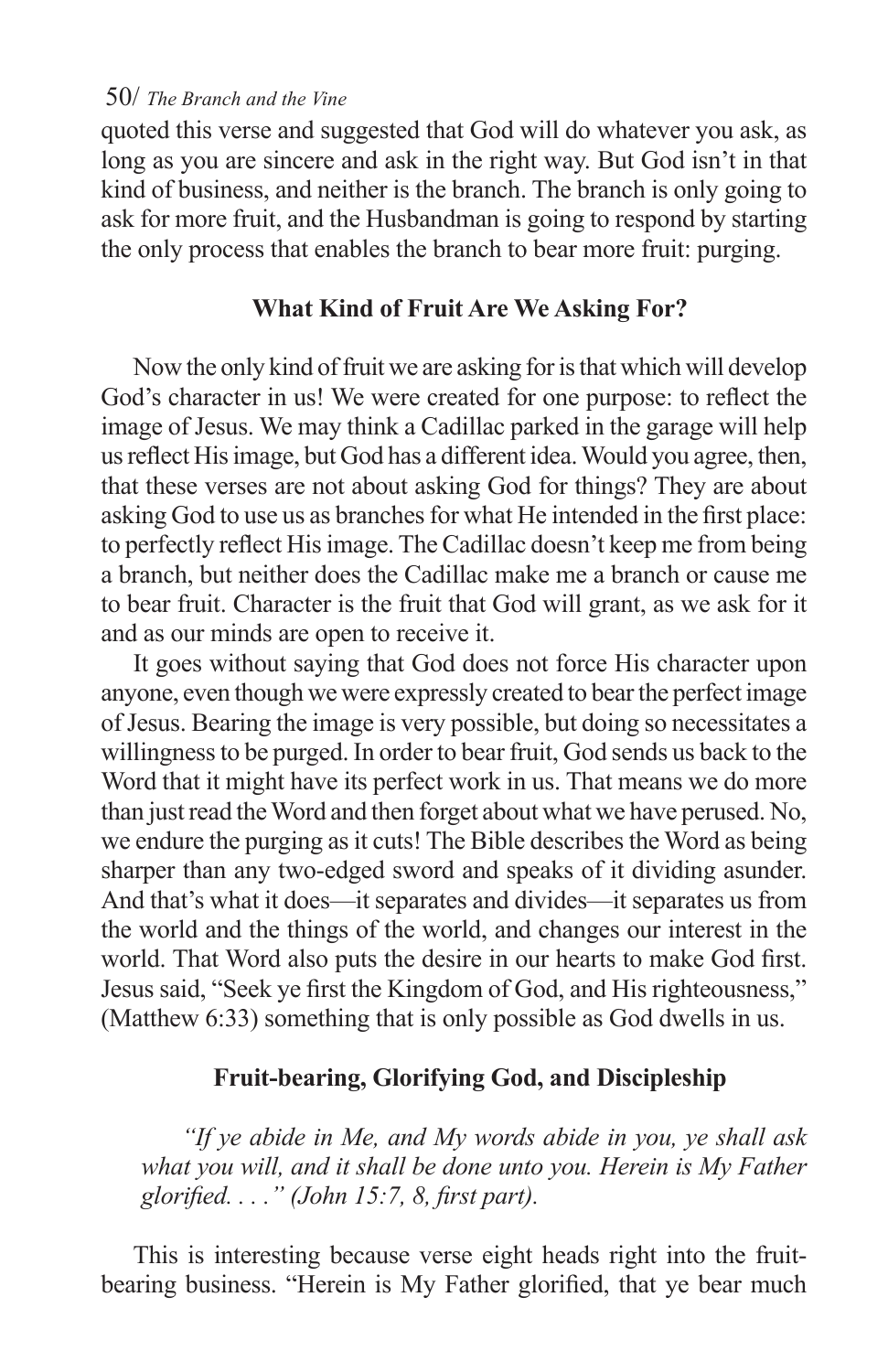*Abiding "As I"* /51

fruit"! Notice that our asking and the Father being glorified through fruit-bearing are connected: "Ye shall ask what you will. . . . Herein is My Father glorified, that ye bear much fruit." So, asking whatever you want, then, is asking for God to be glorified, and He is only glorified when we bear fruit.

Reading again, this time notice the last part of the verse: "Ask what you will, and it shall be done unto you. Herein is My Father glorified, that ye bear much fruit; *so shall ye be My disciples*." Did you notice it said, "So shall ye be My disciples"? Whoever thought discipleship and fruit-bearing were connected?

## **Branches Attaching to Other Branches**

It's worth noting in passing that a disciple is one who is taught. You may recall that Paul sent his first epistle to the Corinthian church when he heard disturbing news about ongoing contentions: "For it hath been declared unto me of you, my brethren, by them which are of the house of Chloe, that there are contentions among you. Now this I say, that every one of you saith, I am of Paul; and I of Apollos; and I of Cephas; and I of Christ. Is Christ divided? Was Paul crucified for you? Or were ye baptized in the name of Paul?" (1 Corinthians 1:11-13).

Did you notice what was going on? Did you notice that the people in Corinth were succumbing to one of the greatest weaknesses of human beings? What was that weakness? Branches were attaching themselves to other branches, instead of attaching themselves to the Vine. We have already learned that a branch cannot support another branch—it is not possible—but the people in Corinth were trying to. So one person was saying, "I'm a disciple of Paul"; another was saying, "I'm a disciple of Apollos"; and so forth.

In our day we hear different names, but the same thing is going on. One person says, "I'm a disciple of Luther"; another person says, "I'm a disciple of Wesley." Down through history, people have been attaching themselves to this one and that one, and it's still going on in our day. Think about the last time you were in church listening to the sermon. Did it take you much time to figure out where the pastor was trained? And, if we weren't embarrassed to say so, we might even find ourselves saying, "I'm a disciple of so and so." The apostle Paul recognized this tendency, for we find him saying, Don't even say you are of Paul, because I didn't die for you.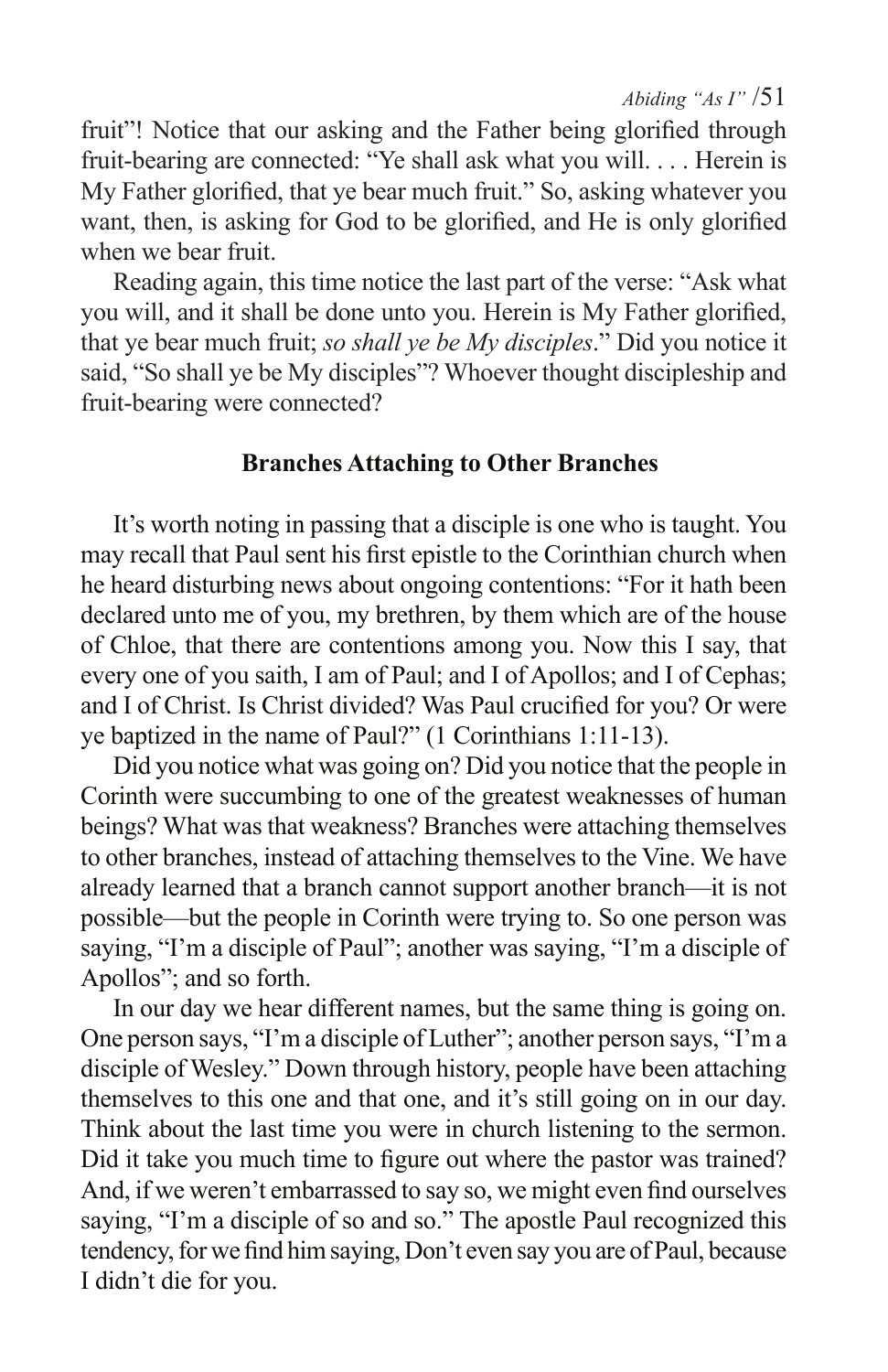The branch only has one purpose. What is that purpose? To bear fruit that reflects the Vine! Attached to the Vine, branches will attract other branches to the Vine instead of to themselves. Unless our work, unless all of our work, attracts men and women to Jesus Christ, it is worthless—in fact worse than worthless.

## **What Constitutes a Disciple?**

Sadly, the one factor that has done more to slow down Christianity than any other is that men have taken pride in their ability to attract followers*.* And the result has been branches attaching themselves to other branches. There have been great Christian leaders down through history who were marvelous men, and many of them built great empires. When these people passed off the scene of action, their empire still existed, and the question arose as to what was to be done with it. Drop it? No! The followers carried on the teachings and interpretations of the founder, and the result was failure. Why? Because personal interpretation prevents the Word from doing its work. There is a danger here for all pastors. Pastors must attract their hearers back to the Word and to the Lord Jesus Christ, for it is in the Word and the Lord Jesus Christ that new life is experienced.

As we continue, Jesus said, "So shall ye be My disciples" (John 15:8). What constitutes a disciple of Christ? One whose life conforms to Jesus' teaching. What can be the only sign of discipleship, then? A life that reflects the character of Jesus. And what are we doing when we reflect the character of Jesus? We are telling the world that we believe in Jesus and have completely accepted Him as Lord and Master.

## **Understanding Jesus' Words**

Now in John 15:9 we find Jesus' words: "As the Father hath loved Me, so have I loved you."

Have you ever thought about what Jesus was saying here? Here are some of the pertinent facts: He was speaking at the very end of His life; He was going to die in just a few short hours; and the disciples were going to completely misunderstand what was going on. In spite of all that, we find Him saying, "As the Father hath loved Me, so have I loved you: continue ye in My love" (John 15:9).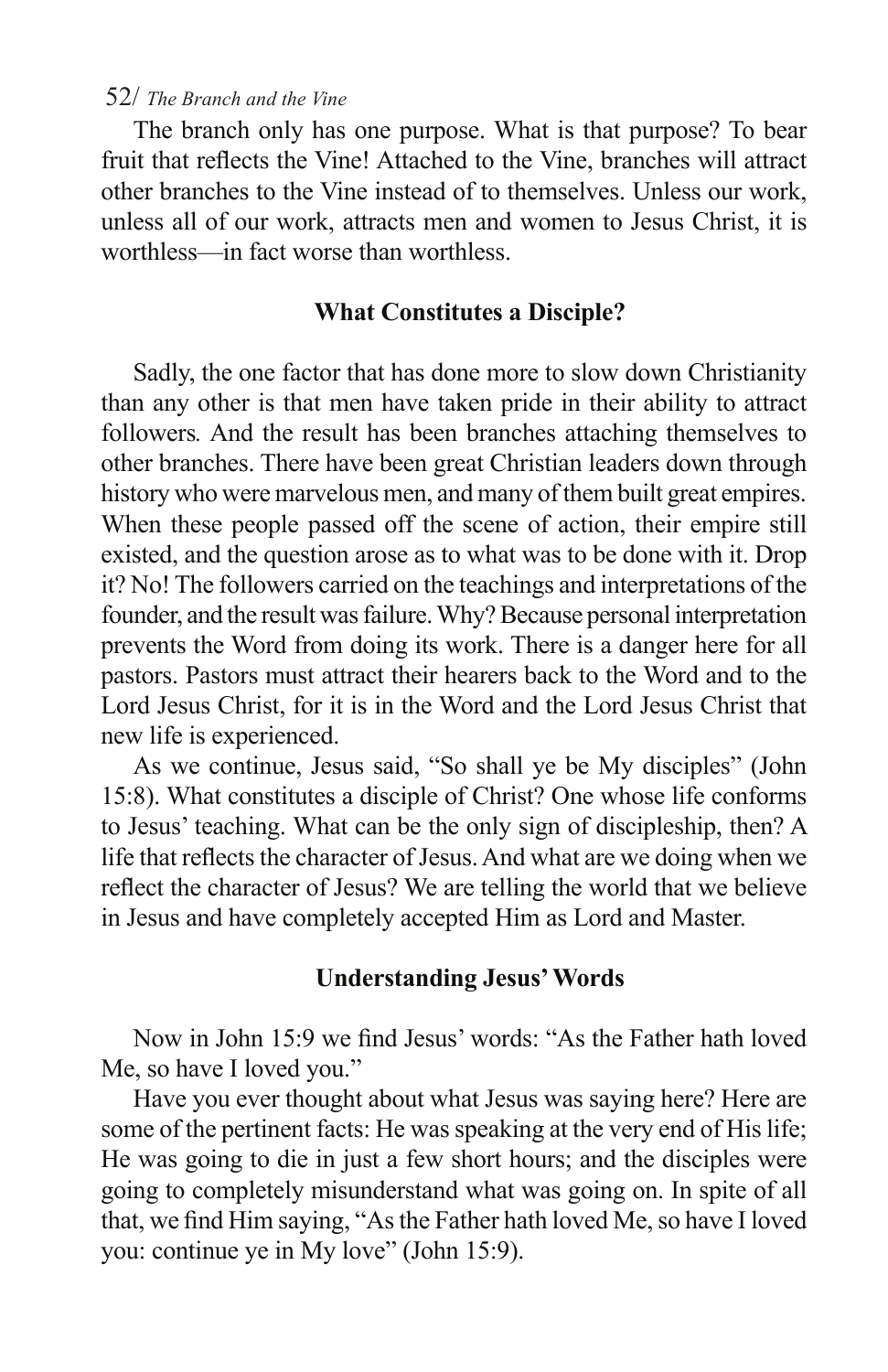*Abiding "As I"* /53

Have you ever tried to share something with someone who doesn't believe what you are talking about, and find as a consequence that the individual not only misunderstands, but doesn't get the message at all? If you have, then you can appreciate the challenge Jesus was facing. He said, "As the Father has loved Me, so I have loved you: continue ye in My love."

In just a few hours the disciples were going to see their beloved Master hanging on the cross. What would keep them from thinking the Father didn't love them? What would prevent them from misapplying what they thought they had heard Jesus saying—but didn't understand and therefore from completely misunderstanding His death? What would keep this misunderstanding from occurring? His words! Their hope would be in His words. What were those words? The words that He had been telling them all along regarding the things that would happen. That's why He said, "These things have I told you, that when the time shall come, ye may remember that I told you of them" (John 16:4).

## **Are We Abiding?**

Here Jesus was bringing up a subject that not only greatly confused them, but one they resisted even hearing about. Jesus went right on: ". . . continue ye in My love. If ye keep My commandments, ye shall abide in My love; even as I have kept My Father's commandments, and abide in His love" (John 15:9, 10). The Lord Jesus Christ had come to planet Earth because His Father had sent Him, and He had willingly volunteered to take on the role of Saviour of mankind. Therefore the Scriptures can rightly say, "... God was in Christ, reconciling the world unto Himself" (2 Corinthians 5:19). So Jesus said, "As the Father hath loved me, so have I loved you: continue ye in My love. If ye keep My commandments, ye shall abide in My love; even as I have kept My Father's commandments, and abide in His love" (John 15:9, 10). Then Jesus proceeded to list the commandments in the next few verses:

*"These things have I spoken unto you, that My joy might remain in you, and that your joy might be full. This is My commandment, That ye love one another, as I have loved you" (John 15:11,12).*

This commandment indicates whether I am abiding in Christ or not.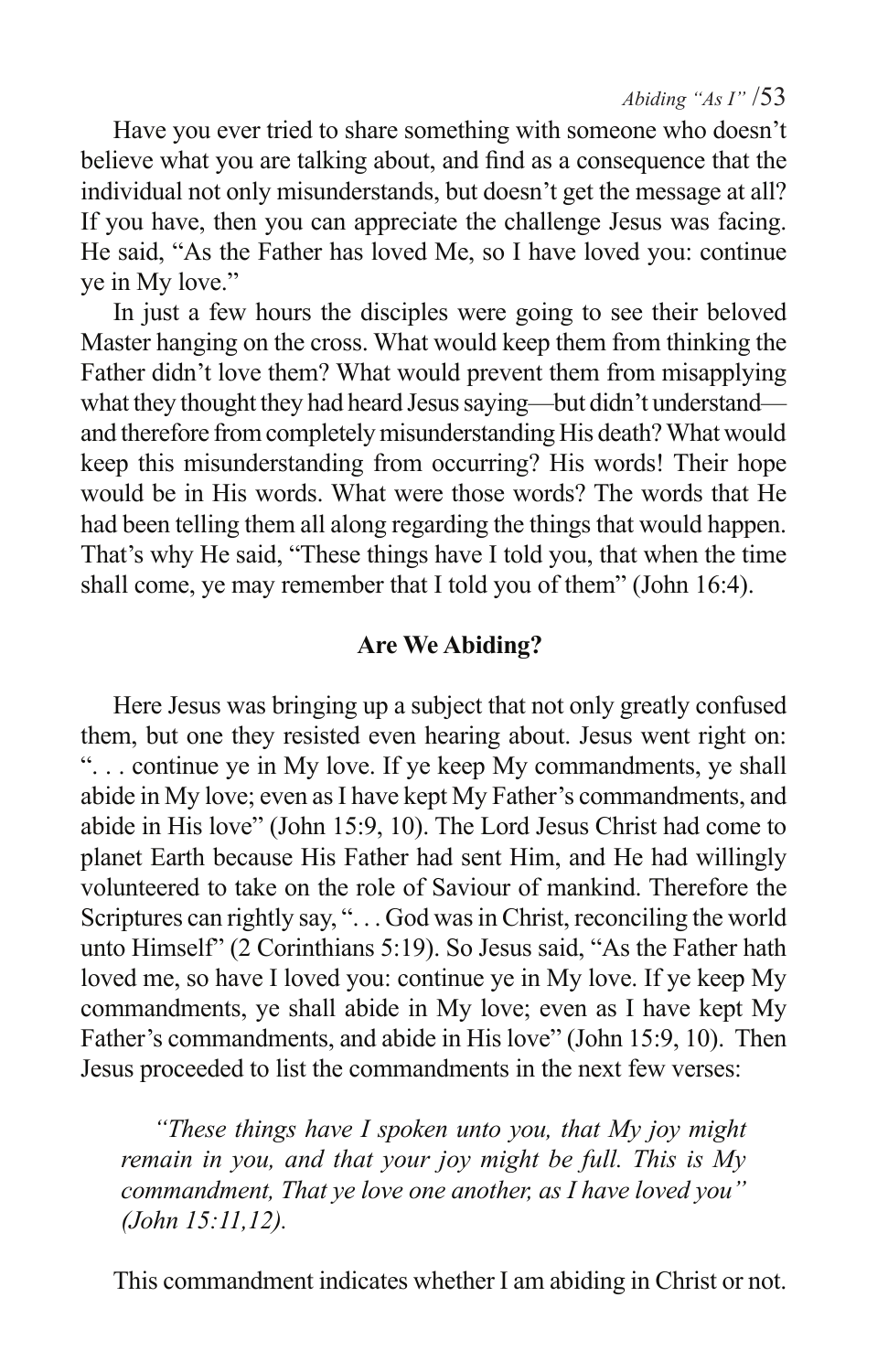**"As I!"**

Now go back to John 15:10, where Jesus says, "If ye keep My commandments, ye shall abide in My love; even as I have kept My Father's commandments, and abide in His love." Here we find the key words that explain the meaning of the Vine and the branch. What are they? "As I"! "Do this as I!" These two words will answer every question a person might have regarding the Christian experience. "How can I bear this?" "As I." Jesus answers every one of our questions with "As I"! Hebrews 4:15 says He "was in *all* points tempted like as we are, yet without sin," and therefore can answer *all* our questions with "As I."

Do you see that abiding in the Vine is all about abiding in the same way that Jesus abided in the Vine? Jesus abided in—trusted—His Father, no matter what was going on. He trusted regardless of whether it was a Gethsemane or a Calvary. As He faced the unknown of the tomb, and in fact couldn't see beyond it, He kept right on trusting. Humanly speaking, this level of trusting was impossible—Gethsemane was so bad that it brought blood to Jesus' brow, and He collapsed and would have died had an angel not been sent to strengthen Him.

Why was Jesus able to endure? Because He was *abiding* in the Vine. And what was this revealing? Character, His unshakable character! Could circumstances change His character? Yes, it could have, but it didn't. Could a change in environment change His character? Yes, it could have, but again, it didn't! Nothing could change His character. And so Jesus said, Abide . . . "even as I." Love "even as I." This was the great lesson!

Jesus didn't simply say, "Here is a good story," or "Here is an illustration." No, He very specifically said, "I am the Vine, ye are the branches. As I have been abiding in my Father and completely depended on Him, so you must do the same thing. "As I." When Jesus came to this world and lived as a branch, He was continually abiding in His Father. In our day, Jesus is the Vine and we are the branches; and we are to receive from Him as He received from His Father. How did He do it? He looked to His Father.

Just think of the difference going to *our* Vine would make with our frustrations? It would completely eliminate them! What do we normally do? We go to some friend and say, "What in the world am I going to do?" Jesus says, "Do what I did!"—that is His answer, and His answer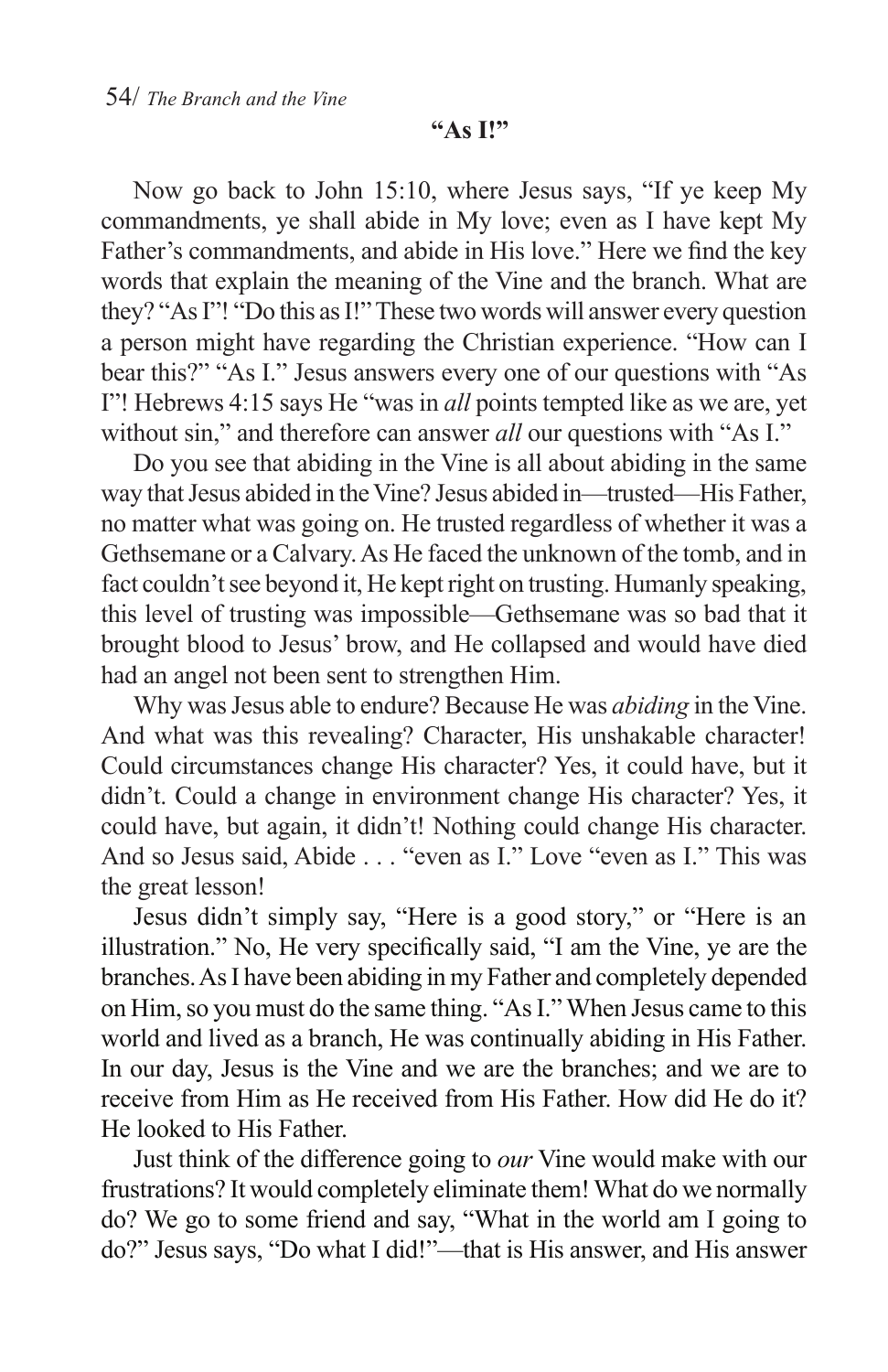is always so simple. You find the same thing when Jesus said, "Ye are clean through the word that I have spoken unto you."

## **The Vine's Loving Friendship**

*"Greater love hath no man than this, That a man lay down his life for his friends. Ye are My friends, if ye do whatsoever I command you" (John 15:13,14).*

Jesus was beginning to gently talk with His disciples about giving one's life, because He would be giving His Own life in just a few hours. Now remember, the disciples were convinced that Jesus wasn't going to die—at least their minds were not open to such a possibility at the time. They did not believe He was going to give His life, and were totally shocked when He did. But in this part of His conversation Jesus went beyond talking about the physical part of giving oneself, to also talking about the great love demonstrated in this giving. It is worth noting that this was the first time Jesus spoke to His disciples as "friends."

Notice what Andrew Murray says about this demonstration of love in his book *The True Vine*:

*"Greater love hath no man than this, that a man lay down his life for his friends. Christ does indeed long to have us know that the secret root and strength of all He is and does for us as the Vine is love. As we learn to believe this, we shall feel that here is something which we not only need to think and know about, but a living power, a divine life which we need to receive within us."16*

This love, this form of love—this form of divine love—is a mysterious power and influence that saturates the Scriptures, and is present from Genesis to Revelation. Yet it is of such a subtle nature that it is easy to be confused about it. It doesn't help that modern society has confused our thinking on the subject of love by constantly bombarding us with a counterfeit form of love.

Why are we confused? Because we think the power of love has something to do with emotion—strong emotion—that reveals itself, and is persuasive in its power. True love, however, doesn't demonstrate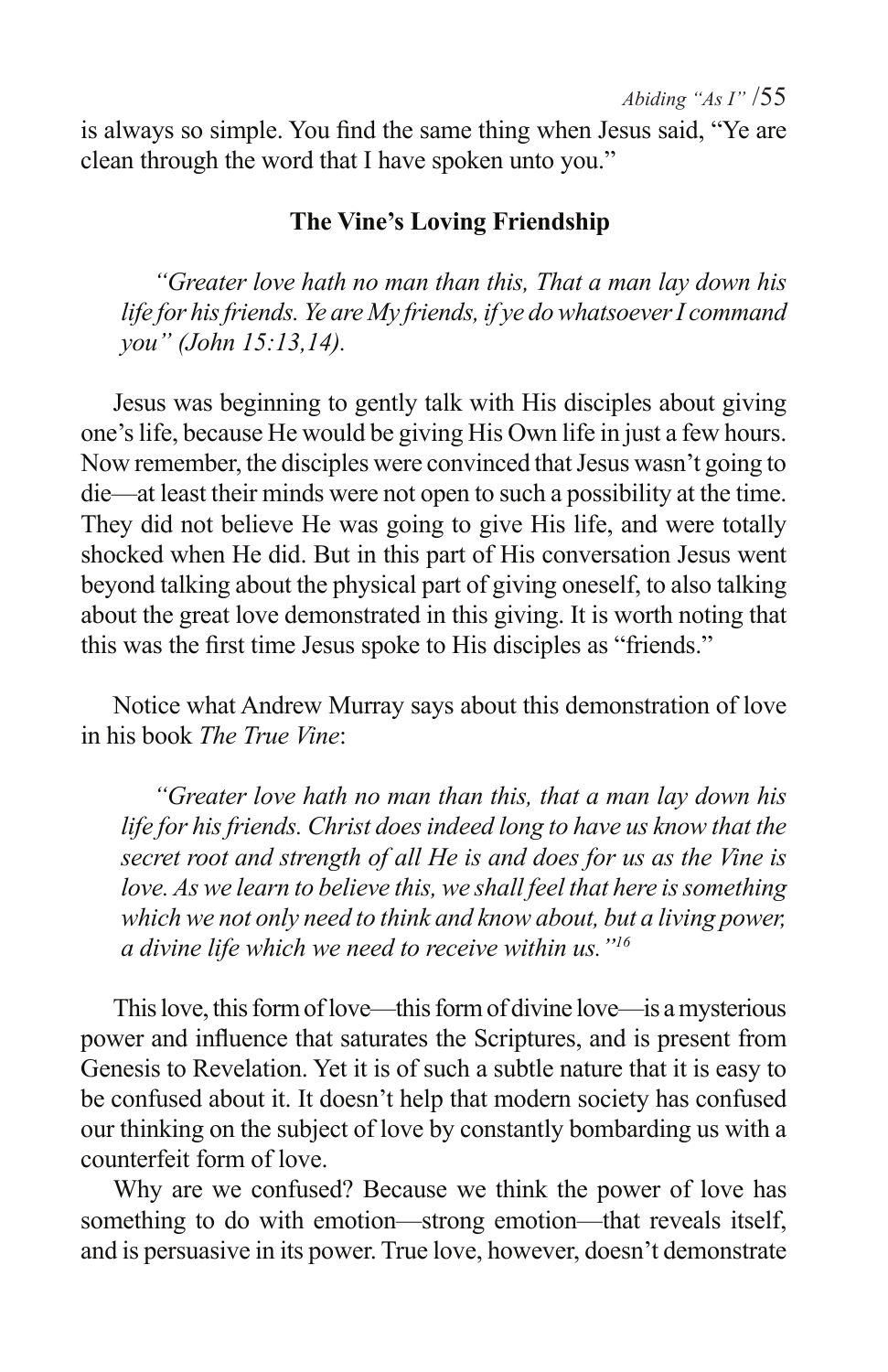its power in self-centered persuasiveness, but rather in giving itself; it doesn't manifest itself in receiving, but in giving. Real love is just the opposite of what we see in the world around us, and the epitome of real love according to John 15:13 is laying down one's life for others! Total giving is total loving! Love is never about satisfying self, nor is it about receiving for oneself. It's never about accumulating or hoarding, either; for it is always giving of itself; which is just the opposite of what man thinks.

Quoting Andrew Murray again: "As we learn to believe this, we shall feel that here is something which we not only need to think and know about, but a living power, a divine life which we need to receive within us."<sup>17</sup>

## **The Branch's Giving Capacity of Love**

The giving capacity that characterizes this kind of love is only possible when God dwells within. It goes without saying that self clamors for first place from the very first moment. From that first breath to the final one, self will not only continue to manifest itself, but will grow larger and consider itself more important every step of the way, unless the Lord Jesus is invited to dwell within. This self-centeredness cannot be changed without a new source of life. That is why the old nature has to completely die and the new divine nature invited in, to create something that we human beings are utterly incapable of producing within ourselves.

Christ and His love are inseparable and identical.<sup>18</sup> If you have the one; you have the other; if you lack the one; you lack the other. "Christ and His love are inseparable; they are identical. God is love, and Christ is love. God and Christ and the divine love can only be known by having them. . . ."19 You won't understand love by knowing about it; you can believe all you want about the love of God but still not understand it; you can write all the poetry you want about love, and you can express your feelings about love and all the other emotions of life, but you still won't understand the love of God. "God and Christ and the divine love can only be known by having them, by Their life and power working within us"<sup>20</sup>—there is no other way! Jesus put it this way: "This is life eternal, that they might know Thee the only true God, and Jesus Christ, Whom Thou hast sent" (John 17:3).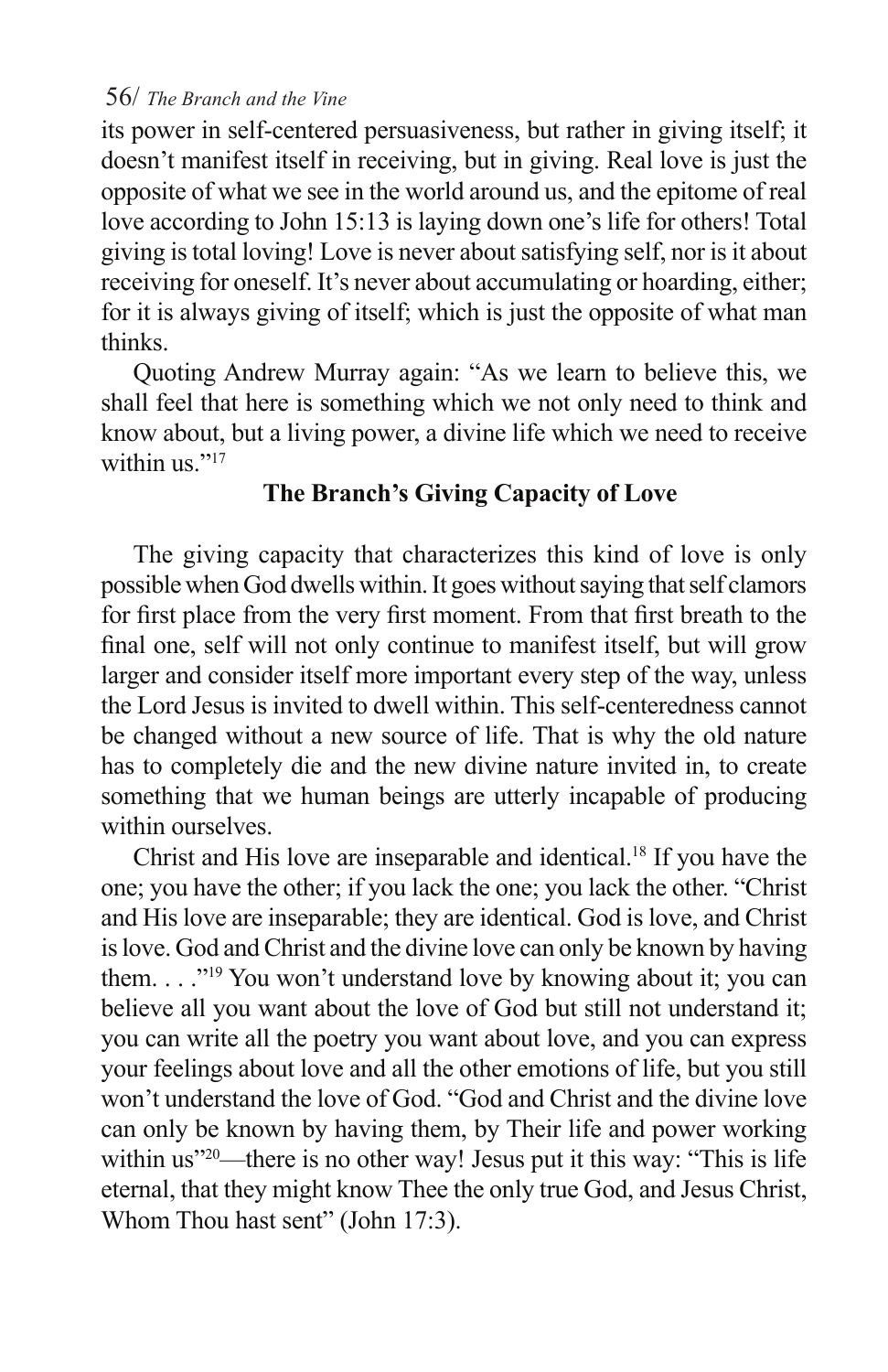#### **The Highest Measure of Love**

Let's consider more of Andrew Murray's words: "Sacrifice is the highest measure of love: When a man gives his life, he holds nothing back, he gives all he has and is. It is this our Lord Jesus wants to make clear to us concerning the mystery of His Vine. . . ."21

This constant giving is why Jesus pictures Himself as the Vine. Why? Because the Vine is constantly giving the sap, which is its lifeblood. And it keeps the sap constantly flowing, which of course means it is constantly giving. This illustrates how God gives because it is His nature to give; He can't be God and not give. In the same way, if the branch lives, it also bears fruit. Why? Because it is the branch's nature to bear fruit. The branch *always* bears fruit. It's not a matter of the branch bearing fruit, or not bearing fruit; the branch always bears fruit. How does it bear fruit? By receiving what the Vine provides.

#### **We Bear Fruit No Matter What**

Notice, however, if it is true that the branch bears fruit no matter what, but at some point is not receiving sap from the vine, then the resulting fruit will originate from a different source, and will become the *real* problem—the main problem—of the branch! The branch is going to bear fruit, but what kind of fruit is it going to bear? It can choose to receive sap from the True Vine and have the true fruit of the character of Jesus reproduced in its life, or it can choose to receive sap from a false, pseudo-substitute source and bear a false, substitute fruit.

### **Friendship With the Vine**

Now Jesus said that we are His friends if we do whatever He commands us. This word "friend" is totally misunderstood. We say we have a host of friends, but that's not really true. Someone said we have many acquaintances in a lifetime, but few friends. I believe that, and would therefore suggest that saying "We have a host of acquaintances" would be more accurate.

It has been suggested that the definition of a true friend is someone who knows all about us and loves us just the same. Can this definition be applied to the people around us? Hardly! The only person to whom this definition applies is Jesus. In John 15:15 Jesus said, "Henceforth, I call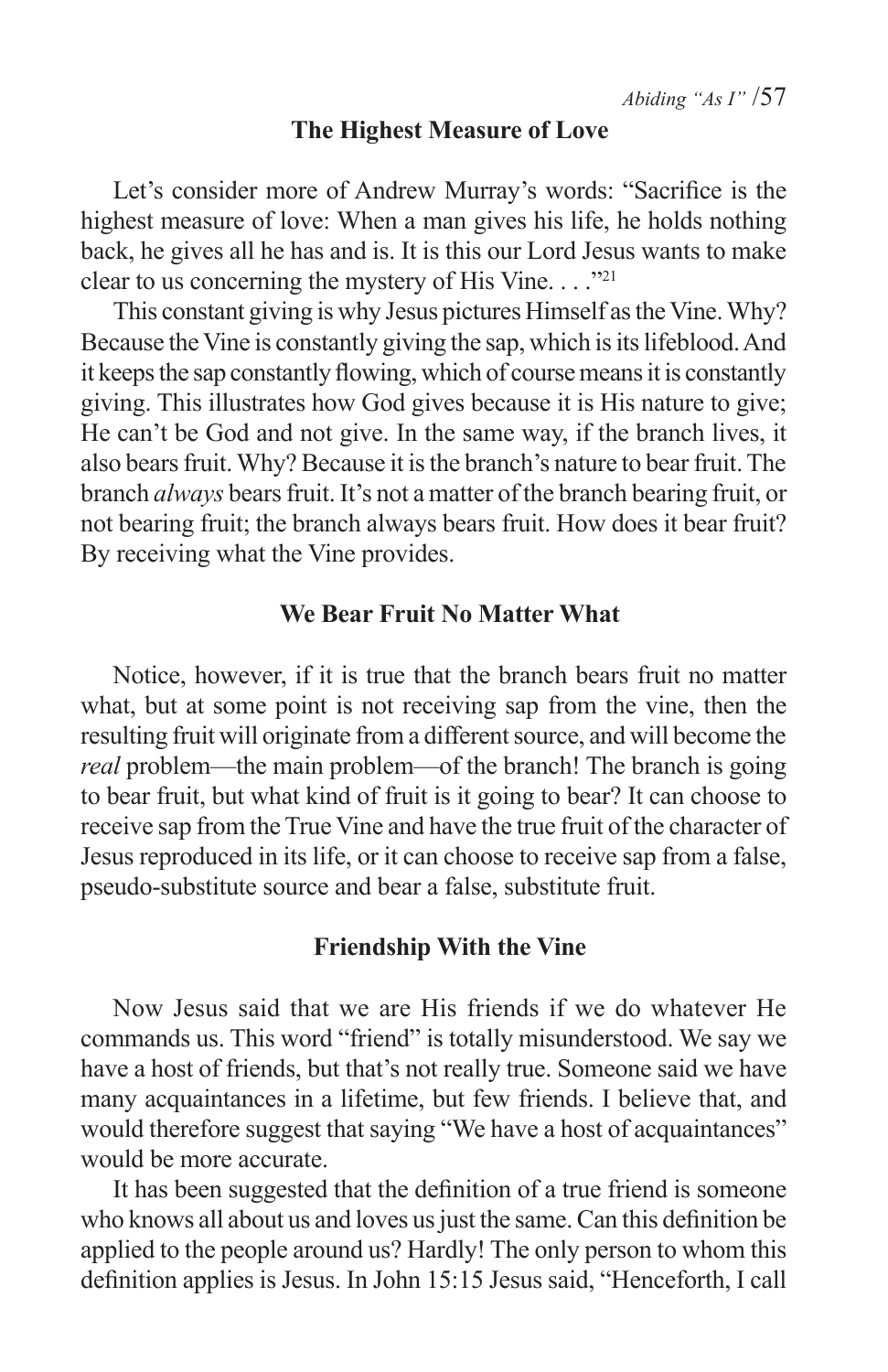you not servants; for the servant knoweth not what his Lord doeth: but I have called you friends; for all things that I have heard of My Father I have made known unto you." Jesus called us friends. A true friend knows all about you. With this kind of friend there are no secrets; nothing is hidden. That's why we don't have many "true" friends. We have friends, but these are often surface friendships because we don't share the deeper things on our hearts with them. For many of us, the only time we can honestly open our hearts is when we are on our knees, praying.

But notice again Jesus' words in John 15:15, "Henceforth I call you not servants; for the servant knoweth not what his Lord doeth." Here Jesus was talking to His disciples as friends. Why? Because they were soon going to face a situation that would be unlike anything they had faced before; a situation they could not endure without advance warning; a situation requiring Jesus to open His heart and clearly reveal what was going to take place.

## **Serving Two Masters?**

We must acknowledge that the Bible frequently uses the term "servants" in describing our relationship to the Lord, and this deserves some consideration. Matthew 6:24 says, "No man can serve two masters." Modifying that slightly, "No man can be a servant to two masters." Consider as well that in Bible times, a servant was almost always a slave. And so we get the following, "No man can be a slave to two masters."

Now God wants us to be slaves from the standpoint of our not needing to understand everything in order to believe. Why? Because what a person does must be of faith, for as Romans 14:23 puts it, "Whatsoever is not of faith is sin." This means that God enables us to constantly exercise our faith, since He doesn't tell us about everything ahead of time. Yet He never allows our faith to be tested beyond that which we can bear.

Now the disciples were coming to a point in their experience when their faith was going to be greatly tested. I don't think we can remotely appreciate what they were facing: They had been with Jesus for three and a half years; He was soon going to be hanging from a tree in front of them; and their faith was going to fail them. We know this because when it happened, they fled and completely left Him. In fact, all the disciples were soon hiding behind locked doors in the upper room, and would have remained hidden, and remained unbelievers, had not Jesus pursued them following His resurrection, revealed Himself, reminded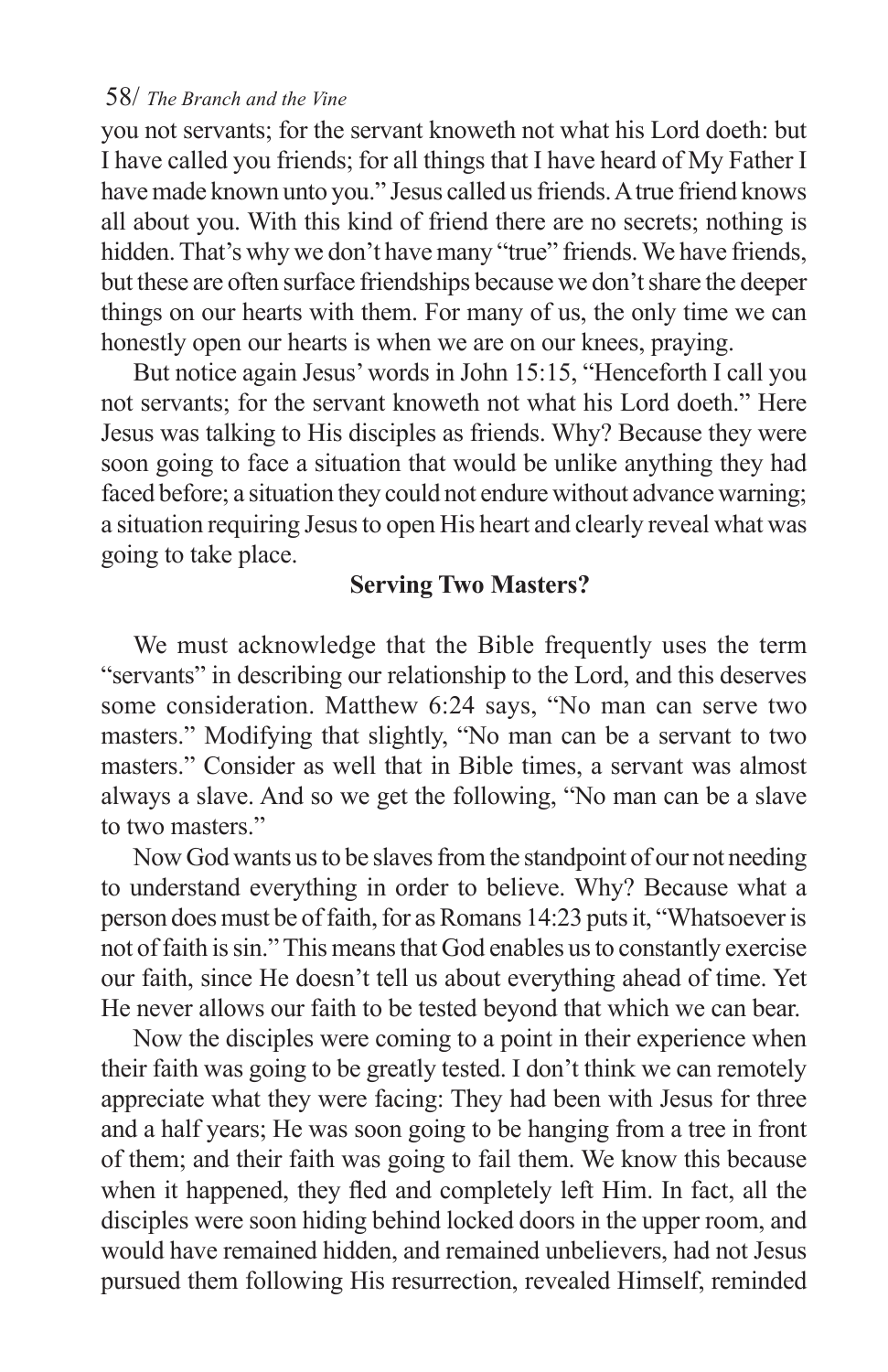them of what was going on, and helped them put all the pieces together.

But fear and unbelief wasn't what Jesus preferred for His disciples. He would have been pleased had they understood and believed from the beginning. Had He not already spoken of His pending death? Had He not already told the Jewish people through the prophet Isaiah the manner in which He was going to die? But the disciples had their own ideas about what was going to happen, and therefore misunderstood statements that should have been completely clear.

## **Knowing All Things**

When Jesus was speaking of true friendship, He was referring to the highest possible form of spiritual experience, which comes through the indwelling of the Holy Spirit.

Jesus said, "Henceforth, I call you not servants; for the servant knoweth not what his lord doeth: but I have called you friends; for all things that I have heard of My Father I have made known unto you" (John 15:15).

Have you ever thought about what Jesus was communicating when He said, "All things that I have heard of My Father I have made known unto you"? He was God's perfect mouthpiece on Earth, and was saying, "All things that I have heard of My Father I have made known unto you." I marvel when I think about this, because as Jesus was faithful to His Father, so He wants us to be faithful to Him; and faithfulness is how discipleship is revealed. Remember the words in John 15:8, "Herein is My Father glorified, that ye bear much fruit; so shall ye be My disciples." Christ was in effect saying, My Father told Me these things; now I am sharing them with you.

#### **Responding to the Vine**

How are we going to respond to Christ's plea? Ignore it? Listen, but continue on without anything changing? Listen, but only drowsily respond? The answer comes as we consider His commission to us. What commission did He give us? Wasn't it bearing fruit? That was Jesus' commission. Will He do the same thing in us? Yes! He is going to bear the fruit of His Own character in us—that's the purpose of fruit-bearing and His stated objective for us.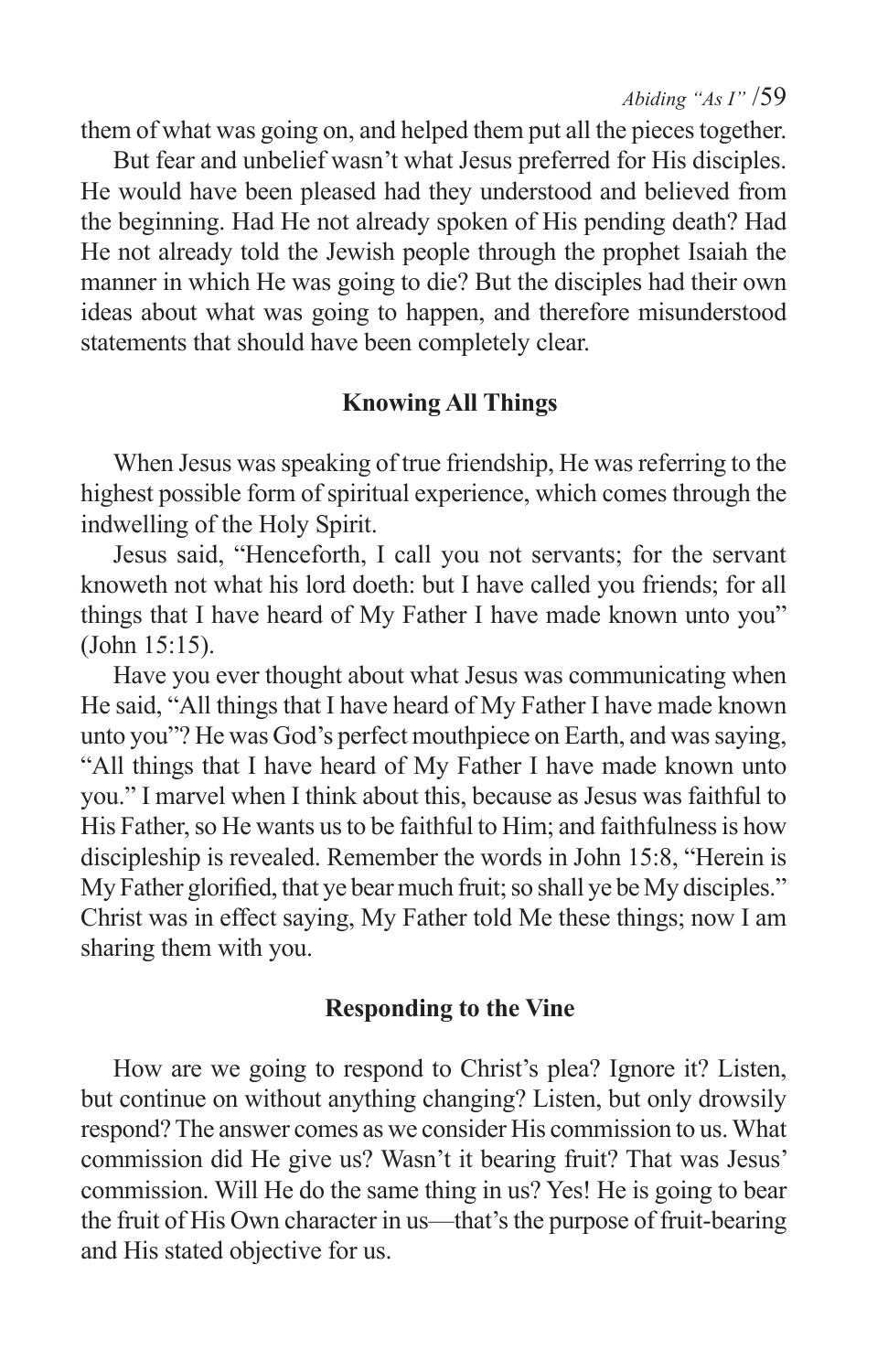Unfortunately, too often when God speaks to us about fruit-bearing, our first thought is to go to our neighbors and say, "Hey, you better get ready because Jesus is coming!" Too often they react with a "Really? Do you believe it? You certainly don't look like you do! I don't see anything different between us." Would you agree that people shouldn't need to be *told* that Jesus is coming; rather they should *know* He is coming by the way we live?

## **An Attainable Life**

Is this kind of living attainable, or is more being expected of us than is possible? It shouldn't be, and it won't be, if our fruit-bearing comes as a result of Christ dwelling within us. Why? Because as a result of the indwelling presence of Jesus, God's character will be seen in us, just as God's character was seen in Christ. Do you remember how Jesus responded to Philip's request, "Show us the Father"? He answered, "Have I been so long time with you, and yet hast thou not known Me, Philip? He that hath seen Me hath seen the Father; and how sayest thou then, Show us the Father?" (John 14:8, 9).

If Christ is dwelling in us, is it too much to expect that He'll be able to say, "If you have seen Mrs. Smith, or Brother Jones, you have seen Me"?

#### **Notes:**

16 Ibid., p. 143.

- $17$  Ibid.
- 18 Ibid.
- 19 Ibid.
- $20$  Ibid.
- 21 Ibid., p. 144.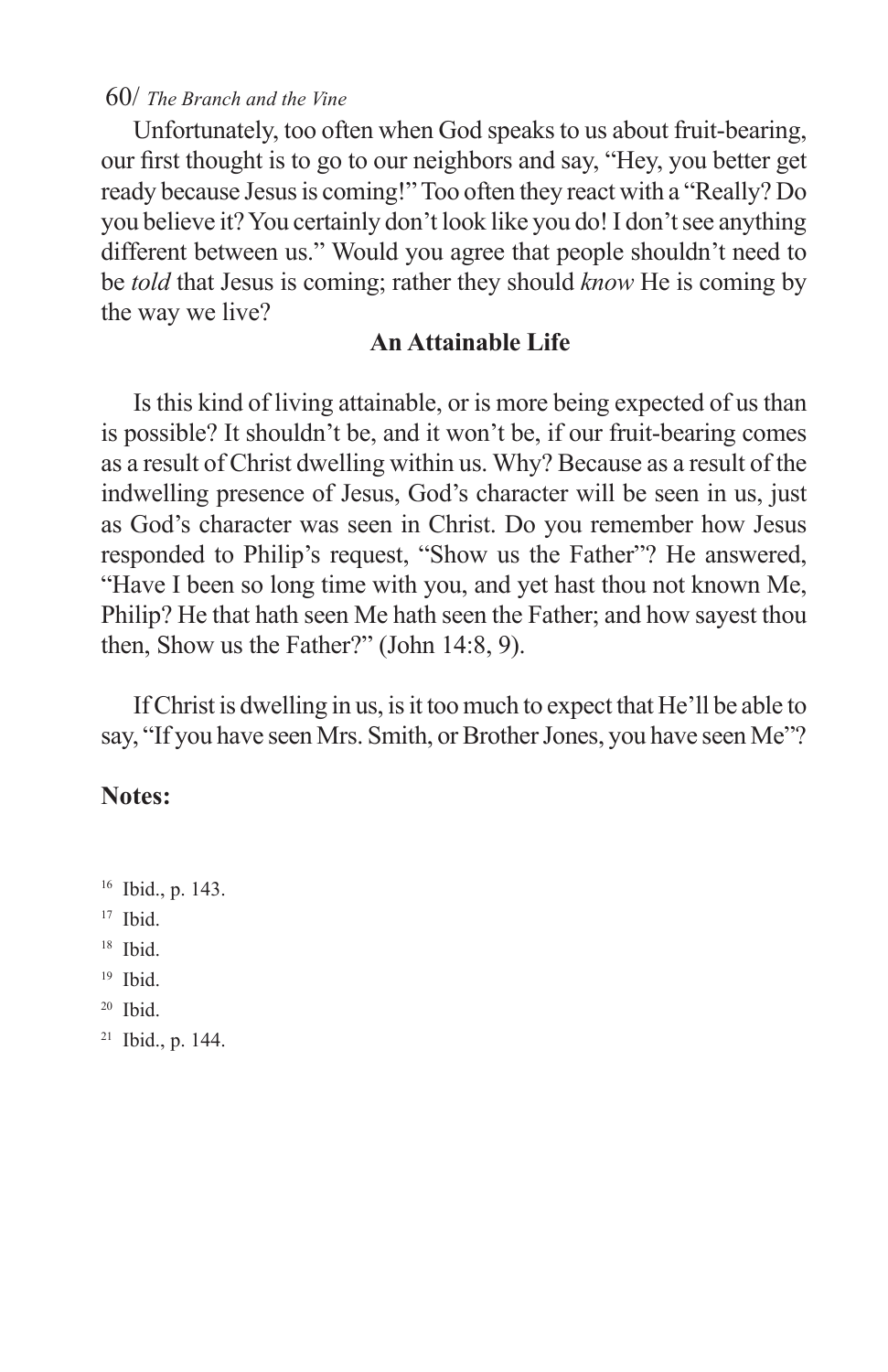## **Study Questions:**

- 1. What is the branch asking for when it asks for something from the Vine? (49)
- 2. What kind of fruit will the branch develop? (50)

3. What two words answer every question of the Christian experience, and why? (48)

4. When a man gives his life, how much does he give. What do we learn about from the Vine? (56)

5. How do we sometimes mistakenly seek to bear fruit? (60)

6. How is fruit-bearing possible? (60)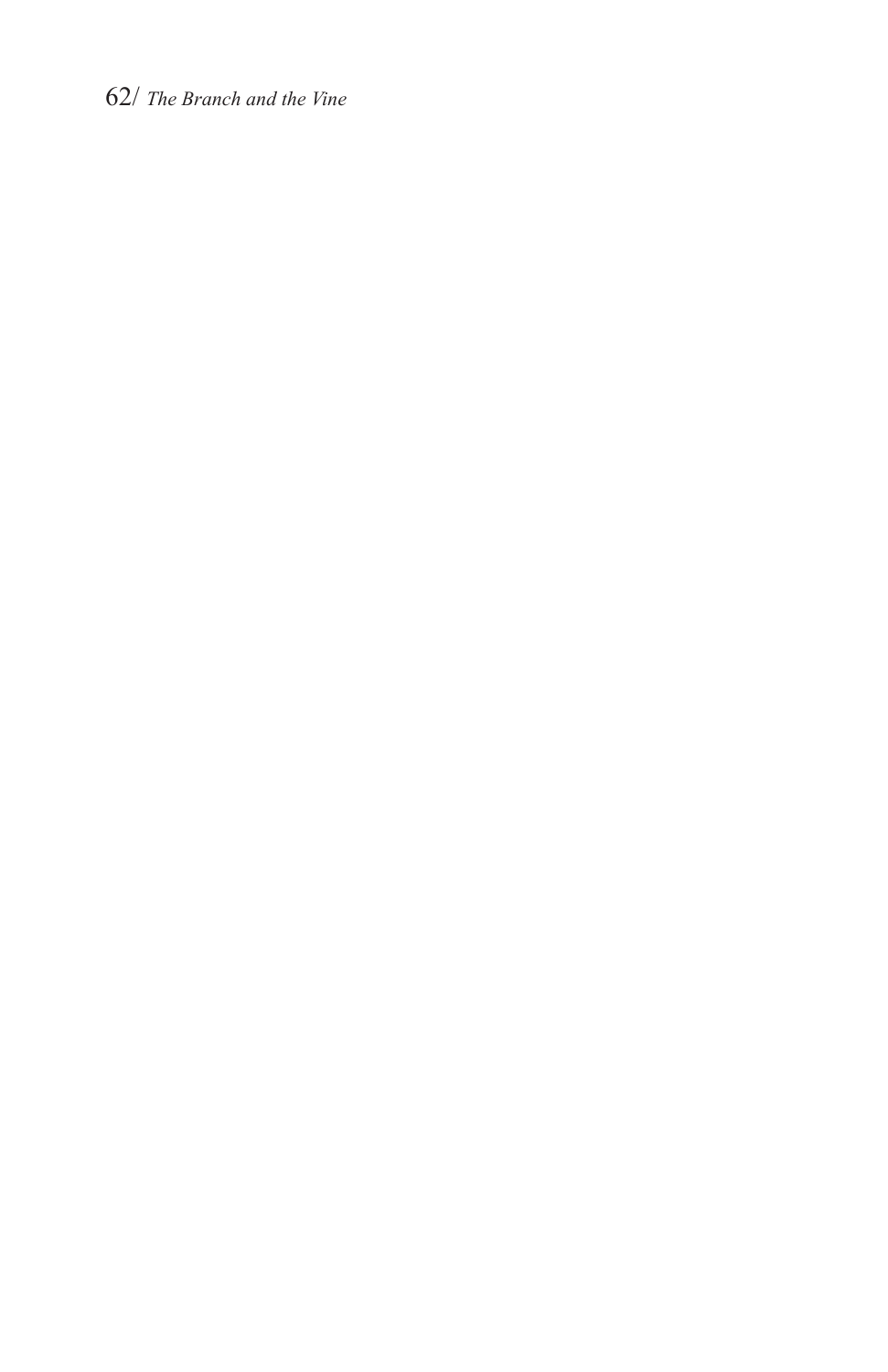CHAPTER<sub>5</sub>

## ABIDING AND REFLECTING CHRIST'S CHARACTER

*"As the Father hath loved me, so have I loved you: continue ye in My love. If ye keep My commandments, ye shall abide in My love; even as I have kept My Father's commandments, and abide in His love. These things have I spoken unto you, that My joy might remain in you, and that your joy might be full. This is My commandment, That ye love one another, as I have loved you. Greater love hath no man than this, That a man lay down his life for his friends" (John 15:9-13).*

We have been studying John 15 for quite some time, and continue because it is the heart of the concentrated bits of counsel that Jesus gave His disciples just before He entered Gethsemane and gave His life as a ransom for many. We've been talking about the Vine and the branch, and the need to abide.

This time we are going to examine John 15:9-13. Let's start with verses 7 and 8:

*"If ye abide in Me, and My words abide in you, ye shall ask what ye will, and it shall be done unto you. Herein is My Father glorified, that ye bear much fruit; so shall ye be My disciples" (John 15:7, 8).*

It's important for us to remember that a disciple is someone who is not only taught by Jesus, but who also reflects His teaching in daily life. As we bear fruit, God classifies us as His disciples.

## **As the Father Loved Me**

Continuing in John 15:9, Jesus said:

*"As the Father hath loved me, so have I loved you: continue ye in My love."*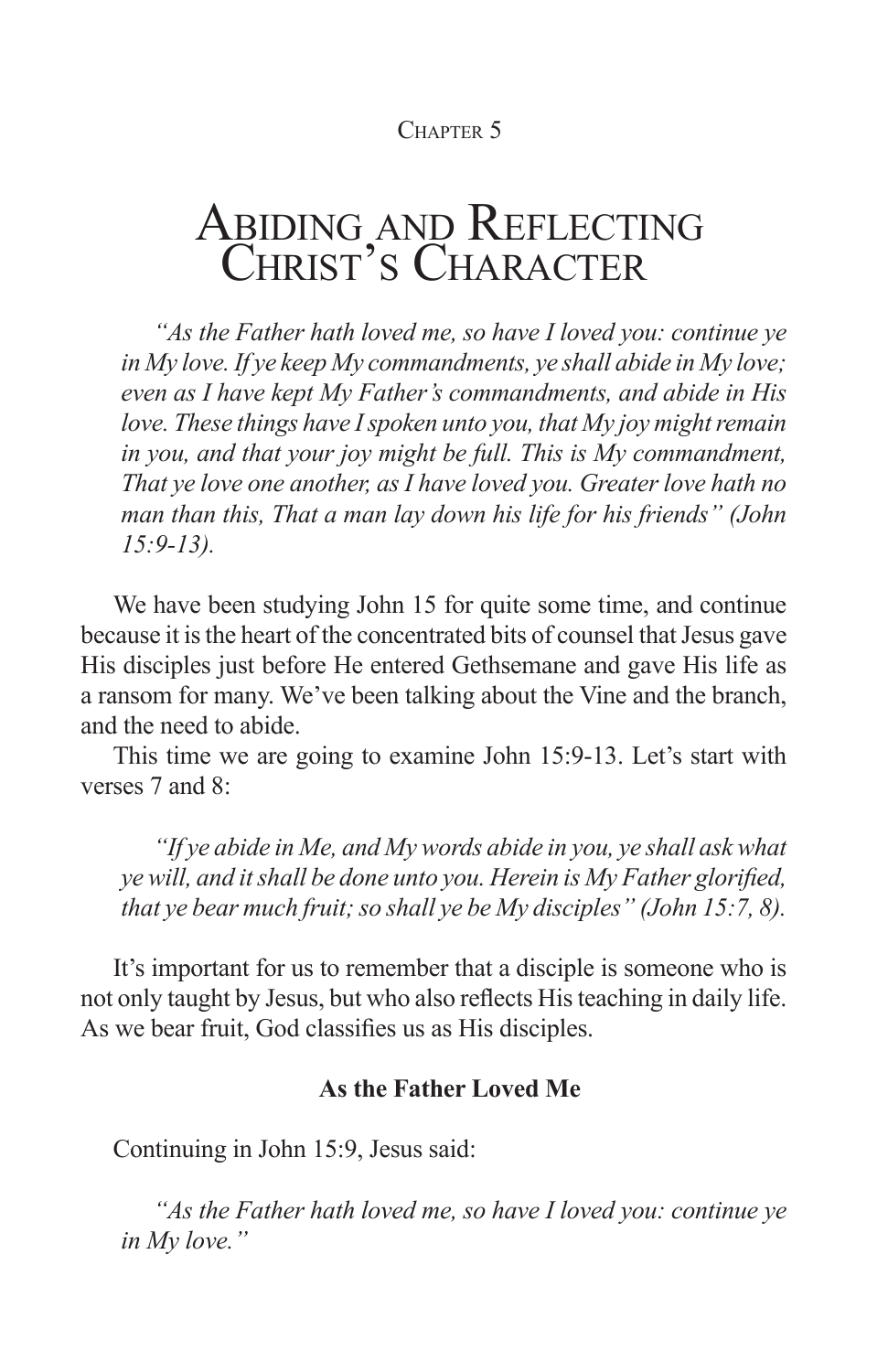These verses have a tendency to slip away into sentimental nothingness for the simple reason that our concept of Biblical love is theoretical and not practical, to say nothing of the fact that what the world feels about physical love influences our understanding of love. Needless to say, there is a significant difference between what the world says about love and what the Bible says about love, and we find it hard to separate the two. But Jesus helped us when He added the words, "As the Father hath loved Me." What was Jesus saying? What meaning should we attach to His words? It's very difficult to express the depth of what He was saying by using human terminology, let alone to fully understand it.

#### **Demonstrating God's Character**

But there is a thought here that we haven't touched on yet and which deserves our attention. Return with me in your minds to the time when sin manifested itself in Heaven. How did evil originate and develop? It originated in the heart of Satan and manifested itself against God, particularly in attacking His character. Why? Because God's character was love, and was explained as love to the created beings in Heaven. In our day it isn't hard for us to recognize the difference between the loving nature of God's character and Satan's nature of evil. But where sin did not exist, where there was only perfect holiness and innocence, explaining God's character of love was very difficult. God could say, "My character is love," but so could the angelic beings, for there was no way to compare God's love with Satan's evil.

Well, the Devil took advantage of the situation to strongly challenge God's character, and the ensuing controversy made a tremendous impact on the angels, and resulted in much discussion and great consternation in Heaven relative to what was going on. The angels were in doubt as to who was right. What was this love and how could it be proven? Was God right? Was Satan right? Eventually war broke out in Heaven over this controversy, and Satan and those who sided with him were cast out, as we find described in Revelation 12.

## **Preplanning**

This controversy and the resulting sin did not come as a surprise to God, for in His foreknowledge He had known what was going to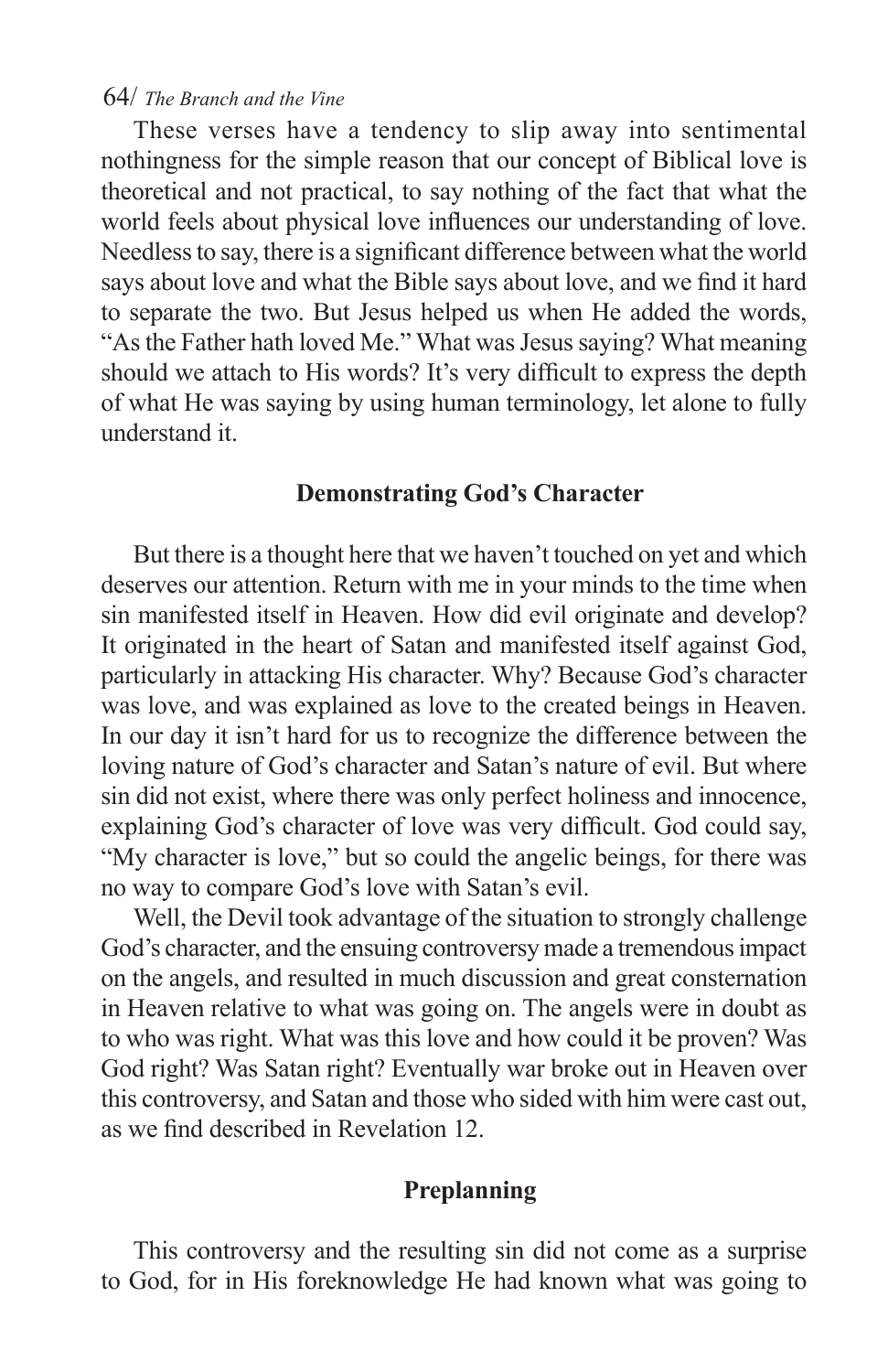happen ahead of time and made preparations to meet the challenge. We have a limited understanding of what dealing with Lucifer and sin meant to God, but even from our limited perspective we recognize that God was manifesting His character of love from the beginning, and will continue to manifest His love to the end. Only a character of love like God's could have created a being like Lucifer, and poured over him all the glory possible, without thinking about a future time when a large segment of the angels would be turned against God.

Would you have created a being with Satan's potential if you would have been God? We can't comprehend what God was doing, but God lovingly created not only the heavenly inhabitants, but also the inhabitants of this earth and untold other worlds. When Satan raised the challenge, God activated the plan that allowed one Person to represent and fully reveal His character. Imagine if you were on trial for something that could bring life or death consequences, and were forced to select one person to perfectly represent your character, how careful would you be? In God's case it was even a little more complicated, because this Person needed to perfectly represent all three members of the Godhead—we will use the term "Triune God"—to the universe.

## **A Representative Role**

We know that Jesus was selected for this representative role before sin broke out. It would be His difficult task to represent God's character to created beings—angels and all the other inhabitants of the universe —who needed to know about God and His character of love. This representation was also necessary, since the foundation of God's universe was love and needed to be knit together on that foundation. Needless to say, the love that everything would be founded upon would have to be more than a sentimental attitude, for it was the principle upon which rested all the power of God. The Triune God chose Jesus Christ to make that representation.

## **Our Role**

How do we integrate Jesus' task of representing the Father's character of love with His words to the disciples in John 15:9, "As the Father hath loved Me, so have I loved you"? Jesus is admonishing us to represent His character to the fallen inhabitants of our planet and the inhabitants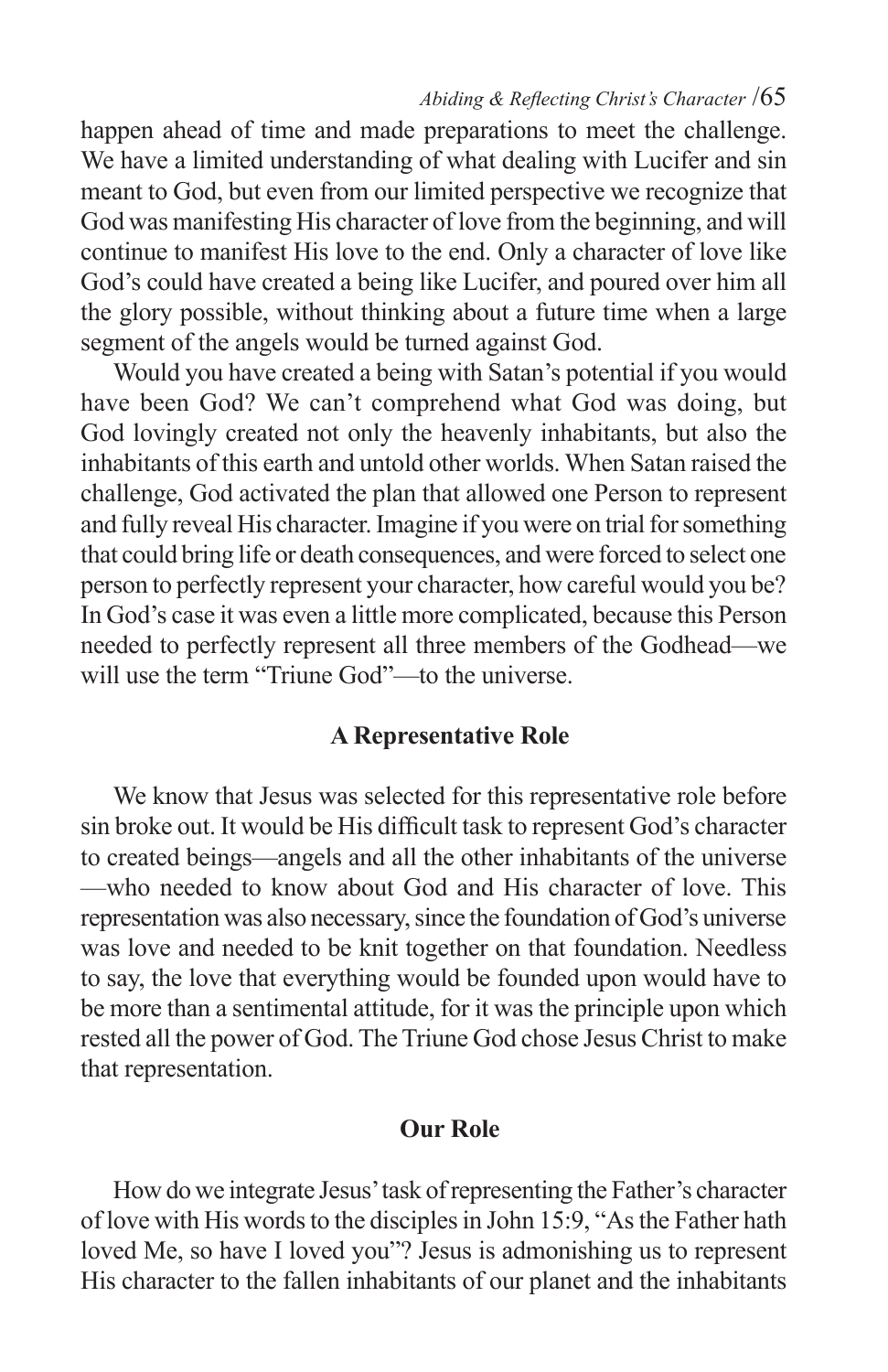of the rest of the universe. We have been called to make the same representation that Jesus was called to make. As we properly represent Jesus on a practical basis, His character will be revealed, known, and understood. And what intellectually impacts the inhabitants of unfallen worlds will bring practical transformation to the fallen inhabitants of our world. This demonstration will enable fallen people to become new creatures; it will allow them to experience complete transformation—this was God's objective for the plan of atonement from the beginning, and this is what Jesus had in mind when He said, "As the Father hath loved Me, so have I loved you: continue ye in My love."

When Jesus said, "Continue ye in My love," He was obviously referring to His Own love, but He was also referring to a chain reaction of love: God loved Jesus Christ, Jesus Christ loved human beings, and human beings were to love one another. This is how love operates, and God's love will be seen when we love each other.

## **Continuing in Love A Practical Demonstration**

There's a quotation found in *Christ's Object Lessons,* page 120, that we should consider in passing. In contemplating these thoughts we must remember that the only church that was completely true to God was the church of Ephesus. Every other church failed, and even the Ephesus church had problems, but because this church did God's work God's way, it became a miracle-working church. The amount of work accomplished by the members of that church in spite of daunting circumstances was phenomenal!

In the chapter on the Pearl of Great Price*,* we read the following:

*"Then the glad tidings of a risen Saviour were carried to the uttermost bounds of the inhabited world. The church beheld converts flocking to her from all directions. Believers were reconverted. Sinners united with Christians in seeking the Pearl of great price. The prophecy was fulfilled, The weak shall be 'as David,' and the house of David 'as the angel of the Lord.'' Zechariah 12:8. Every Christian saw in his brother the divine similitude of benevolence and love. One interest prevailed. One object swallowed up all others. All hearts beat in harmony. The only ambition of the believers was to reveal the likeness of Christ's character, and to labor for the*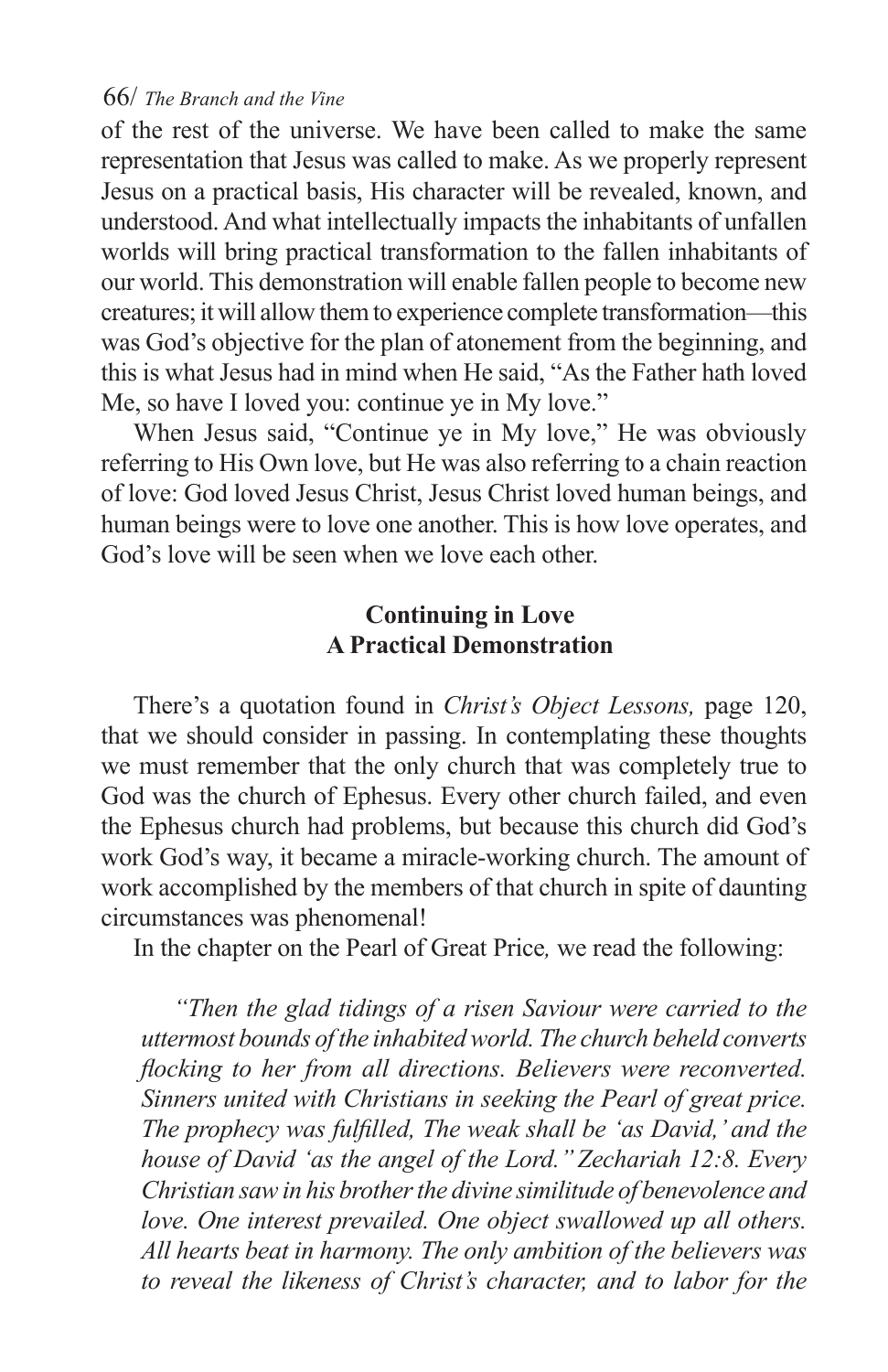*Abiding & Reflecting Christ's Character* /67

*enlargement of His kingdom. 'The multitude of them that believed were of one heart and of one soul. . . . With great power gave the apostles witness of the resurrection of the Lord Jesus; and great grace was upon them all.' Acts 4:32,33. 'And the Lord added to the church daily such as should be saved.' Acts 2:47. The Spirit of Christ animated the whole congregation; for they had found the Pearl of great price."*

*"These scenes are to be repeated, and with greater power. The outpouring of the Holy Spirit on the Day of Pentecost was the former rain, but the latter rain will be more abundant."21*

Let's look at this quotation carefully. First notice what quickly happened: "Then the glad tidings of a risen Saviour were carried to the uttermost bounds of the inhabited world." Paul also testified of this in his Epistle to the Colossians when he said the Gospel was carried to the uttermost parts of the earth in his lifetime (see Colossians 1:23). I remember my mother and others before her day speaking of finishing the work in their lifetime. In our day, there is still the desire to carry the Gospel to the rest of the world in our lifetime. Will we succeed? I don't think there is much hope unless we start doing things God's way. When that happens, the work will be quickly completed.

Reading again, "Then the glad tidings of a risen Saviour were carried to the uttermost bounds of the inhabited world. The church beheld converts flocking to her from all directions." That's a switch! Wouldn't it be something if we only had to open the doors of our churches and people would flock in? It's quite different in our day. Now we visit people, plead with them to study, invite them to meetings, and advertise—we do anything and everything we can to attract people to our churches. But that wasn't God's way in the church of Ephesus. It says the church beheld converts flocking to her from all directions. Not only that, it says, "believers were reconverted." Here lost, backslidden, believers were returning and being reconverted. The church was doing God's work God's way, and as a result God was blessing.

*"Believers were reconverted. Sinners united with Christians in seeking the Pearl of great price. The prophecy was fulfilled, The weak shall be 'as David,' and the house of David 'as the angel of the Lord.' Zechariah 12:8. Every Christian saw in his brother the divine similitude of benevolence and love."22*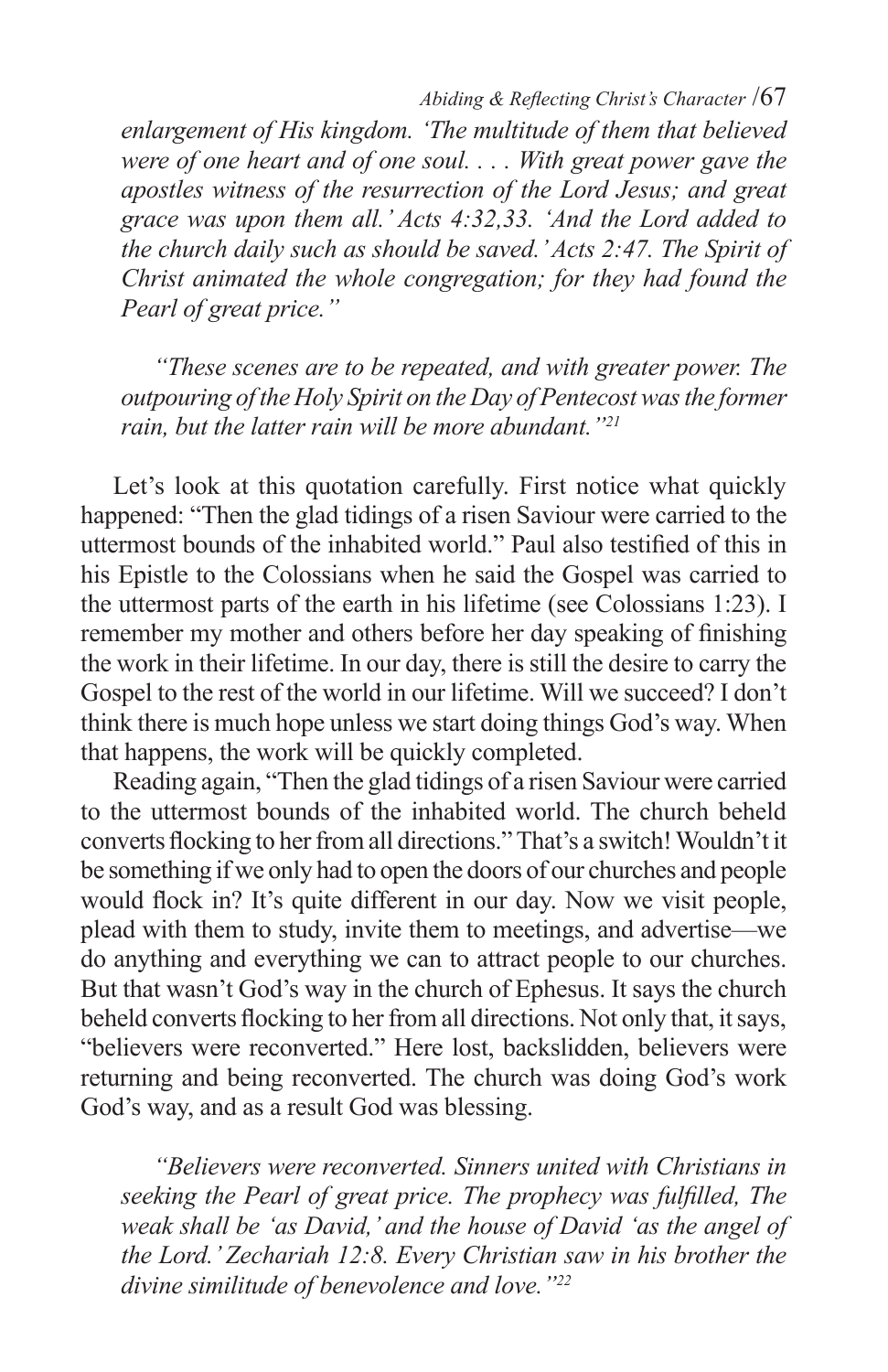"As the Father hath loved me, so have I loved you: continue ye in My love" (John 15:9). Have you ever seen a church with that kind of love? Churches need that kind of love on a general basis, and the members —each one of us—need it on a personal basis, too. What a difference it would make if our churches were like the Ephesus church. If every one of our members—if every Christian—saw in his brothers and sisters the divine similitude of benevolent love, every trace of criticism would be banished.

#### **Benevolent Love**

You may be asking, "What is this benevolent love?" Benevolent love is a holy love, it is a giving love, it is a divine love. Earthly love is usually just the opposite, isn't it? It is selfish; it loves in order to receive love, and there is usually a selfish motive behind it. By way of contrast, benevolent love gives without expecting anything in return. Have you ever experienced that kind of love? Every believer experienced that kind of love in Ephesus. Today, when somebody does something nice, invariably someone is going to be saying, "Ha, I wonder what he's after?" Or, "I know why she did that!"

These suspicions were nonexistent in the church of Ephesus, for "every Christian saw in his brother the divine similitude of benevolence and love. One interest prevailed. One object swallowed up all others. . . ." What was that object? It was the one we have been studying about, the one object that prevailed then, the one object that will prevail again. What was it? It was to reveal the righteousness of Christ's character. "One interest prevailed. One object swallowed up all others. All hearts beat in harmony." Isn't that beautiful? "All hearts beat in harmony. The only ambition of the believers was to reveal the likeness of Christ's character. . . ." Did you notice that? The ambition of the believers wasn't to outdo one another; their only ambition was to reveal the character of Christ—there was no competition! Every believer was only seeking to do one thing: to reveal the likeness of Jesus perfectly! And then it goes on to say, "and to labor for the enlargement of [Christ's] kingdom. 'The multitude of them that believed were of one heart and of one soul ... . With great power gave the apostles witness of the resurrection of the Lord Jesus; and great grace was upon them all.' (Acts 4:32, 33)."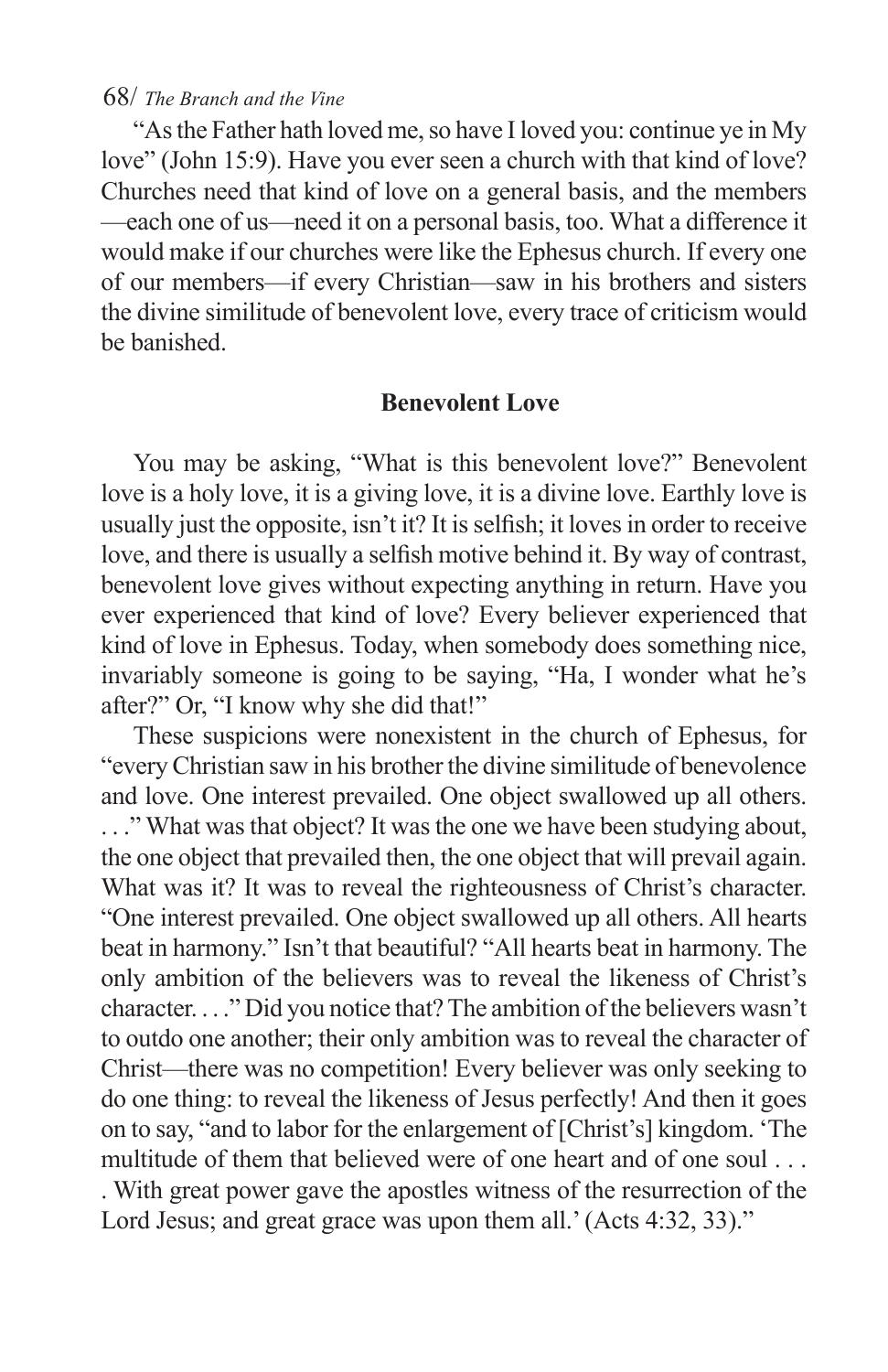Did you notice what was upon them? Grace. What was this grace? Christ's character. Let me back that up with the following quotation from Christ's Object Lessons: "To learn of Christ means to receive His grace, which is His character."23 There are many references along this line, but this is probably the clearest one. So what was being described when we read that "great grace was upon them all"? We are reading about a church where the character of Christ was strongly implanted upon the members.

This implanting explains why the people looking upon the Ephesus church members knew that they had been with Jesus. These believers were true disciples and were reflecting their Teacher; they were doing what disciples are supposed to do. Whose character were they reflecting? Christ's! As a result, their characters were molded in such a way that they continually reminded others of Jesus. I can hear bystanders saying "Why, that's what Jesus was like." Are people saying that about us in our day? Should that be happening in our day? Absolutely, and when it happens, people will flock to the church—you won't be able to hold them back, and it will surely happen! We read further, "'And the Lord added to the church daily such as should be saved' (Acts 2:47). The Spirit of Christ animated the whole congregation; for they had found the Pearl of great price."24

## **With Great Power**

Notice the next sentence: "These scenes are to be repeated, and with greater power." Isn't that thrilling? "The outpouring of the Holy Spirit on the Day of Pentecost was the former rain [and was wonderful], but the latter rain will be even more abundant."25 If nothing else thrills us, this should; and we can't help but ask, "What is holding things up?" Ephesians 1:3, 4 is an important text in this regard:

*"Blessed be the God and Father of our Lord Jesus Christ, Who hath blessed us with all spiritual blessings in heavenly places in Christ: According as He hath chosen us in Him before the foundation of the world, that we should be holy and without blame before Him in love" (Ephesians 1:3, 4).*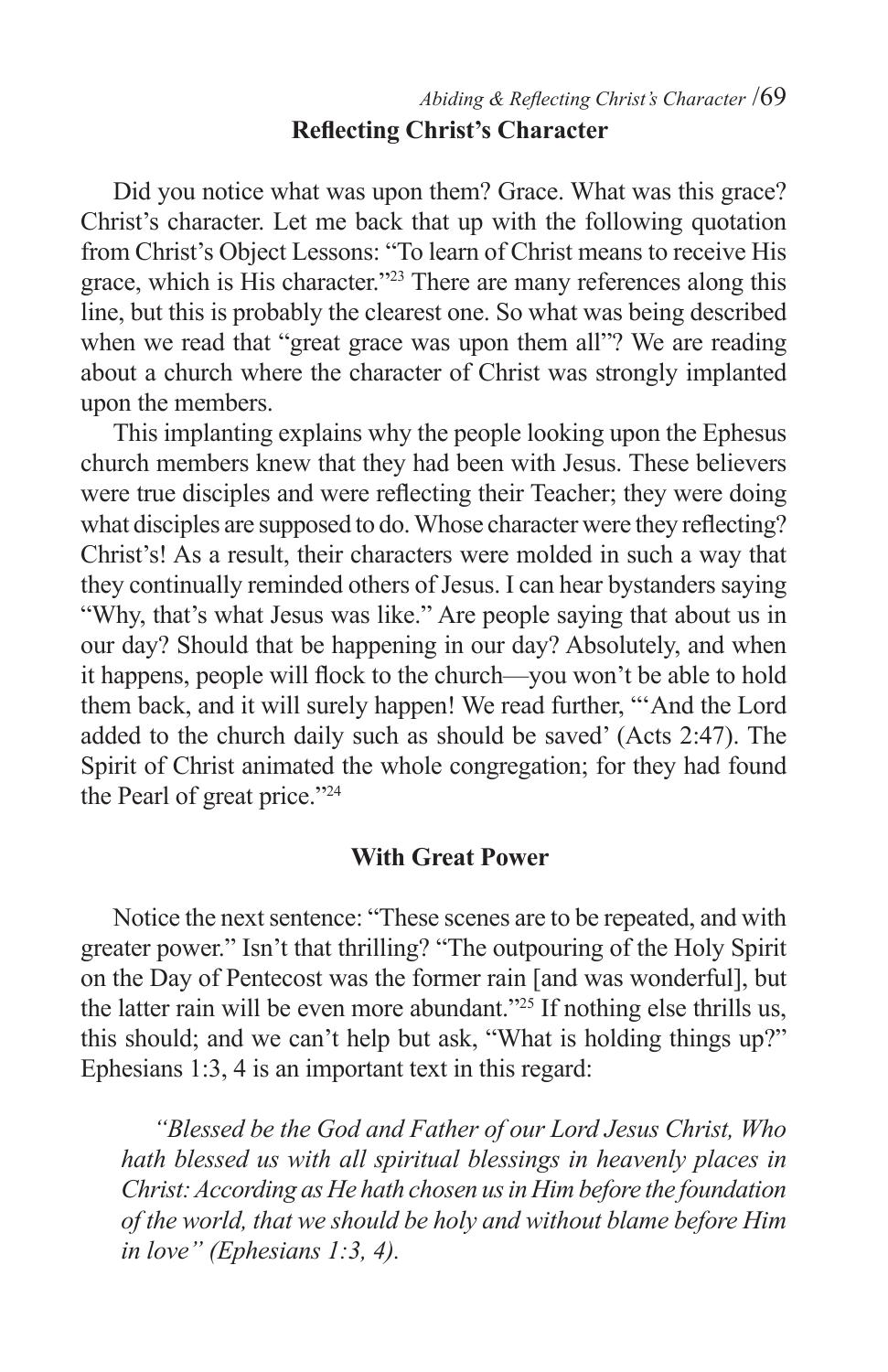God selected Christ to be His representative before the foundations of the world were laid. It wasn't easy for God to put the plan into motion. God struggled with the decision. But Jesus volunteered to represent God to humankind, and now we have been chosen in Jesus to do the same thing. Ephesians 1:4 says, "... He hath chosen us in Him before the foundation of the world, that we should be holy and without blame before Him in love."

As Jesus stood before the Father in love and reflected His character, so we are to stand before Jesus in perfect love and reflect His character, in order that the world might be attracted to Him through us. This is the way God planned it in the heavenly council, and it's the only way the controversy over His character is ever going to be resolved. Just as Jesus was a living demonstration of God's love, so Jesus has chosen us to be living demonstrations of His love—living proof of the validity of what He accomplished on the cross. Just as God had no other means of revealing Himself to humankind than Jesus, so Jesus has no other means of revealing Himself to humankind than through you and me!

#### **Becoming a "Fool" for Christ**

The disciples didn't understand, didn't remotely understand, what was going to take place soon, and the people observing Jesus dying on the cross were not going to understand either. So Jesus was warning the disciples about His forthcoming death to keep their confidence in Him from being completely shaken. Jesus also knew the people looking on would consider Him a fool! Did it matter to Him what people would be thinking? No! Should it matter to us what people think of us? No! Paul said he would gladly be labeled a fool for following Christ, and anyone giving his heart to the Lord Jesus Christ in our day is also going to be considered a fool in the eyes of the world—you may think otherwise, but you are mistaken for the world hasn't become more accepting of those who surrender their lives to Jesus in our day than they did in His!

Jesus was viewed as a total fool in the eyes of the people of His day, sadly even by those who considered themselves His followers. When He was hanging on the cross, it was His followers who were saying, "We thought He was the One Who was going to deliver us." But while they were hanging their heads in disbelief, He was saving them! Do you think people are going to understand if you completely consecrate yourself to God and let Him remake you into a new creature? They won't! They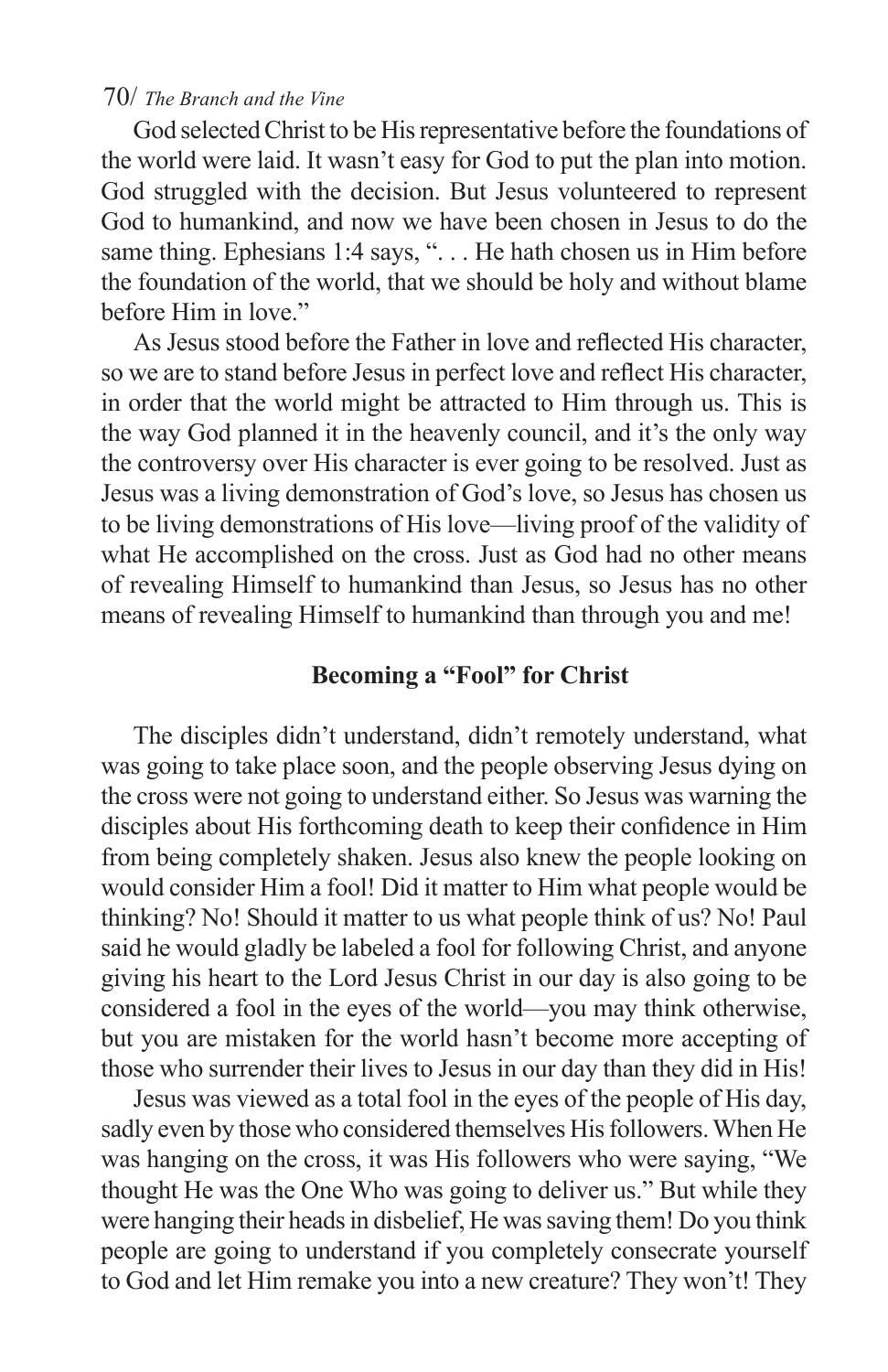will think you are a fool; they will say you're being fanatical; they will say you are making too great a sacrifice. Only when self has been totally crucified is it possible to make such a surrender, and patiently endure the world's disdain.

## **Predestined for God's Family**

Paul continues, saying:

 *"Having predestinated us unto the adoption of children by Jesus Christ to Himself, according to the good pleasure of His will, to the praise of the glory of His grace, wherein He hath made us accepted in the Beloved" (Ephesians 1:5, 6).*

Let's look at these words in greater detail. "Having predestinated us . . ." Who is this? God the Father. What does the word "predestinated" mean? Preplanned; planned ahead of time. So, God preplanned. Now we need to be clear that preplanning didn't mean that God was insisting that things turn out a certain way. Nor are we suggesting that He would manipulate circumstances to only allow one outcome. However, He preplanned—He made provision—that every person could have a place in His family as adopted children. How? "Adoption of children by Jesus Christ to Himself, according to the good pleasure of His will" (Ephesians 1:5).

God desired to bring the universe into perfect harmony, "to the praise and glory of [notice] His grace." There's that word "grace" again. Do you remember what we learned about it? Do you remember what word can be substituted in its place? "Character." According to what we learned "grace" is God's character. So we can read Ephesians 1:6 as follows: "to the praise and glory of His character." The word "character" makes perfect sense, since God was choosing Jesus Christ to demonstrate and reflect His character to the universe. What was the purpose of His plan then? Learning to love God on the basis of His character of love.

When we say, "To know Him is to love Him," we are not referring to sentimental love. John said, "He that loveth not, knoweth not God" (1 John 4:8). If you know God, you will love Him; if you don't know Him, you won't love Him. You may have heard about Him—heard lots about Him, but if you don't know Him, you won't love Him. To know God is to love Him; you can't help but love Him if you know Him!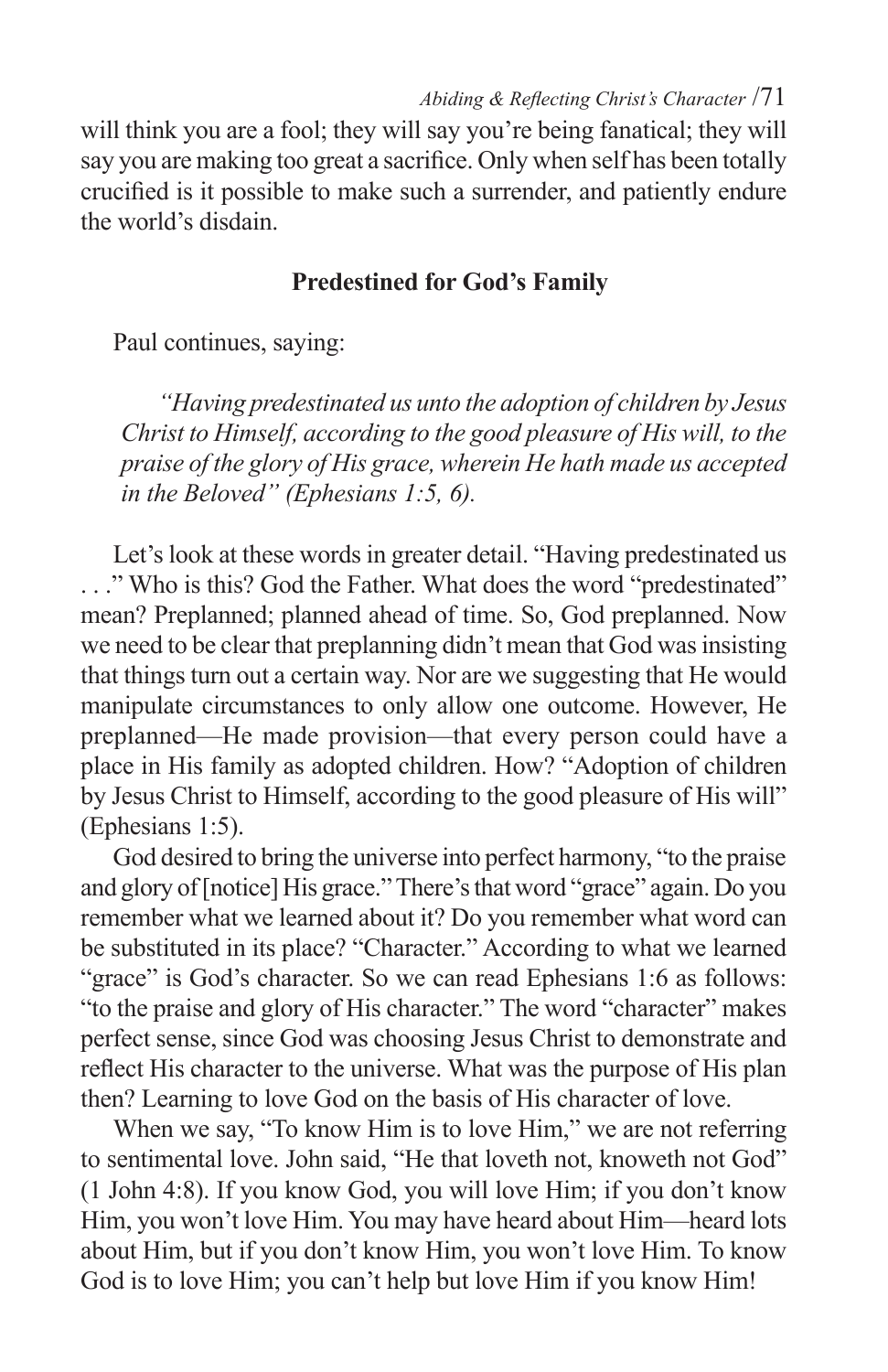*"In Whom we have redemption through His blood, the forgiveness of sins, according to the riches of His grace; wherein He hath abounded toward us in all wisdom and prudence. . . ." (Ephesians 1:7, 8).*

The first chapter of Ephesians is probably the richest chapter in all Scripture when it comes to unfolding God's plan of salvation. The summary provided for us in Ephesians recaptures what Jesus was telling His disciples only hours before He died on the cross. In His remaining twenty-four hours, Jesus needed to have a very serious conversation with His disciples. What would you say if you only had six hours to communicate your final thoughts to your loved ones? I'm guessing little time would be spent talking about the piano or the automobile.

## **Keeping God's Commandments**

*"If ye keep My commandments, ye shall abide in My love; even as I have kept My Father's commandments, and abide in His love" (John 15:10).*

We desperately need to get away from the idea that commandmentkeeping and reflecting the image of Jesus are the same thing. They may be similar at some level, but our understanding of them is different, and our practical application of them should also be different. One of the reasons we lump commandment-keeping and reflecting Christ's image together is that our concept of keeping the Ten Commandments is so inadequate.

In John 15:10 Jesus was talking about love. Notice the words recorded in John 15:12, where we find Him saying, "Love one another, as I have loved you." He was in effect saying, "I have reflected the character of My Father. I have revealed Him, and I have completed the task that He gave Me. God asked Me to reflect His image in perfectly representing His character to the universe. Now you do the same thing, reflecting My image even as I reflected His image. Do this if you love Me."

Were His thoughts limited to Sabbathkeeping? Was He admonishing against theft or prevarication? Was He rebuking adultery? They were included, but keeping His commandments encompassed so much more than the "dos" and "don'ts" that we so often think of. Not breaking the Sabbath, not stealing or telling lies, not committing adultery, all of these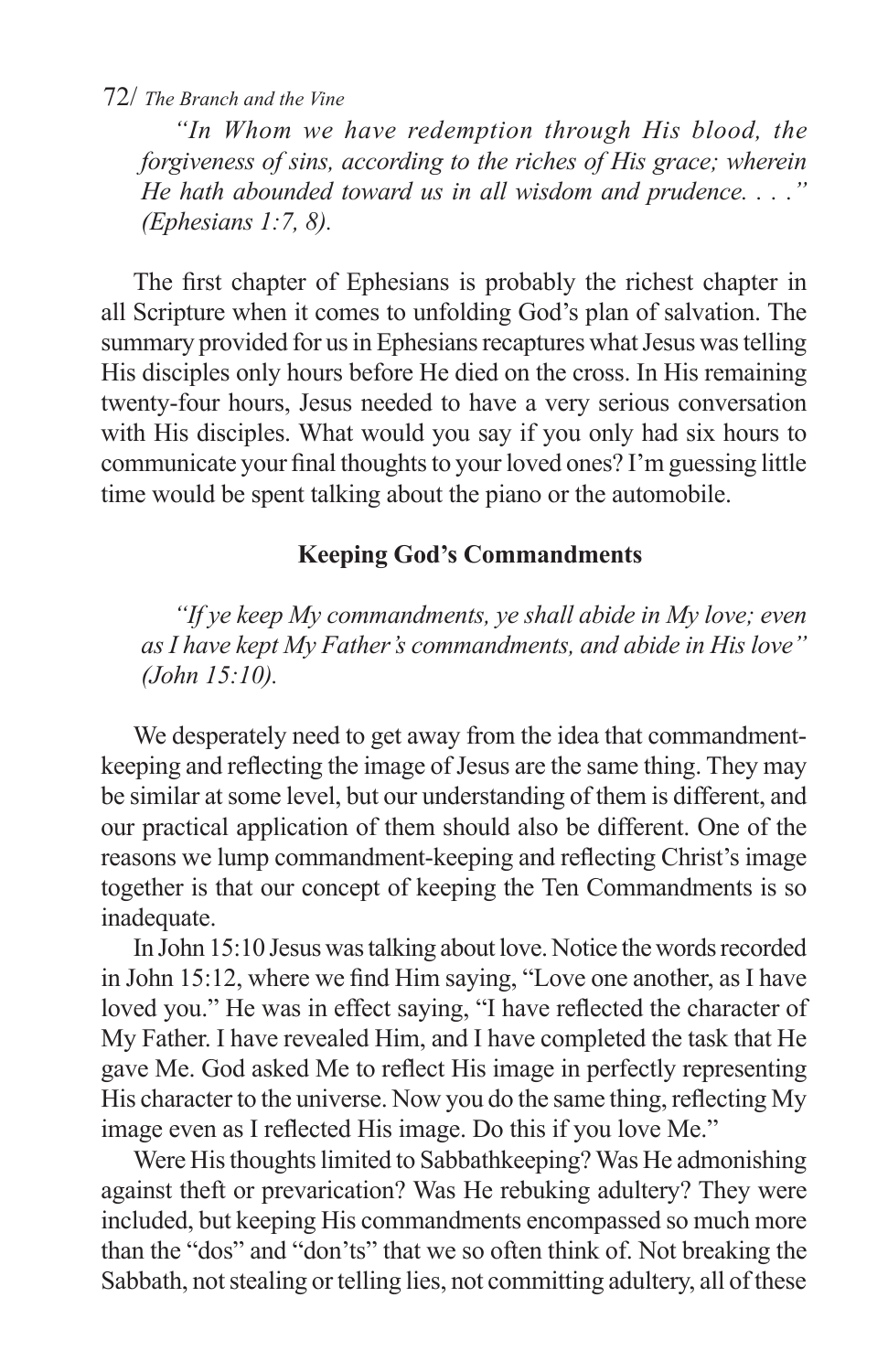*Abiding & Reflecting Christ's Character* /73

are to be as far away from our lives as they were from Christ's life on Earth—they shouldn't enter into our minds in even the slightest way, and we're not talking about being sanctimonious, either. Rather, we are simply talking about the new life that is experienced when Jesus is allowed to dwell within.

Does victory come through resolve and struggle? Is it the kind of thing where you decide to be truthful, grit your teeth, and resist the temptation? I can almost hear someone quoting *Thoughts From the Mount of Blessing*, page 141, where it says, "The Christian life is a battle and a march," and there are a lot of people who are fighting the Devil every inch of the way, and they look battle scared. But what does it really say?

*"The Christian life is a battle and a march. But the victory to be gained is not won by human power. The field of conflict is the domain of the heart. The battle which we have to fight—the greatest battle that was ever fought by man—is the surrender of self to the will of God, the yielding of the heart to the sovereignty of love. The old nature, born of blood and of the will of the flesh, cannot inherit the Kingdom of God. The hereditary tendencies, the former habits, must be given up.*

*"He who determines to enter the spiritual kingdom will find that all the powers and passions of an unregenerate nature, backed by the forces of the kingdom of darkness, are arrayed against him. Selfishness and pride will make a stand against anything that would show them to be sinful. We cannot, of ourselves, conquer the evil desires and habits that strive for the mastery. We cannot overcome the mighty foe who holds us in his thrall. God alone can give us the victory. He desires us to have the mastery over ourselves, our own will and ways. But He cannot work in us without our consent and cooperation. The divine Spirit works through the faculties and powers given to man. Our energies are required to cooperate with God.*

*"The victory is not won without much earnest prayer, without the humbling of self at every step. Our will is not to be forced into cooperation with divine agencies, but it must be voluntarily submitted. Were it possible to force upon you with a hundredfold greater intensity the influence of the Spirit of God, it would not make you a Christian, a fit subject for Heaven. The stronghold of*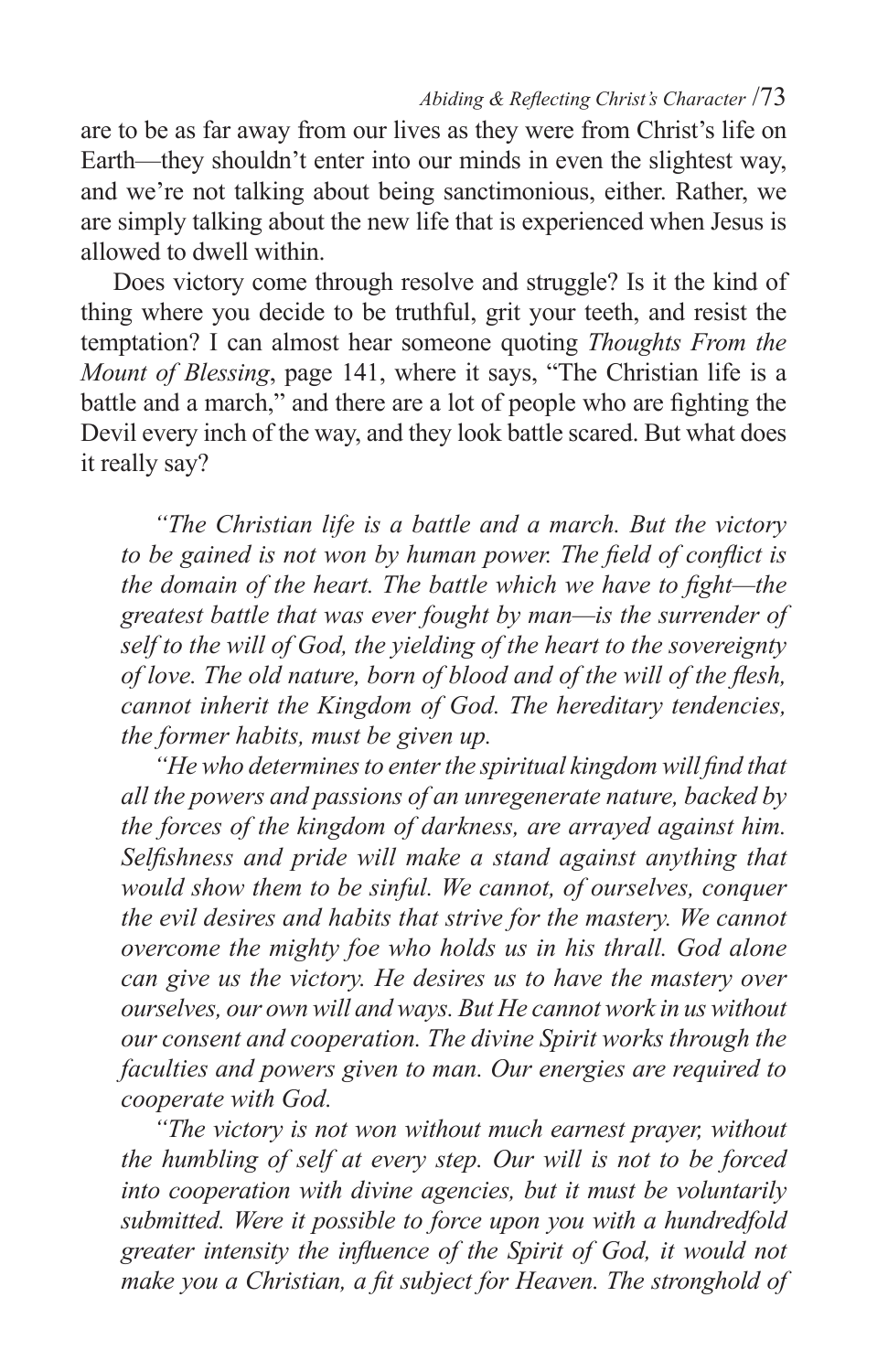Satan would not be broken. The will must be placed on the side of *God's will. You are not able, of yourself, to bring your purposes and desires and inclinations into submission to the will of God; but if you are 'willing to be made willing,' God will accomplish the work for you, even 'casting down imaginations, and every*  high thing that exalteth itself against the knowledge of God, and bringing into captivity every thought to the obedience of Christ.' 2 Corinthians 10:5. Then you will 'work out your own salvation with fear and trembling. For it is God Which worketh in you both to will and to do of His good pleasure' Philippians 2:12, 13."*<sup>26</sup>*

God's nature dwelling in you will keep you from having any desire to tell that lie. Does that mean Satan won't tempt? Absolutely not! He will tempt, and will tempt as much as he can, just as he continually tempted Christ—so much in fact that it could be said that Christ was "in all points tempted like as we are," fortunately, "yet without sin" (Hebrews 4:15).

Perhaps you ask, "When does temptation become sin?" Is it when we succumb to the evil suggestion and act on it? No! Are you shocked by my answer? Well, when do we sin? When we let our minds dwell upon the suggestion. Let me put it another way: Temptation becomes sin when we contemplate it! Proverbs 23:7 says, "As a man thinketh in his heart, so is he." Where, then, is the sin? In the heart! To eradicate the act, sin must first be eradicated from the heart. If my heart is clinging to a sin, but I find a way to resist the temptation, I'm only being hypocritical. Why? I'm doing something that I'm not. Someone said, "Restrained badness is the worst kind of goodness." Did you know that restrained badness is the kind of goodness the world expects? The world says, "Don't do this or that where people can see you." Apparently sin is okay if no one else knows about it. Was restrained badness the kind of goodness Jesus was referring to when He said, "Keep My commandments"? I don't think so. Jesus said, "If ye keep My commandments, ye shall abide in My love; even as I have kept My Father's commandments, and abide in His love" (John 15:10).

## **"That My Joy Might Remain in You"**

*"These things have I spoken unto you, that My joy might remain in you, and that your joy might be full" (John 15:11).*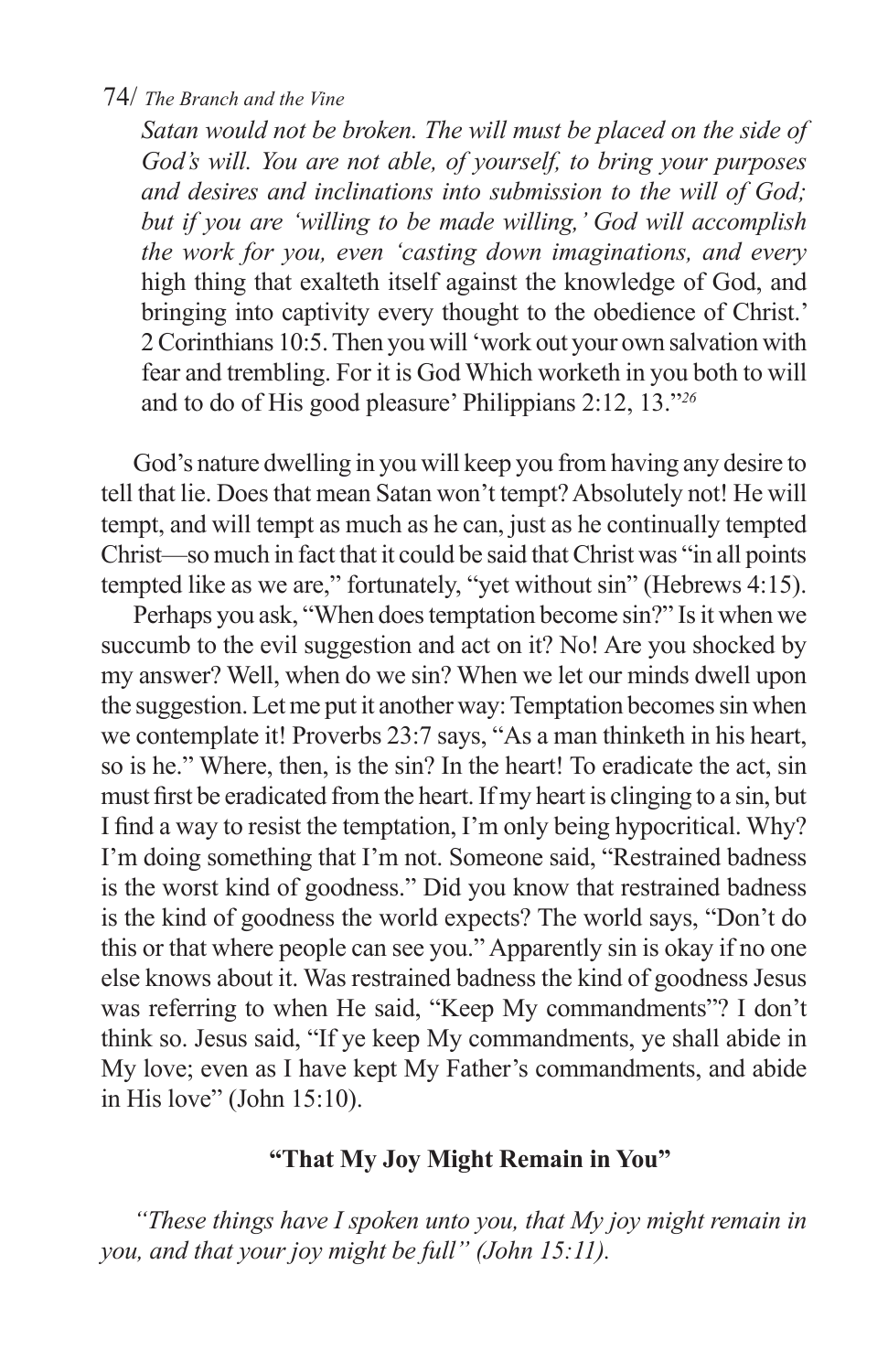We could easily spend another evening on what we've been talking about, because it is so hard for us to grasp the power that comes through the indwelling presence of Christ. Do you realize that Jesus doesn't want you going through life restraining badness, but experiencing the power that comes through His indwelling? Now Jesus adds, "These things have I spoken unto you,"—I've counseled you, I've guided you, I've told you these things—"that My joy might remain in you."

In Jesus' day, they didn't understand His joy, and I don't think we understand His joy any better in our day. In our day joy is often equated with frivolity, and we think of a "slaphappy" person. We admire people who are silly, we like people who create laughter, and in fact sometimes describe these people as the "life of the party." That's what we call joy.

But Christ's joy was different. His joy drew little children to come and sit on His lap, for they were naturally attracted to Him and His authentic love. The adults of His day were also attracted by His love, regardless of their culture, their standing, their gender, or any other cultural dividing line that might have existed. Desiring Him, they went from place to place to find and be with Him. Why? Because they were attracted by His love, because they were attracted by His joy. The joy that attracted them to Jesus was the kind He referred to when He said, "That My joy might remain in you." (John 15:11)

What, then, was Christ's joy? It was seeing people recognize in Him the reflection of His Father—something they weren't seeing in anyone else—and knowing He was accomplishing His Father's will for Him. His joy wasn't ego-centered. No, it was all about reflecting His Father's image. Our joy will come in the same way: reflecting the image of Jesus. So Jesus accordingly asks, "Would you like to experience the joy that comes from reflecting My image?"

#### **The Church and the Image of Jesus**

We have a bit of a quandary here: seeking this joy, but seeking it in the wrong way, which is an ongoing challenge. Too often, when hearing Jesus' call, we respond by going out, knocking on doors, asking people if they are Christians, and inviting them to study the Bible with us. That's our usual way of responding, and please understand there is nothing wrong with visiting our neighbors and studying the Bible with them—in fact, everything is right about it. But that's not what reflecting the image of Jesus is all about!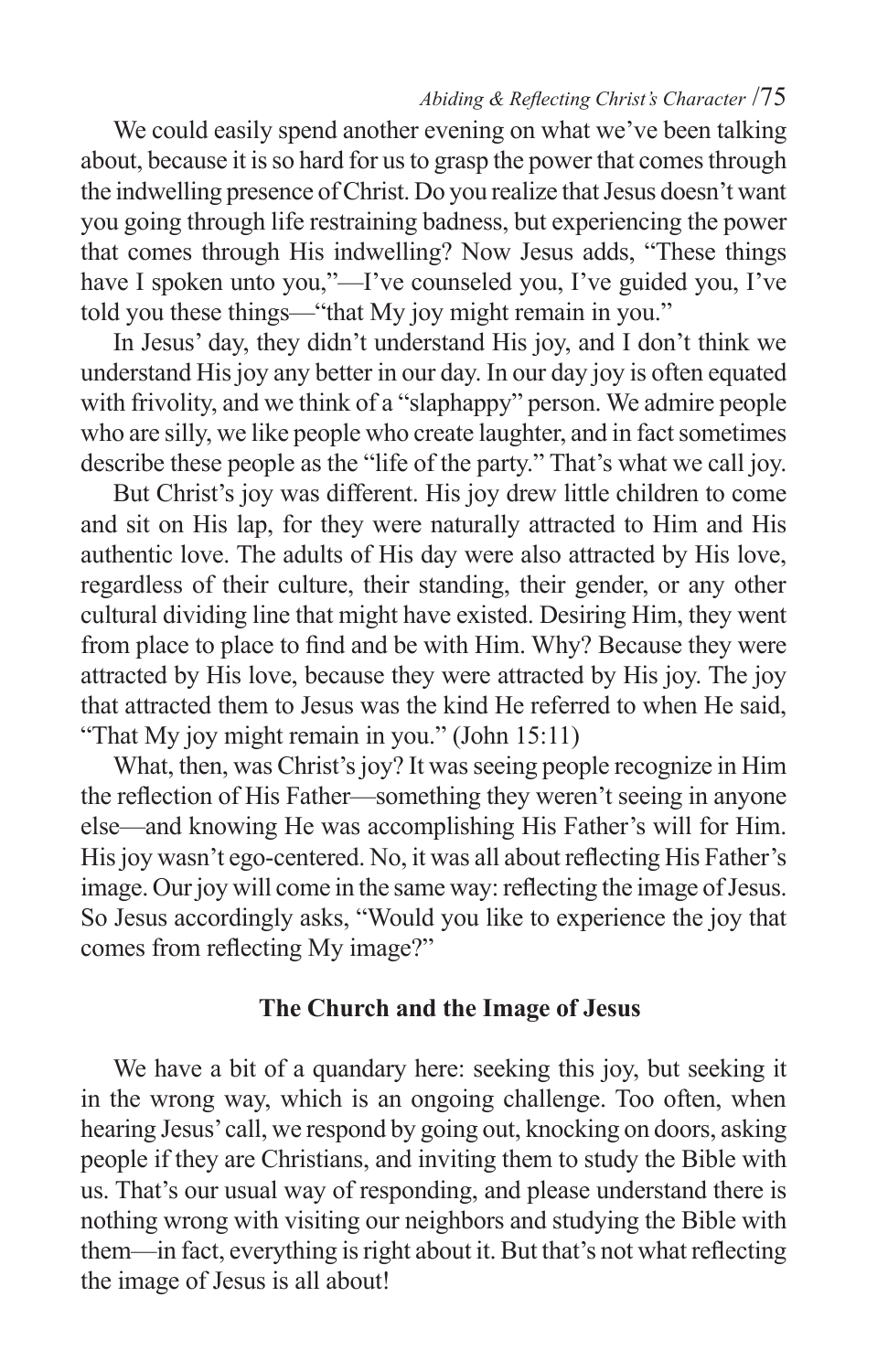Perhaps I am exaggerating here, but I think we primarily approach reflecting the image of Jesus as an activity. What was the early church up to when they were doing God's work? Their one supreme object was to reflect the image of Jesus—that's all—and do whatever they could to further God's work. It wasn't a matter of members being coerced to do this or that, committees mandating some activity, or the apostles using some spiritually-contrived artificial pressure to get the members out. No, their supreme object was reflecting the image of Jesus and doing whatever they could to further the work of God. God performed a miracle in their hearts that enabled them to do just that, and they did it in a manner and with a sense of urgency that far exceeded anything human coercion or pressure could have effected.

It might help if we pause for a few moments and consider the church—and I want to say at the outset that I do this reverently because Jesus died for the church and loved the church with a supreme love in spite of the church's imperfection. The message to the Laodicean church found in Revelation 3:14-21 includes a less than wonderful description: wretched, miserable, blind, poor, and naked. Unfortunately, the church doesn't even recognize its true condition. The description in Revelation 3 is unflattering, but it is God's pronouncement of us, and we shouldn't get upset or discouraged by reading it; just recognize that we've gotten ourselves into a mess as human beings. Fortunately, the same message that accurately describes our condition also enumerates God's remedy. What is it? Christ's robe of righteousness, which covers our nakedness and which constitutes that perfect provision which has in it "not one thread of human devising"!<sup>27</sup>

#### **Enjoying Life to the Full**

Now Jesus said He wants us to have His joy. What is that joy? Real joy is living and enjoying life to its maximum potential, something that is only possible in the abiding relationship. However, no one, and I mean this from the bottom of my heart, no one can have the joy Jesus was speaking of while going against any of the principles of God's Word which are known to be right—it can't be done; it's utterly impossible. The person who is going against his conscience is only making himself miserable.

Let me get more specific: The individual who hangs onto even one thought that is not based on the Word of God and His truth is walking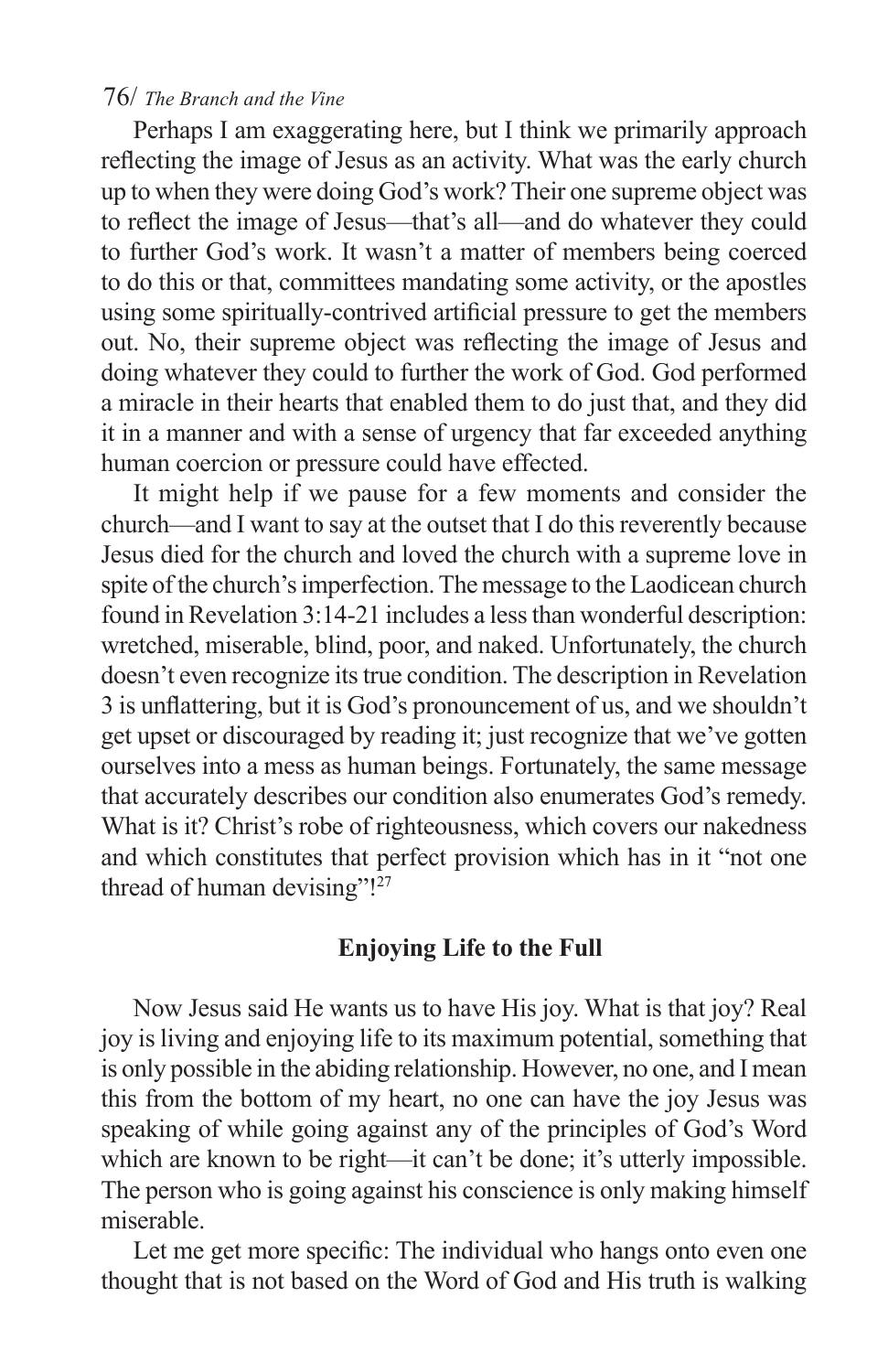down a roadway to misery, heartache, and complete destruction, the final outcome of which will be death. What will it take for us to learn this lesson? How is it that the Devil can come along and subtly—"brazenly" is a better descriptor when you consider the controversy that is going on—allure us down the wrong pathway and suggest it won't matter? How did Jesus respond to Satan's suggestions? Did He risk hanging onto any prop—in His case, perhaps supernatural power or personal desire? No! Did He hang onto anything? No. He didn't hang onto even one thing. What did He do? He completely submitted Himself to carrying out one mission: reflecting the image of His Father's character in a world that didn't know Him. Jesus asks us to do the very same thing.

#### **A Final Thought**

In closing, we find a sobering thought in *Christ's Object Lessons* that is suggested by Mark 4:29:

*"When the fruit is brought forth, immediately He putteth in the sickle, because the harvest is come" (Mark 4:29).*

What is being talked about here? Fruit—fruit that comes as a result of abiding. It says the branch abides in the Vine until it bears fruit, and when the fruit emerges, He immediately puts in the sickle, for the harvest has come.

"Christ is waiting with longing desire for the manifestation of Himself in His church. When the character of Christ shall be perfectly reproduced in His people, then He will come to claim them as His Own."28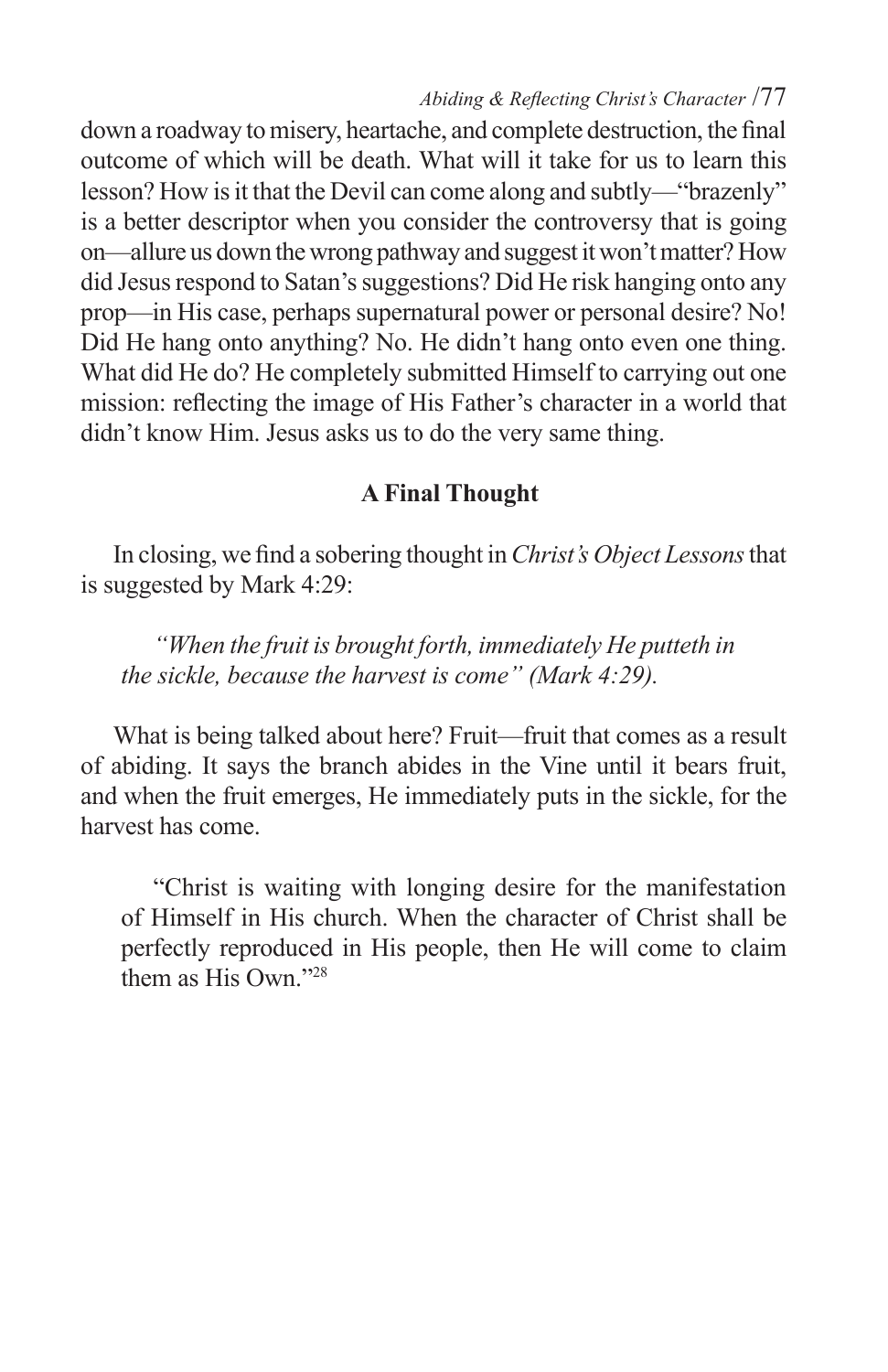## 78/ *The Branch and the Vine* **Notes:**

- <sup>21</sup> White, E.G., Christ Object Lessons, (Washington, D.C.: Review and Herald Publishing Association, 1941), pp. 120, 121.
- 22 Ibid., p.120.
- 23 Ibid., p. 271.
- 24 Ibid., p. 120.
- $25$  Ibid.
- 26 Ellen G. White, *Thoughts From the Mount of Blessing* (Mountain View, Calif.: Pacific Press Publishing Association, 1928), pp. 141-143.
- <sup>27</sup> *Christ's Object Lessons*, p. 311.
- 28 *Christ's Object Lessons*, p. 69.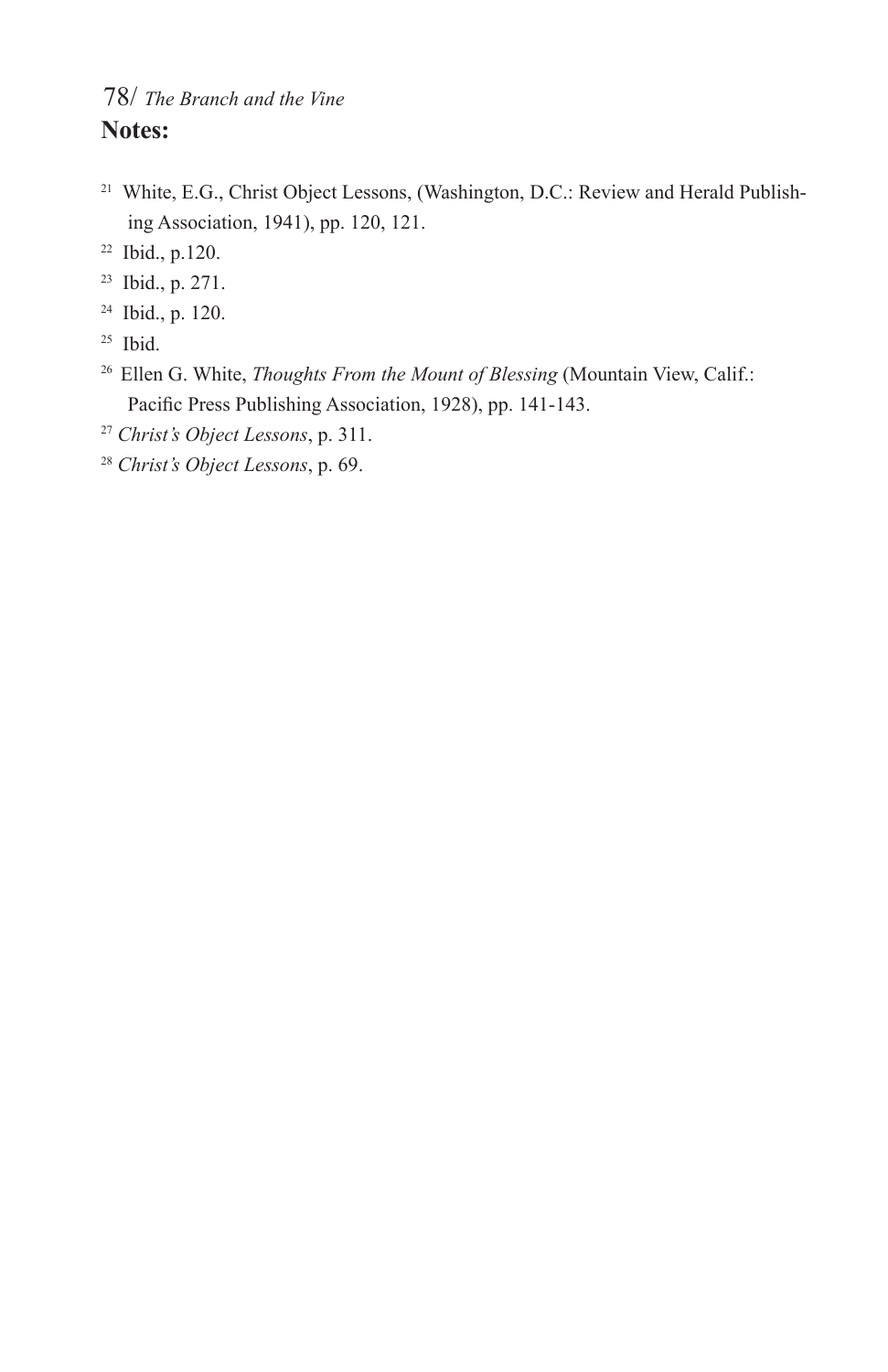## **Study Questions:**

1. Who have we been called to represent and why? What will result? (66,67)

2. During the early church era, what did the people see in the members that was so alluring? (67)

3. Contrast the world's understanding of love with "benevolent" love? (66)

4. What was the primary objective of the church of Ephesus? (68)

5. How does the world label people who have chosen to follow Jesus and how do you feel about that? (70)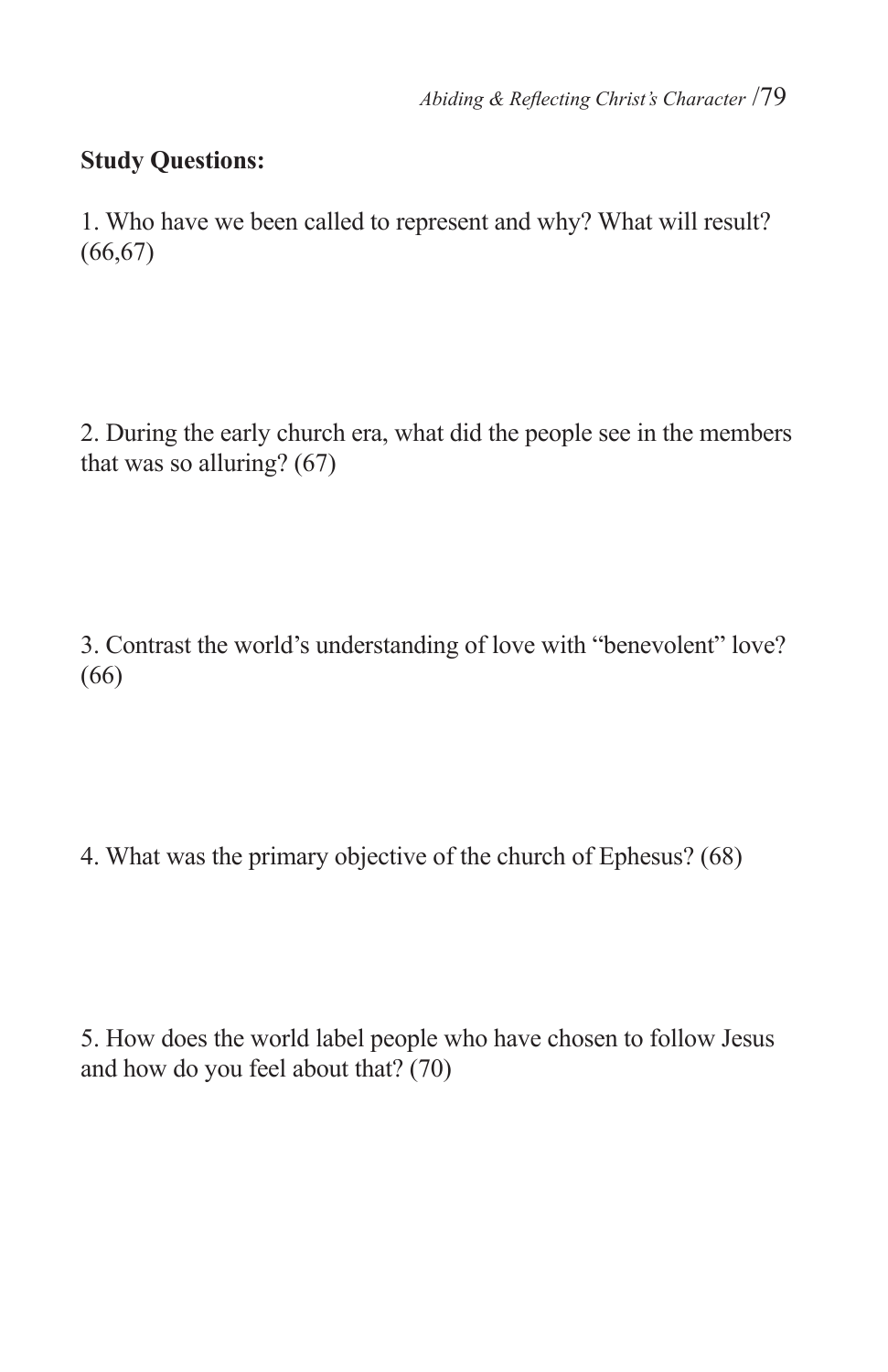6. If victory does not come through resolve and struggle, how does it come? (73)

7. What kind of joy was Jesus referring to when He spoke of His joy being in us? (75)

8. What kind of life is possible when we experience true joy as a result of abiding in the Vine? (76,77)

9. What is the pathway to misery and destruction? (77)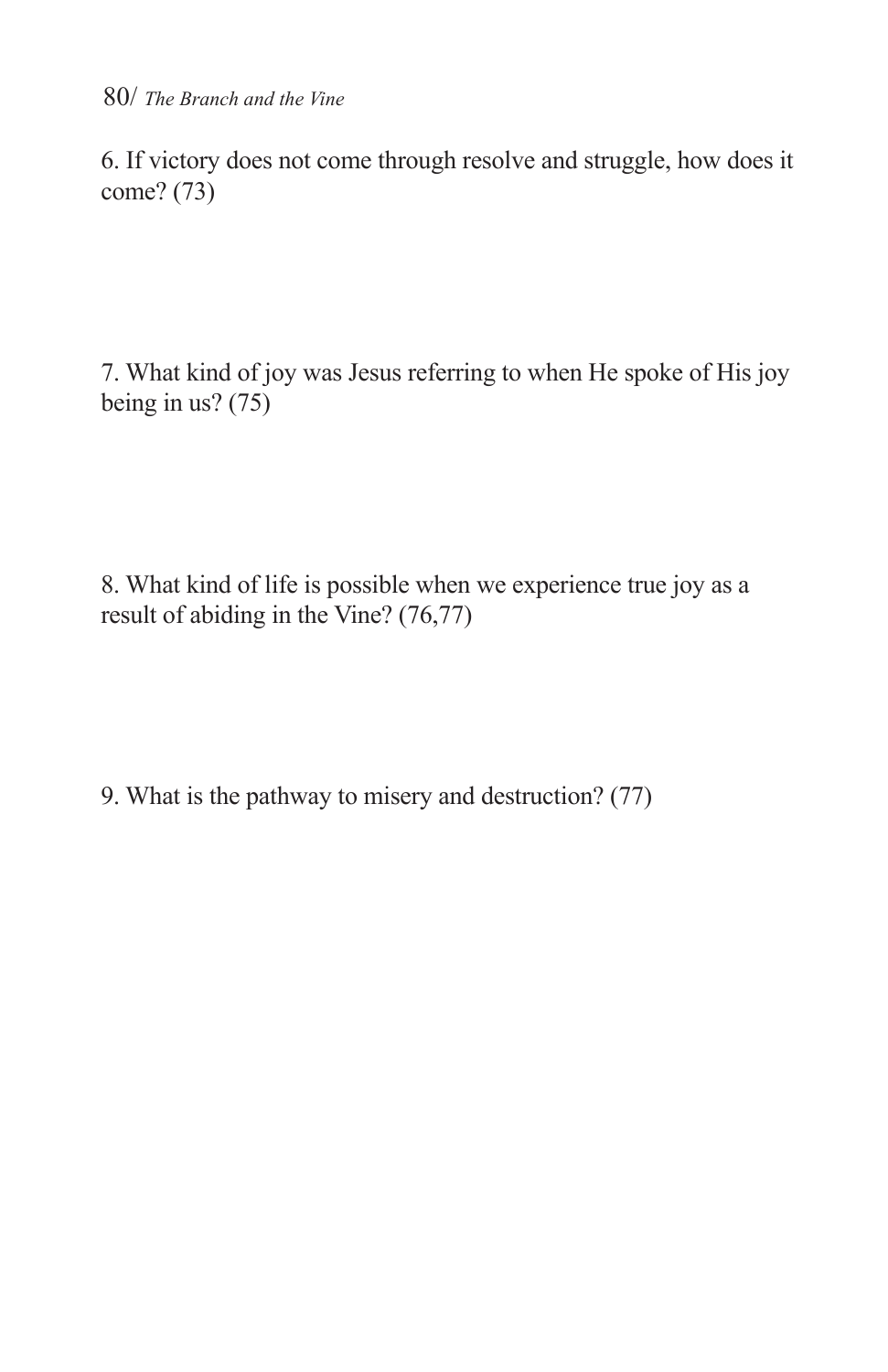#### CHAPTER<sub>6</sub>

# Abiding and Unlimited Joy

*"As the Father has loved Me, so have I loved you: continue ye in My love. If ye keep My commandments, ye shall abide in My love; even as I have kept My Father's commandments, and abide in His love. These things have I spoken unto you, that My joy might remain in you, and that your joy might be full. This is my commandment, That ye love one another, as I have loved you" (John 15:9-12).*

#### **Introductory Thoughts**

Last time we concentrated on John 15:9, where the disciples learned that God made Jesus His personal Representative for the purpose of revealing love, and His character of love, to the entire universe. God we are speaking of the "Triune God" (or what many call the Trinity) needed such a representation, and was going to succeed or fail on the basis of the manifestation of Himself in the life of Jesus, a responsibility that Jesus carried by Himself.

We also learned that Jesus has placed a similar representational responsibility on us. Just as Jesus represented God to the universe, so we are to represent Jesus to our fellow men. Jesus has commissioned us for this role in spite of our sinfulness, weakness, and frailty. Fortunately, He has assigned our task and told us precisely how to execute it.

Describing His Own role, Jesus told the disciples He had been sent to accomplish the will of the Father. Regarding our role, Jesus said, I'm sending you the same way My Father sent Me. Fundamental to the way the Father sent Jesus, was Jesus' continued dependence on His Father. As a result Jesus could say, "Of Myself I can do nothing." So the Bible says, "God was in Christ, reconciling the world unto Himself" (2 Corinthians 5:19). In the same way, Jesus is presently in this world through His human representatives and is choosing us to be His representatives in the same way the Triune God chose Him to represent them to the universe. That's why Jesus said, "You have not chosen Me, but I have chosen you" (John 15:16)!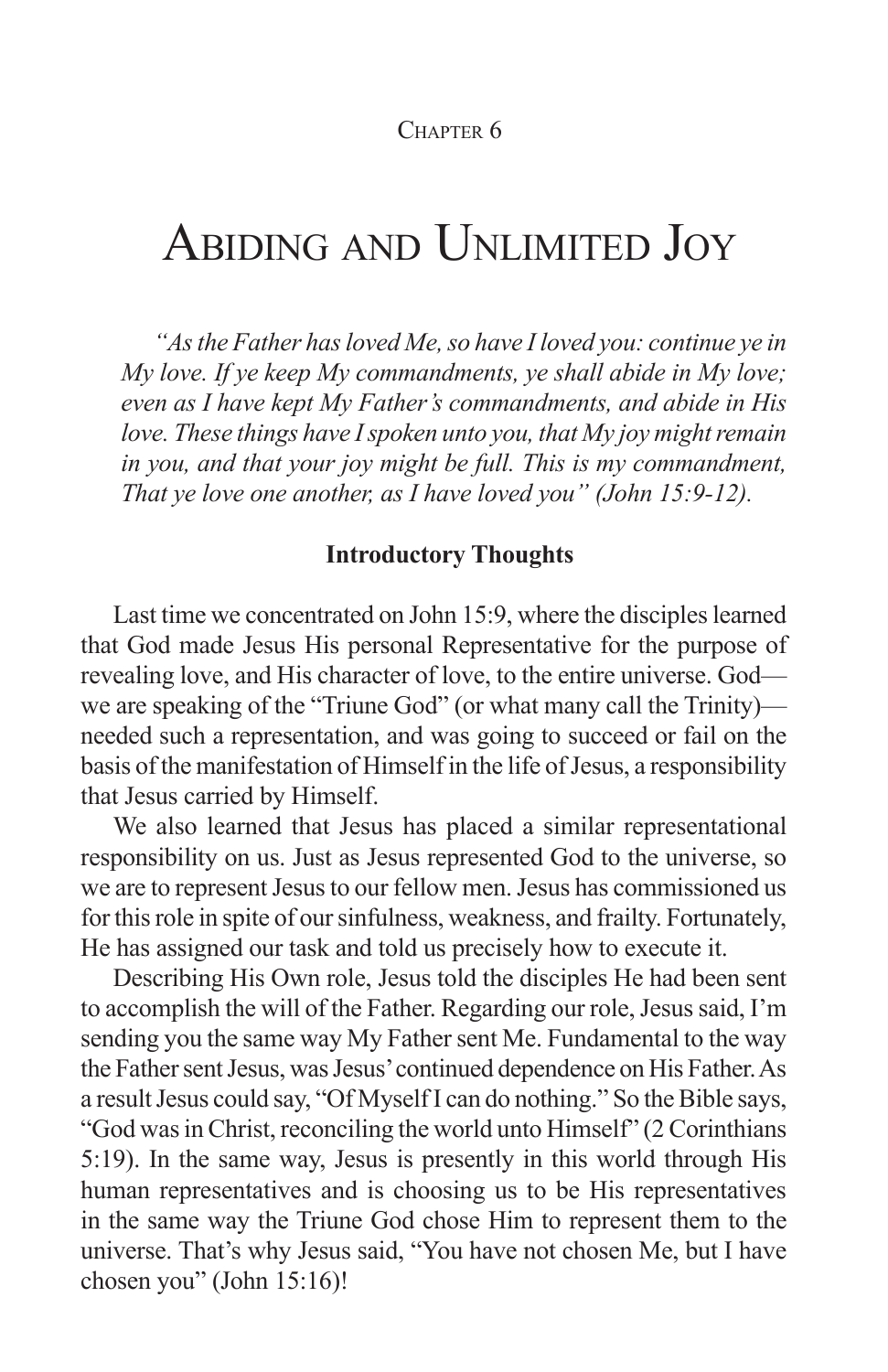Reflect for a moment on what it meant for God to make Jesus His Representative, and what it means for Jesus to make us His representatives. If you were to select a person to represent you such that the authority of your name could be used for any purpose, what level of confidence would you need to place in that person? Complete confidence! Complete confidence is what God placed in Jesus, and complete confidence is what Jesus places in us. As a result, Jesus could say, "If ye shall ask anything in My name, I will do it" (John 14:14). I've thought about that many times, because it is like an ambassador being sent to a foreign country and using the authority vested in his sovereign's name to transact any and all business. When we use the name of the Lord Jesus Christ, we are enjoying the same privileges, and operating under the same mandates, as that ambassador.

#### **The Commandment and Abiding**

*"As the Father has loved Me, so have I loved you: continue ye in My love. If ye keep My commandments, ye shall abide in My love; even as I have kept My Father's commandments, and abide in His love. These things have I spoken unto you, that My joy might remain in you, and that your joy might be full. This is My commandment, That ye love one another, as I have loved you" (John 15:9-12).*

These verses belong together and provide much to ponder.

Jesus first said, "If ye keep My commandments, ye shall abide in My love." Then skipping to verse 12 we read, "This is My commandment, That ye love one another." This is the chain of command—the chain of love—that envisions God revealing Himself through Christ, and Christ revealing Himself through us. It was necessary for God to reveal His character of love because Satan had successfully intimated that, instead of God being love, He was actually a phony, an unloving despot, in spite of assertions otherwise. To meet the challenge, Jesus was sent to reveal God's love, and in the process of revealing that love, gave Himself completely. The greatest manifestation of that love was at Calvary, but Calvary was a long time ago, and God needs representatives that will reflect His love in the same way, and to the same degree, in our day.

Jumping to verse 13, Jesus added the following thought: "Greater love hath no man than this, that a man lay down his life for his friends."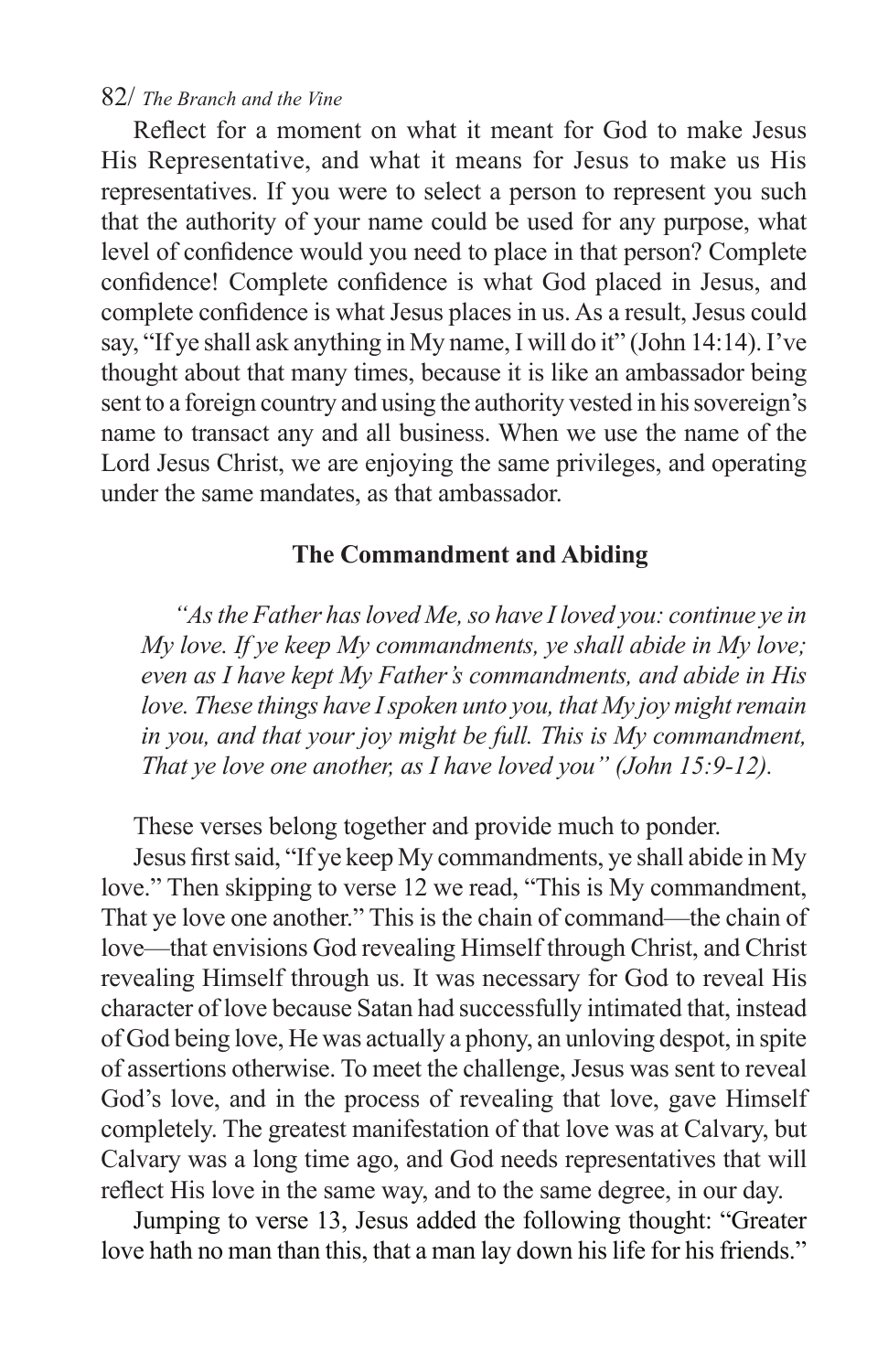This is an important consideration because more times than not we think giving one's physical life for another person is the epitome of love. I would propose that this verse refers to something more, for it is actually easy for a person to give his or her physical life, and even be proud of doing so; and many men and women have willingly taken the deathblow for the sake of love. Is this what Jesus was talking about? No, He wasn't talking about that kind of thing at all.

## **Two Kinds of Life**

It's helpful to note that the word "life" that Jesus was using here is *psuche* in the Greek, and refers to "animal" or "natural" life. By way of contrast, *zoe* is what I term "active" life. Both have breath connected with them, but they are entirely different. The first is the natural or animal life; the other is the active, physical life.

Turn with me to Matthew 10:38, 39, where the word *psuche* is used, and refers to the animal life.

*"He that taketh not his cross, and followeth after Me, is not worthy of Me. He that findeth his life shall lose it: and he that loseth his life for My sake shall find it."*

It is interesting that Jesus connects the person dying to self with the cross. We often assume that the cross always refers to an event that happened to Jesus, but it may surprise you to learn that Jesus, when speaking of the cross, always referred to it as our cross and not His. He said,

*"If any man will come after Me, let him deny himself, take up his cross daily, and follow Me" (Luke 9:23).*

What cross was Jesus referring to? It was the cross of dying to self! What cross did Jesus bear? The same cross: death to self! We read that keeping His glory veiled was the most difficult thing that Jesus undertook. Can you see, then, that it was as difficult for Jesus to live on the level of humanity as it is for us to live on the level of divinity?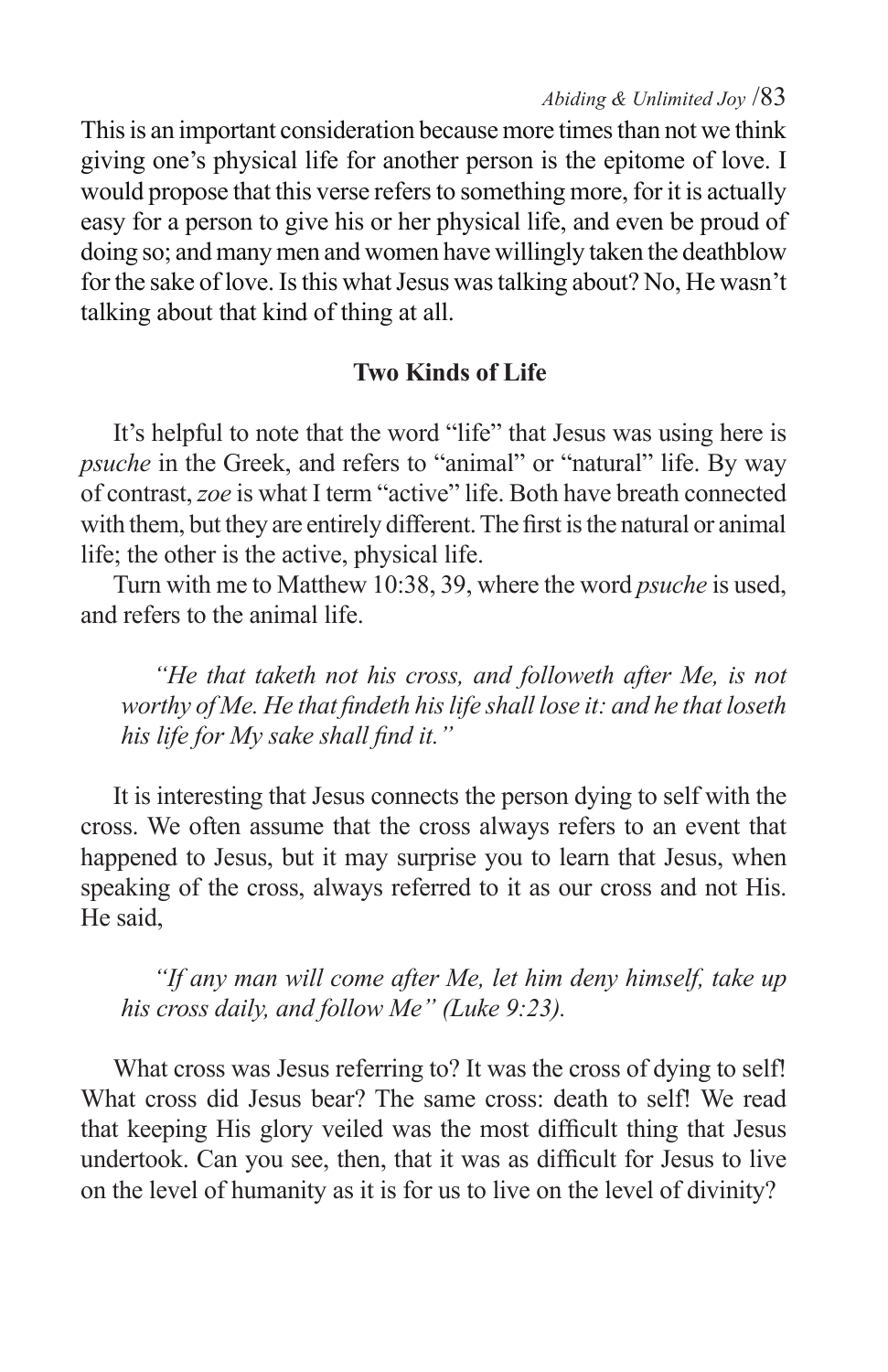Now turn with me to Matthew 16:24, 25, where Jesus repeats:

*"If any man will come after Me, let him deny himself, and take up his cross, and follow Me. For whosoever will save his life shall lose it: and whosoever will lose his life for My sake shall find it."*

The word "life" in verse 25 is *psuche*, the animal or natural life into which we are born.

Jesus told some Greeks about the necessary outcome of the animal nature when He said,

*"Except a corn of wheat fall into the ground and die, it abideth alone" (John 12:24).*

He was telling them that the natural self had to die. Paul would later tell the Corinthians that we become new creatures in Christ (2 Corinthians 5:17). What did Paul mean by this? Did he mean a partial change? No. He asserted that when a man or woman is born again when the death he was referring to actually takes place—we become new creatures, from the soles of our feet to the top of our heads. That doesn't mean the old man won't show up occasionally, or that we will never stumble; but his appearance only proves that Satan understands the old animal nature and knows how to produce circumstances and situations that are calculated to bring about our downfall.

In the context of what we have learned about *psuche*, we can then appropriately translate the verse as follows: "Whoever shall save his animal nature shall lose the natural man, and will be completely lost! But whoever shall lose His *psuche* and is born again for My sake, shall find it—which is what the new birth, and the discovery of the need for it, and the complete surrender to the Lord Jesus Christ, is all about.

#### **Another Kind of Commandment**

Returning to John 15:10 and Jesus' words, "If ye keep My commandments," we are immediately reminded of the Old Testament commandments—the "Thou shalt have no other Gods before Me" commandments—and the rest of the imperatives given through Moses. Is this what Jesus was talking about? They are part of it, but there is more,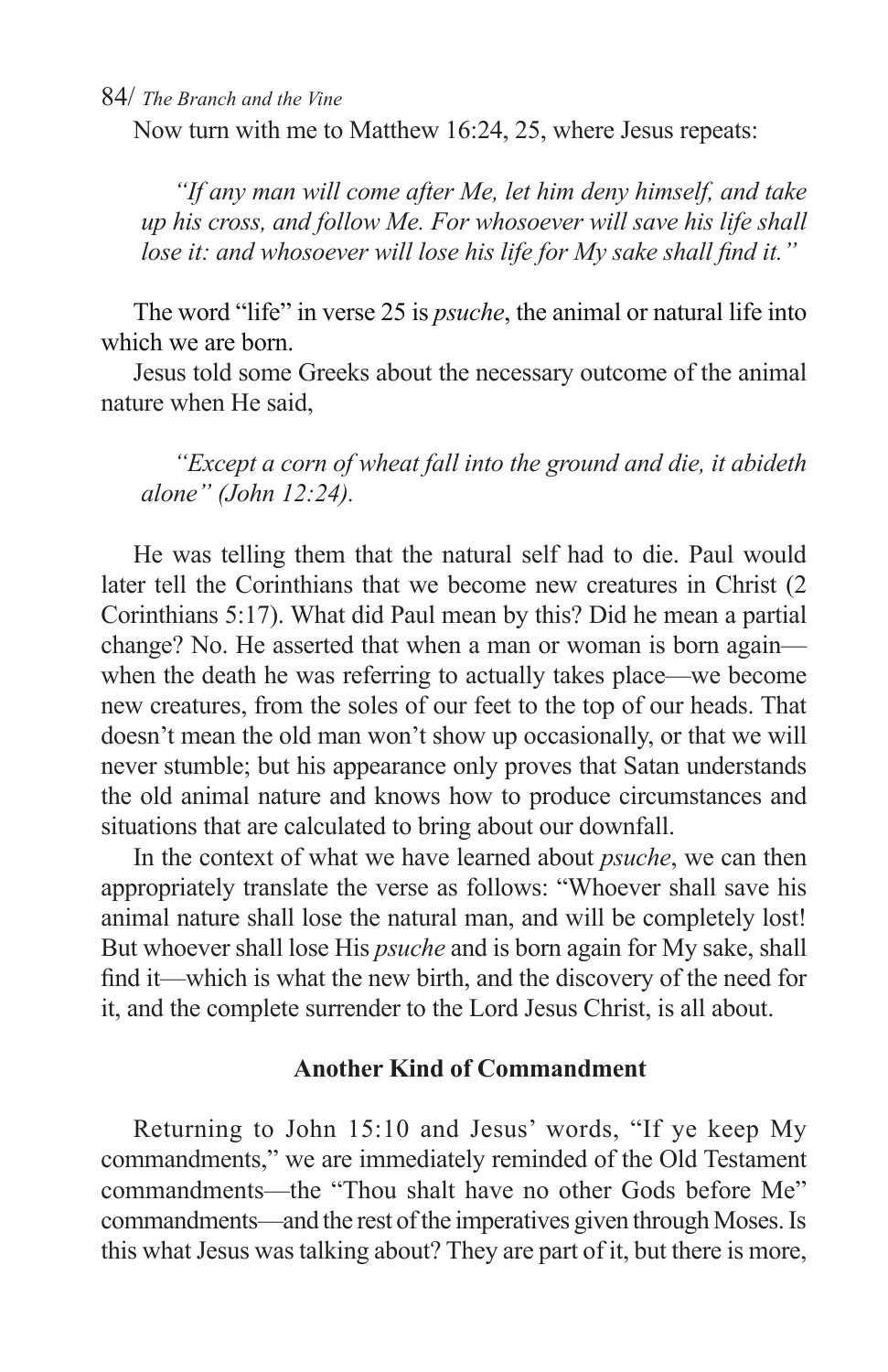for Jesus clarified Himself in John 15:12 when He said, "This is My commandment, That ye love one another, as I have loved you." Christ was speaking of what happens when we abide in His love, and of His desire that we reflect the love that we have experienced in the abiding relationship to our fellow men. Love is the central theme here, however He places the word love in even more endearing terms in verse 13 and onward, when He associates it with the word "friends."

## **A New Friendship and Joy**

The word "friends" comes from the Greek word *philos* and derives from the same root as love, referring to a love that is authentic and true. For example, when we speak of "loved ones," we are primarily referring to relatives. If we speak of "loved ones at home," we are talking about our own family members, not friends who have dropped by. Keeping in mind the Greek *philos* background, becoming "friends,"—becoming sons and daughters of God's family through the adoption process—takes on new meaning. So Jesus was not only talking about the Vine and the branches, and the abiding relationship and fruit-bearing, but He was also saying that if we do these things and abide in His love, we will actually become His "friends."

In John 15:11 we learn about the outcome of the relationship: "These things have I spoken unto you, that My joy might remain in you, and that your joy might be full." Who would have ever thought that the recipe for joy and happiness could be enumerated in such a simple formula? People seek joy in every way —producing things, pursuing materialism, developing a wide circle of friends, going after self-centered aspirations—but not in following His recipe for complete joy.

### **Sorrow Makes Way for This Joy**

Notice John 16:21, 22:

*"A woman when she is in travail hath sorrow, because her hour is come: but as soon as she is delivered of the child, she remembereth no more the anguish, for joy that a man is born into the world."*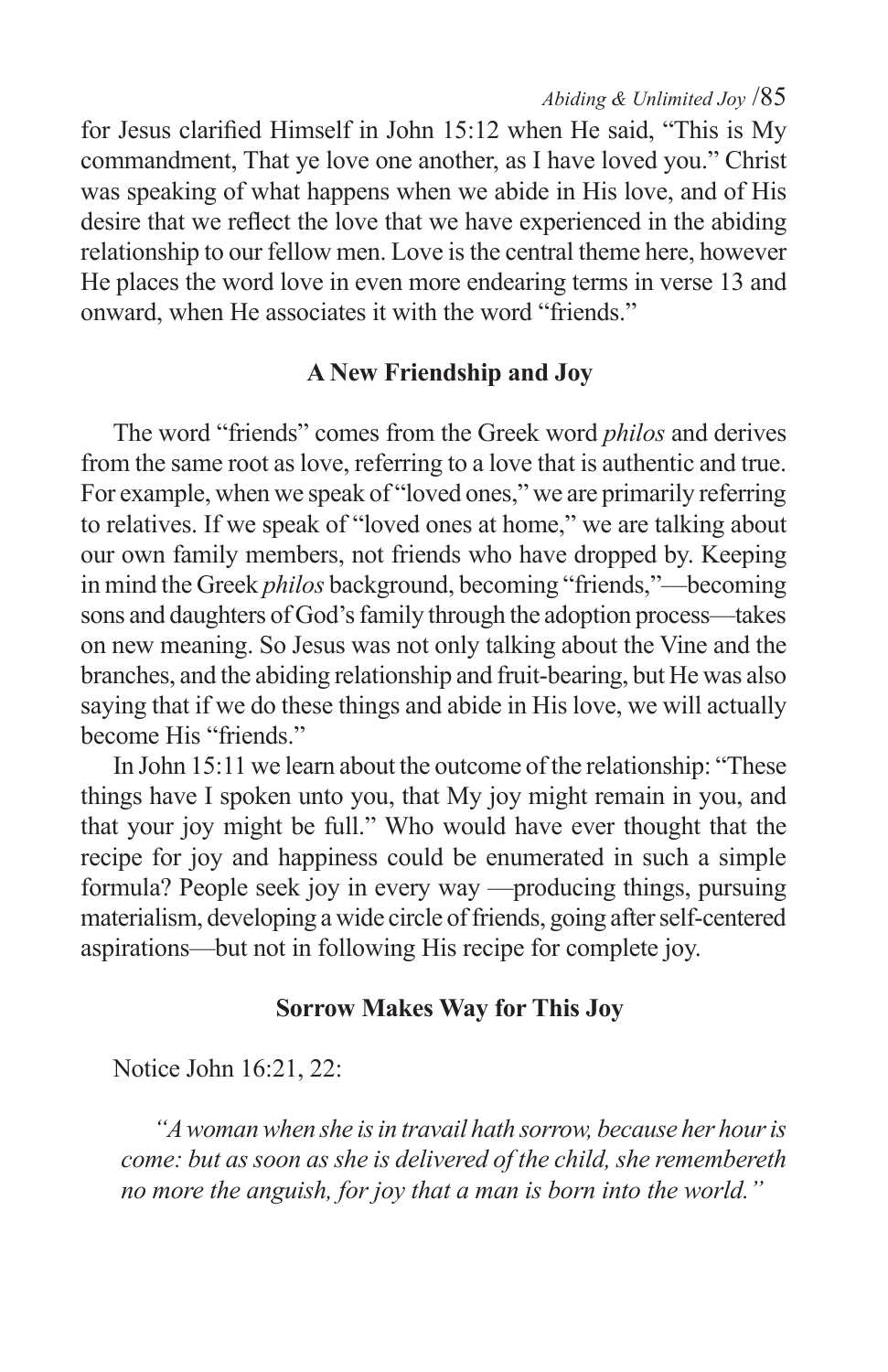This is an interesting thought so far as physical life is concerned, for it illustrates the new birth process as regards the death of the old man and the birth of the new man.

Verse 22 continues:

*"And ye now therefore have sorrow: but I will see you again, and your heart shall rejoice, and your joy no man taketh from you."*

Here we are told of a joy that cannot be taken away. What brings this joy? Abiding in the Vine; abiding is the only thing that maintains this joy. "In the world," Jesus said, "ye shall have tribulation" (John 16:33). This is not surprising, since we immediately find ourselves back in the world if we are cut off from the Vine. This doesn't mean that abiding in the Vine will somehow cause us to escape the physical world, but it does mean that we can be in the world but not of the world, as we maintain the *abiding* relationship. Let me restate that: Though we must live in the world, it doesn't mean that we live the way the world lives. Being born again changes how we live in the world, and modifies the kind of joy we experience; and the joy that brims up in our hearts as a result, can't be taken away under any circumstance.

The question might be asked, "Why do we so often lose our joy?" Is it because someone has taken it away? We like to blame other people when we become unhappy, but is it their fault? Have you ever blamed your spouse for something? Notice what Jesus said in John 16:22-24:

*"And ye now therefore have sorrow: but I will see you again, and your heart shall rejoice, and your joy no man taketh from you. And in that day ye shall ask Me nothing. Verily, verily, I say unto you, Whatsoever ye shall ask the Father in My name, He will give it you. Hitherto have ye asked nothing in My name: ask, and ye shall receive, that your joy may be full."*

#### **Conditions and Prayer**

What was Jesus referring to when He said "hitherto?" He was saying, "Up to this point, up to now, you have 'asked nothing in My name'" (John 16:24). Analyzing this, we find help in John 15:16, where He said,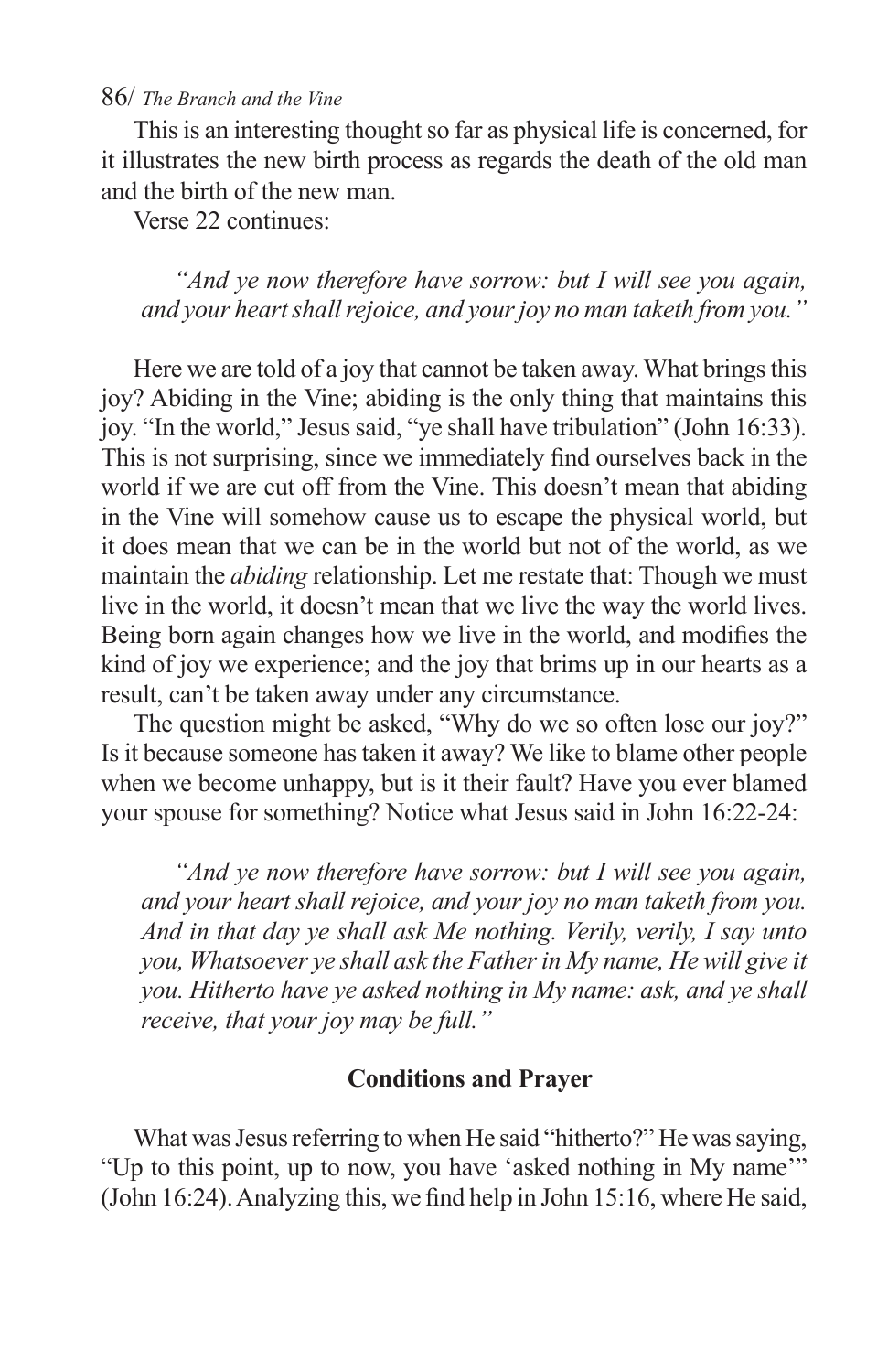*Abiding & Unlimited Joy* /87

*"Ye have not chosen Me, but I have chosen you, and ordained you, that ye should go and bring forth fruit, and that your fruit should remain: that whatsoever ye shall ask of the Father in My name, He may give it you."*

Notice the little word "may" that comes at the end of this verse. Why does Jesus say "may"? He's reminding us that asking and receiving of the Father depends on certain conditions being met. In other words, God can only respond to our request if we prepare the way, and there is only one way. And what is that one way? Meeting His conditions! What are these conditions? Combining John 15:16 and John 16:23, 24, we find a glorious blanket promise that includes anything and everything, without reservations. Notice the following statement:

*"But to pray in Christ's name means much. It means that we are to accept His character, manifest His spirit, and work His works. The Saviour's promise is given on condition. 'If ye love Me,' He says, 'keep My commandments.' He saves men, not in sin, but from sin; and those who love Him will show their love by obedience."29*

#### **Praying in Christ's Name**

"To pray in Christ's name means much."30 Recall that Jesus had said that up to that particular moment they had not asked in His name. I wonder, Have we ever asked, really asked, in Jesus' name? "To pray in Christ's name means much. It means that we are to accept His character." What's that? His character of love. That's what we call sanctification, which is the practical impartation of the character of Christ, and is what God wants to do for us. Sanctification follows justification, includes the crediting of His character to our account, and continues the rest of our lives as God keeps giving, and we keep receiving, the character of Jesus Christ.

Continuing, "To pray in Christ's name means much. It means that we are to accept His character, manifest His Spirit [—it gets harder as we go; I would suggest more beautiful, but also more binding upon us—] "and work His works." What was His work? Reflecting the love of God. What should be our work? Reflecting the love of Jesus. That's why He said, "This is My commandment, That ye love one another" (John 15:12).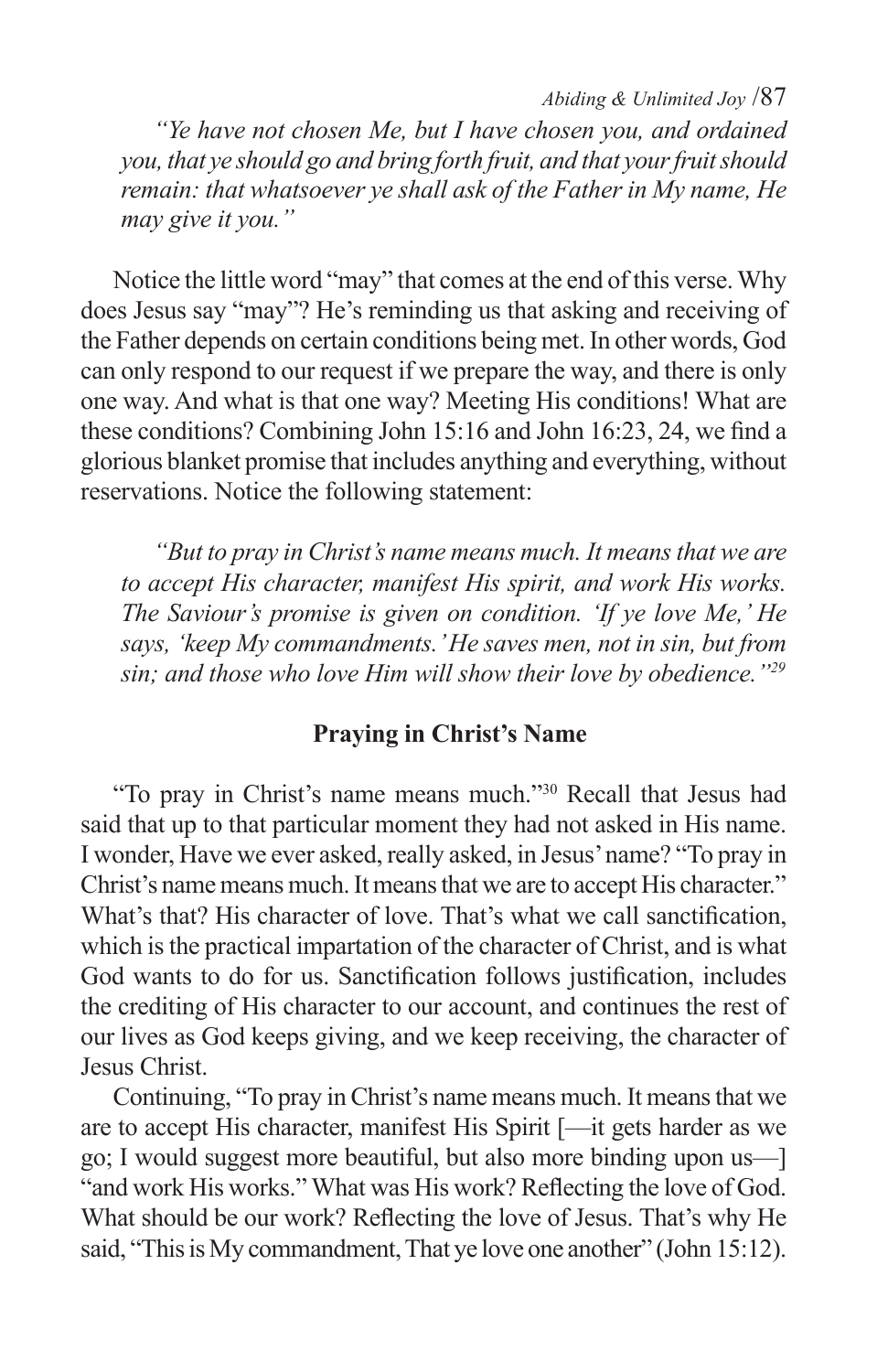It all comes back to this matter of love. If we have this love we will be abiding, because it is impossible to reflect this love and not abide. Jesus said, "Abide in Me, and I in you. As the branch cannot bear fruit of itself, except it abide in the vine; no more can ye, except ye abide in Me" (John 15:4). The branch must receive love from the Vine in order to reflect love. It cannot be manufactured; it cannot come from anything but the genuine stock. So we are told, "To pray in Christ's name means much. It means to accept His character, manifest His Spirit, and work His works." This "anything" promise is genuine, but it is given on condition of the love that we have been studying about.

Perhaps you are asking, "What does this mean on a practical basis?" It means surrendering to the Lord, accepting Him because we recognize our need, and saying "Lord, please enter, I accept You." If we are praying honestly, if we are willing to accept His character, if we are willing to live His life and do His work, then we can pray in the name of Jesus as He encouraged His disciples to do, and have *every* expectation of obtaining the answer.

Now, why did Jesus say that the disciples had not been praying in His name prior to that time? Because they had not felt the need to do so up to then. Though they cherished His physical presence and sought to be close to Him, though they felt uncomfortable away from Him, they were wholly unacquainted with the need of His indwelling presence. They didn't know about the need to be born again any more than Nicodemus knew about it. Though the disciples had been with Jesus a long time, they still didn't understand. I wonder if things have changed very much in our day? Though many of us have been members of the church for a long time, we sadly neither understand the need to be born again nor the need to have the old animal nature die.

#### **Chosen by the Vine**

Jesus followed up, saying in John 15:16:

*"Ye have not chosen Me, but I have chosen you, and ordained you, that ye should go and bring forth fruit, and that your fruit should remain."*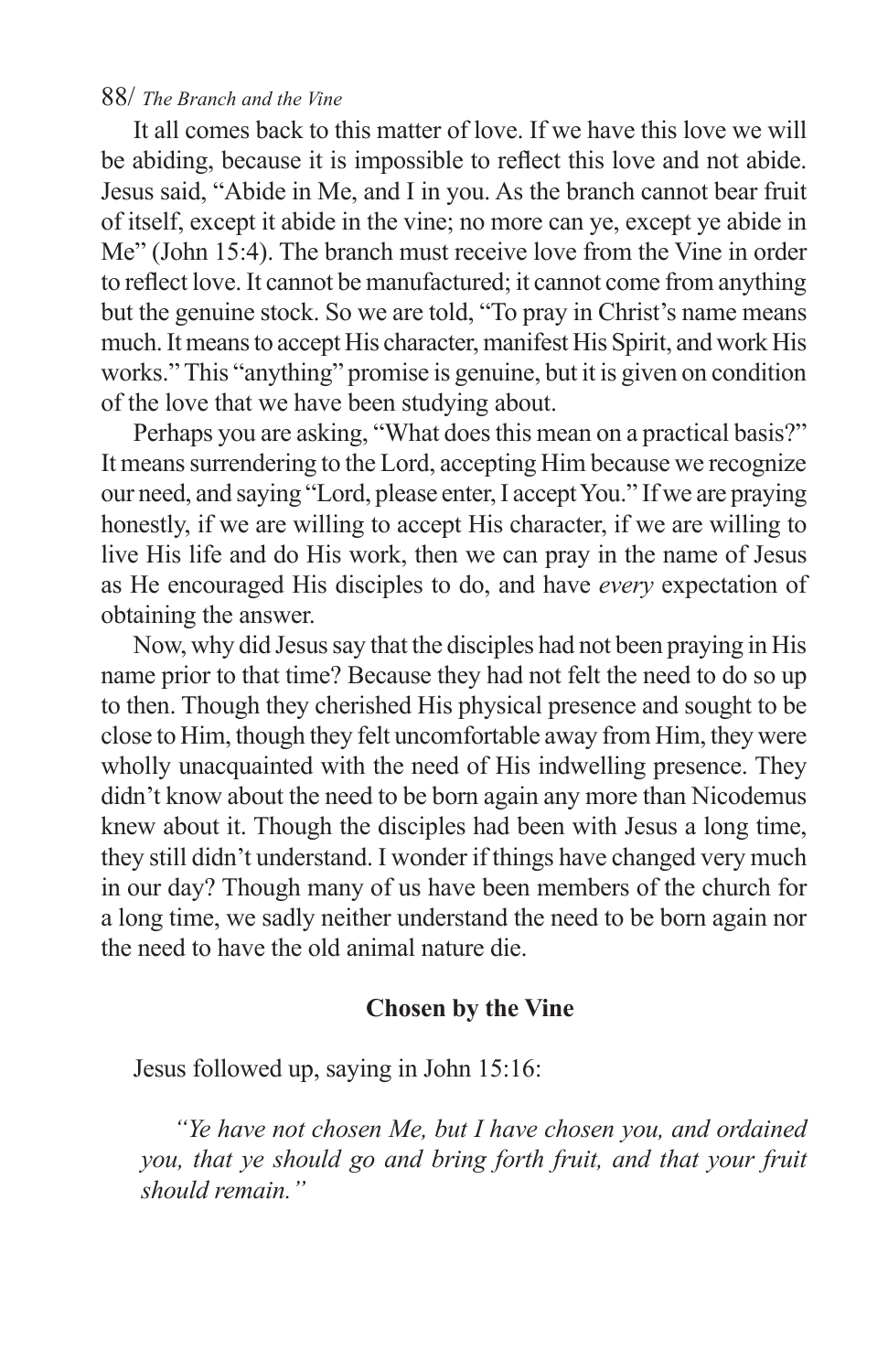The only way fruit can remain is if the branch abides in the Vine. Why is this? Because the branch is continually growing and producing fruit. And the same kind of fruit will be produced day after day. We won't be looking for cherries one day and peaches the next. No, every time we go to that tree we will find the same kind of fruit, even if the fruit is in a different stage of development. And it is in the context of producing fruit that Jesus says, "Whatsoever ye shall ask of the Father in My name, He may give it you" (John 15:16).

#### **Four Great Incentives**

What a wonderful thing it would be if our eyes could be opened to really understand what it means to abide in Christ and to experience the blessings that come through abiding. Meade MacGuire's *Life of Victory* suggests four great incentives—objectives might be another way to put it—for seeking the abiding experience:

1. We will stop sinning.

*"Whosoever abideth in Him sinneth not: whosoever sinneth hath not seen Him, neither known Him" (1 John 3:6).* 

It is only when we abide in Christ that we cease sinning. It's impossible for the abiding Christian to commit sin. This abiding experience results in freedom from sin. It doesn't mean temptation will disappear, nor does it mean there won't be an occasional stumble or fall; but it does mean we are not going to deliberately turn our backs on the Lord Jesus if we are abiding in the Vine. Satan may come along with something very attractive, but if we continue abiding in the Vine, the attraction will pass—God will take responsibility for that. All the while the character of the Lord Jesus will continue to be credited to us so long as we are abiding, even if we make an unintentional mistake. Intentional rebelliousness that proceeds out of an unborn natural heart that hasn't yet died will be past history. Jesus says that being born again and abiding will take care of this.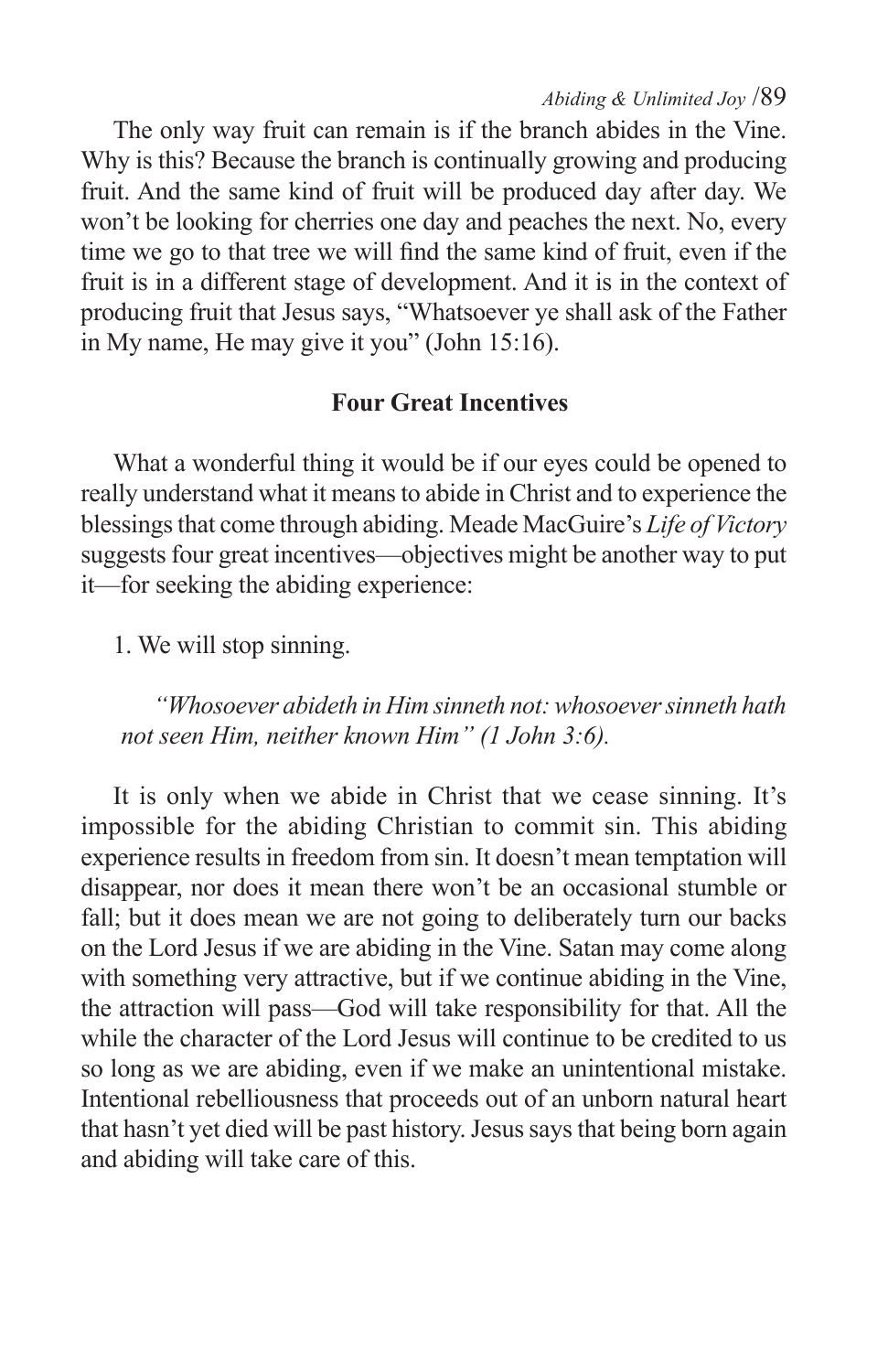2. We will bring forth fruit.

*"He that abideth in Me, and I in him, the same bringeth forth much fruit: for without Me ye can do nothing" (John 15:5).*

The fruit we have been studying, the fruit of the Spirit, is the fruit of the character of Jesus that God reproduces in us, and keeps coming as the branch continually receives sap from the Vine. If we cease abiding, this sap will stop flowing, and the character will be marred.

3. We will enjoy success in prayer.

*"If ye abide in Me, and My words abide in you, ye shall ask what ye will, and it shall be done unto you" (John 15:7).*

If we abide, we can expect to produce the fruit of God's character in our lives. As Jesus bore the fruit of the Father, so we will produce the fruit of Jesus Christ—the branch will bear the same kind of fruit as the Vine! If the vine is a grapevine, there's going to be grapes; you won't find peaches! God has ordained the simple abiding process to bring about the right kind of fruit—the fruit of God's character. This is a truly simple process.

4. We will not be ashamed at His coming.

*"And now, little children, abide in Him; that, when He shall appear, we may have confidence, and not be ashamed before Him at His coming" (1 John 2:28).*

What a glorious privilege to know that as we abide in the Lord Jesus we don't need to fear His coming; rather, we can look forward with confidence—with joy and gladness, with great anticipation—to His Second Coming.

Now this does not mean that we will not stumble and fall, but it does mean that we will not deliberately turn our backs on Jesus and sin. There may be mistakes; the devil may come along with some blight-causing attraction, but it will pass away for Jesus will take care of that. Your record will continue to read that the character of God is yours—that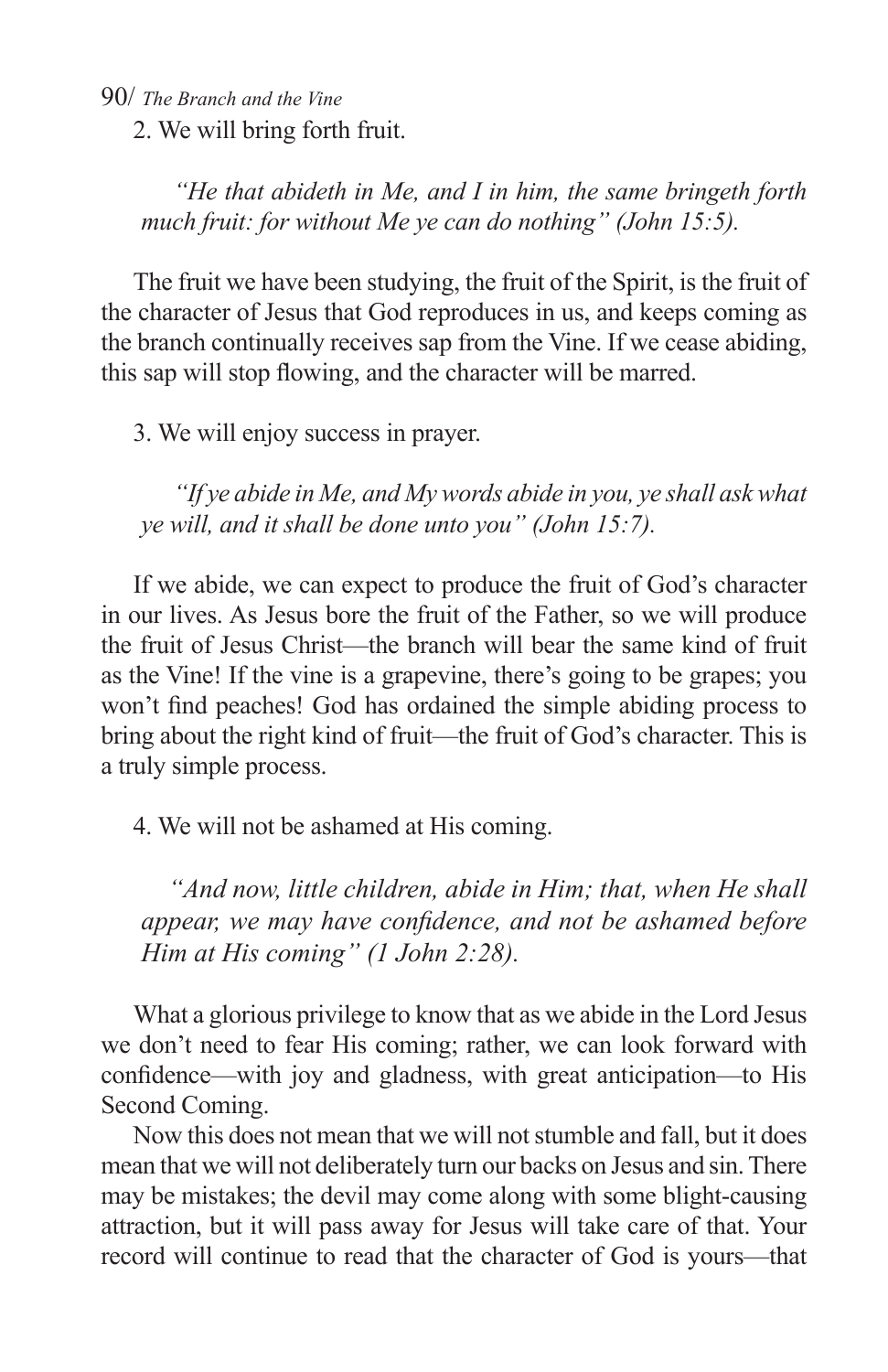*Abiding & Unlimited Joy* /91

character will be credited to you even if you make an unintentional mistake. This speaks to the difference between sin and sins, the difference between intentional rebelliousness that comes out of the natural heart and life that has not been born again and needs to die, and unintentional mistakes that can come as we are seeking to abide in Christ. Abiding in Christ the natural man is taken care of.

## **A Glorious Conclusion**

God wants us to have this kind of confident experience on a daily basis. As Meade MacGuire put it,

"In this abiding experience lies our daily victory over sin, our ability to bring forth to His glory, our unlimited success in prayer, and our assurance of being ready to meet our King when He returns in glory."31

These are God's great incentives for pursuing the abiding experience.

#### **Prayer**

Our Heavenly Father, we have been touching some of the most critical and important truths that your Word contains, for truly it speaks the truth when it says that without You, we can do nothing. Lord, we are helpless—totally helpless. As a branch cut off from its source of life simply withers and is only fit for the fire, so we are only fit for the fire unless we abide in You. Lord, may we realize this more and more every day. May we rely upon You, trust You, believe You, and appropriate Your Word in our lives, so that we might bear fruit. May that fruit, dear Lord, be the fruit of the Spirit—love, joy, peace, long-suffering, gentleness, goodness, patience, temperance—these characteristics, Lord, that we need so badly if we are to reflect Your character to a world that needs to see them, especially in God's people, that they might be drawn to Christ through us. Hear our prayer. Thank You, dear Lord, for listening to us; and we ask for all of these blessings in the name of Jesus, Who died, rose again, and is our Saviour at this moment. We pray and ask all these things in His name. Amen.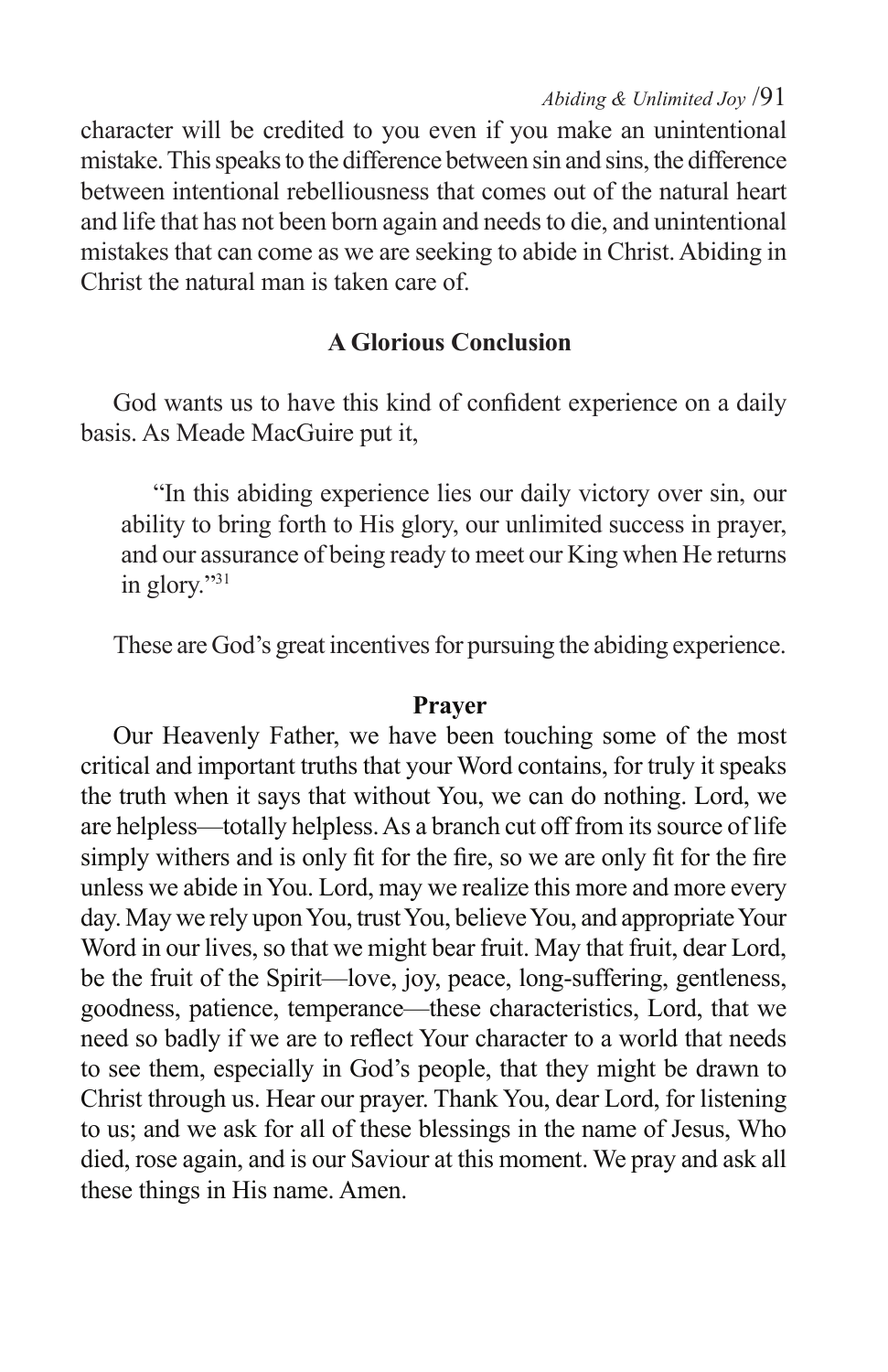## 92/ *The Branch and the Vine* **Notes:**

- 29 Ellen G. White, *The Desire of Ages* (Boise: Pacific Press Publishing Association, 1898, 1940), p. 668.
- 30 Ibid.
- 31 Meade MacGuire, *The Life of Victory* (Washington, D.C.: Review and Herald Publishing Association, 1924), p. 154.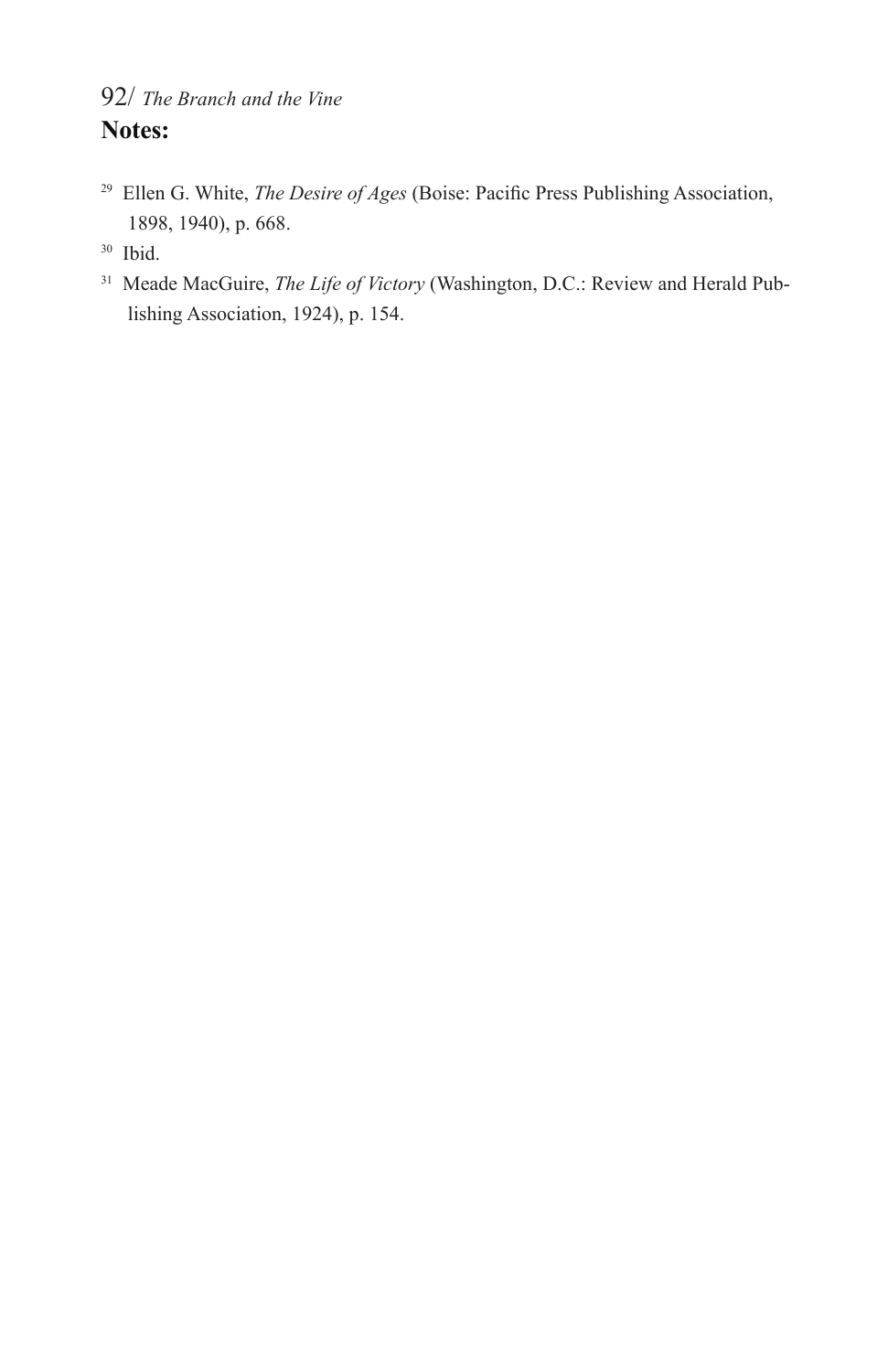Study Questions:

1. What was Jesus referring to when He spoke of the cross? (83)

2. What did Jesus mean when He referred to His disciples as His friends? (85)

3. What is Jesus' complete recipe for joy? (85)

4. What does it mean to pray in Christ's name? (87)

5. What four great incentives will motivate us to seek the abiding experience? (89,90)